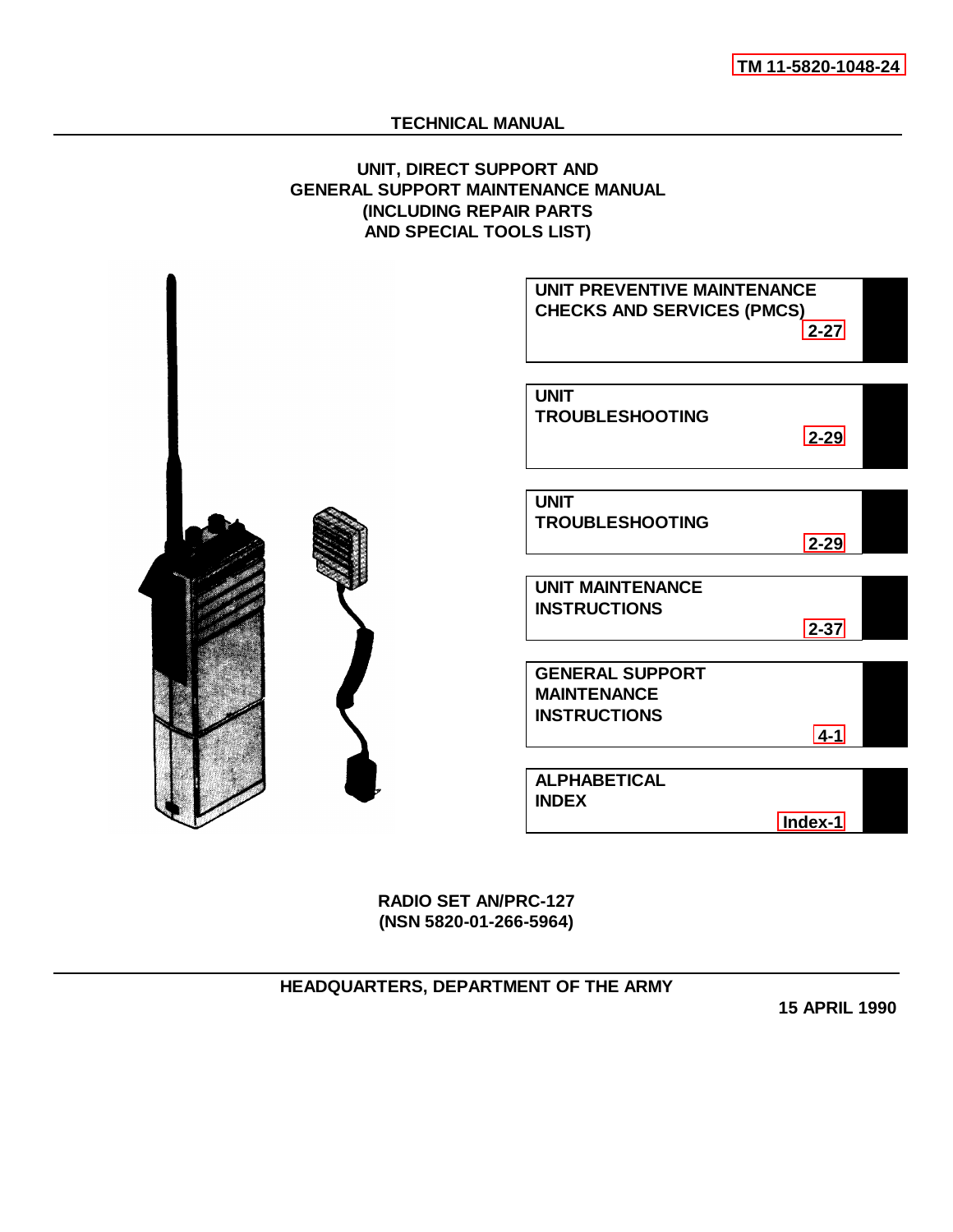

**SAFETY STEPS TO FOLLOW IF SOMEONE IS THE VICTIM OF ELECTRICAL SHOCK**



**DO NOT TRY TO PULL OR GRAB THE INDIVIDUAL**

1

**IF POSSIBLE, TURN OFF THE ELECTRICAL POWER**

2

**IF YOU CANNOT TURN OFF THE ELECTRICAL POWER, PULL, PUSH, OR LIFT THE PERSON TO SAFETY USING A DRY WOODEN POLE OR A DRY ROPE OR SOME OTHER INSULATING MATERIAL**



4

**SEND FOR HELP AS SOON AS POSSIBLE**



**AFTER THE INJURED PERSON IS FREE OF CONTACT WITH THE SOURCE OF ELECTRICAL SHOCK, MOVE THE PERSON A SHORT DISTANCE AWAY AND IMMEDIATELY START ARTIFICIAL RESUSCITATION**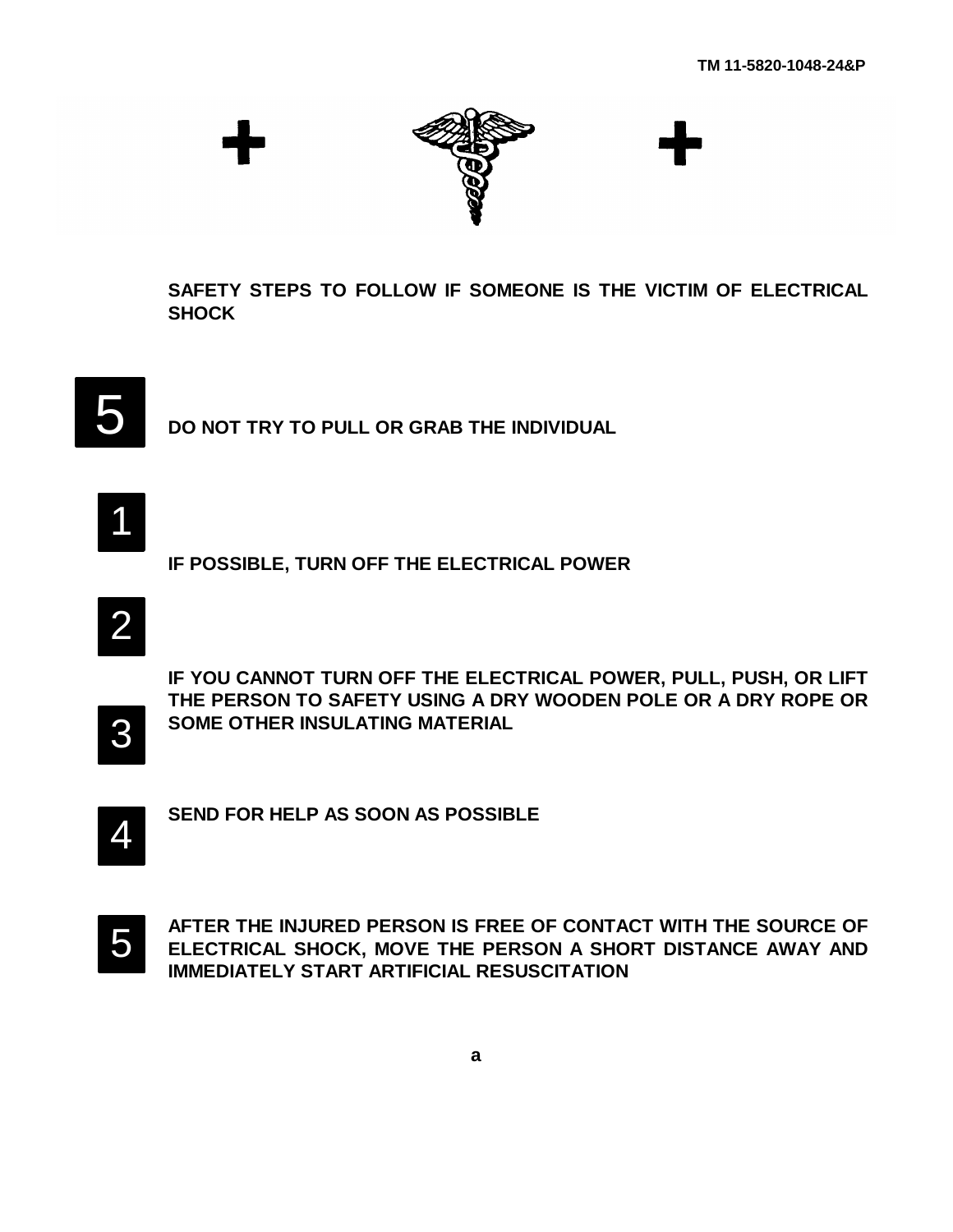For artificial respiration, refer to FM 21-11.

# **WARNING**

**Alkaline and nickel-cadmium (Ni-Cd) batteries can explode causing injury to personnel and/or damage to equipment. DO NOT puncture, mutilate, crush, or heat batteries. DO NOT USE batteries which are damaged, swollen, or leaking.**

# **WARNING**

**DO NOT TOUCH hot battery compartment. If you hear a hissing sound, immediately turn off equipment and place equipment in a well-ventilated area or leave the area.**

**b**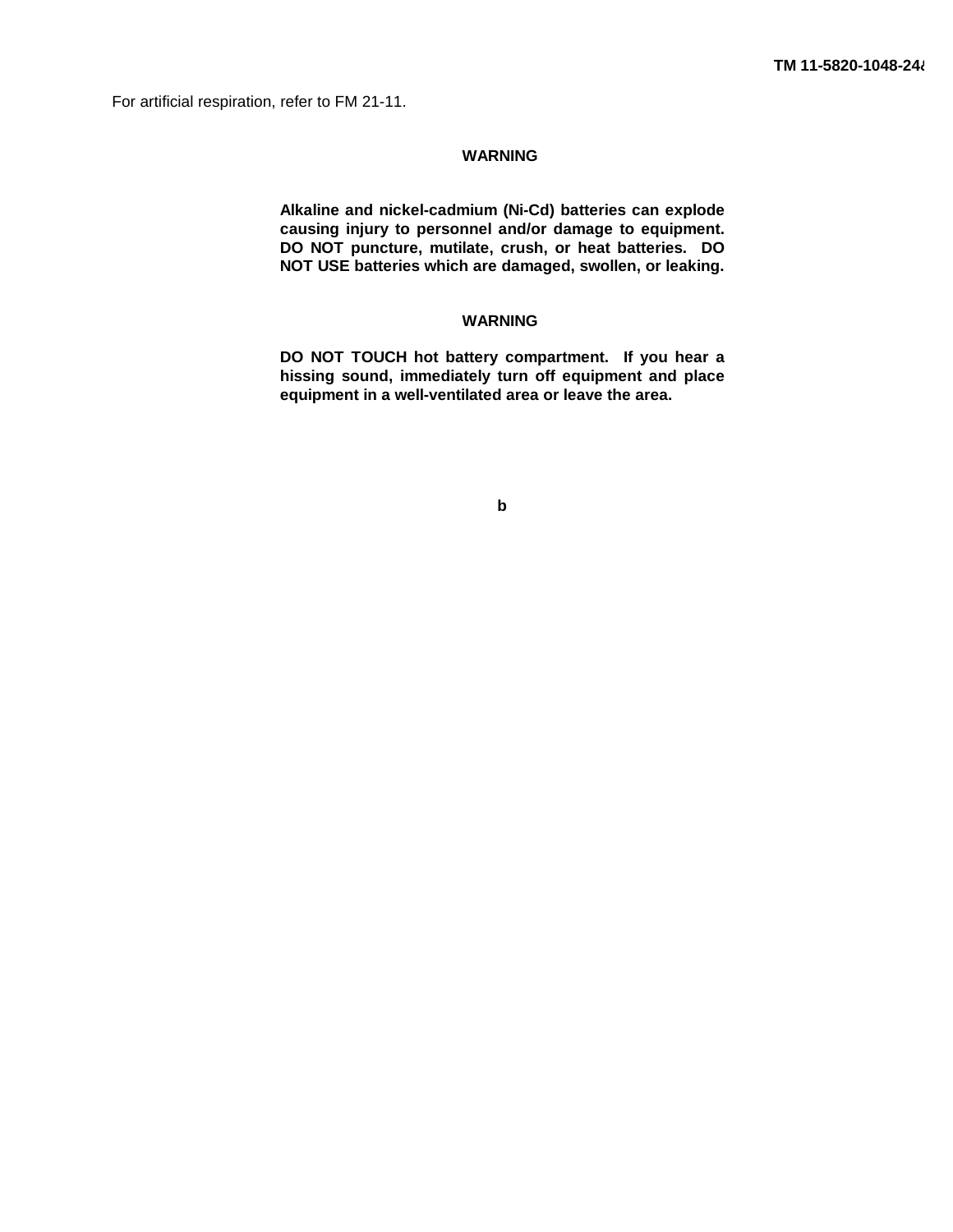# **ARMY**

# <span id="page-3-0"></span>**Technical Manual HEADQUARTERS DEPARTMENT OF THE**

**No. 11-5820-1048-24&P Washington, DC, 15 April 1990**

# **Unit, Direct Support and General Support Maintenance Manual (Including Repair Parts and Special Tools List)**

# **RADIO SET AN/PRC-1271 (NSN 5820-01-266-5964)**

# **REPORTING ERRORS AND RECOMMENDING IMPROVEMENTS**

You can help improve this manual. If you find any mistakes or if you know of a way to improve the procedures, please let us know. Mail your letter, DA Form2028 (Recommended Changes to Publications and Blank Forms), or DA Form 2028-2 located in back of this manual direct to: Commander, US Army Communications-Electronics Command and Fort Monmouth, ATTN: AMSEL-LC-ME-PS, Fort Monmouth, New Jersey 07703-5000. A reply will be furnished direct to you.

# **TABLE OF CONTENTS**

Page

| <b>CHAPTER 1</b>          |                                                                                                 |  |
|---------------------------|-------------------------------------------------------------------------------------------------|--|
| Section I                 |                                                                                                 |  |
| Ш                         |                                                                                                 |  |
| Ш                         |                                                                                                 |  |
| <b>CHAPTER 2</b>          |                                                                                                 |  |
| Section<br>$\blacksquare$ | Repair Parts; Special Tools; Test, Measurement,<br>and Diagnostic Equipment (TMDE); and Support |  |
| Ш                         |                                                                                                 |  |
| Ш                         | Unit Preventive Maintenance Checks                                                              |  |
| IV                        |                                                                                                 |  |
| V                         |                                                                                                 |  |
| V <sub>1</sub>            |                                                                                                 |  |
| VII                       |                                                                                                 |  |

**i**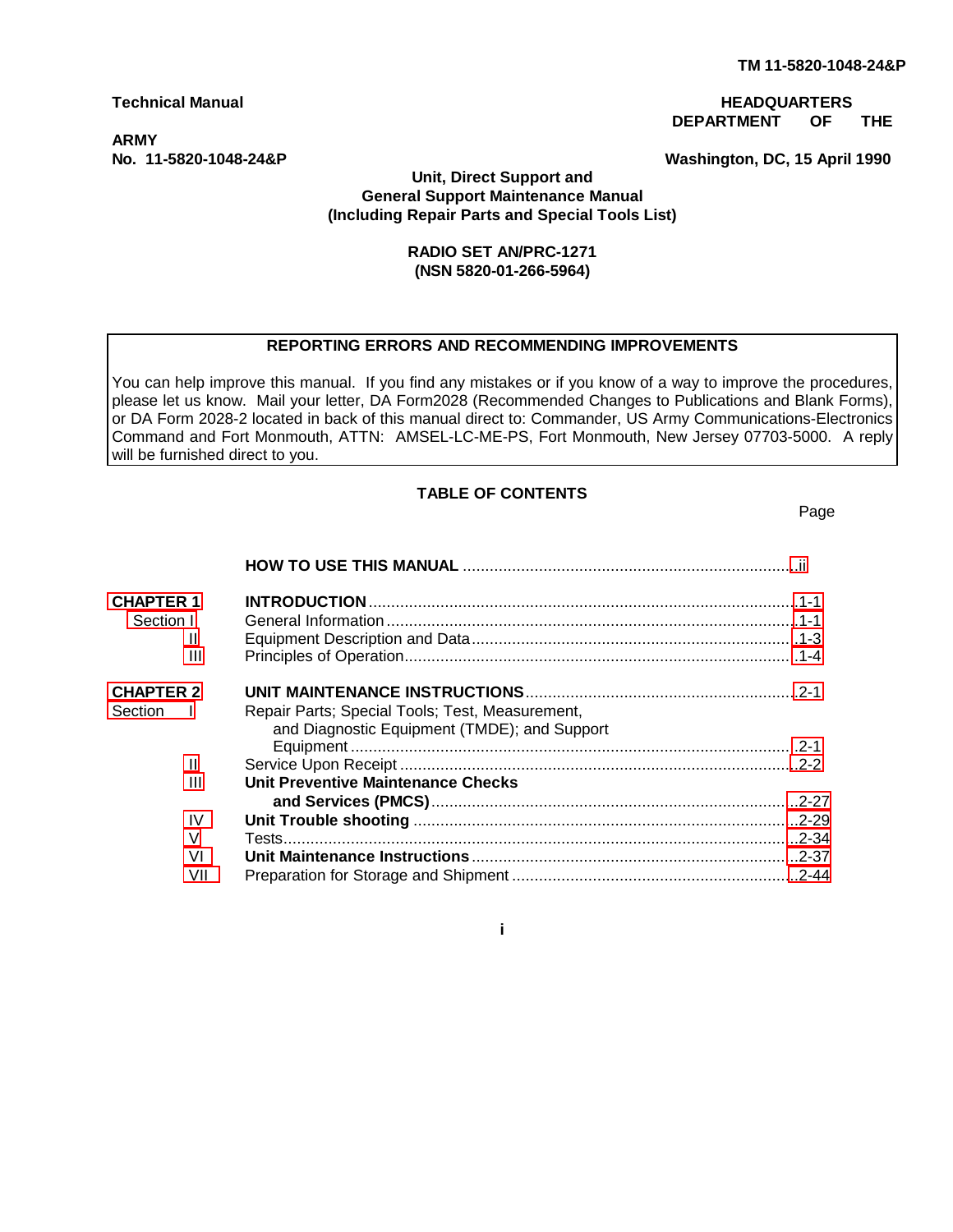# **TM 11-5820-1048-24&P**

# **TABLE OF CONTENTS - Continued**

|      | Illus/ |
|------|--------|
| Page | Figure |

<span id="page-4-0"></span>

| <b>CHAPTER 3</b>             | <b>DIRECT SUPPORT</b><br><b>MAINTENANCE INSTRUCTIONS (Not applicable)</b> |                |
|------------------------------|---------------------------------------------------------------------------|----------------|
| <b>CHAPTER 4</b>             | <b>GENERAL SUPPORT</b>                                                    |                |
| <b>APPENDIX A</b>            |                                                                           |                |
| <b>APPENDIX B</b>            |                                                                           |                |
| <b>APPENDIX C</b><br>Section |                                                                           |                |
| Ш<br>Group 00<br>01          |                                                                           | $C-1$<br>$C-2$ |
| 02<br>Section III            | Special Tools List                                                        | $C-3$          |
| Group 20<br>Section IV       | Cross-Reference Indexes                                                   |                |
|                              |                                                                           |                |
| <b>APPENDIX D</b>            | <b>EXPENDABLE/DURABLE SUPPLIES AND</b>                                    |                |
| <b>APPENDIX E</b>            | <b>ILLUSTRATED LIST OF MANUFACTURED</b>                                   |                |
|                              |                                                                           |                |

**ii**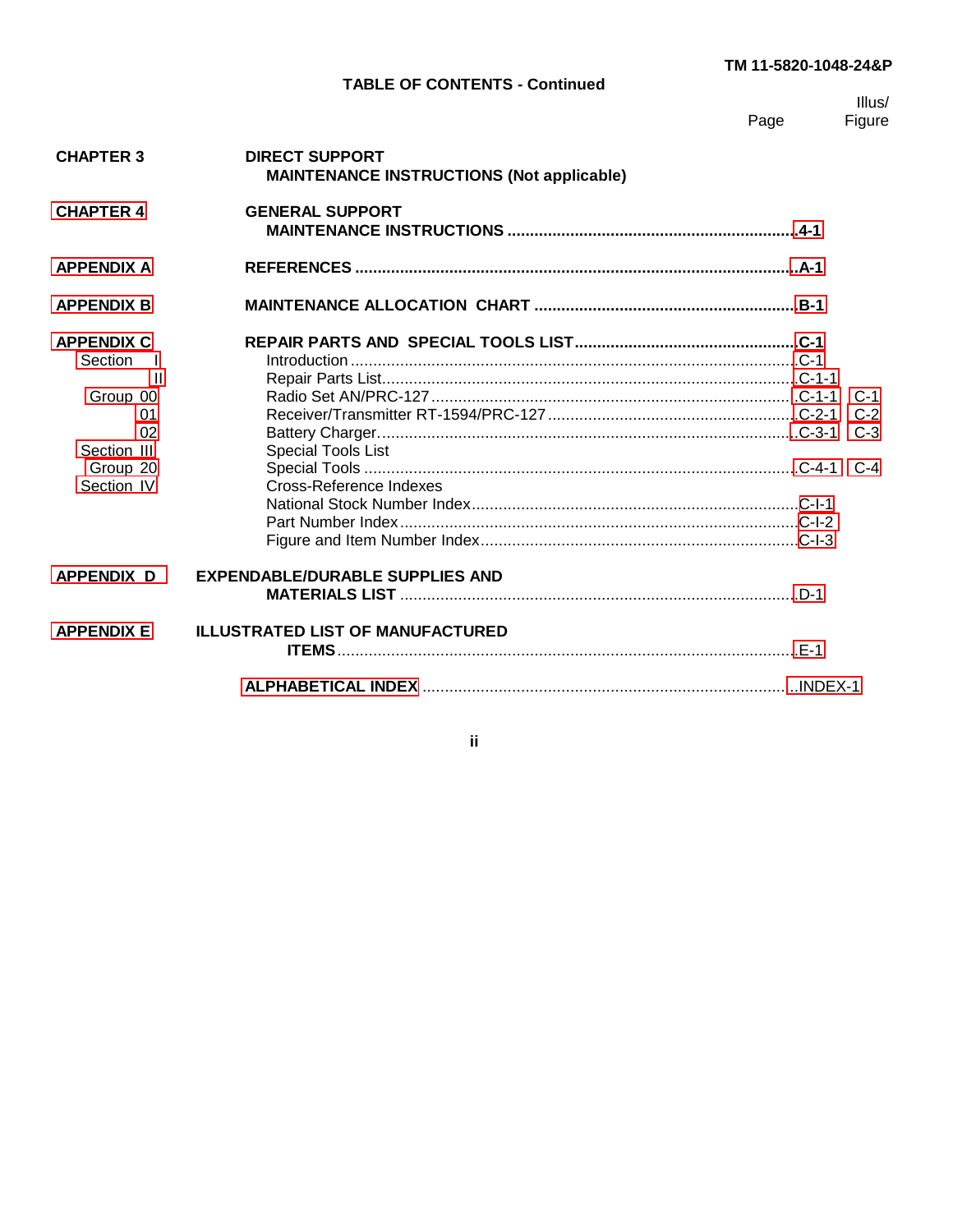# **HOW TO USE THIS MANUAL**

Each chapter begins with an index that lists each paragraph or section in the chapter. Each section in the maintenance chapter also has an index that lists the procedures in the section and gives page numbers. Or you can look for the information you want in the alphabetical subject index at the back of the manual.

We got rid of as many words as we could and put in lots of illustrations to show just about everything you'll be doing to maintain your equipment.

The text is keyed to the illustrations with callout numbers (sometimes words). The callout numbers are in parentheses in the text.

# **So HOW DO YOU USE THIS MANUAL?**

Like This:

- 1. Suppose the volume level is low on the radio set and you want to troubleshoot the unit.
- 2. Look at the cover and you'll see index boxes near the right- hand edge with subject titles in them. You'll find "UNIT TROUBLESHOOTING 2-29." You can skip over to [page 2-29.](#page-43-0)

#### OR

3. Bend the pages a bit and look at the edges. You'll see black bars ..n some of the pages that are lined up with the index boxes on the cover.



**AEAA139** 

**iii**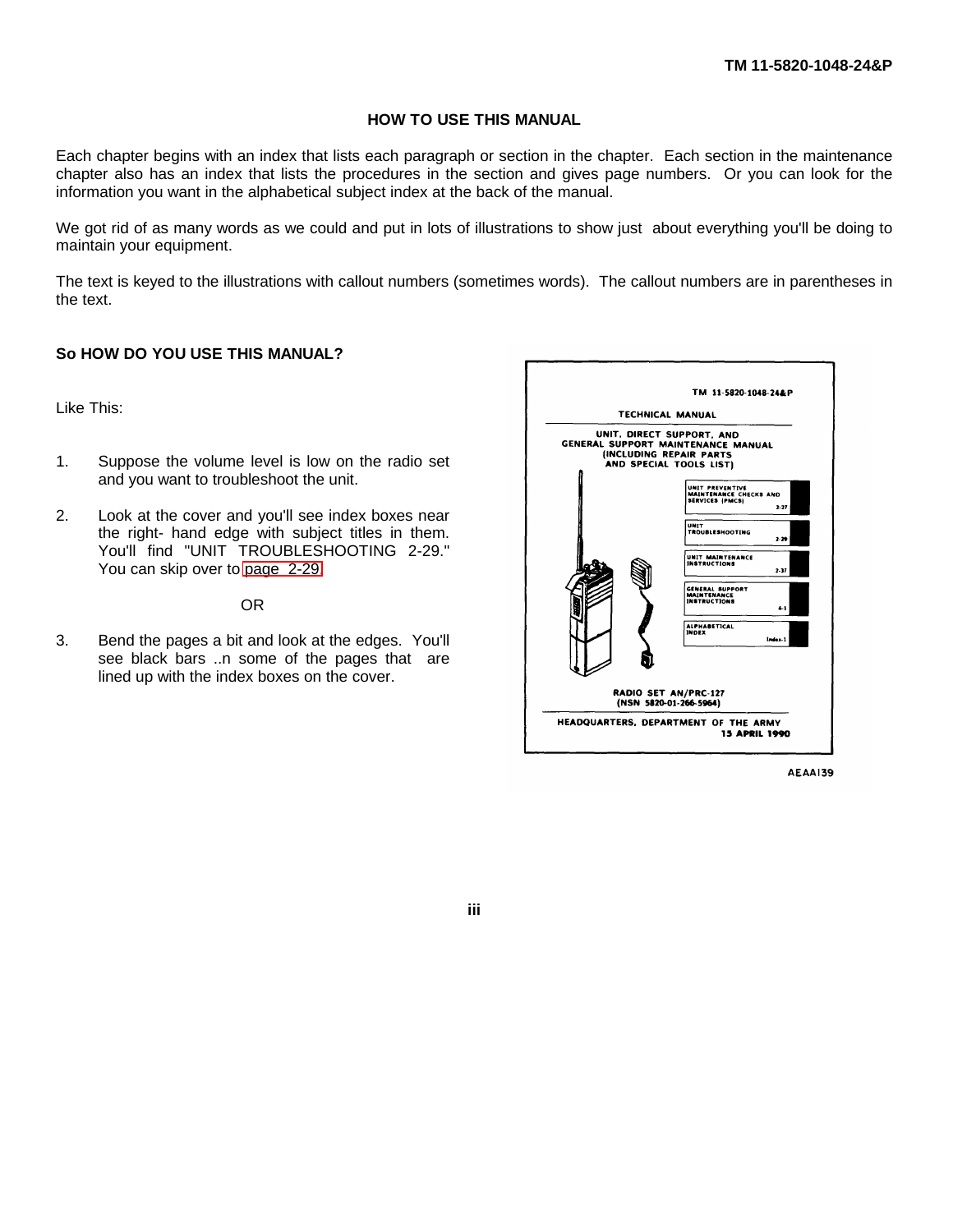|              |                    |                                                                  | Table 2-3. Unit Preventive Maintenance Checks and Services                                                                                                                                                                                                                           |
|--------------|--------------------|------------------------------------------------------------------|--------------------------------------------------------------------------------------------------------------------------------------------------------------------------------------------------------------------------------------------------------------------------------------|
|              |                    |                                                                  | NOTE                                                                                                                                                                                                                                                                                 |
|              |                    | These items must be checked before operation.                    |                                                                                                                                                                                                                                                                                      |
|              |                    | W - Weekly                                                       | M - Monthly                                                                                                                                                                                                                                                                          |
| ltem<br>no.  | Interval<br>w<br>M | Item to be<br>inspected                                          | Procedures                                                                                                                                                                                                                                                                           |
| $\mathbf{1}$ |                    | Antenna                                                          | Check for breaks and loose fit.                                                                                                                                                                                                                                                      |
| ,            |                    | Handset                                                          | Check push-to-talk switch for smooth and<br>proper operation.                                                                                                                                                                                                                        |
|              |                    |                                                                  | Check cable for frays, cracks, and exposed<br>wiring.                                                                                                                                                                                                                                |
|              |                    | <b>Batteries</b>                                                 |                                                                                                                                                                                                                                                                                      |
| 3<br>2.9.    | CENERAL            |                                                                  | Check for corrosion, leaks, and swelling,<br>Section IV. UNIT TROUBLESHOOTING                                                                                                                                                                                                        |
|              |                    | here are those that could be caused by faulty items you can fix. | Troubleshooting at the unit maintenance level requires you to locate any trouble as quickly<br>as possible. The amount of troubleshooting you can do is based on what the Maintenance<br>Allocation Chart says you can fix. Because of this, the only trouble symptoms you will find |
|              |                    |                                                                  | NOTE                                                                                                                                                                                                                                                                                 |
|              | operation.         |                                                                  | Before using the troubleshooting table, check your work order<br>and talk to the operator, if possible, for a description of<br>symptoms if trouble occurred while equipment was in                                                                                                  |
|              |                    | 2-10. TROUBLESHOOTING TABLE                                      |                                                                                                                                                                                                                                                                                      |
|              |                    | corrective actions in the order listed.                          | The troubleshooting table (table 2.4) lists common mallunctions which may be found during<br>operation or maintenance of the radio set. You should perform the tests, inspections and                                                                                                |

- 4. If you put your thumbnail on the black bar that is lined up with the box on the cover for UNIT TROUBLESHOOTING and open the manual, you'll be on [page 2-29.](#page-43-0)
- 5. On [page 2-29,](#page-43-0) you'll find [Section IV,](#page-43-1) UNIT TROUBLESHOOTING. Look through the troubleshooting table until you find the malfunction VOLUME LEVEL IS LOW.

**iv**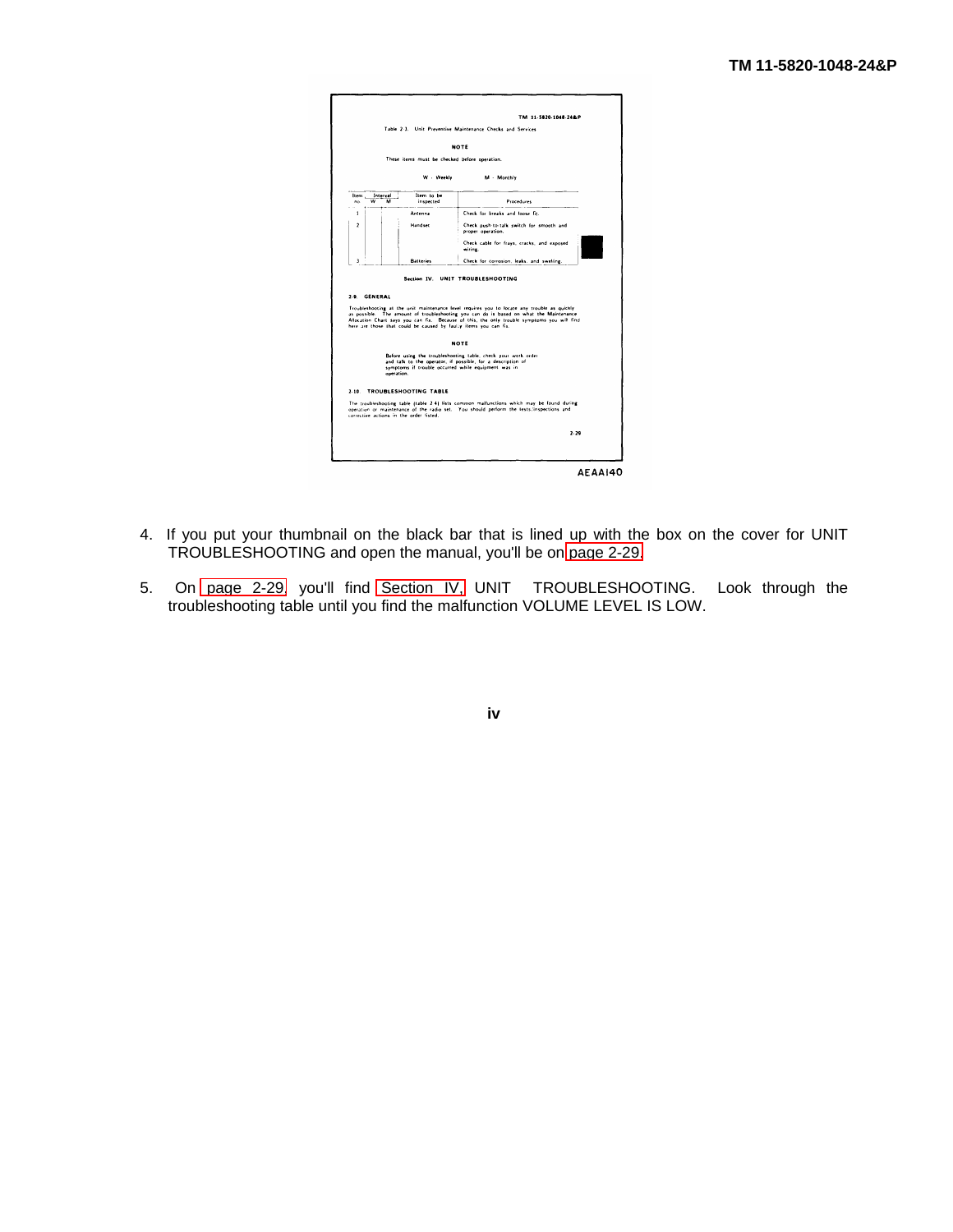

6. As you do the tests and corrective actions in the order listed, you will get to "Replace battery pack with a known good battery pack. Refer to [paragraph 2-5.c](#page-16-0)."

**v**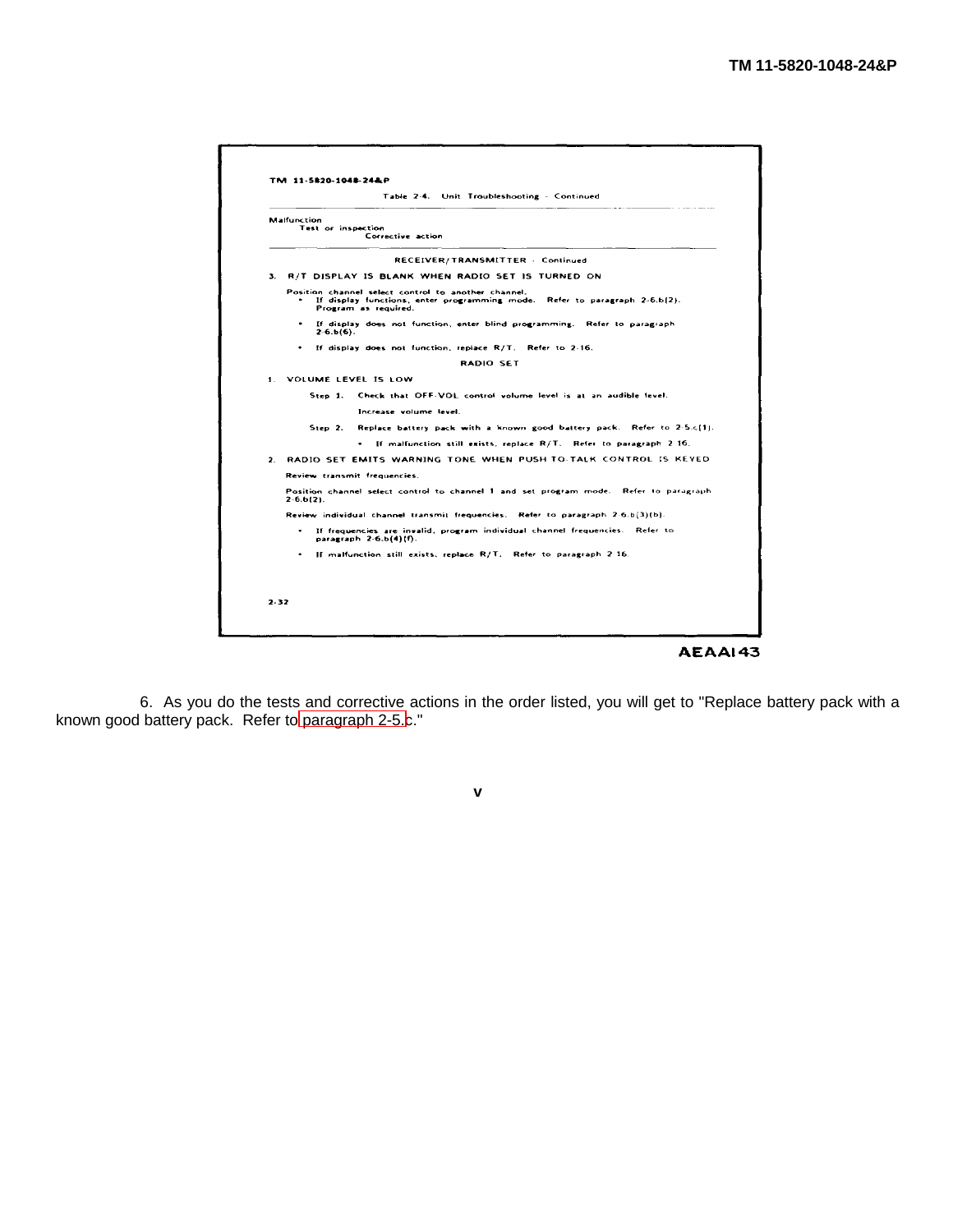

- 7. Turn to [paragraph 2-5.](#page-16-0)c and look at the procedure. The **"INITIAL SETUP"** section will tell you what tools, materials, and parts (if any) are needed to do this task. It will also tell you anything you must do before starting this task and gives general warnings about hazards that can exist while you do this task.
- 8. The procedure itself has a picture to show you where to look and what to look at, plus the steps you will do to perform the task.
- 9. Notice the numbered arrows. These are the callout numbers. As you read each step, we tell you where to look by including the call out number (in parentheses) after the name of each thing we call out.
- 10. Do the procedure, then check to see if you have corrected the malfunction.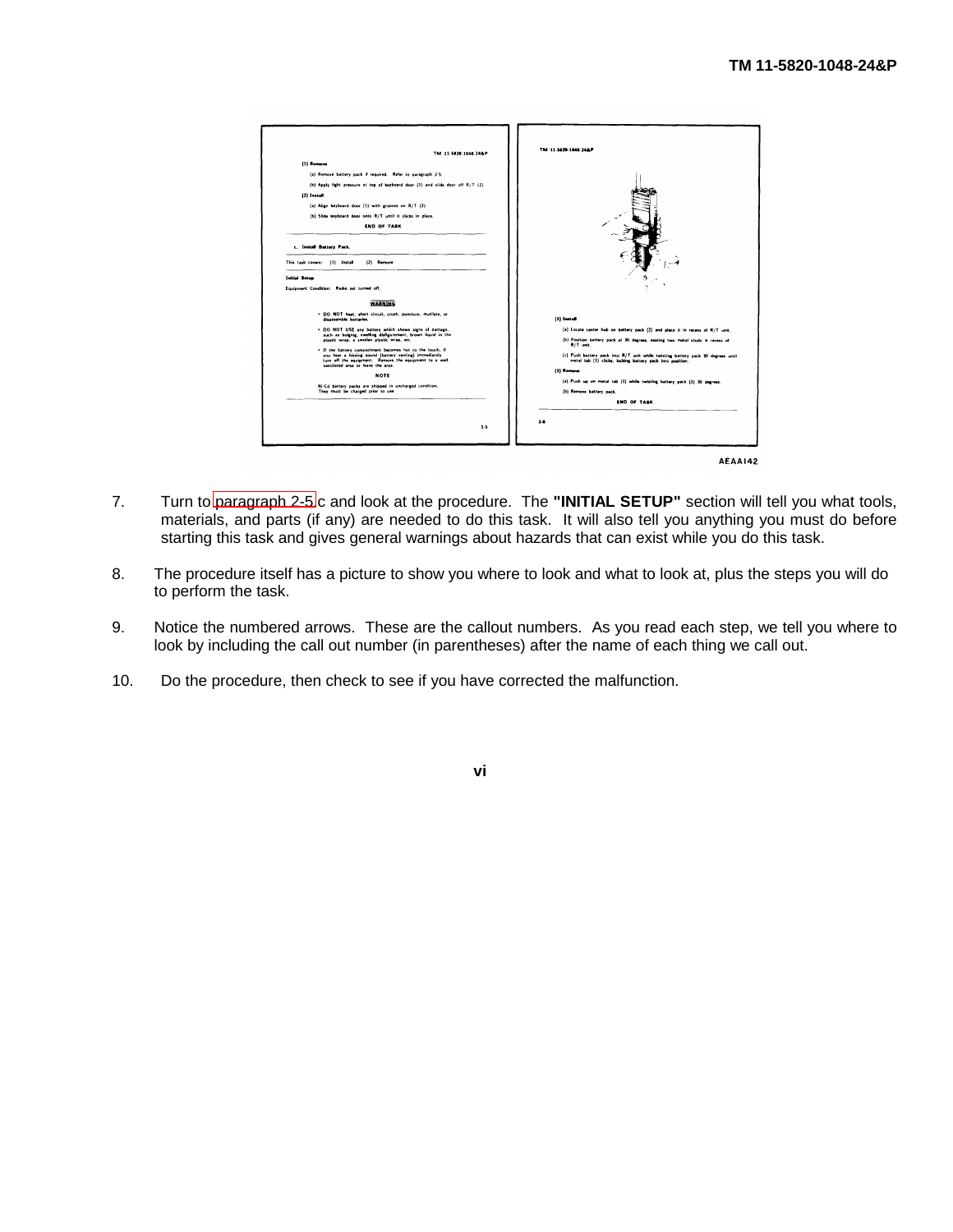



**(vii blank)/10**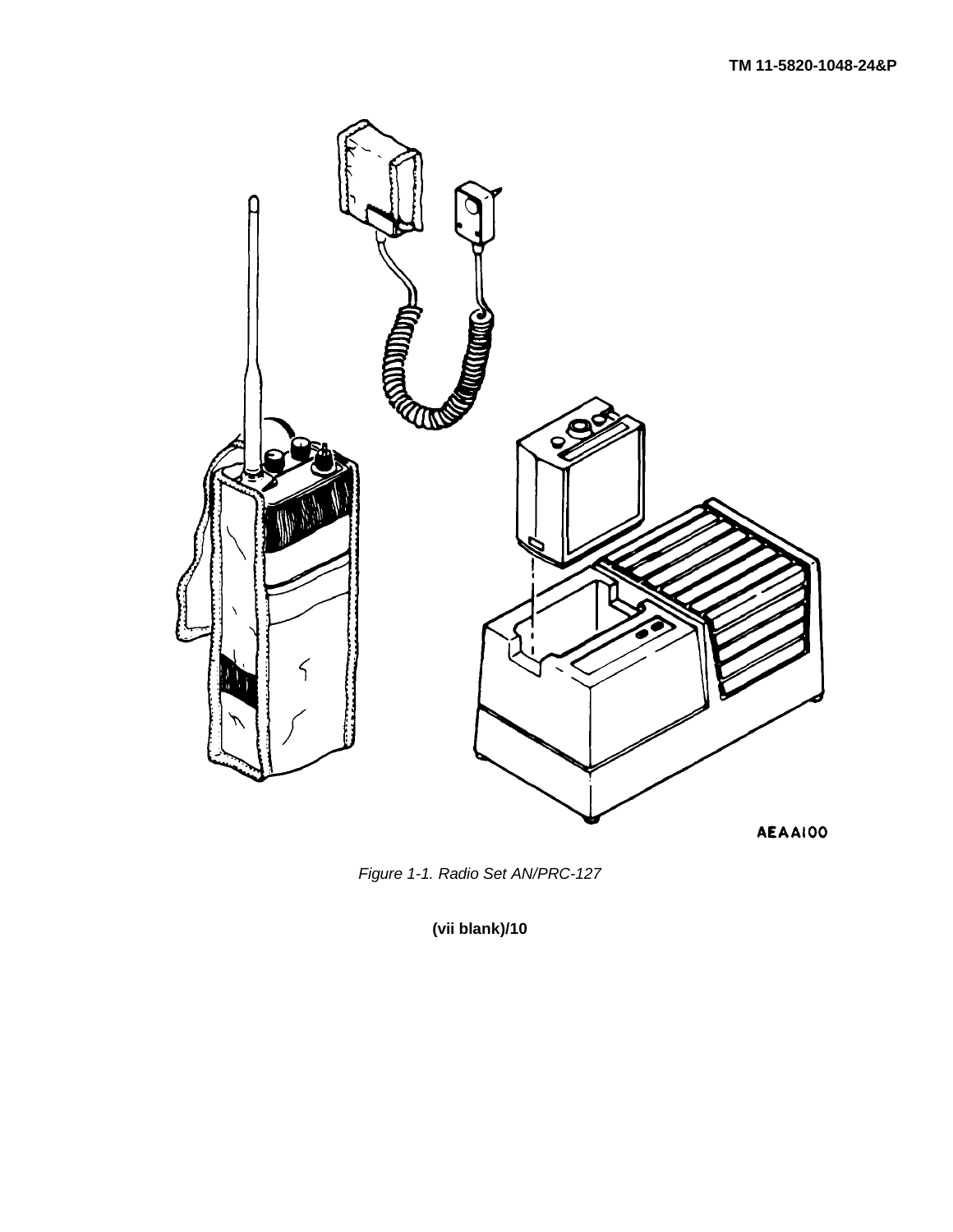# **CHAPTER 1**

# **INTRODUCTION**

<span id="page-10-0"></span>

|                                          | Para | Page    |
|------------------------------------------|------|---------|
|                                          |      | $1 - 1$ |
|                                          |      | $1 - 1$ |
| Consolidated Index of Army Publications  |      |         |
|                                          |      | $1 - 2$ |
| Destruction of Army Materiel to Prevent  |      |         |
|                                          |      | $1 - 2$ |
|                                          |      | $1 - 2$ |
|                                          |      | $1 - 2$ |
|                                          |      | $1 - 2$ |
| <b>Reporting Equipment Improvement</b>   |      |         |
|                                          |      | $1 - 3$ |
| Warranty Information1-91-3               |      |         |
| Equipment Characteristics, Capabilities, |      |         |
|                                          |      | $1 - 3$ |
|                                          |      | $1 - 3$ |
|                                          |      | $1 - 3$ |
|                                          |      | $1 - 3$ |
|                                          |      | $1 - 4$ |
|                                          |      |         |

#### **Section I. GENERAL INFORMATION**

# **1-1. SCOPE**

- a. *Type of Manual:* Unit, Direct Support and General Support Maintenance Manual.
- b. Nomenclature: Radio Set AN/PRC-127
- c. Purpose of Equipment: The AN/PRC-127 is a light weight, hand held portable radio set. It provides short range two way voice communications in applications where full environmental hardening and interoperability with other families of combat net radios are not required. Examples of such applications include but are not limited to internal communications for Combat Support and Combat Service Support Units.

# **1-2.MAINTENANCE FORMS, RECORDS, AND REPORTS**

a. *Reports of Maintenance and Unsatisfactory Equipment*. Department of the Army forms and procedures used for equipment maintenance will be those prescribed by DA Pam 738-750, as contained in Maintenance Management Update.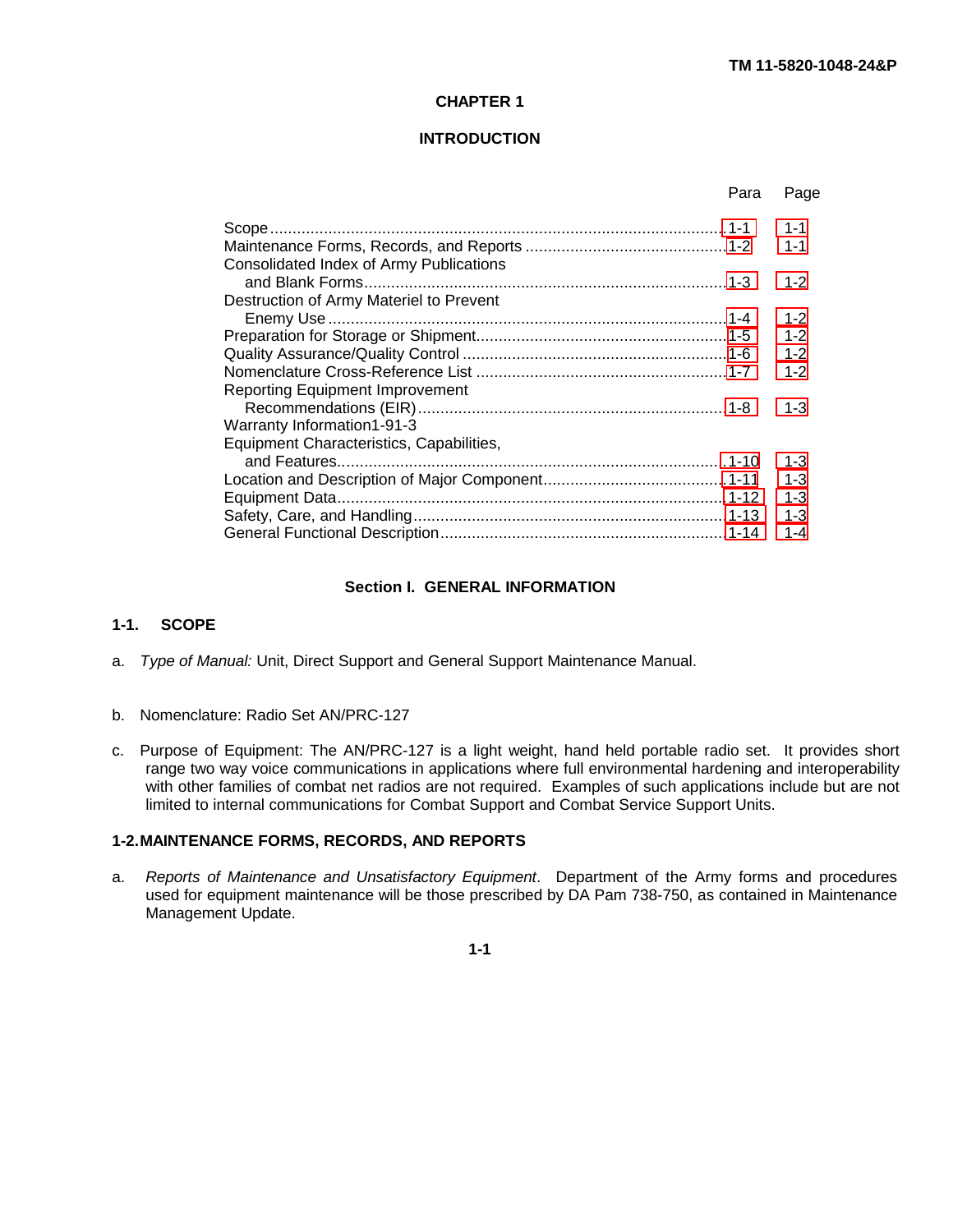<span id="page-11-0"></span>b. *Report of Packaging and Handling Deficiencies*. Fill out and forward SF 364 Report of discrepancy (ROD) as prescribed in AR 735-11-2/DLAR 4140.55/SECNAVINST 4355.18/AFR 400-54/MCO 4430.3J.

..................................................................................................................................................c. ..................................................................................................................................................*Discrepanc*

*y in Shipment Report (DISREP) (SF 361).* Fill out and forward Discrepancy in Shipment Report (DISREP) (SF 361) as prescribed in AR 55-38/NAVSPINST 4610.33C/AFR 75-18/MCO P4610.19D/DLAR 4500.15.

# **1-3. CONSOLIDATED INDEX OF ARMY PUBLICATIONS AND BLANK FORMS**

Refer to the latest issue of DA Pam 25-30 to determine whether there are new additions, changes, or additional publications pertaining to the equipment.

# **1-4. DESTRUCTION OF ARMY ELECTRONICS MATERIEL**

Destruction of Army electronics materiel to prevent enemy use shall be in accordance with TM 750-244-2.

# **1-5. PREPARATION FOR STORAGE OR SHIPMENT**

Instructions on preparation for storage or shipment are found in [Chapter 2, Section VII.](#page-58-0)

# **1-6. QUALITY ASSURANCE/QUALITY CONTROL (QA/PC)**

Repair and replacement standards for the radio set are given in the maintenance chapters of this manual. By replacing parts that do not meet the tolerances given by test equipment readings and adjustments, quality control of the equipment will be maintained.

# 1-7. **NOMENCLATURE CROSS-REFERENCE LIST**

Common names will be used when major system components are mentioned in this manual.

| Common Name | <b>Official Nomenclature</b>         |
|-------------|--------------------------------------|
| Radio set   | Radio Set AN/PRC-127                 |
| R/T         | Receiver/Transmitter RT-1594/PRC-127 |
| Antenna     | Antenna AS-3960/PRC-127              |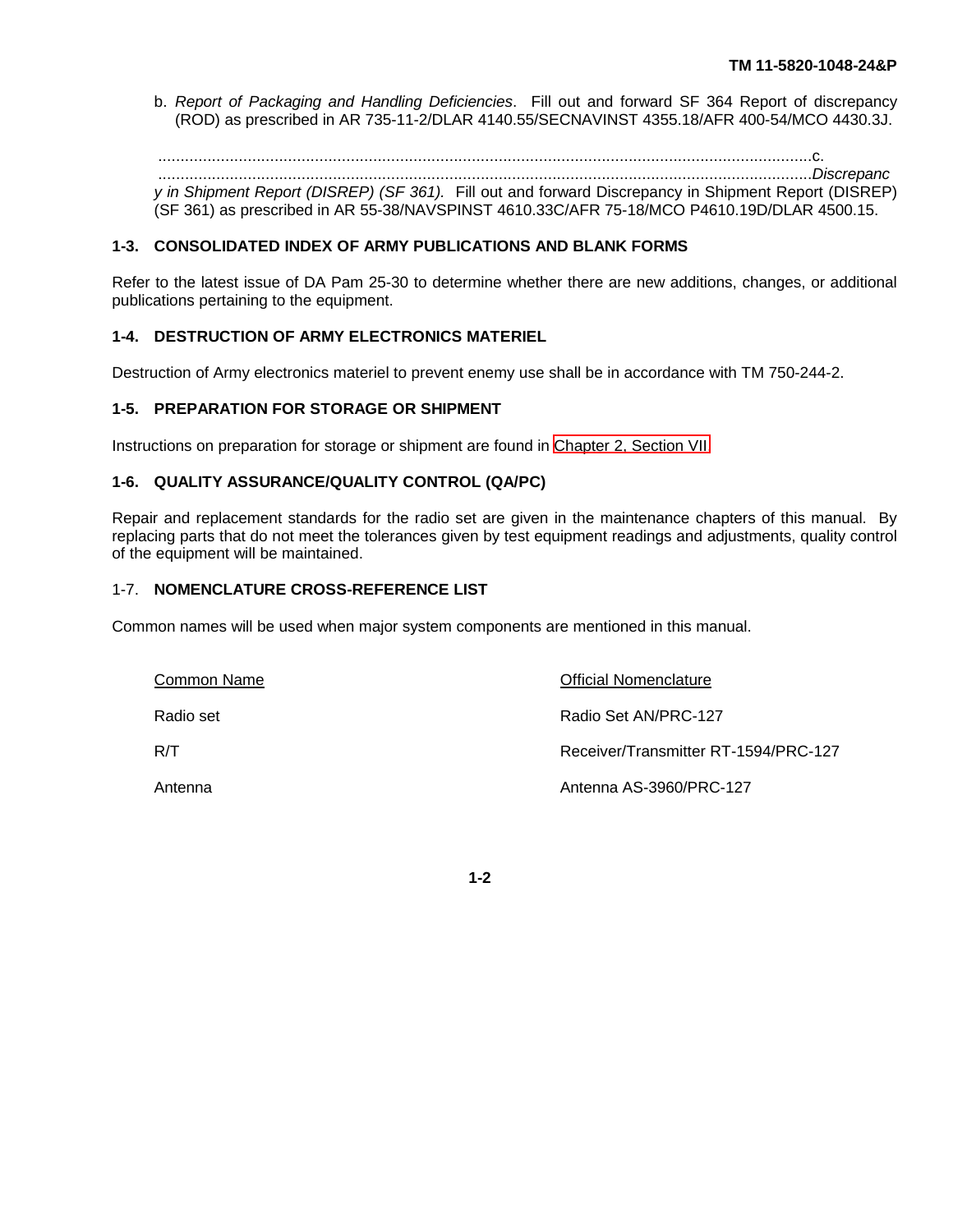# <span id="page-12-0"></span>**1-8. REPORTING EQUIPMENT IMPROVEMENT RECOMMENDATIONS (EIR)**

If your radio set needs improvement, let us know. Send us an EIR. You, the user, are the only one who can tell us what you don't like about your equipment. Let us know why you don't like the design. Put it on an SF 368 (Product Quality Deficiency Report). Mail it to Commander, US Army Communications-Electronics Command and Fort Monmouth, ATTN: AMSEL-PA-MA-D, Fort Monmouth, New Jersey 07703-5000. We'll send you a reply.

# **1-9. WARRANTY INFORMATION**

Radio Set AN/PRC-127 is warranted by Bendix/King. Refer to Warranty Technical Bulletin TB 11-5820-1048-35.

# **Section II. EQUIPMENT DESCRIPTION AND DATA**

#### **1-10. EQUIPMENT CHARACTERISTICS, CAPABILITIES, AND FEATURES**

For information on characteristics, capabilities, and features of the AN/PRC-127, refer to TM 11-5820-1048-10.

#### **1-11. LOCATION AND DESCRIPTION OF MAJOR COMPONENTS**

For information on the location and description of the major components of the AN/PRC-127, refer to TM 11- 5820-1048-10.

# **1-12. EQUIPMENT DATA**

For equipment data on the AN/PRC-127, refer to TM 11-5820-1048-10.

# **1-13. SAFETY, CARE, AND HANDLING**

Observe all WARNINGS, CAUTIONS, and NOTES given in this manual. The equipment covered in this manual can be extremely dangerous if these instructions are not followed.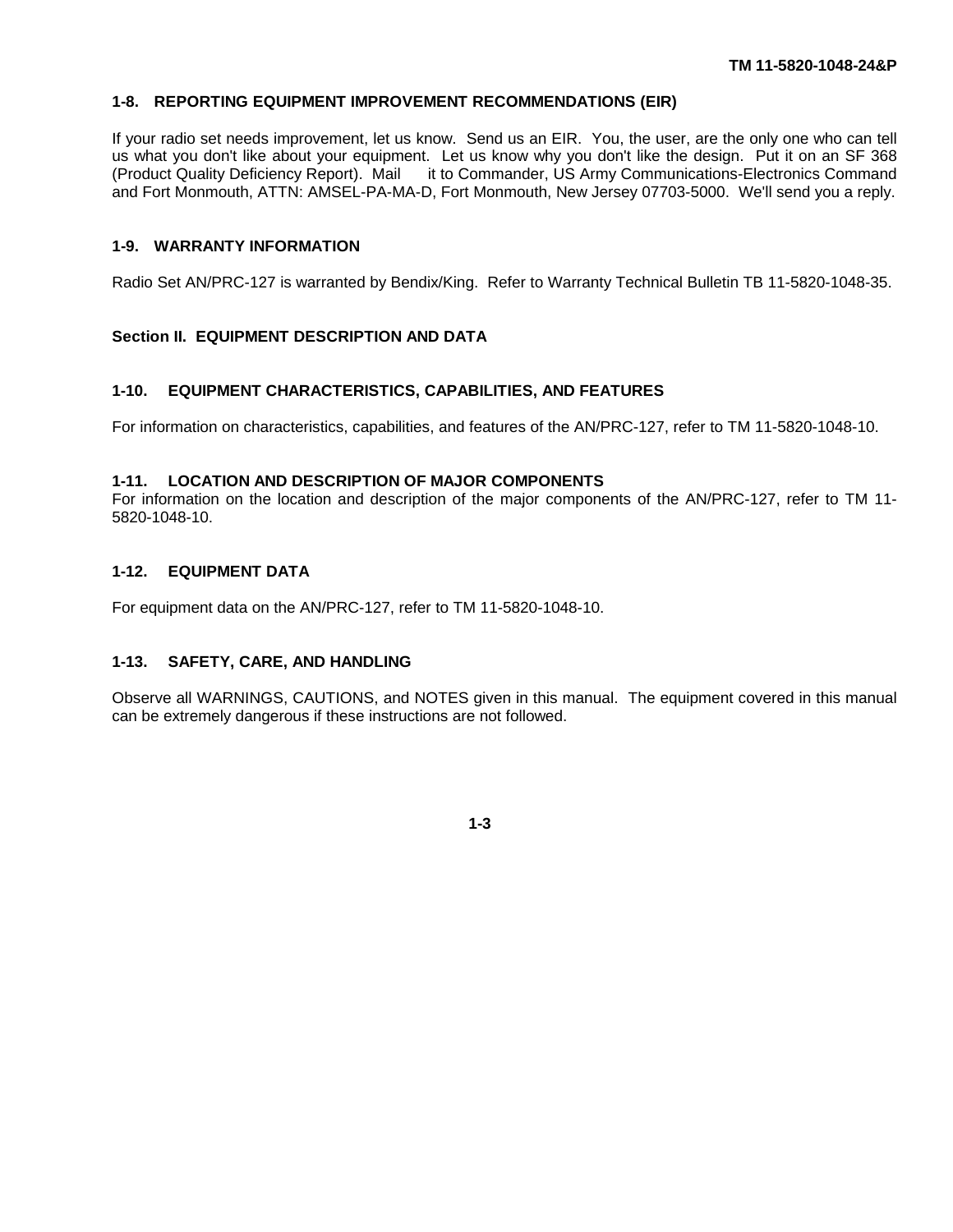# **Section III. PRINCIPLES OF OPERATION**

# <span id="page-13-0"></span>**1-14. GENERAL FUNCTIONAL DESCRIPTION**

- a. This section provides a functional description of the R/T. The functional description is based on the level of maintenance authorized by the Maintenance Allocation Chart (MAC), [Appendix B.](#page-88-0) [Figure 1-2](#page-13-0) is a functional block diagram of the radio set described in the following paragraphs.
- b. The radio set provides for operator selection of up to 14 independent preset channels in the 136-to 160-MHz band. A microprocessor and a nonvolatile programmable memory are used to provide the independent preset channels capability. The radio set is also equipped with CODE GUARD Tl circuitry that allows one radio or a group of radios to be selectively called within a system. CODE GUARD TM is a feature used in commercial versions of the radio set. The CODE GUARD T" function is present in the R/T produced for the Army. Because CODE GUARD TM is not considered an operational requirement, it is not covered by warranty. The programming instructions in this manual disable the CODE GUARDTM feature so that it will not interfere with normal operation.



*Figure 1-2. Functional Block Diagram*

c. When the radio set is turned on, the unit is in the receive mode. Radio frequency (RF) signals entering the antenna are converted from RF to intermediate frequency (IF), amplified, and demodulated to audio frequency (AF). The AF output is filtered and amplified and routed to either the internal or external speaker/microphone.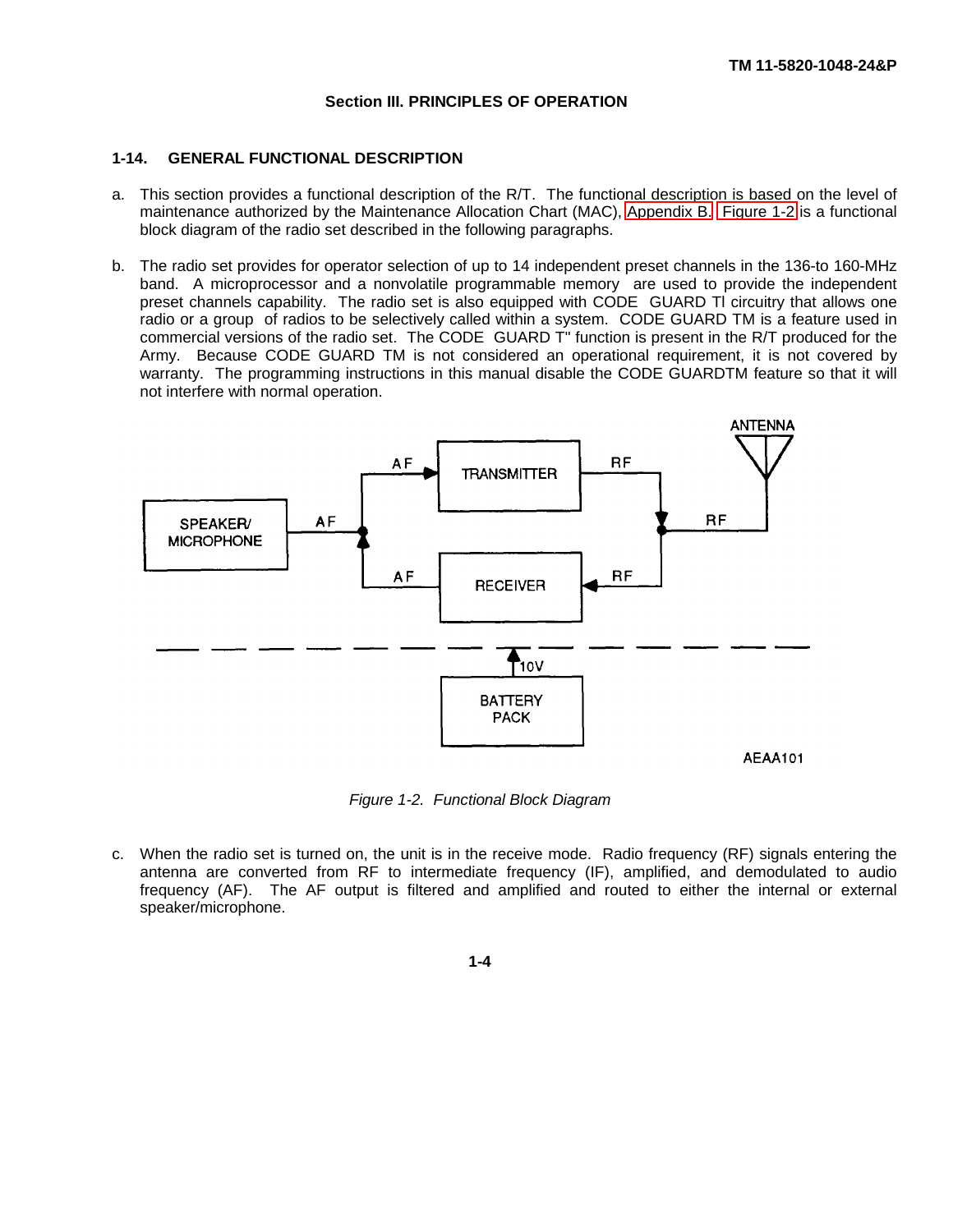- d. The radio set is placed in the transmit mode when the push-to-talk control on the R/T is pressed. The internal or external speaker/microphone is used to apply a voice signal to the transmitter. The AF signal is amplified and used to frequency modulate an RF signal. The modulated RF signal is then further amplified to provide an RF output signal (2 watts, nominal) to the antenna for radiation.
- e. The transmitter is equipped with a timeout timer to limit the duration of calls and to guard against locking in the transmit mode and tying up the radio net. The timeout timer inhibits the transmitter after the selected time has elapsed. Timeout time is selected (0 to 225 seconds) using the keyboard. Setting the timeout time to 0 second disables the timer so that the user may talk as long as he wishes. Use of the timeout timer is not considered an operational requirement and is not covered by warranty, except that when it is disabled in accordance with the instructions contained in this manual, it must not interfere with the normal operation of the radio set.
- f. R/T power 10 Vdc is provided by the battery pack. Both a rechargeable nickel cadmium (Ni-Cd) battery pack and a nonrechargeable alkaline battery pack are provided.

**1-5/1-6(blank)**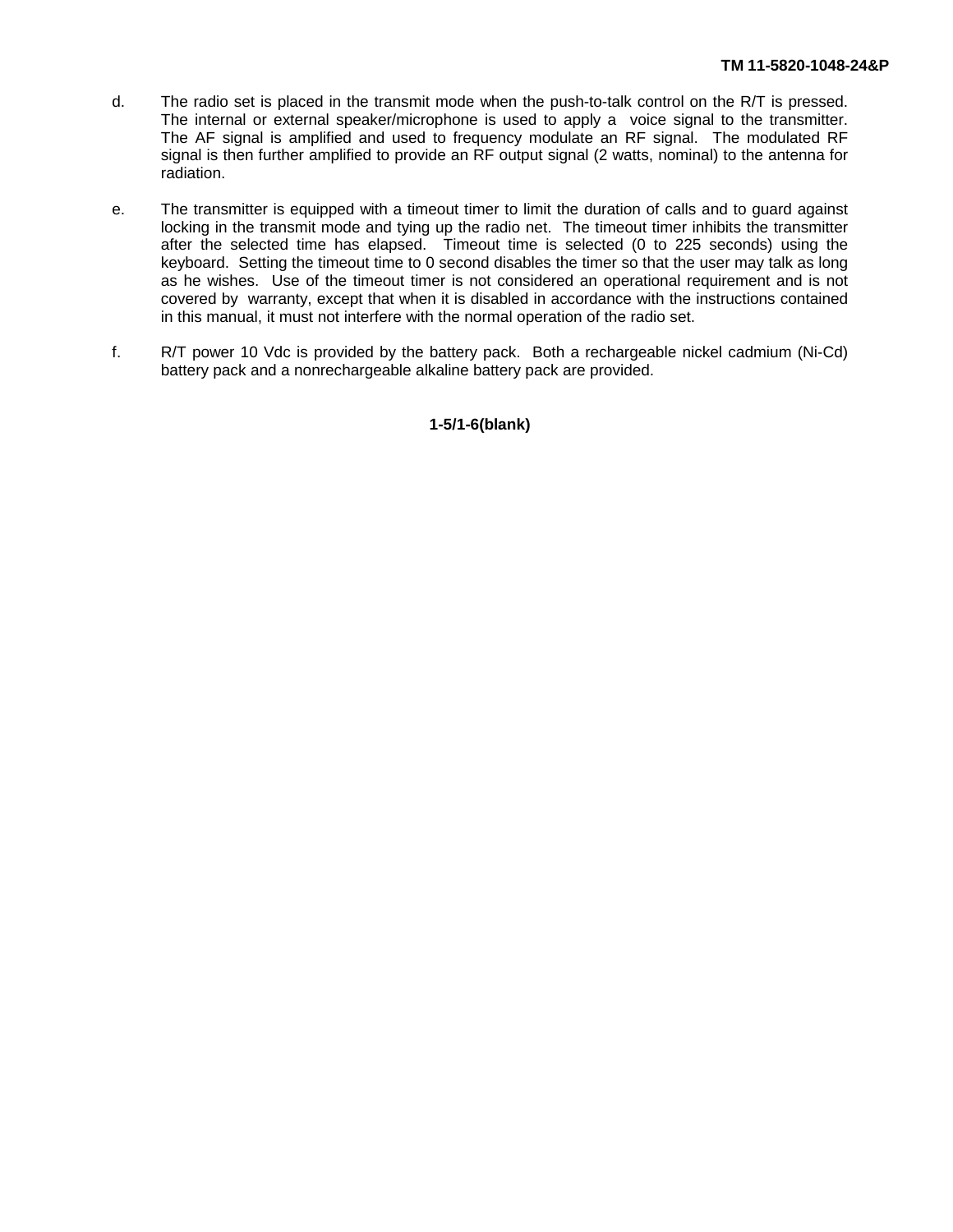# **CHAPTER 2 UNIT MAINTENANCE INSTRUCTIONS**

<span id="page-15-0"></span>

|                                                 | Section | Page     |
|-------------------------------------------------|---------|----------|
| Repair Parts; Special Tools; Test, Measurement, |         |          |
| and Diagnostic Equipment (TMDE); and Support    |         |          |
|                                                 |         | $2 - 1$  |
|                                                 |         | $2 - 1$  |
| Unit Preventive Maintenance Checks and          |         |          |
|                                                 |         | $2 - 27$ |
|                                                 |         | $2 - 30$ |
|                                                 |         | $2 - 34$ |
|                                                 |         | $2 - 37$ |
|                                                 |         | $2 - 44$ |

# **Section I. REPAIR PARTS; SPECIAL TOOLS; TEST, MEASUREMENT, AND DIAGNOSTIC EQUIPMENT (TMDE); AND SUPPORT EQUIPMENT**

# **2-1. COMMON TOOLS AND EQUIPMENT**

For authorized common tools and equipment, refer to the Table of Organization and Equipment (TOE) or Table of Distribution Allowances (TDA) applicable to your unit.

# **2-2. SPECIAL TOOLS, TMDE, AND SUPPORT EQUIPMENT**

Refer to the Repair Parts and Special Tools List (RPSTL) in [Appendix C](#page-94-0) of this manual and the Maintenance Allocation Chart in [Appendix B](#page-88-0) of this manual.

# **2-3. REPAIR PARTS**

Repair parts are listed and illustrated in [Appendix C](#page-94-0) of this manual covering unit, direct support, and general support maintenance for this equipment.

# **Section II. SERVICE UPON RECEIPT**

# **2-4. SERVICE UPON RECEIPT OF MATERIEL**

The radio set was carefully inspected both mechanically and electrically before shipment. It should be physically free of defects and in perfect electrical order. The R/T must be programmed to the frequency(ies) and operating parameters of the using unit prior to being placed in use. Ni-Cd batteries are shipped in an uncharged condition and must be charged prior to use.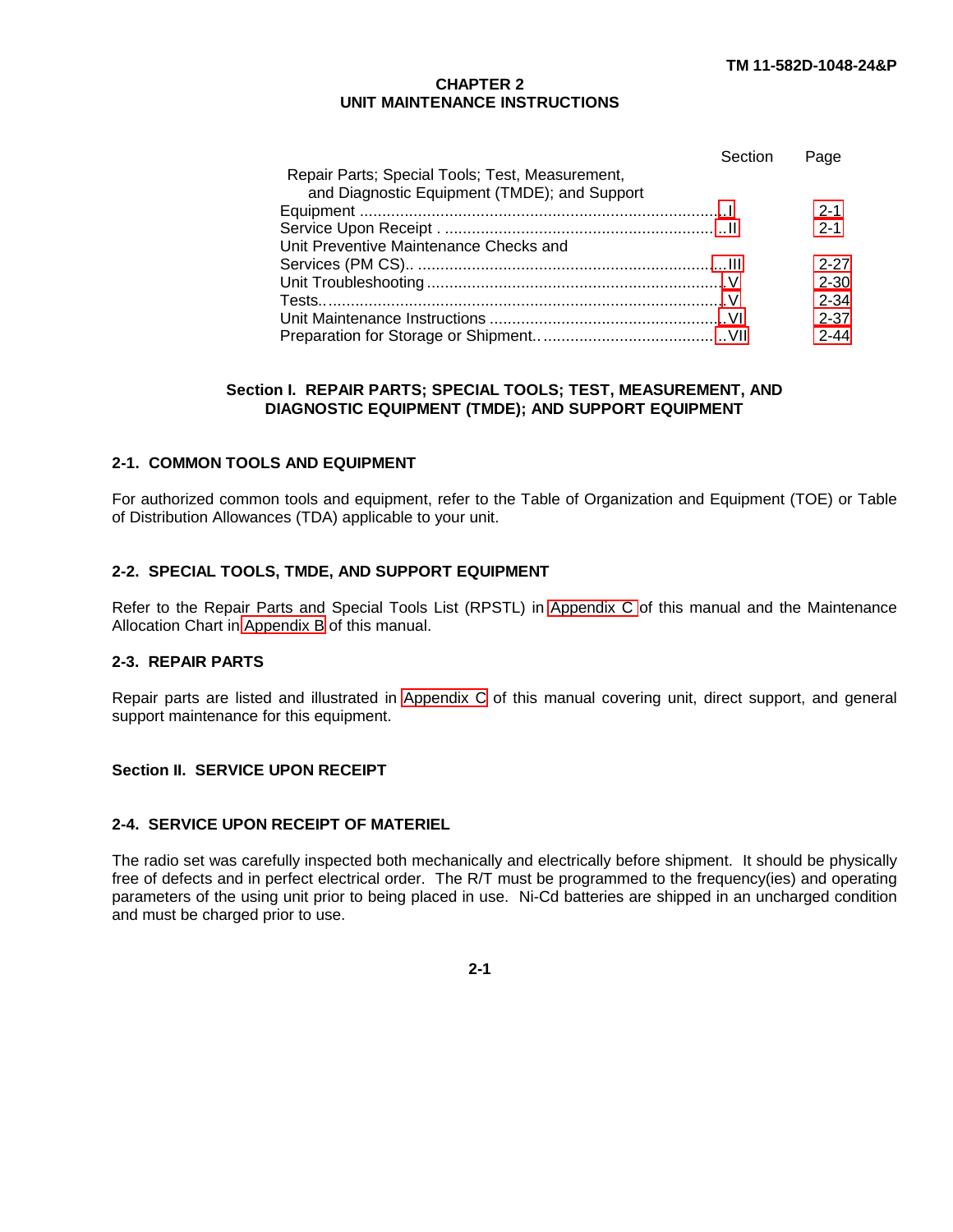<span id="page-16-0"></span>a. ...............................................................................................................................................*Unpacking*. There are no special instructions for unpacking the radio set other than using normal care to prevent damage to the equipment.

b. ...............................................................................................................................................*Checking Unpacked Equipment*

- (1) Inspect the equipment for damage incurred during shipment. If the equipment has been damaged, report the damage on SF 364, Report of Discrepancy (ROD).
- (2) Check the equipment against the packing slip to see if the shipment is complete. Report all Discrepancies in accordance with the instructions of DA Pam 738-750.
- (3) Check to see whether the equipment has been modified.

| ng Unpacked Equipment. Not applicable. |  |
|----------------------------------------|--|

# **2-5. ASSEMBLY OF EQUIPMENT**

Perform the following assembly procedures as required to prepare the radio set for use.

#### **NOTE**

**All assembly procedures are included here for convenience. Installation of the speaker/microphone, the speaker/microphone nylon cover, and the nylon holster may wait until programming is complete.**

a. Install Antenna.

This task covers: (1) Install (2) Remove

#### **Initial Setup**

Equipment Condition: Radio set turned off.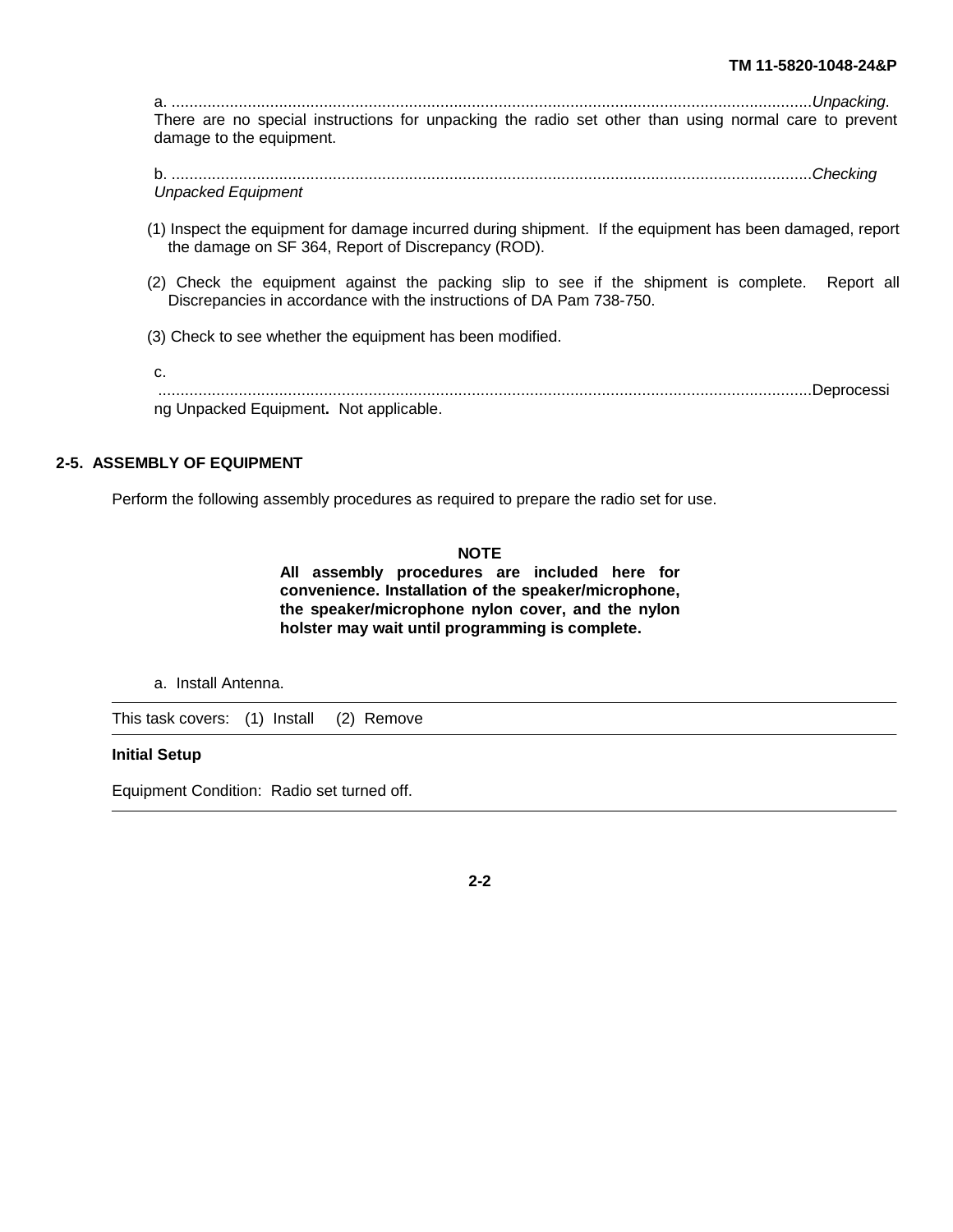

**AEAAII5** 

# (1) Install

- (a) Align antenna (1) with antenna connector (2) on radio set.
- (b) Rotate antenna clockwise until secure (finger-tight).

# (2) Remove

- (a) Grasp antenna (1) where connectors mate.
- (b) Rotate antenna counterclockwise until connectors separate.
- (c) Remove antenna.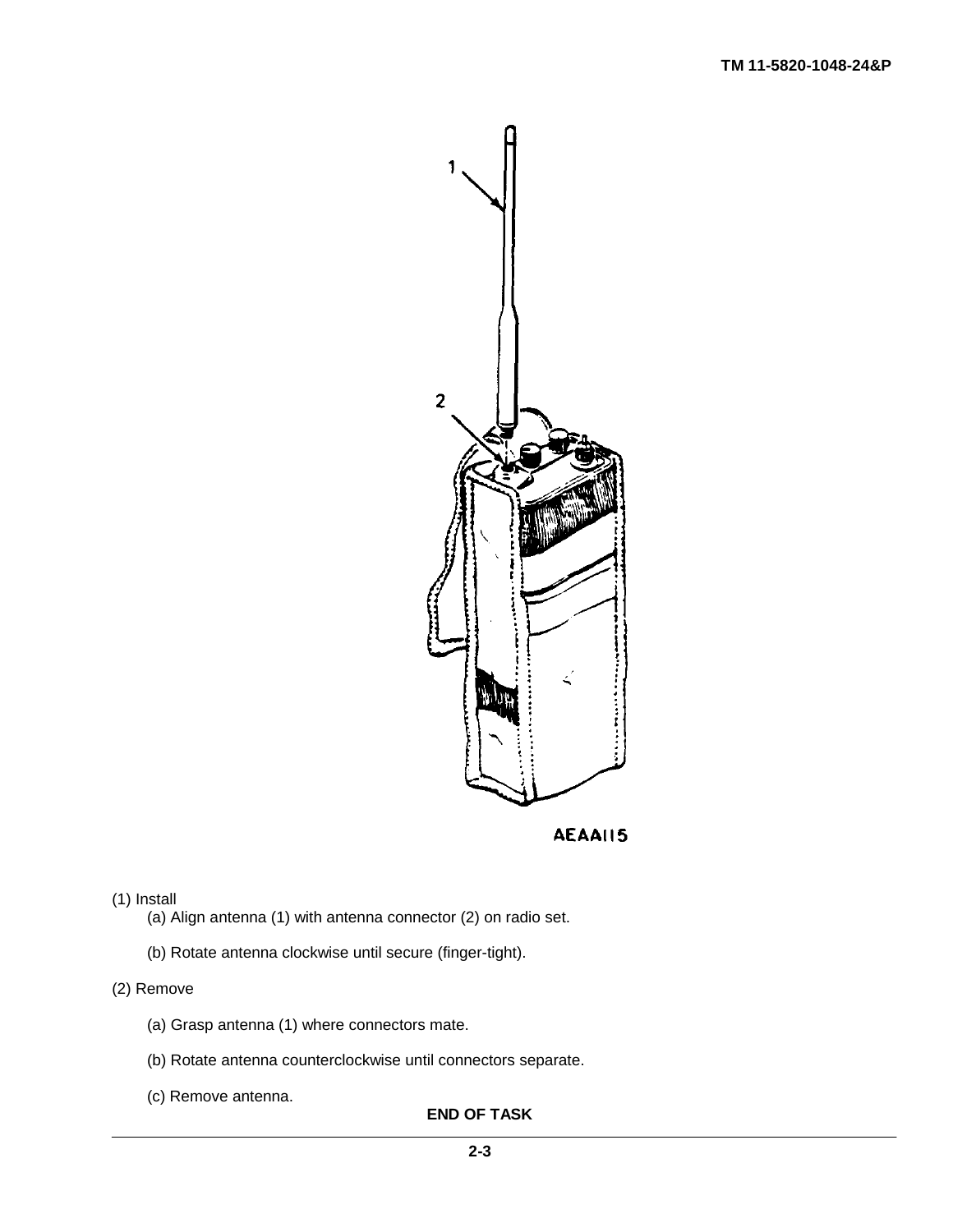# **b. Remove Keyboard Door**.

This task covers: (1) Remove (2) Install

# **Initial Setup**

Equipment Condition: Radio set turned off. Nylon holster removed [\(para 2-14\)](#page-51-1).

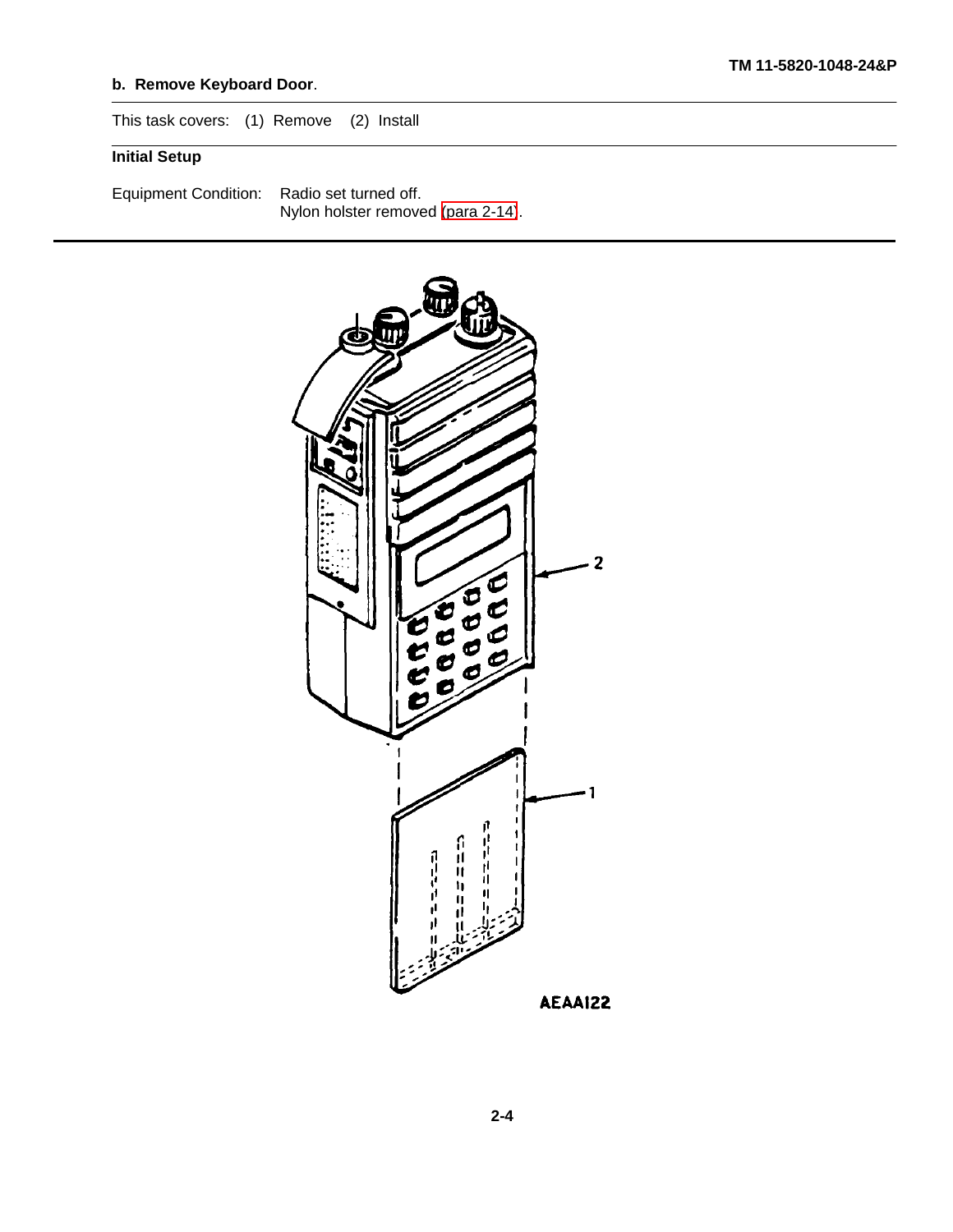#### (1) Remove

- (a) Remove battery pack if required. Refer to [paragraph 2-5.](#page-16-0)
- (b) apply light pressure at top of keyboard door (1) and slide door off R/T (2).

#### (2) Install

- (a) Align keyboard door (1) with grooves on R/T (2).
- (b) Slide keyboard door onto R/T until it clicks in place.

# **END OF TASK**

#### **c. Install Battery Pack.**

This task covers: (1) Install (2) Remove

#### **Initial Setup**

Equipment Condition: Radio set turned off.

#### **WARNING**

- **DO NOT heat, short circuit, crush, puncture, mutilate, or disassemble batteries.**
- **DO NOT USE any battery which shows signs of damage, such as bulging, swelling disfigurement, brown liquid in the plastic wrap, a swollen plastic wrap, etc.**
- **If the battery compartment becomes hot to the touch, if you hear a hissing sound (battery venting) immediately turn off the equipment move the equipment to a well ventilated area or leave the area.**

# **NOTE**

**Ni-Cd battery packs are shipped in uncharged condition. They must be charged prior to use.**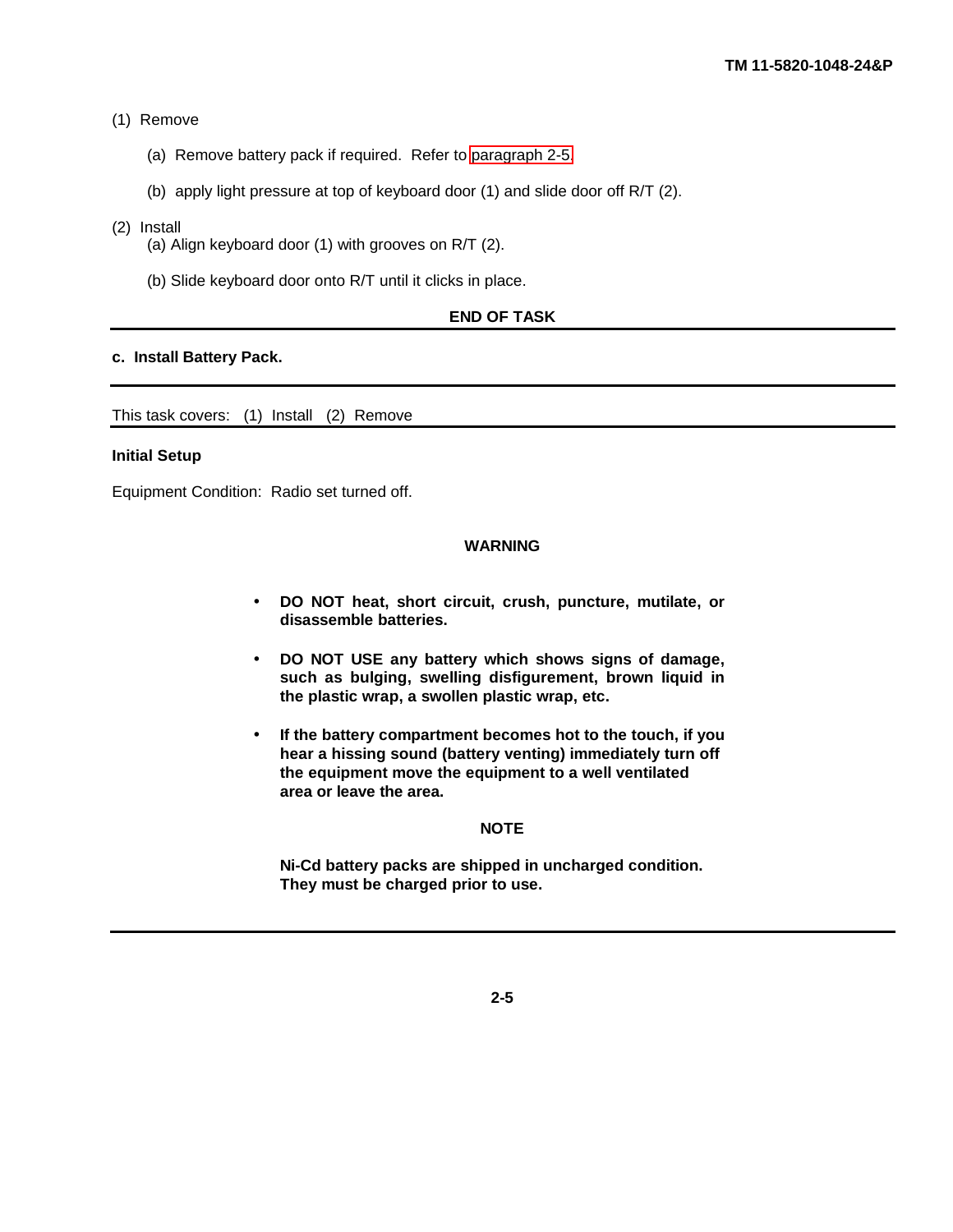

# **(1) Install**

- (a) Locate center hub on battery pack (1) and place it in recess of R/T unit.
- (b) Position battery pack at 30 degrees, seating two metal studs in recess of R/T unit.
- (c) Push battery pack into R/T unit while twisting battery pack 30 degrees until metal tab (2) clicks, locking battery pack into position.

# **(2) Remove**

- (a) Push up on metal tab (2) while twisting battery pack (1) 30 degrees.
- (b) Remove battery pack.

# **END OF TASK**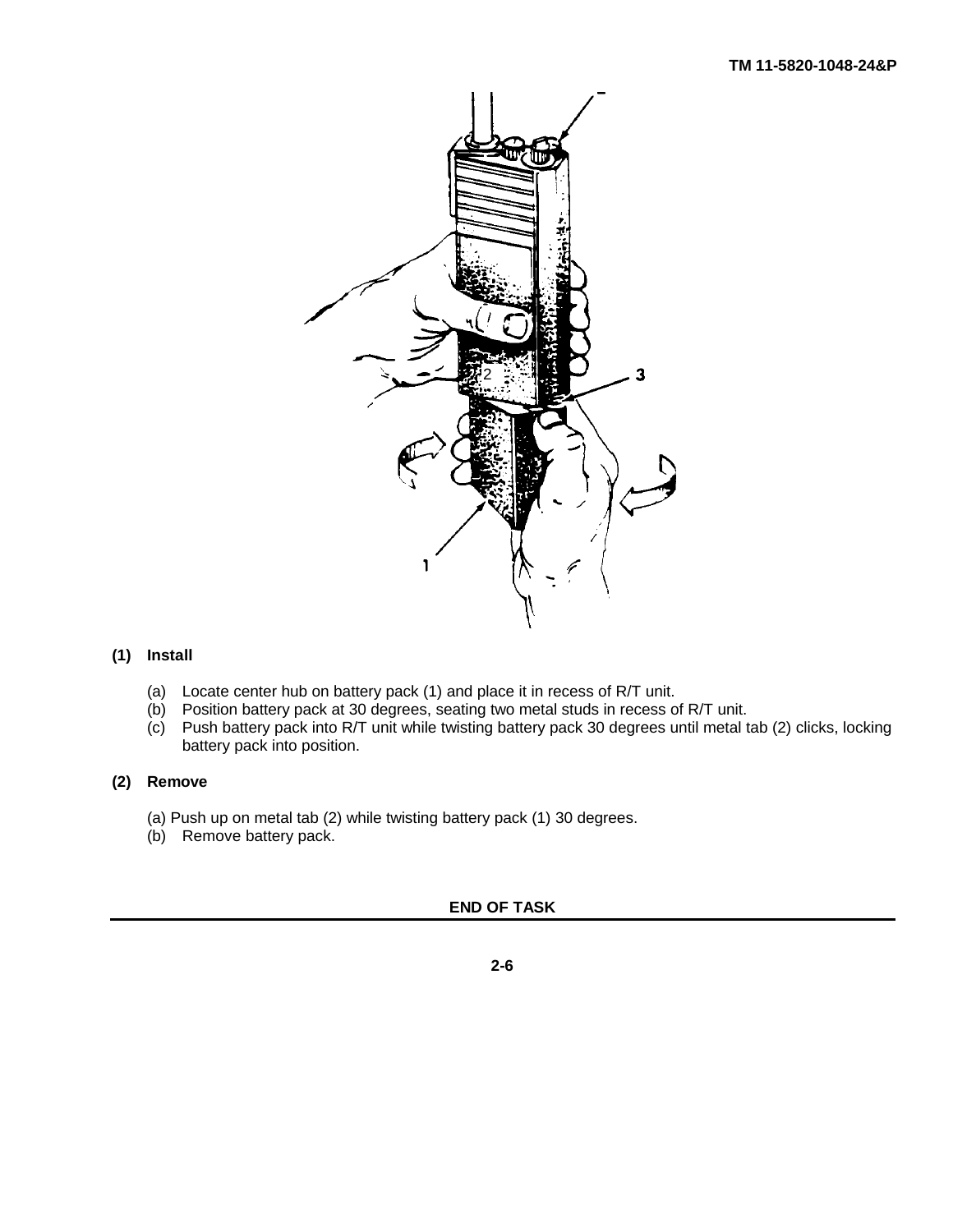# **d. Install Speaker/Microphone.**

This task covers (1) Install (2) Remove

# **Initial Setup**

Equipment Condition: Radio set turned off. Nylon holster removed [\(para 2-14\)](#page-51-1)



AEAA118

# **(1) Install**

- (a) Install speaker/microphone plug (1).
- (b) Tighten thumbscrew (2).

# **(2) Remove**

- (a) Loosen thumbscrew (2).
- (b) Remove speaker/microphone plug (1).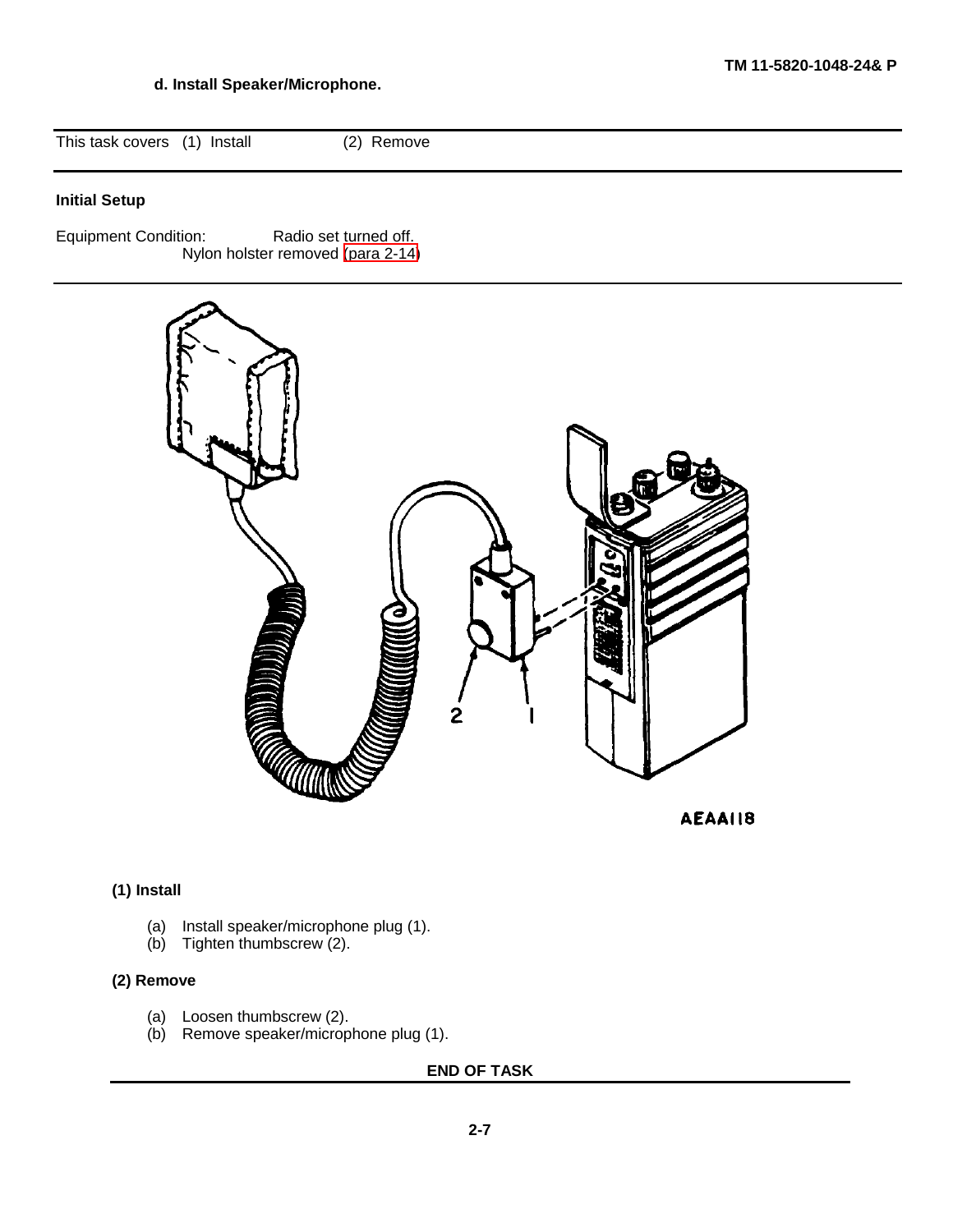**e. Install Speaker/microphone Nylon Cover.**

**This task covers: (1) Install (2) Remove**

# **Initial Setup**

Equipment Condition: Radio set turned off.



**AEAAII7** 

# **(1) Install**

- (a) Install speaker/microphone nylon cover (1) over speaker/microphone.
- (b) Secure strap (2) to velcro pad.

# **(2) Remove**

- (a) Separate securing strap (2) from velcro pad.
- (b) Remove speaker/microphone nylon cover (1).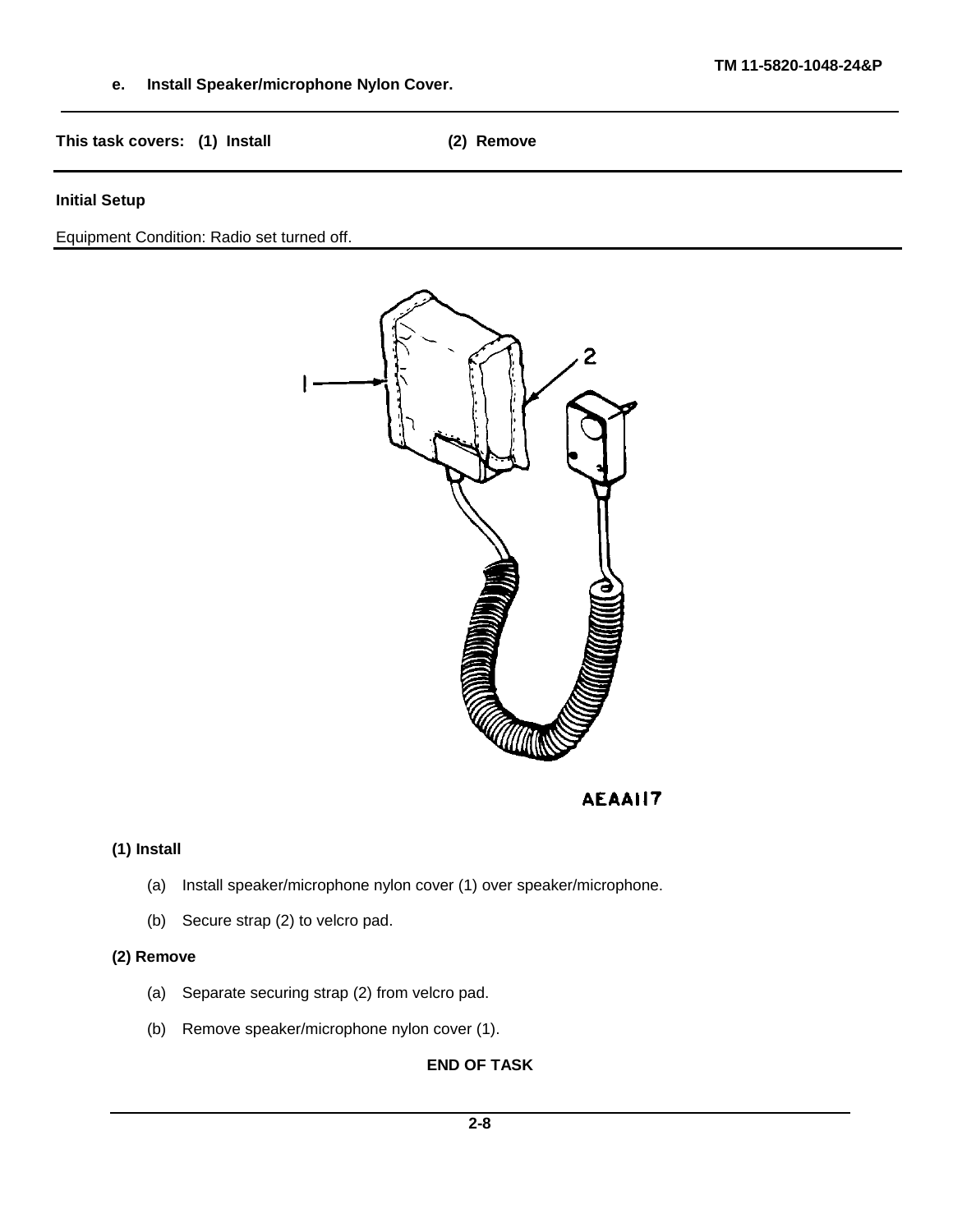# **f. Install Nylon Holster.**

| This task covers:<br>(2)<br>Install<br>(A)<br>◟ | Remove |
|-------------------------------------------------|--------|
|-------------------------------------------------|--------|

# **INITIAL SETUP**

**Equipment Condition: Radio set turned off.**



(1) Install

- (a) Install nylon holster (1) over radio set.
- (b) Secure strap (2) to velcro pad.

# (2) Remove

- (a) Separate securing strap (2) from velcro pad.
- (b) Remove nylon holster (1) from radio set.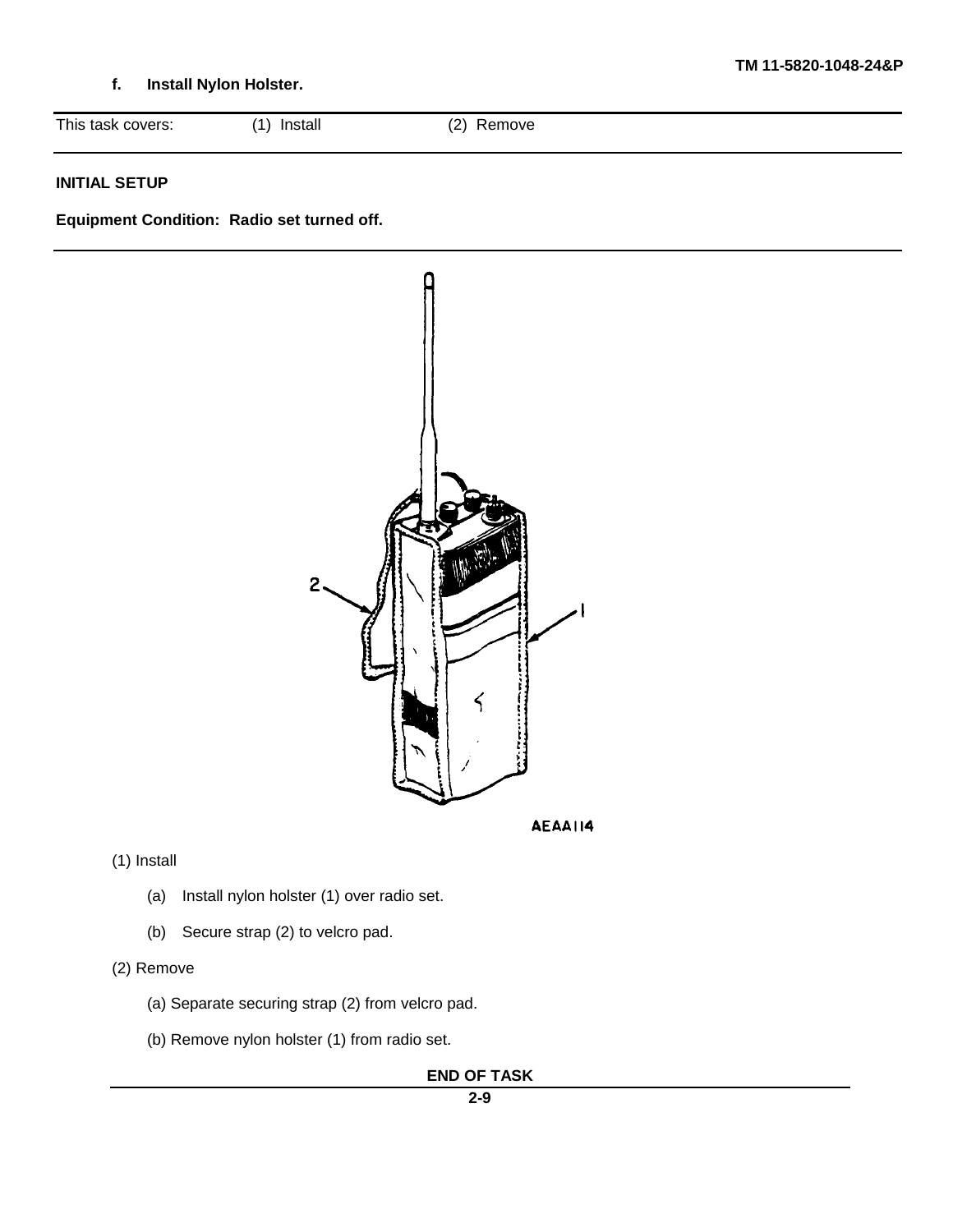# <span id="page-24-0"></span>**2-6. PROGRAMMING**

a. *Controls and Indicators.* Operating controls and indicators are described in the Operator's Manual, TM 11- 5820-1048-10. Access keyboard. Refer to [paragraph 2-5.](#page-16-0)b. [Figure 2-1](#page-24-0) shows controls and indicator locations on the keyboard and display. [Table 2-1](#page-25-0) provides a functional description for each item.



*Figure 2-1. Radio Set Controls and Indicators*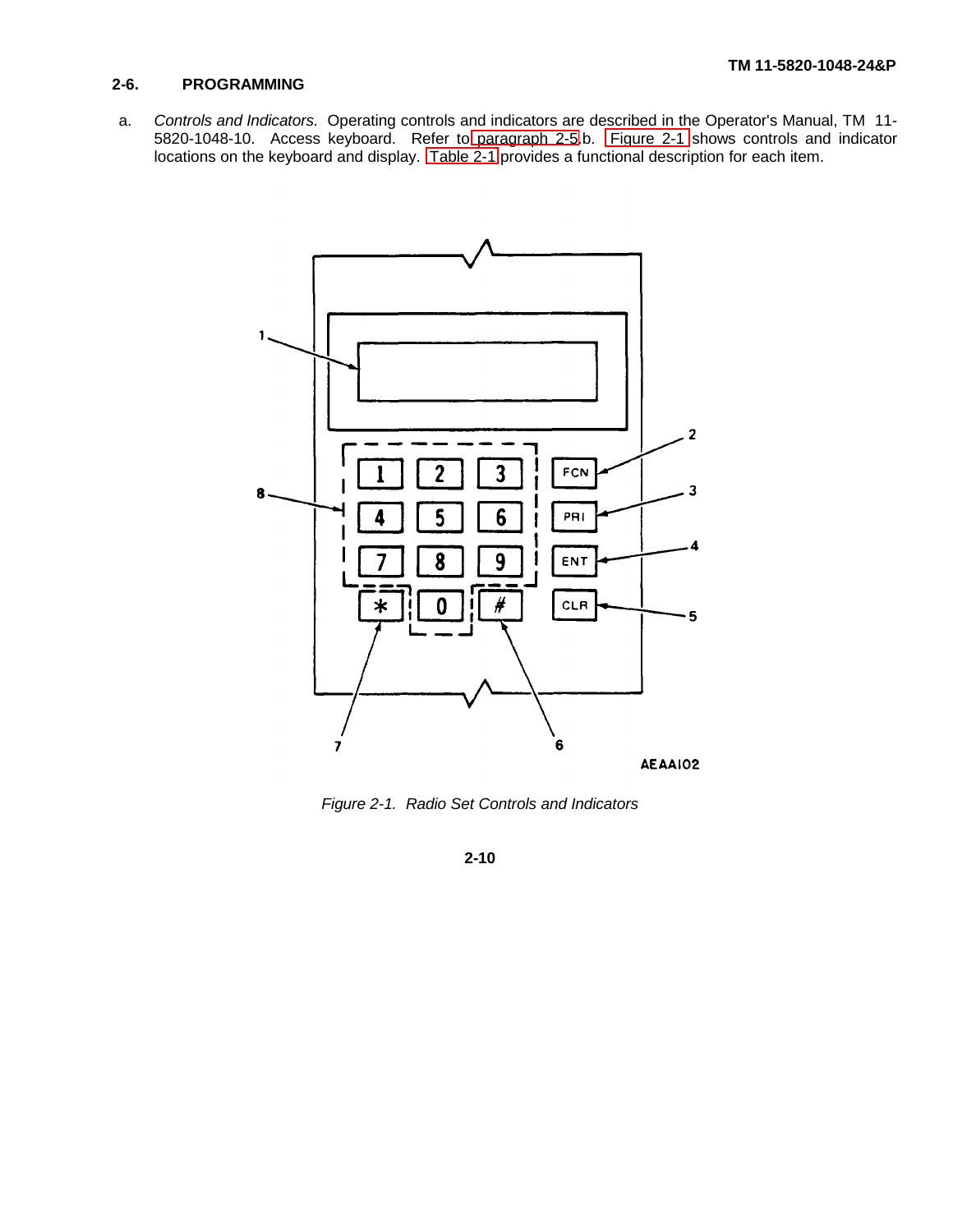<span id="page-25-0"></span>

| <b>Key</b>     | <b>Control or</b><br>indicator | <b>Function</b>                                                                                                                                                                                                                                     |
|----------------|--------------------------------|-----------------------------------------------------------------------------------------------------------------------------------------------------------------------------------------------------------------------------------------------------|
| 1              | display                        | Liquid crystal display (LCD) used to indicate selected preset channel<br>and function values.                                                                                                                                                       |
| $\overline{2}$ | <b>FCN</b>                     | Key used to enter program and to advance program to next<br>function<br>without storing values.                                                                                                                                                     |
| 3              | <b>PRI</b>                     | Key used to change transmitter timeout function time.<br>Time<br>indicated<br>on display changes by 15 seconds for each<br>press of PRI key when<br>setting transmitter timeout in programming mode. Also used to<br>increment ID number one digit. |
| 4              | <b>ENT</b>                     | Key used to store values in any mode. Pressing ENT key stores<br>entry and automatically advances program to next function.                                                                                                                         |
| 5              | <b>CLR</b>                     | Key used to clear display values.                                                                                                                                                                                                                   |
| 6              | #                              | Key used to initiate digital CODE GUARD ™.                                                                                                                                                                                                          |
| 7              | $\star$                        | Maintenance key used to initiate program transfer from one radio set<br>to another.                                                                                                                                                                 |
| 8              | $0$ thru $9$                   | Keys used to enter digits for function values and frequencies.                                                                                                                                                                                      |

# **b***. Programming Instructions.*

- Accessing keyboard
- Setting programming mode
- Reviewing program data
- Changing program data
- Clearing unwanted scan indicator
- Blind programming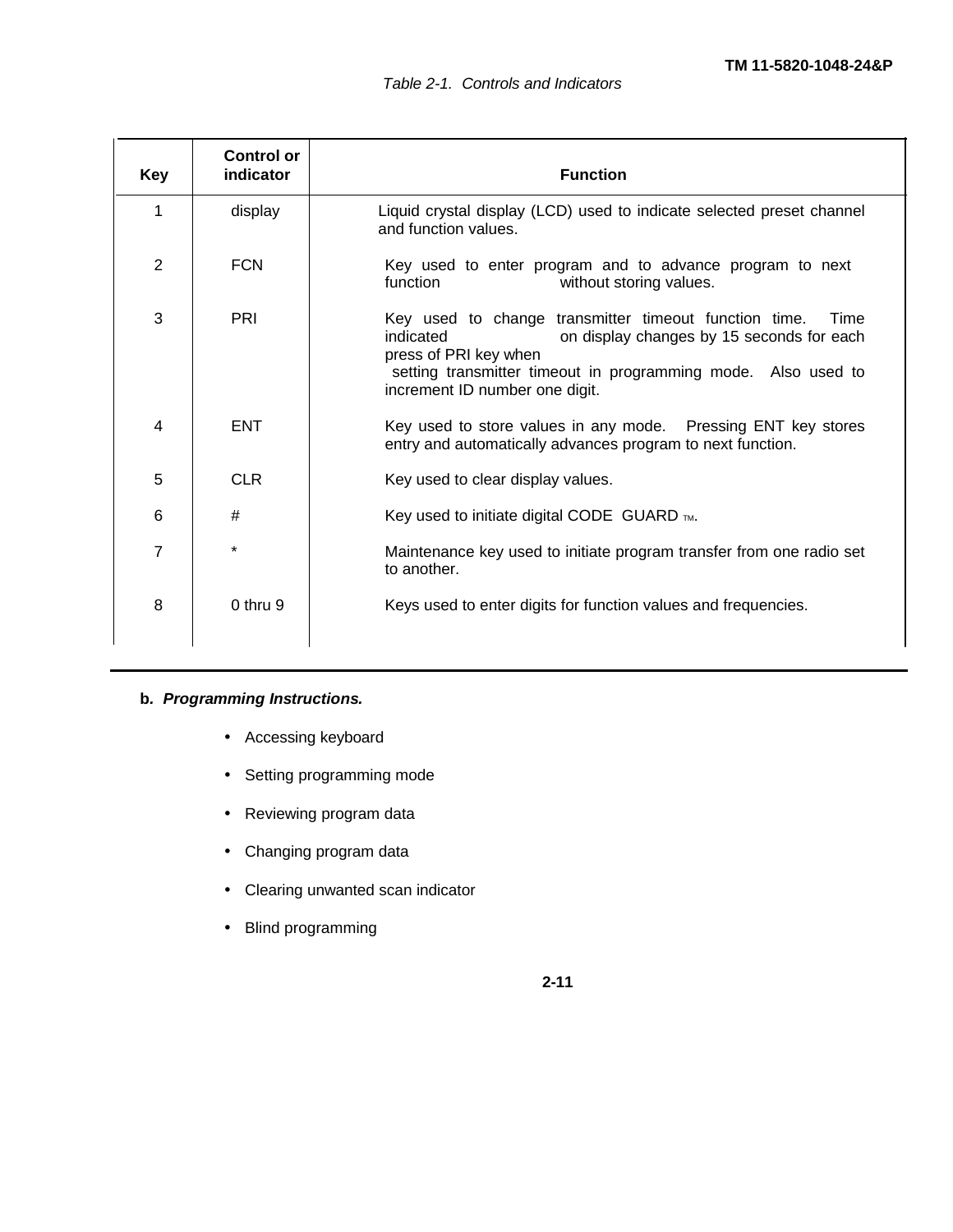# (1) Accessing Keyboard



(a) Remove nylon holster.

(b) Remove battery pack (1).

- Turn OFF-VOL control (2) to OFF.
- Push up on metal tab (3) while turning battery pack (30 degrees)
- Remove battery pack.
- (c) Push in on top of cover (4) and slide downward and off.
- (d) Install battery pack.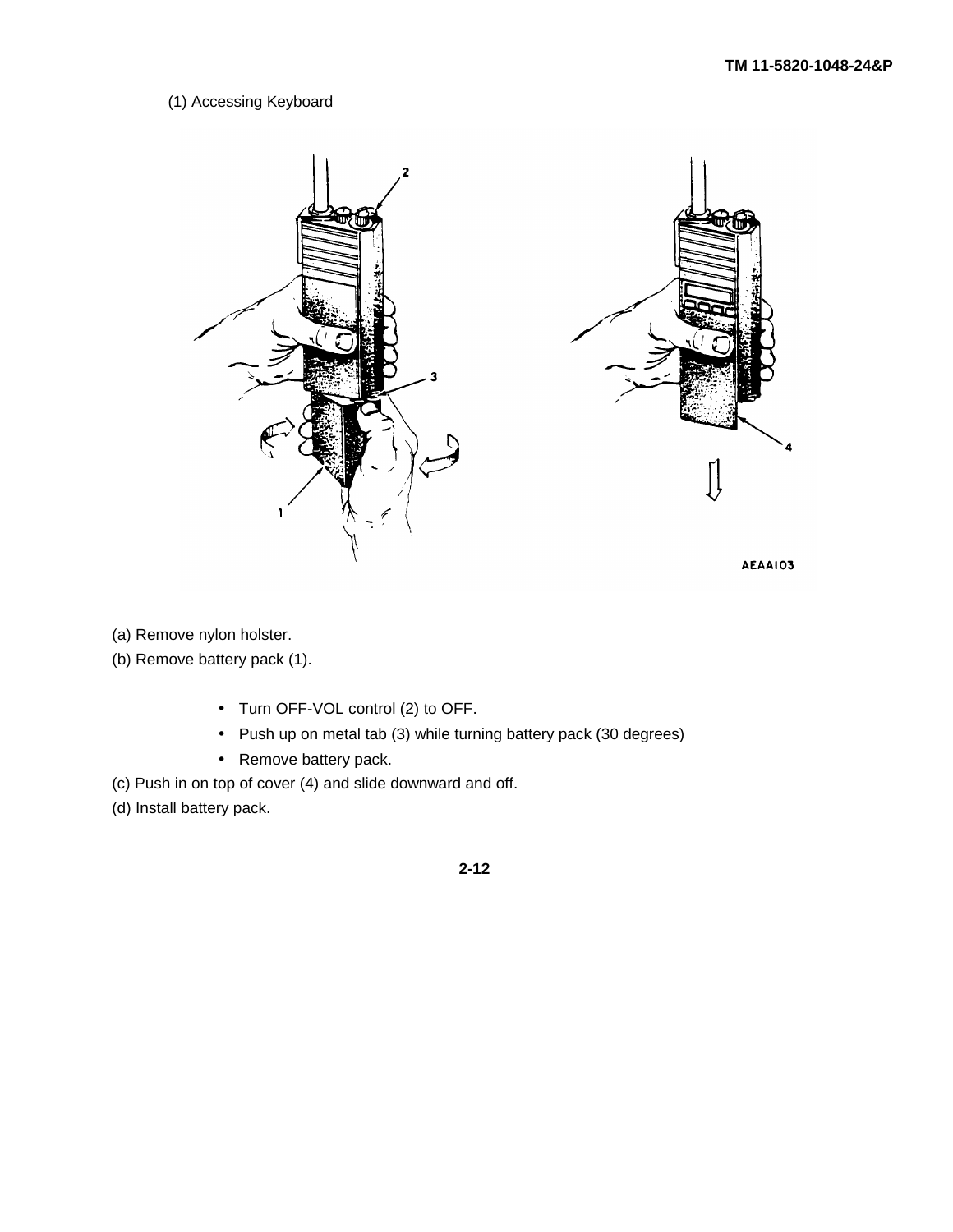# **NOTE**

**Always use a fully charged Ni-Cd battery pack or new batteries in the alkaline battery pack when entering, reviewing, or changing the program mode.**

- Locate center hub on battery pack and place it in recess of R/T unit.
- Position battery pack at 30 degrees, seating two metal studs in recesses of R/T unit.
- Push battery pack into R/T unit while twisting battery pack clockwise until metal tab clicks, locking battery pack into position.

(2) Setting Programming Mode

(a) Set OFF-VOL control to on one-quarter turn.

#### **NOTE**

**PROG Ch 0 is the portion of the program that controls radio performance variables such as identification number, transmitter timeout timer, and battery saver. PROG SCAN operation features are not included in the radio set.**

(b) Press and hold FCN key until display shows PROG Ch 0.

| <b>PROG</b> |  |
|-------------|--|
|             |  |

(c) Release FCN key. Radio set is now in programming mode.

(3) *Reviewing Program Data*

# **NOTE**

**Variables shown are for illustration purposes only and may not correspond with data being reviewed.**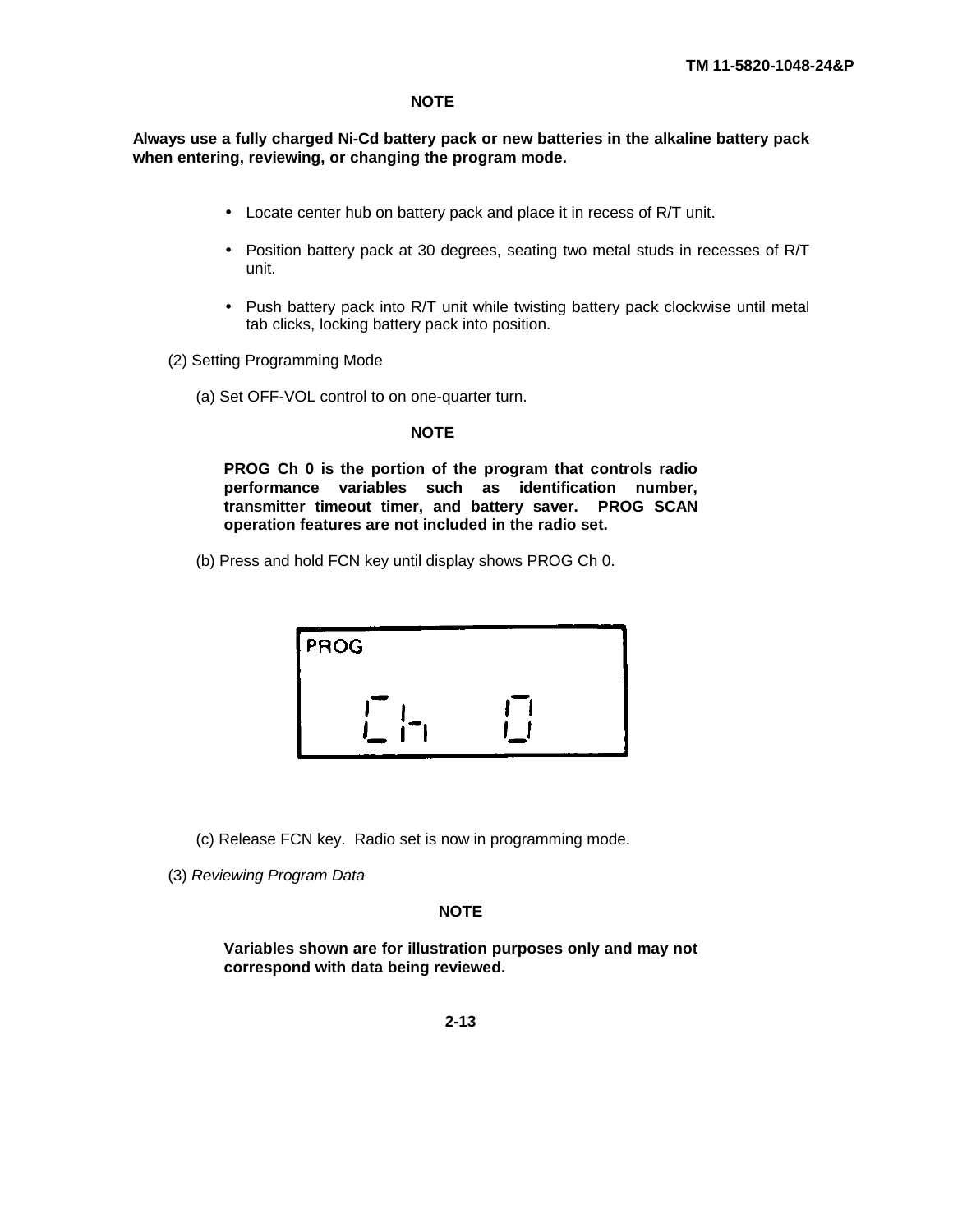- (a) *Performance Variables*
	- After entering the program mode, display will show PROG Ch 0.



• Press FCN key. Display will show an ID number (from 0 to seven digits).



• Press FCN key. Display will show transmitter timeout timer length in seconds.

| PROG | П |
|------|---|
|      |   |

• Press FCN key. Display will show scan delay length in seconds.

•



Flashing function numbers for groups 1 and 2 indicate which functions are enabled.

• Press FCN key. Display will show a group of five individual functions that can be enabled or disabled.

| oa<br>п. |  |     |  |
|----------|--|-----|--|
|          |  | . . |  |

• Press FCN key. Display will show a second group of five functions.

$$
2 - 12345
$$

• Press FCN key. Display will loop back to channel 0 entry point and show

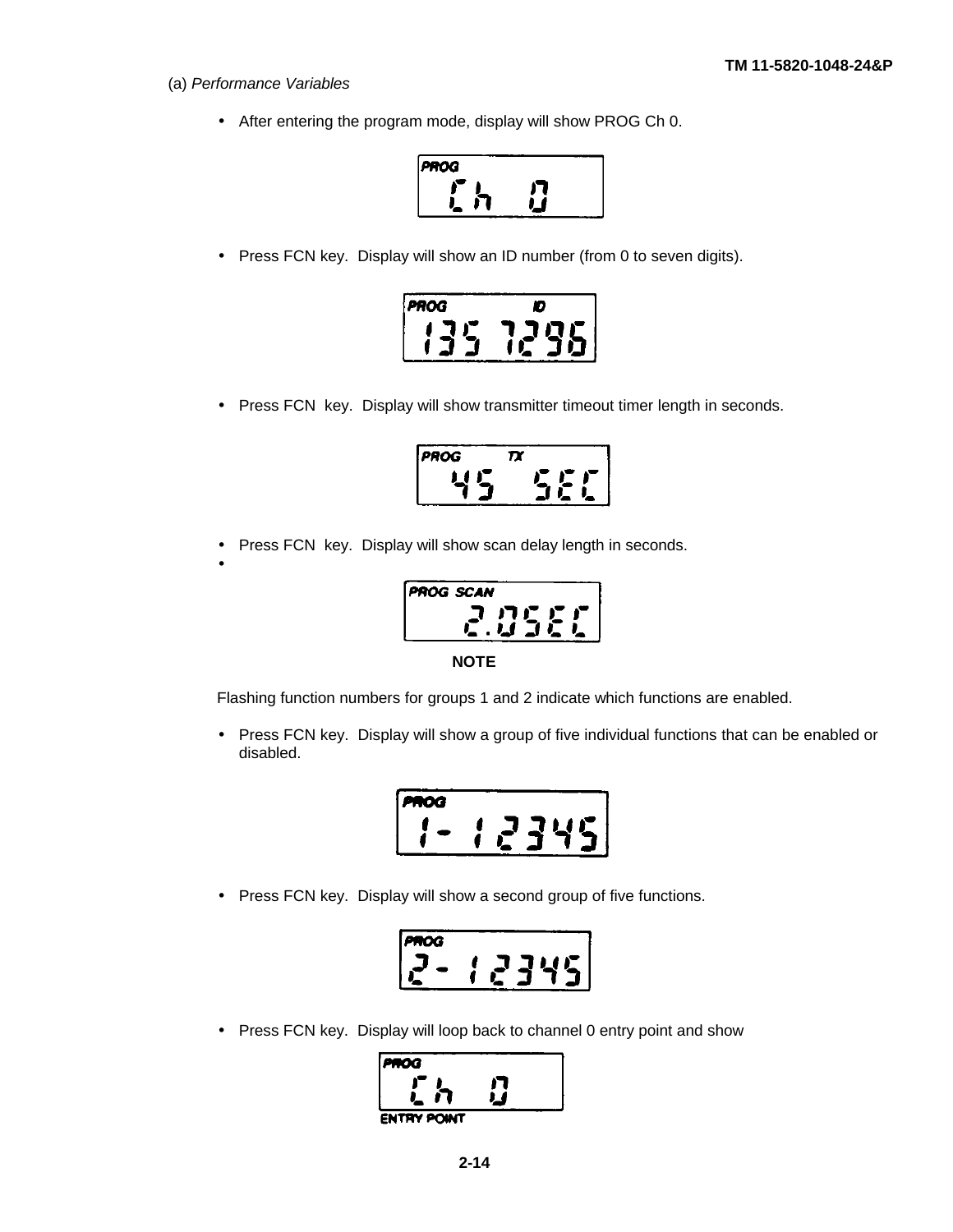(b) Individual Channel Frequencies

• Press CLR key

Press number key(s) for any of the 14 channels to be reviewed. Display will show channel selected.



• Press FCN key. Display will show receive frequency in MHz for channel selected. Press.

| - 3 |        |
|-----|--------|
|     | П<br>r |
|     |        |

• FCN key Display will show receive CODE GUARD  $\mathbb{R}$  or digital CODE GUARD  $\mathbb{R}$  (the value 0.0 denotes carrier squelch). Digital CODE GUARD TM will be three-digit number preceded by a "d" in the display for channel selected



• Press FCN key. Display will show transmit frequency in MHz for channel selected.

| <b>400</b> |                      |  |
|------------|----------------------|--|
|            | I7<br>$\mathbf{T}$ , |  |
|            |                      |  |

• Press FCN key. Display will show transmit CODE GUARD TM or digital CODE  $GUARD_{TM}$ . (digital CODE GUARD  $_{TM}$  illustrated) for channel selected-

| Æ | г<br>Ω |      |      |  |  |  |
|---|--------|------|------|--|--|--|
|   |        | - 91 | سيعد |  |  |  |
|   |        |      | ч.   |  |  |  |

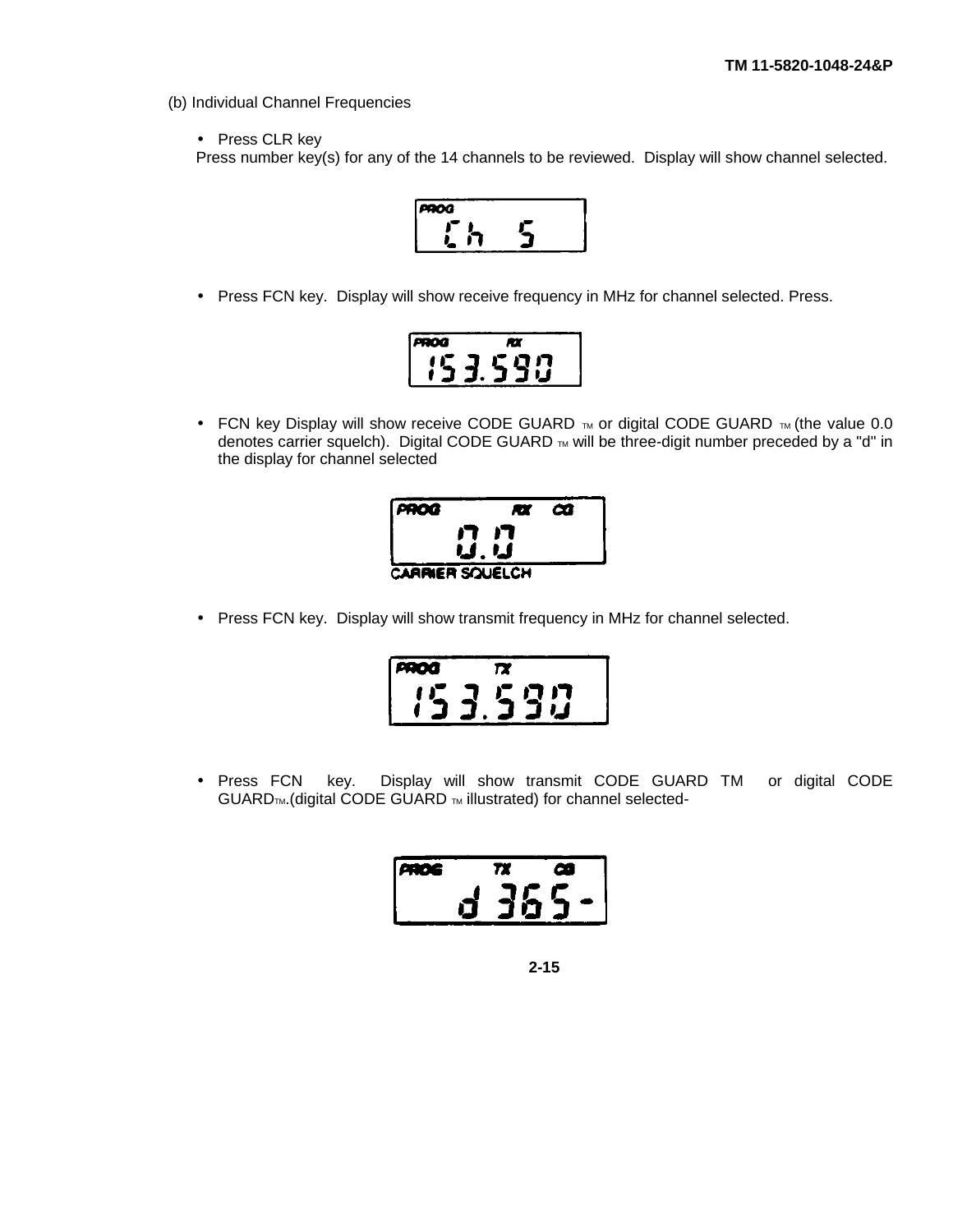• Press FCN key. Display will loop back to entry point and display reviewed channel.



• Press CLR key then press number key(s) of next channel to be reviewed or press PRI to increment the channel number one digit. FCN key can then be used to review frequencies and CODE GUARDT  $<sub>TM</sub>$  of this channel.</sub>

| PROG |  |
|------|--|
|      |  |
|      |  |

- To leave the programming mode, power down by setting OFF-VOL control to OFF (past detent). Normal operation will occur on next power up.
- (4) *Changing Program Data*
	- (a) *Set Programming Mode*. Refer to 2-6 (2).

# **NOTE**

**During programming, a FAIL indication may be displayed and is corrected by pressing the CLR key.**

(b) Setting ID Number

# **NOTE**

**R/T will display from 0 to a seven-digit ID number which can be used as an electronic serial number if required by using unit. ID number does not affect operation of Radio Set. ID number shown is for illustration purposes only..**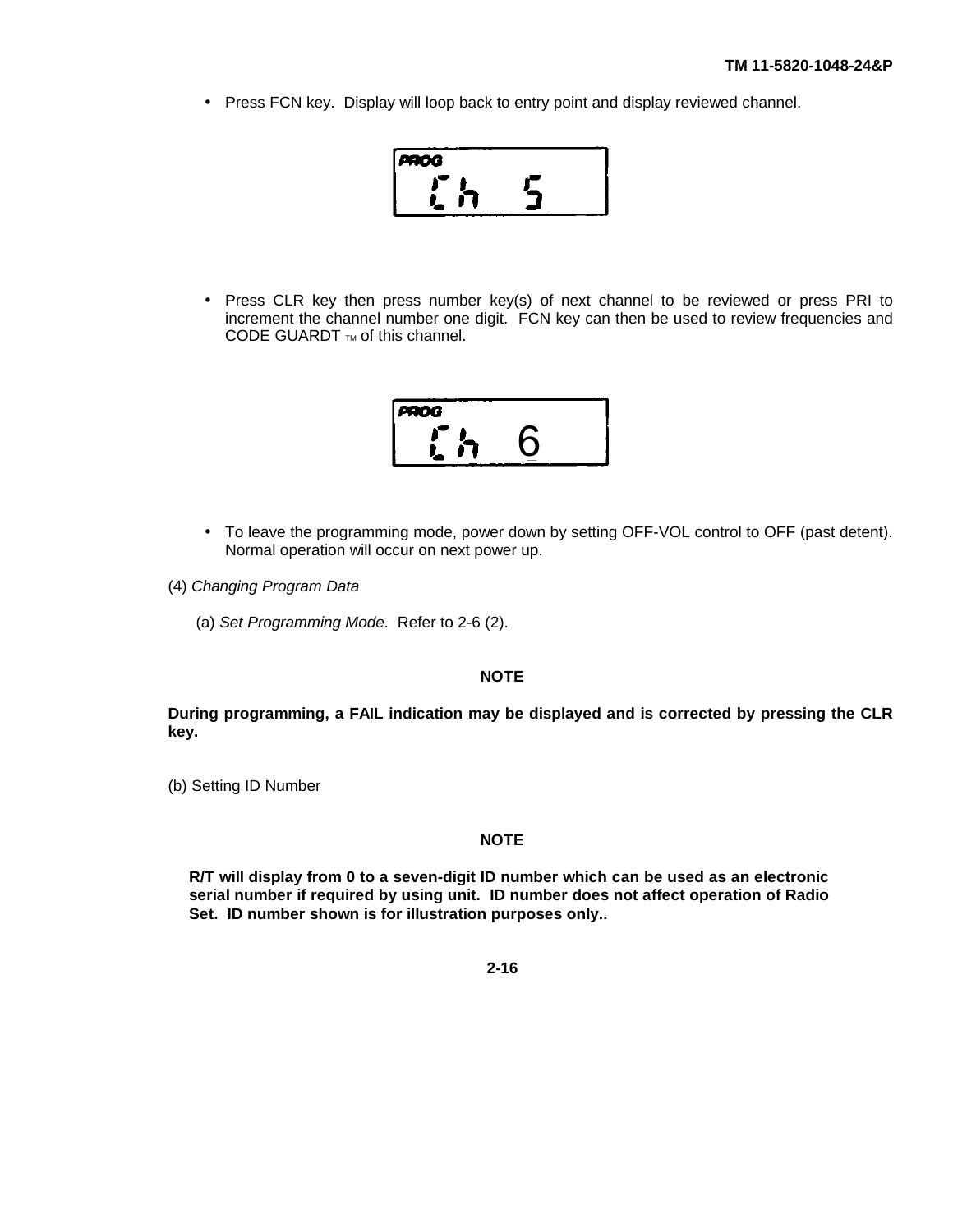Press FCN Key.

# **NOTE**

**ID number can be increased in one-digit increments with each press of PRI key. Pressing PRI key when display shows 9999999 returns ID number to 0.**

- Press CLR key to clear display.
- Press any of up to seven numbers keys for new ID number. Numbers will enter display at right and move from right to left as more numbers are entered. If an entry error is made, press CLR key and re-enter numbers.
- Press ENT key to store new ID number. Program will advance to next function.

*(c) Setting Transmitter Timeout Timer*

 **PROG TX 225 SEC**

#### **NOTE**

**Transmitter timeout time can be changed, in 15-second increments, from 0 to 225 seconds. 0 SEC disables timeout timer allowing unlimited transmission time. Each press of PRI key will increase timeout by 15 seconds up to 225 seconds. Pressing PRI key when display shows 225 SEC returns timeout time to 0.**

• Press CLR key to clear display and re-enter time by pressing PRI key until desired timeout time is displayed.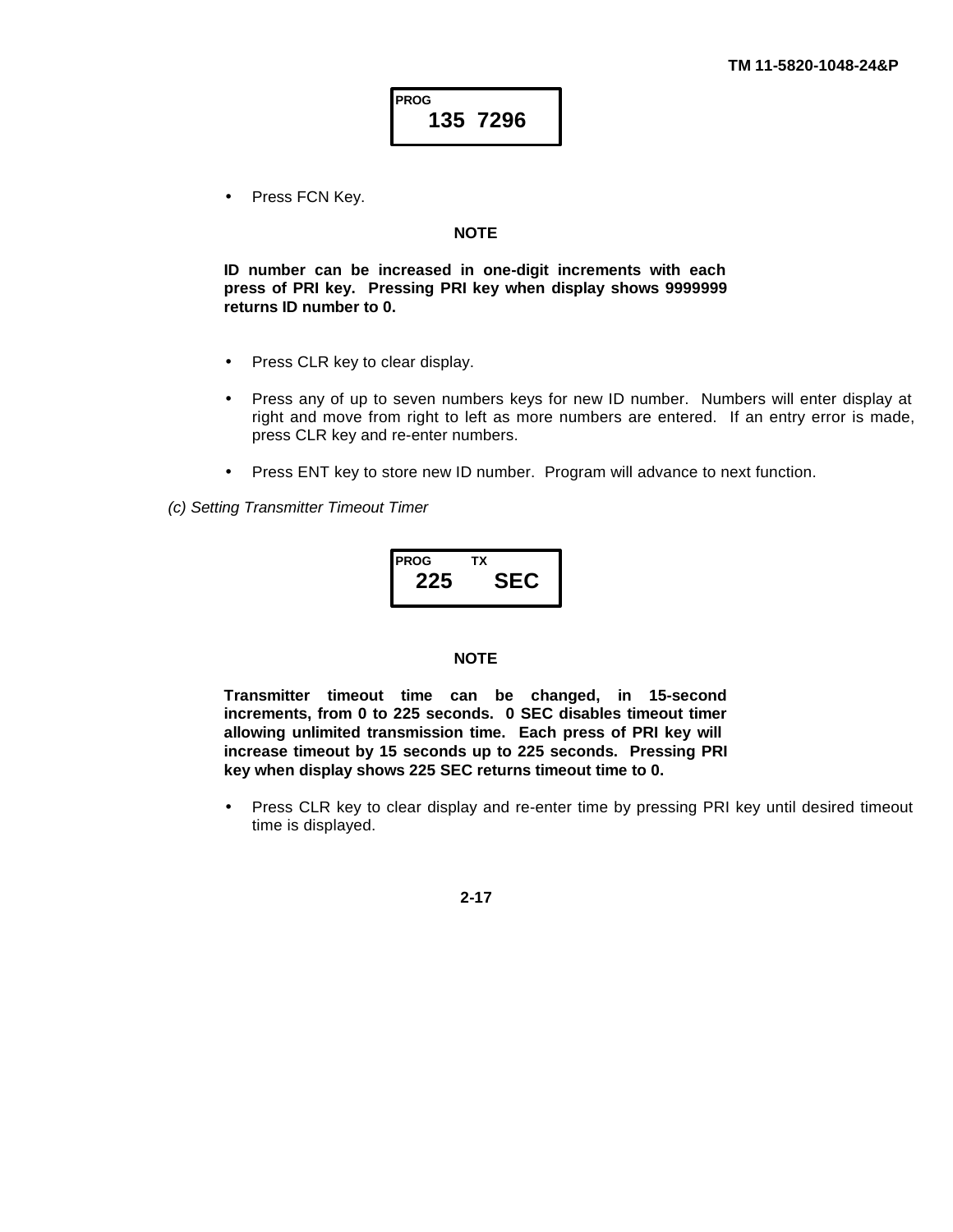- Press ENT key. Program will advance to next function.
- *(d) Setting Program Scan.* Program scan (PROG SCAN) is not available on the radio set. Time indicated will have no effect on unit operation. Press ENT key to advance to next function.
- *(e) Setting Group I and Group 2 Functions*

# **NOTE**

**Group 1 and Group 2 each contain five firmware functions which can be individually enabled or disabled. Some of these functions pertain to options not purchased by the Army. Some will operate in the AN/PRC-127 hardware. Others will not. Some of the nonoperative settings will cause potentially confusing display indications if they are not set in accordance with the instructions that follow. While incorrect settings will not damage the equipment, performance is only warranted while programming variables are set to their normal values or settings.**

**A flashing digit indicates that the function is enabled. A steady digit indicates that the function is disabled. To change the setting of any digit, press the corresponding number key on the keypad.**

#### **NOTE**

**The steps that follow pertain to setting Group I Functions.**

$$
\begin{array}{|c|}\n \hline\n \text{PROG} \\
\hline\n 1-12345\n \end{array}
$$

- Set the individual functions as indicated below:
- Function I Battery Saver Inhibit Improper setting can cause reduced battery life. Normal setting of this function is steady (not flashing). This indicates that the battery saver is operating.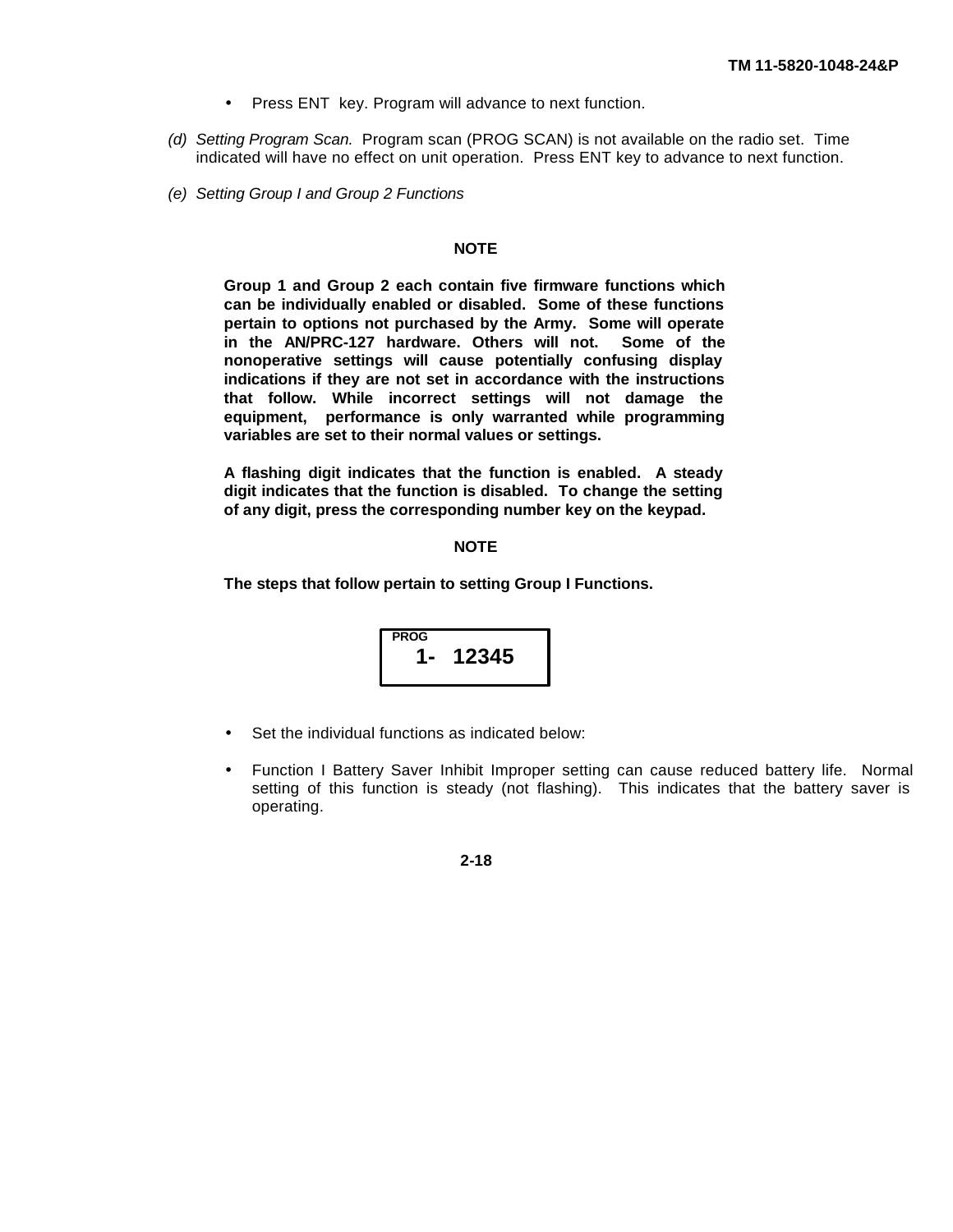• Functions 2 and 3

These functions pertain to PRIORITY SCAN feature which does not operate in the AN/PRC-127. Improper settings of these functions can cause confusing display readings. Under certain conditions, improper settings can cause a PR indicator to show on the display along with the channel number while the R/T is in the operating mode. Improper settings will not keep the radio set from operating. Normal setting is with 2 and 3 steady.

Function 4 (PRI) Key Lockout

This function is part of the PRIORITY SCAN feature which does not operate in the AN/PRC-127. Improper setting of this function can cause confusing indications. Improper setting of function 4 will not keep the radio set from operating. The R/T may beep sometimes when the PRI key is pressed while in the operating mode. When coupled with improper settings of functions 2 and 3, it can cause a PR indicator to show on the display. Normal setting of function 4 is flashing.

• Function 5 (ENT) (CLR) Key Lockout

This function is associated with the SCAN feature which does not operate in the AN/PRC-127. Improper setting of this function can cause confusing indications. Improper setting of function 5 will not keep the radio set from operating. A SCAN indicator may show on the display along with the channel number when the R/T is in the operating mode. If SCAN indicators do show on the display, they can only be removed in the operating mode (not the programming mode). Normal setting of function 5 is flashing.

• When Group I functions 1-5 are set correctly (1-3 steady, 4 and 5 flashing). Press ENT key to store the settings and advance to Group 2 functions.

# **NOTE**

**The steps that follow pertain to Setting Group 2 Functions.**



• Normal settings of Group 2 functions are given below: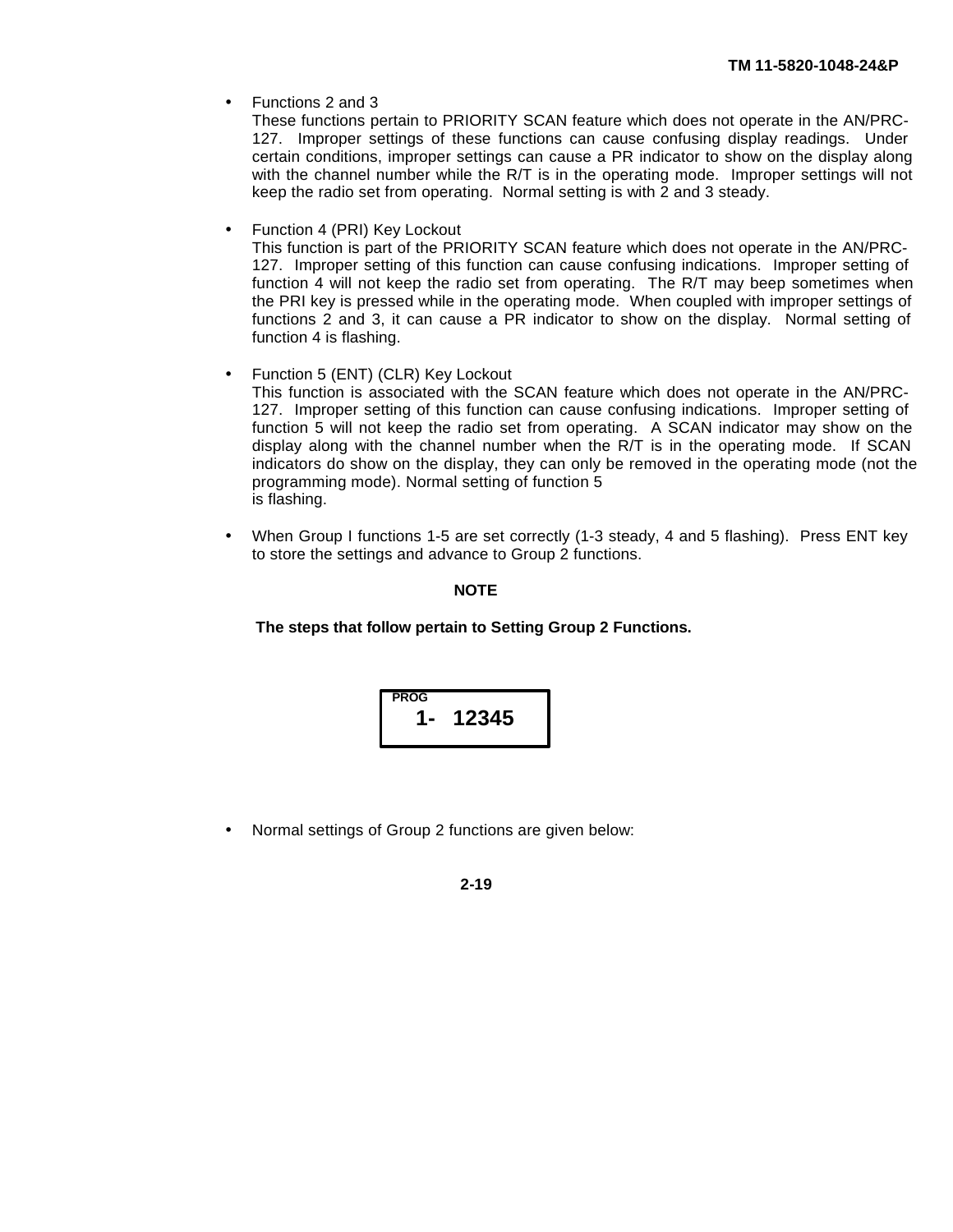- User Code Guard TM Selection *This function is a part of the overall CODE GUARDTM* feature. It allows the radio to operate on one channel while using the CODE GUARD TM values programmed for another channel. Which other channel may be selected from the keypad while the R/T is in the operating mode. It does operate in the AN/PRC-127. However, it is not considered part of normal use, and is not covered by warranty. Disabling this feature does not completely disable CODE GUARD TM. It only disables the cross matching feature described above. If this feature is set incorrectly at the same time other programming variables are set incorrectly, it can cause the radio to not communicate. It can also cause confusing indications on the display while the R/T is in the operating mode. Normal setting for function 1 is steady.
- Setting Functions 2-5 Functions 2-5 pertain to firmware features that do not operate in the AN/PRC-127. Enabling or disabling these functions will not affect operation. These functions will not produce any confusing or extraneous indications. Normal setting for functions 2-5 is steady.
- When all Group 2 functions are set correctly (all steady), press ENT key to store settings and return to Ch 0 programming entry point.



*(f) Programming Frequency*

# **NOTE**

- **· Once PROG Ch 0 programming is complete, the R/T will display PROG Ch 0. Any channel number (1 thru 14) can now be pressed on the keyboard to access frequency values for that channel.**
- **· To prevent a false display, each channel must have a valid receive frequency programmed between 136.00 and 160.00 MHz.**
- **· Press key number 1.**
- **· Press FCN key. Programmed receive frequency for channel 1 will be displayed.**
- **· Press CIR key to clear display.**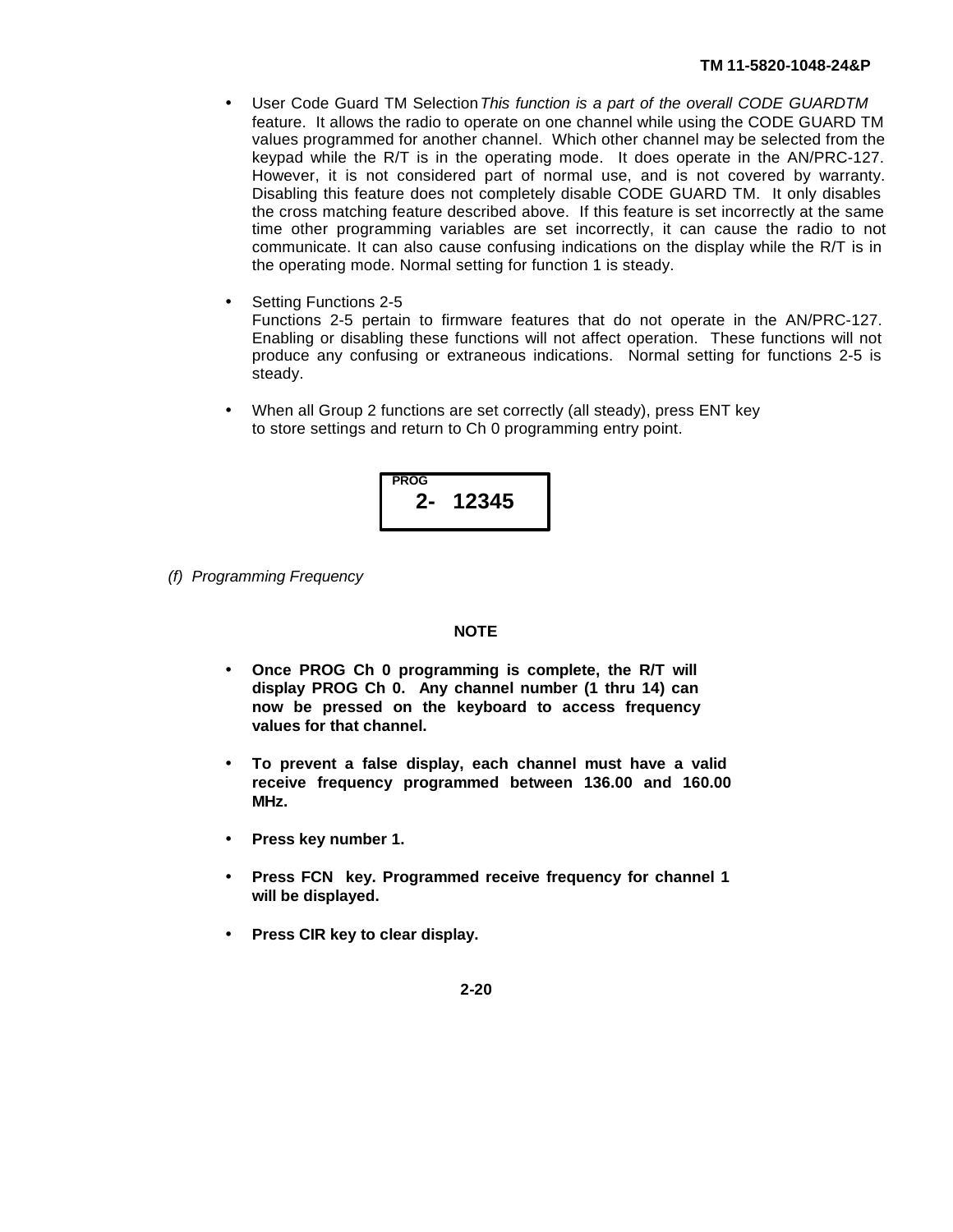# **NOTE**

<span id="page-35-0"></span>**When entering new receive or transmit frequency, the first digit must be the number 1. If 2 through 9 are selected as the first digit, the number 1 will automatically be displayed at the time of your first selection. The number 0 cannot be entered as your first selection. The seventh digit will always be set automatically. If an invalid combination for digits 5, 6, and 7 (a combination not shown in [table 2-2\)](#page-35-0) then both the sixth and seventh digits will switch automatically to an allowable combination. If this default value is not the frequency you want, press CLR and reenter the frequency, making sure you use a valid combination for the fifth and sixth digits.**



AEAAI48

**2-21**

 $950$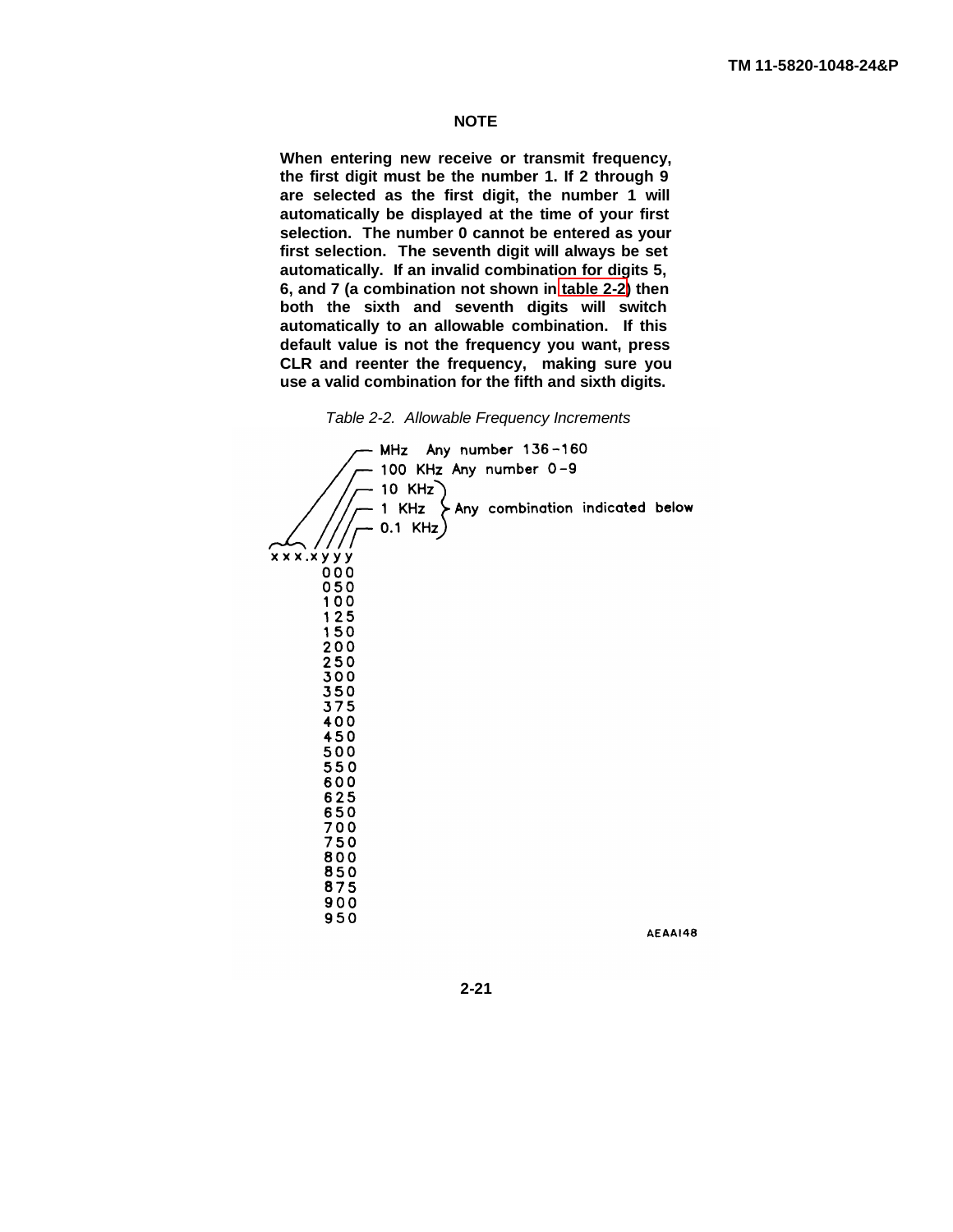• Press applicable number keys to program new receive frequency. Number will be entered from left to right.

#### **NOTE**

**ENT key must be pressed to store new frequency values. If FCN key is pressed, program will move to next function without changing values. Pressing ENT key stores frequency entered and automatically moves to next function. If an error is made entering frequency, press CLR key and re-enter frequency.**

**· Press ENT key to store new receive frequency and advance to next function.**

## **NOTE**

**Display will show PROG RX CG and a value. For normal operation, this value must be set to 0.0. (This disables receive CODE GUARDTM for this channel.)**

- **· If required, press CLR key to clear display. Press applicable number keys to enter the desired receive CODE GUARDTM value. (0.0 for normal operation).**
- **· Press ENT key to store new receive CODE GUARDTM value and advance to the next function.**
- **· Press CLR key to clear display.**
- **· Press applicable number keys to program new transmit frequency. Number will be entered from left to right.**
- **· Press ENT key to store new transmit frequency and advance to next function.**

### **NOTE**

**Display will show PROG TX CG and a value. For normal operation this must be set to 0.0. (This disables transmit CODE GUARD TM for this channel.)**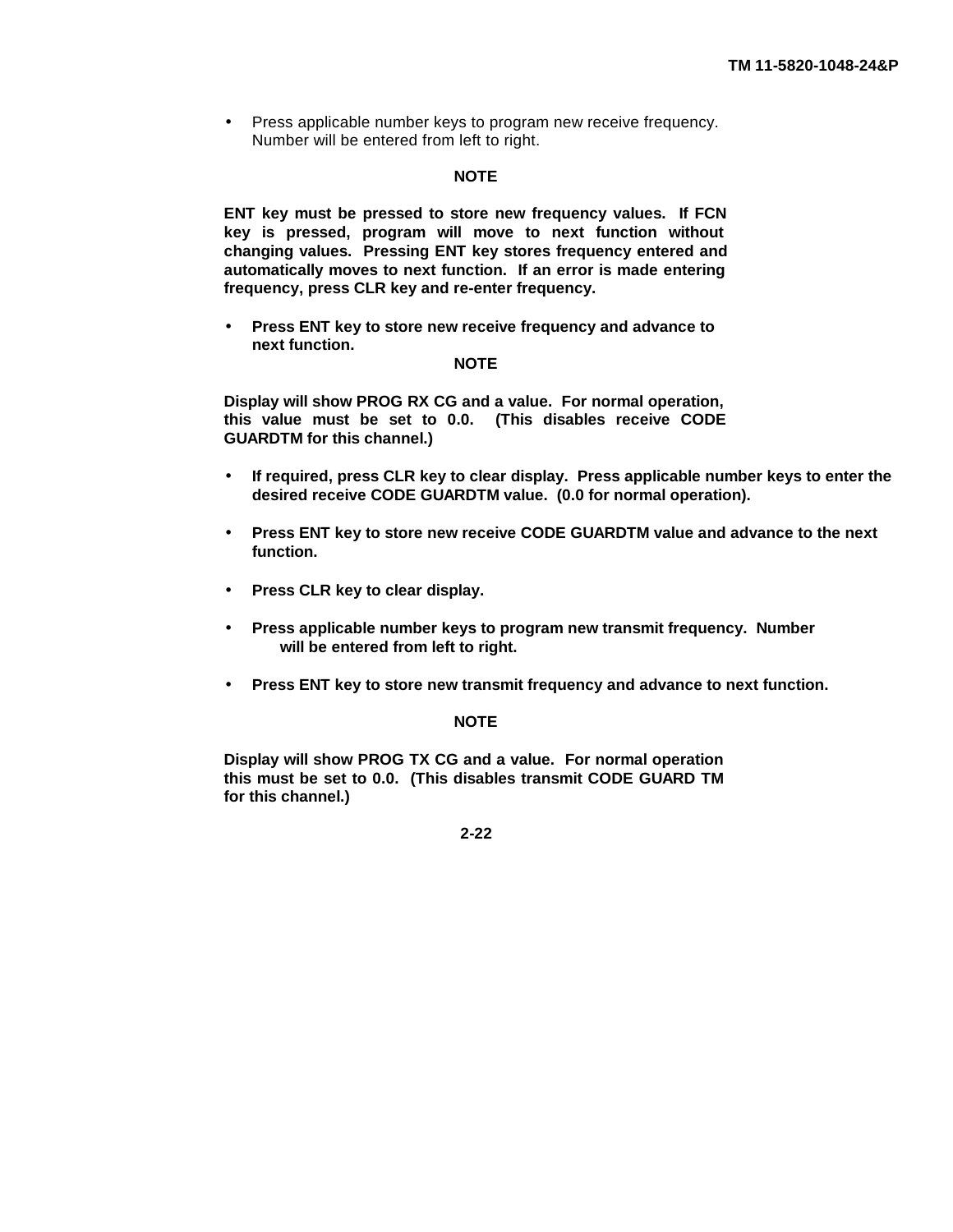- **· If required, press CLR key to clear display. Press applicable number keys to enter the desired transmit CODE GUARD TM value. (0.0 for normal operation.)**
- **· Press ENT key to store new transmit CODE GUARDTM value.**
- **· This completes channel I programming and display will loop back to indicate PROG CH 1. Press CLR key followed by digits of any other channel number (I thru 14) to access frequency values for that channel. Each channel is then programmed using same procedure just completed for channel 1.**

## **NOTE**

**In order to prevent accidental transmission on unauthorized frequencies, it is recommended that unused channels be programmed with a transmit frequency of 0.0 MHz prior to issue to the user. In order to prevent false displays, all channels should be programmed with valid receive frequencies (136.0000 to 160.0000 MHz).**

- **· Prior to leaving the programming mode, refer to [paragraph 2-6](#page-24-0) (3)(a) Reviewing Program Data and check to see that all program variables and frequencies are stored as intended.**
- **· Set OFF-VOL control to OFF (past detent). Normal radio operation will occur on next power up.**

#### **NOTE**

**The steps that follow are a final checkout to verify correct programming.**

- **· Set OFF-VOL control to on and adjust to a comfortable listening level.**
- **· Set CG-SQ control fully cw.**
- **· Verify the following for each setting of the Channel Select control (1-14):**
- **·· A rushing noise is heard from the speaker.**
- **·· The display indicates the same channel as the Channel Select control.**
- **·· There are no extraneous indicators on the display such as SCAN, PR, or CG.**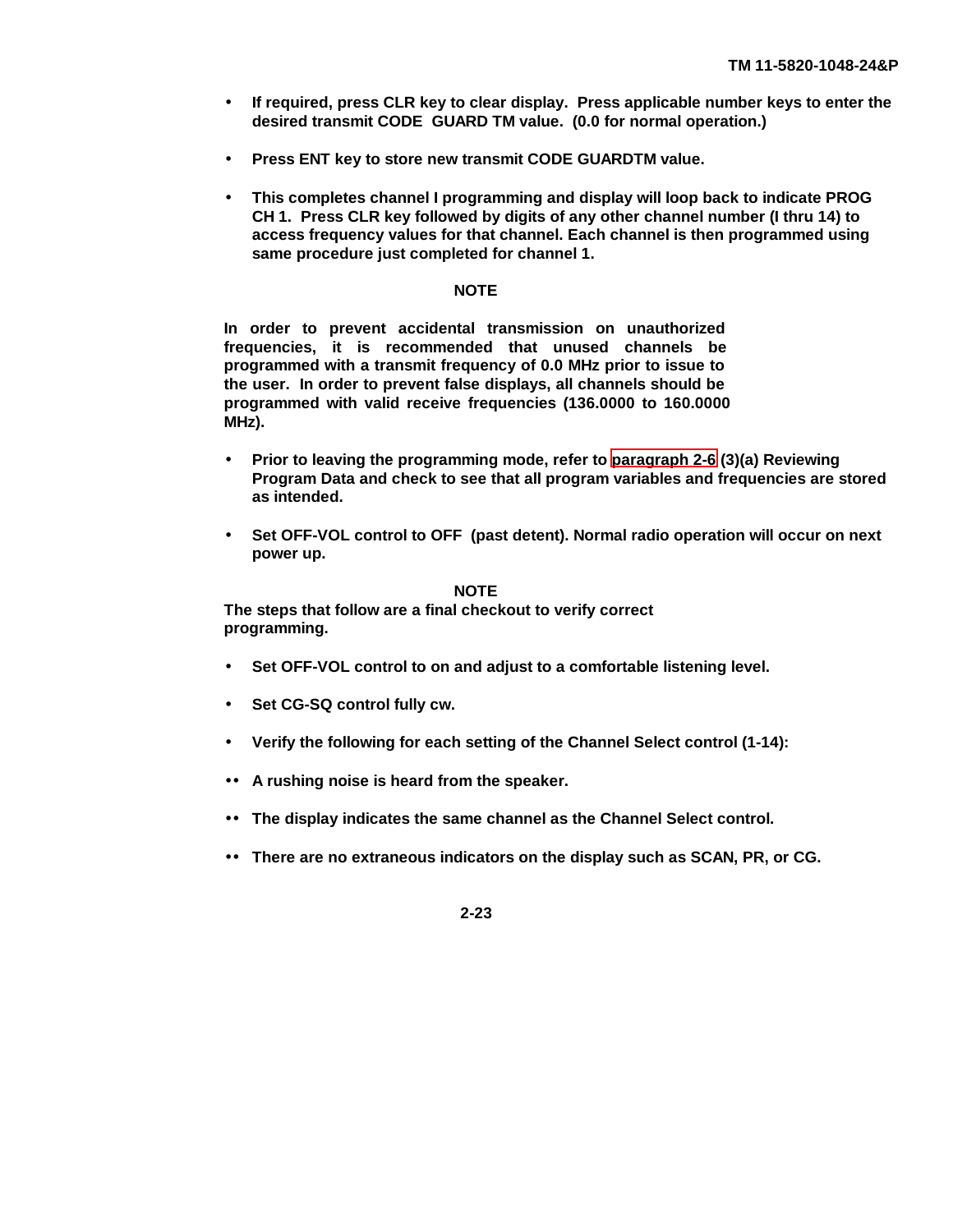

- **··**For channels programmed for use, no sound is heard from the speaker when the Push-To-Talk control is keyed.
- **··**For unused channels (channels programmed with a transmit frequency of 0.0 MHz), a tone is heard from the speaker when the Push-To-Talk control is keyed.
- On any channel, verify that all keys on the keypad except the FCN key are disabled (no indicators change, no beeps or tones heard when keys are pressed).
- Set the Channel Select control to any other channel.
- Verify that the PRI key is disabled (no indicators change, no beeps or tones are heard when the key is pressed).

# (5) CLEARING UNWANTED SCAN INDICATORS

### **NOTE**

#### **The purpose of this procedure is to clear indicators for SCAN feature from the display so that they will not cause confusion.**

- (a) Enter the programming mode by turning the R/T on and holding the FCN key until the display shows Ch 0.
- (b) Press and release the FCN key several times until the display shows Group I functions.
- (c) Set Group I FUNCTION 5 to steady.
- (d) Press ENT key to store this setting.
- (e) Turn R/T off to exit programming mode.
- (f) Turn R/T on.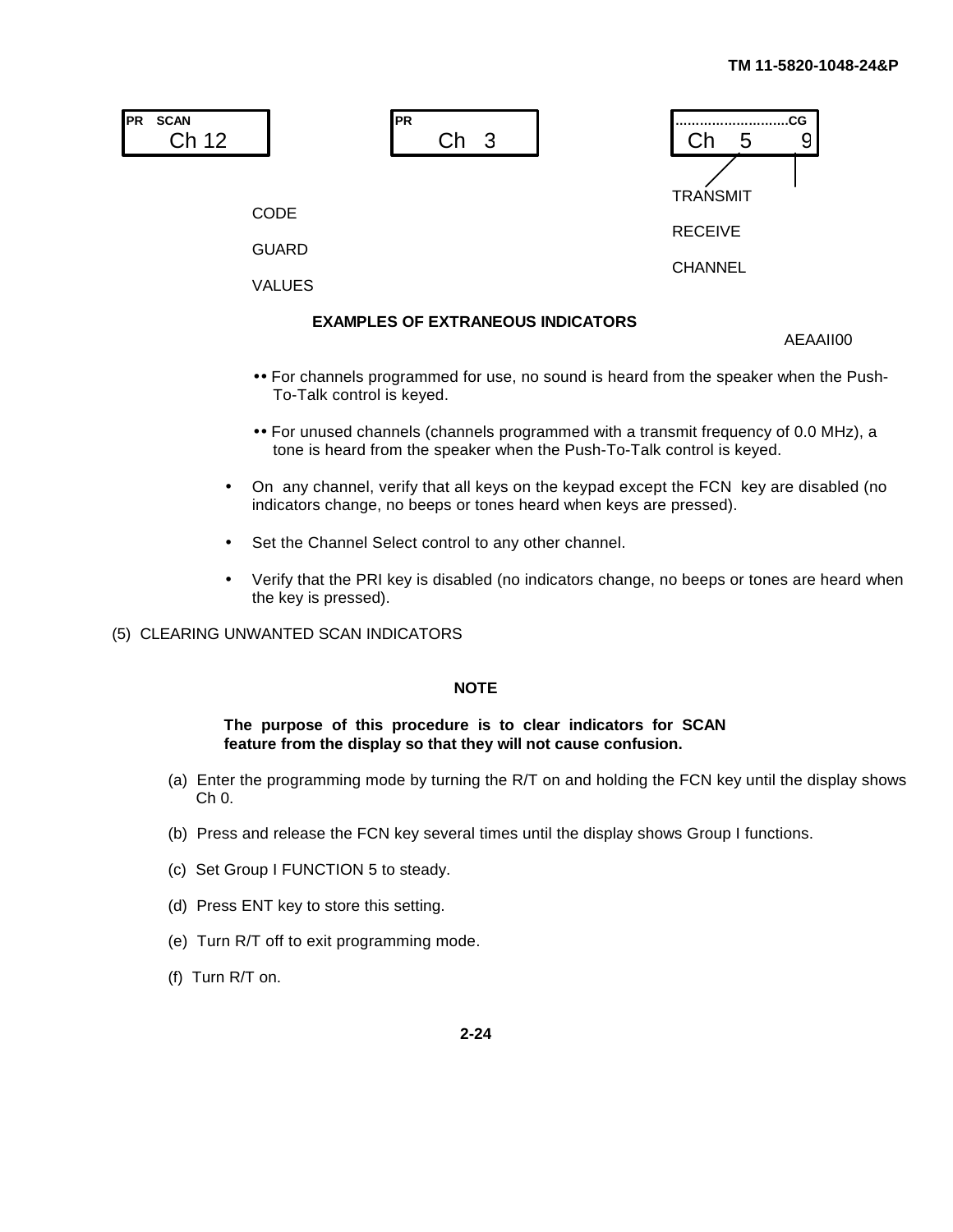

- (g) Set Channel Select control to channel 1.
- (h) Observe display. If SCAN indicator is present, press CLR key to remove it.



- (i) Set Channel Select control to channels 2 through 14 in succession and repeat step 8 for each channel.
- (j) Enter programming mode by pressing and holding FCN key until display shows Ch 0.
- (k) Press and release FCN key several times until Group 1 functions are displayed.
- (l) Press appropriate number keys to set Group 1 functions to their normal settings (1-3 steady, 4 and 5 flashing).
- (m) Press ENT key to store these settings.
- (n) Turn R/T off to exit programming mode.
- (o) Turn R/T on.
- (p) Set Channel Select control to each channel (1-14) and verify that display does not show SCAN indicator for any channel(s).
- (q) Turn R/T off.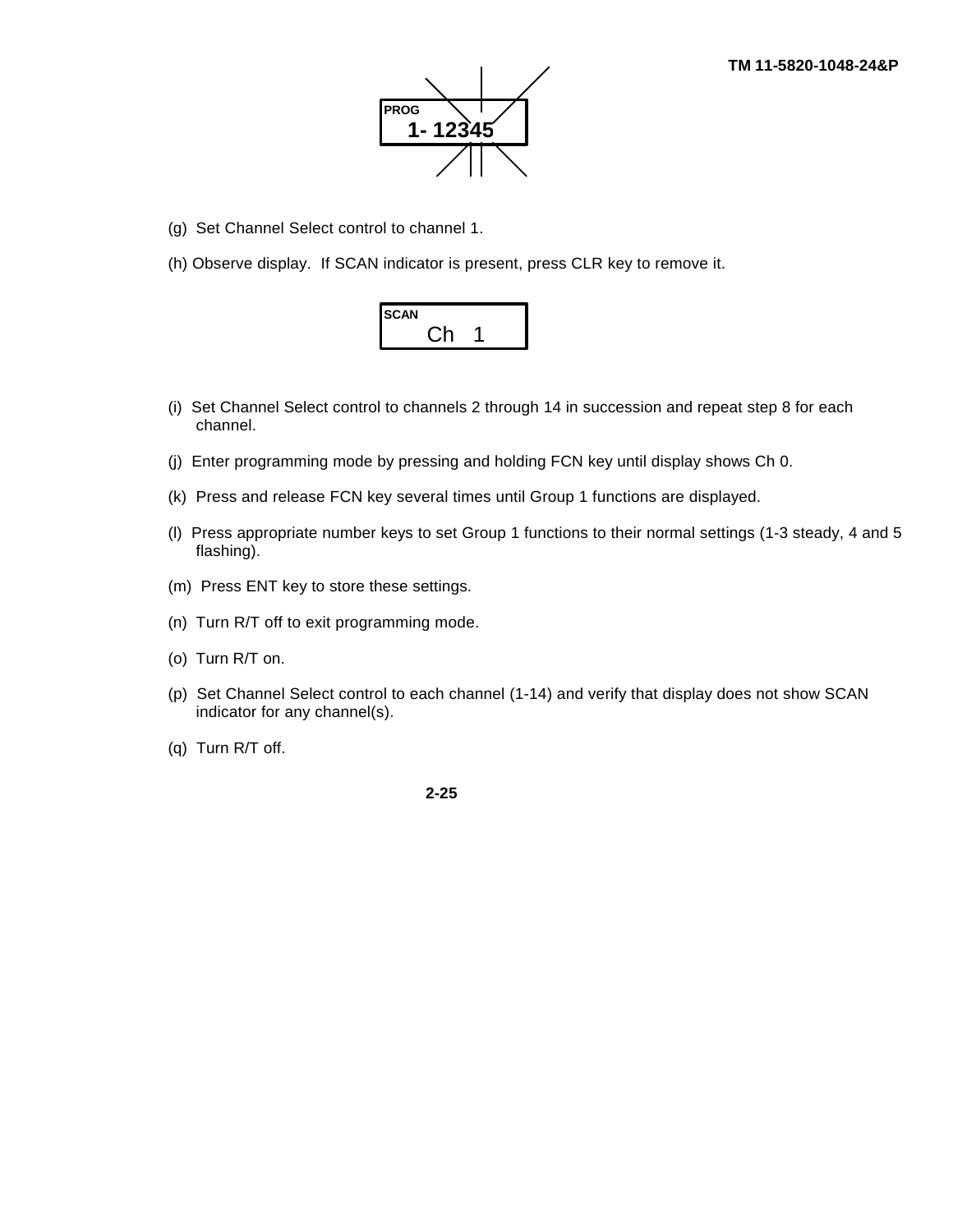#### *(6) Blind Programming*

#### **NOTE**

**Certain programming errors can cause the radio set display and audio output to blank completely. One such error is the programming of a channel with an invalid receive frequency. If the radio is turned on with the channel select control set to that channel, the display will blank and there will be no audio output. If there is a valid transmit frequency programmed for that channel, the radio will still transmit but give no indication that it is doing so. (Lack of a valid transmit frequency will cause the radio to emit a warning tone when the push-to-talk switch is keyed.) If the display is blank when the radio is first turned on, first try switching to a different channel. If this produces a display, then you can enter the programming mode in the normal manner and correct any errors. If changing channels will not produce a display (no channels have a valid receive frequency), the following procedure is used to restore the radio to the normal operating mode.**

- (a) Set channel select control to channel 1.
- (b) Turn OFF-VOL control clockwise out of detent.
- (c) Press and hold FCN key for 10 seconds.

#### **NOTE**

 **R/T will beep for each of the following key strokes indicating that the R/T is functioning. If beeps are not present, R/T is malfunctioning.**

- (d) Press and release I key.
- (e) Press and release FC N key.
- (f) Press and release CLR key.
- (g) Press and release I key.
- (h) Press and release 5 key.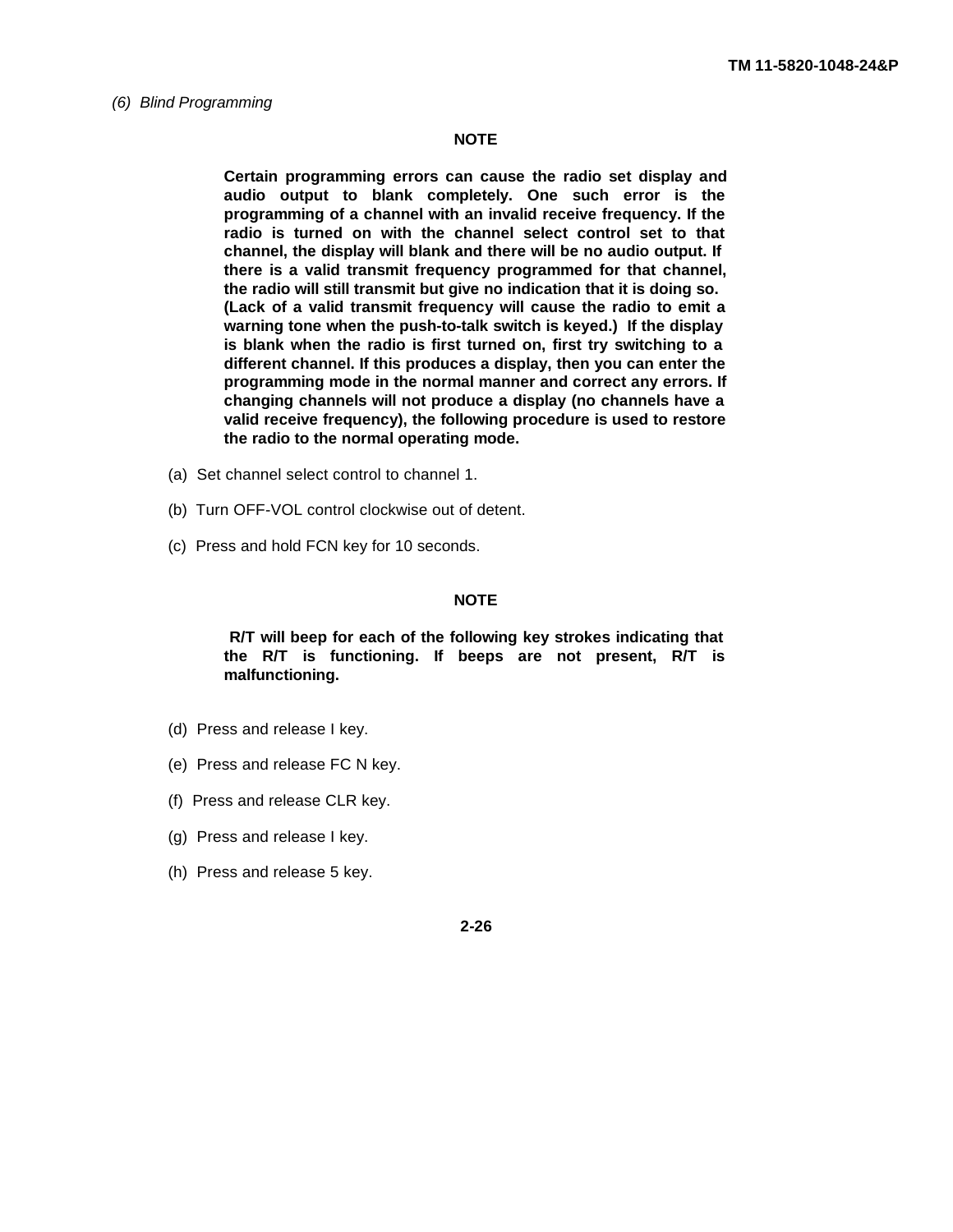- (i) Press and release ENT key.
- (j) Set OFF-VOL control to OFF.
- (k) Turn OFF-VOL control cw out of detent. Display should show Ch 1 Audio will be available with proper settings of OFF-VOL and CG-SQ controls. From this point, you can enter the programming mode in the normal manner.
- (I) Remove battery pack. Refer to [paragraph 2-5.](#page-16-0)
- (m) lnstall keyboard door. Refer to [paragraph 2-5.](#page-16-0)
- (n) Install battery pack. Refer to [paragraph 2-5.](#page-16-0)
- (o) Install nylon holster. Refer to [paragraph 2-5.](#page-16-0)

#### **Section III. UNIT PREVENTIVE MAINTENANCE CHECKS AND SERVICES (PMCS)**

#### **2-7. GENERAL**

Unit maintenance is responsible for ensuring that the radio set is available for continuous operation. In addition to correcting the faults recorded by the operator on DA Form 2404, Equipment Inspection and Maintenance Worksheet, unit maintenance must perform the checks and services as described in [table 2-3.](#page-43-0)

#### **2-8. EXPLANATION OF COLUMNS**

- a*. Item No. Column.* This column shows the sequence of doing the checks and services and will be used as the source of item numbers for the TM Item No. column on DA Form 2404, Equipment Inspection and Maintenance Worksheet, in recording results of PMCS.
- b*. Interval* These columns tell you when to do a procedure. Each column that applies will contain a dot (e). Some procedures will have a dot in more than one column.
- c. Item To Be Inspected Column. This column contains the common name of the item to be inspected.
- d*. Procedures Column.* This column contains a brief description of the procedure by which the check is to be performed.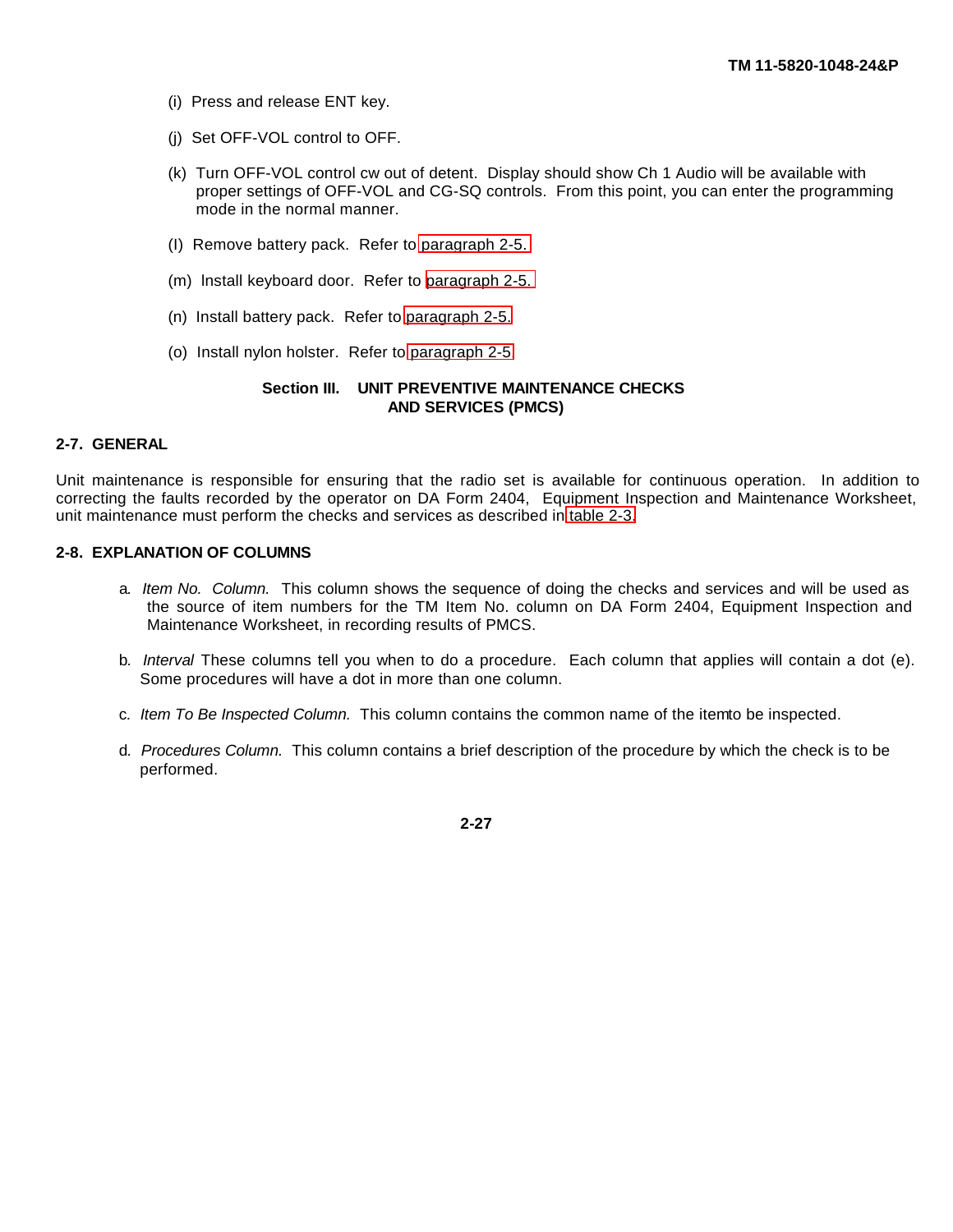| EGIMPMENT INSPECTION AND MARTENANCE VORKSHEET<br>The use of this fam, can the strike in the processes agency is and different than the first fact for Legislation.<br>In establishment compared that the contract the form inside. |                                                                |                                                          |  |                               |                     |                                               |                                                                                                                                                                       |                                     |                                     |
|------------------------------------------------------------------------------------------------------------------------------------------------------------------------------------------------------------------------------------|----------------------------------------------------------------|----------------------------------------------------------|--|-------------------------------|---------------------|-----------------------------------------------|-----------------------------------------------------------------------------------------------------------------------------------------------------------------------|-------------------------------------|-------------------------------------|
| <b>TANAH AWEATAY</b>                                                                                                                                                                                                               |                                                                |                                                          |  |                               |                     |                                               |                                                                                                                                                                       |                                     |                                     |
|                                                                                                                                                                                                                                    | <b>CONTRACT &amp; THOUGHT</b><br><b>The Marchael May 21760</b> |                                                          |  |                               | T <del>e save</del> | द रसम्बद्धान्या स्थलका                        |                                                                                                                                                                       |                                     |                                     |
| $\bullet_\star$                                                                                                                                                                                                                    | APPLICABLE REFERENCE                                           |                                                          |  |                               |                     |                                               |                                                                                                                                                                       |                                     |                                     |
| <b>WINGERA</b>                                                                                                                                                                                                                     |                                                                |                                                          |  | ਲ ਬਾ                          |                     | <b>The Municipality</b>                       |                                                                                                                                                                       | राज राज                             |                                     |
|                                                                                                                                                                                                                                    |                                                                |                                                          |  |                               |                     |                                               |                                                                                                                                                                       |                                     |                                     |
|                                                                                                                                                                                                                                    |                                                                | immt Thi, completo form on fellows;                      |  |                               |                     |                                               | INISTRUCTIONS - Perform vons chose listed in the TM applicable to the imagenzies performed. Pollowing the couplings illeged in                                        |                                     |                                     |
|                                                                                                                                                                                                                                    |                                                                | COLLER & - Enter Til isne market,                        |  |                               |                     |                                               | COLUMI 4 - there corrusive antion for deductory or chase-<br>contag listed in Column a,                                                                               |                                     |                                     |
|                                                                                                                                                                                                                                    |                                                                | COLURN b - Enter the oppidentie condition states symbol. |  |                               |                     |                                               | COLURE e - Individual contribuing completed concedes<br>cettes intital in this column,                                                                                |                                     |                                     |
|                                                                                                                                                                                                                                    |                                                                | COLUMN e - Enter deficiencies and shortestrings,         |  |                               |                     |                                               |                                                                                                                                                                       |                                     |                                     |
|                                                                                                                                                                                                                                    |                                                                |                                                          |  |                               |                     |                                               | ALL INSPECTIONS AND EQUIPMENT COMMITIONS RECORDED ON THIS PORM HAVE BEEN DETERMINED<br>IN ACCORDANCE WITH DIAGNOSTIC PROCEDURES AND STANDARDS IN THE TRICITED HERGON. |                                     |                                     |
|                                                                                                                                                                                                                                    |                                                                | ya wakatung (Pangyo) padanggi masamay (46, 790).         |  |                               |                     | <b>The man a fung (Andreasting Japaneses)</b> |                                                                                                                                                                       | $\overline{10}$ and $\overline{10}$ | <b>TEL 3 ZRIBUDA</b><br>Produkt Ado |
|                                                                                                                                                                                                                                    |                                                                |                                                          |  |                               |                     |                                               |                                                                                                                                                                       |                                     |                                     |
| $\mathbf{r}$                                                                                                                                                                                                                       |                                                                |                                                          |  |                               |                     |                                               |                                                                                                                                                                       |                                     | <b>IMTIAL</b>                       |
| 7 EW<br>uß.                                                                                                                                                                                                                        | <b>ITATUS</b>                                                  |                                                          |  | DEFICIERCIES AND SPORTOSISMOS |                     |                                               | <b>CORRESTIVE ASTION</b>                                                                                                                                              |                                     | -<br>COMMUSTOR                      |
|                                                                                                                                                                                                                                    |                                                                |                                                          |  |                               |                     |                                               |                                                                                                                                                                       |                                     |                                     |
|                                                                                                                                                                                                                                    |                                                                |                                                          |  |                               |                     |                                               |                                                                                                                                                                       |                                     |                                     |
|                                                                                                                                                                                                                                    |                                                                |                                                          |  |                               |                     |                                               |                                                                                                                                                                       |                                     |                                     |
|                                                                                                                                                                                                                                    |                                                                |                                                          |  |                               |                     |                                               |                                                                                                                                                                       |                                     |                                     |
|                                                                                                                                                                                                                                    |                                                                |                                                          |  |                               |                     |                                               |                                                                                                                                                                       |                                     |                                     |
|                                                                                                                                                                                                                                    |                                                                |                                                          |  |                               |                     |                                               |                                                                                                                                                                       |                                     |                                     |
|                                                                                                                                                                                                                                    |                                                                | <b>PMCS</b>                                              |  |                               |                     |                                               |                                                                                                                                                                       |                                     |                                     |
|                                                                                                                                                                                                                                    |                                                                | <b>ITEM</b>                                              |  |                               |                     |                                               |                                                                                                                                                                       |                                     |                                     |
|                                                                                                                                                                                                                                    |                                                                | <b>NUMBER</b><br><b>HERE</b>                             |  |                               |                     |                                               |                                                                                                                                                                       |                                     |                                     |
|                                                                                                                                                                                                                                    |                                                                |                                                          |  |                               |                     |                                               |                                                                                                                                                                       |                                     |                                     |
|                                                                                                                                                                                                                                    |                                                                |                                                          |  |                               |                     |                                               |                                                                                                                                                                       |                                     |                                     |
|                                                                                                                                                                                                                                    |                                                                |                                                          |  |                               |                     |                                               |                                                                                                                                                                       |                                     |                                     |
|                                                                                                                                                                                                                                    |                                                                |                                                          |  |                               |                     |                                               |                                                                                                                                                                       |                                     |                                     |
|                                                                                                                                                                                                                                    |                                                                |                                                          |  |                               |                     |                                               |                                                                                                                                                                       |                                     |                                     |
|                                                                                                                                                                                                                                    |                                                                |                                                          |  |                               |                     |                                               |                                                                                                                                                                       |                                     |                                     |
|                                                                                                                                                                                                                                    |                                                                |                                                          |  |                               |                     |                                               |                                                                                                                                                                       |                                     |                                     |
|                                                                                                                                                                                                                                    |                                                                |                                                          |  |                               |                     |                                               |                                                                                                                                                                       |                                     |                                     |
|                                                                                                                                                                                                                                    |                                                                |                                                          |  |                               |                     |                                               |                                                                                                                                                                       |                                     |                                     |
|                                                                                                                                                                                                                                    |                                                                |                                                          |  |                               |                     |                                               |                                                                                                                                                                       |                                     |                                     |
|                                                                                                                                                                                                                                    |                                                                |                                                          |  |                               |                     |                                               |                                                                                                                                                                       |                                     |                                     |
|                                                                                                                                                                                                                                    |                                                                |                                                          |  |                               |                     |                                               |                                                                                                                                                                       |                                     |                                     |
|                                                                                                                                                                                                                                    |                                                                |                                                          |  |                               |                     |                                               |                                                                                                                                                                       |                                     |                                     |
|                                                                                                                                                                                                                                    |                                                                |                                                          |  |                               |                     |                                               |                                                                                                                                                                       |                                     |                                     |
|                                                                                                                                                                                                                                    |                                                                |                                                          |  |                               |                     |                                               |                                                                                                                                                                       |                                     |                                     |
|                                                                                                                                                                                                                                    |                                                                |                                                          |  |                               |                     |                                               |                                                                                                                                                                       |                                     |                                     |
|                                                                                                                                                                                                                                    |                                                                |                                                          |  |                               |                     |                                               |                                                                                                                                                                       |                                     |                                     |

AEAAII2

**DA Form 2404**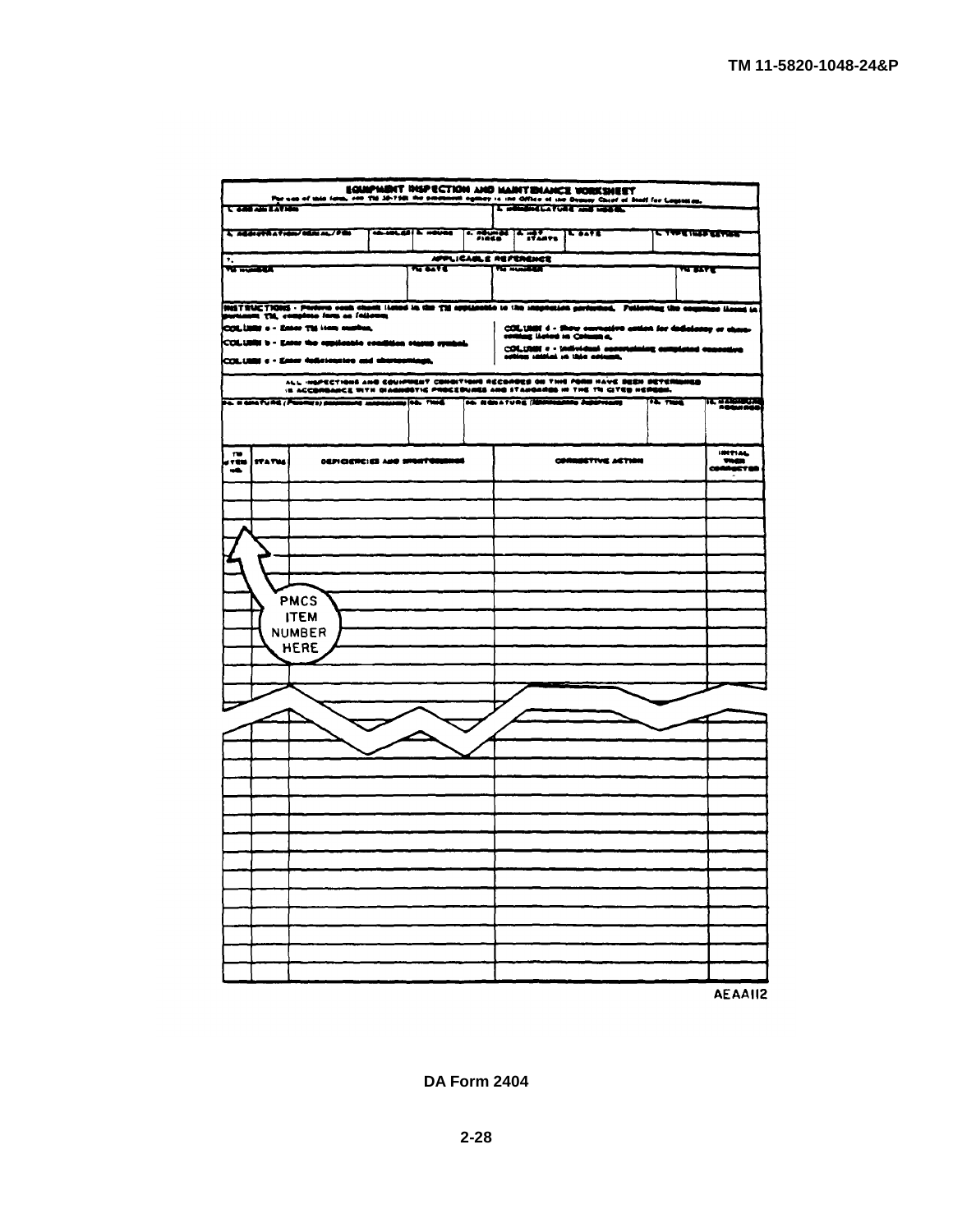*Table 2-3. Unit Preventive Maintenance Checks and Services*

# **NOTE**

#### **These items must be checked before operation.**

W - Weekly M - Monthly

<span id="page-43-0"></span>

| <b>Item</b><br>no. | W١ | <b>Interval</b><br>м | Item to be<br>inspected | <b>Procedures</b>                                                                                                      |
|--------------------|----|----------------------|-------------------------|------------------------------------------------------------------------------------------------------------------------|
|                    |    |                      | Antenna                 | Check for breaks and loose fit.                                                                                        |
| 2                  |    |                      | Handset                 | Check push-to-talk switch for smooth and<br>proper operation.<br>Check cable for frays, cracks, and exposed<br>wiring. |
| 3                  |    |                      | <b>Batteries</b>        | Check for corrosion, leaks, and swelling.                                                                              |

#### **Section IV. UNIT TROUBLESHOOTING**

# **2-9. GENERAL**

Troubleshooting at the unit maintenance level requires you to locate any trouble as quickly as possible. The amount of troubleshooting you can do is based on what the Maintenance Allocation Chart says you can fix. Because of this, the only trouble symptoms you will find here are those that could be caused by faulty items you can fix.

#### **NOTE**

## **Before using the troubleshooting table, check your work order and talk to the operator, if possible, for a description of symptoms if trouble occurred while equipment was in operation.**

# **2-10. TROUBLESHOOTING TABLE**

The troubleshooting table [\(table 2-4\)](#page-44-0) lists common malfunctions which may be found during operation or maintenance of the radio set. You should perform the tests/inspections and corrective actions in the order listed.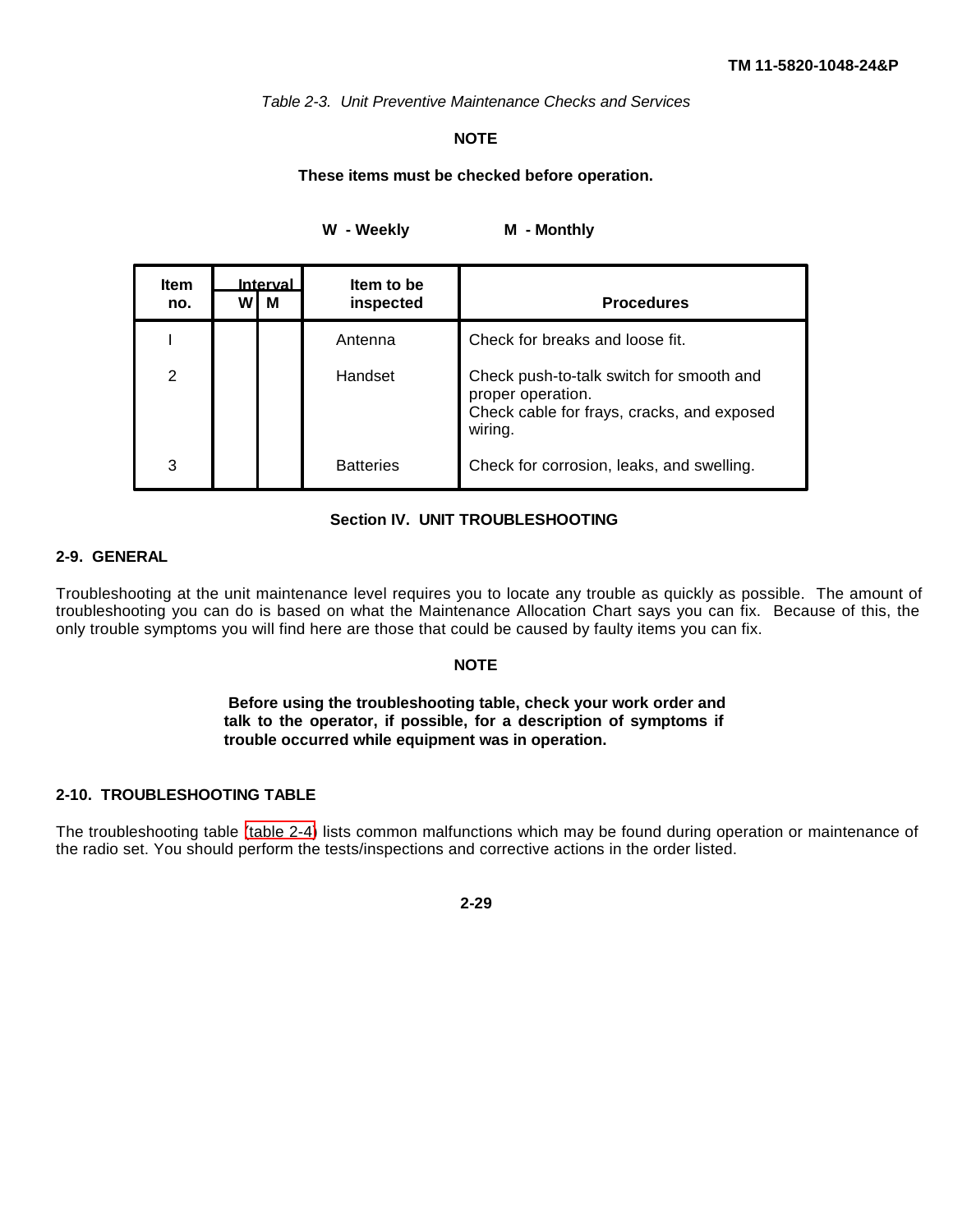# **NOTE**

**This manual cannot list all malfunctions that may occur, nor all tests or inspections and corrective actions. If a malfunction is not listed or is not corrected by listed corrective actions, notify intermediate general support maintenance.**

#### *Table 2-4. Unit Troubleshooting*

<span id="page-44-0"></span>**Malfunction**

**Test or inspection**

**Corrective action**

#### **NOTE**

**Ensure that battery pack is fully charged, OFF-VOL and CG- SQ controls are on and set to operating level, and channel selector is set to correct channel.**

#### **RECEIVER/TRANSMITTER**

- 1. RADIO SET DOES NOT RECEIVE OR TRANSMIT
	- Step 1. Check that R/T is programmed properly.

Review programming data. Refer to [paragraph 2-6.](#page-24-0)b(3).

- If programming is incorrect, reprogram R/T. Refer to [paragraph 2-6.](#page-24-0)b(4).
- If programming is correct, go to next step.
- Step 2. Check that antenna is securely fastened.

Tighten antenna. Refer to [paragraph 2-5.a](#page-16-0)(1).

- If malfunction still exists, go to next step.
- Step 3. Check antenna by replacing with a known good antenna. Refer to [paragraph 2-5.](#page-16-0)a(1).

Replace antenna.

- If malfunction still exists, go to next step.
- If malfunction still exists and external speaker/microphone is not connected, replace R/T. Refer to [paragraph 2-16.](#page-51-0)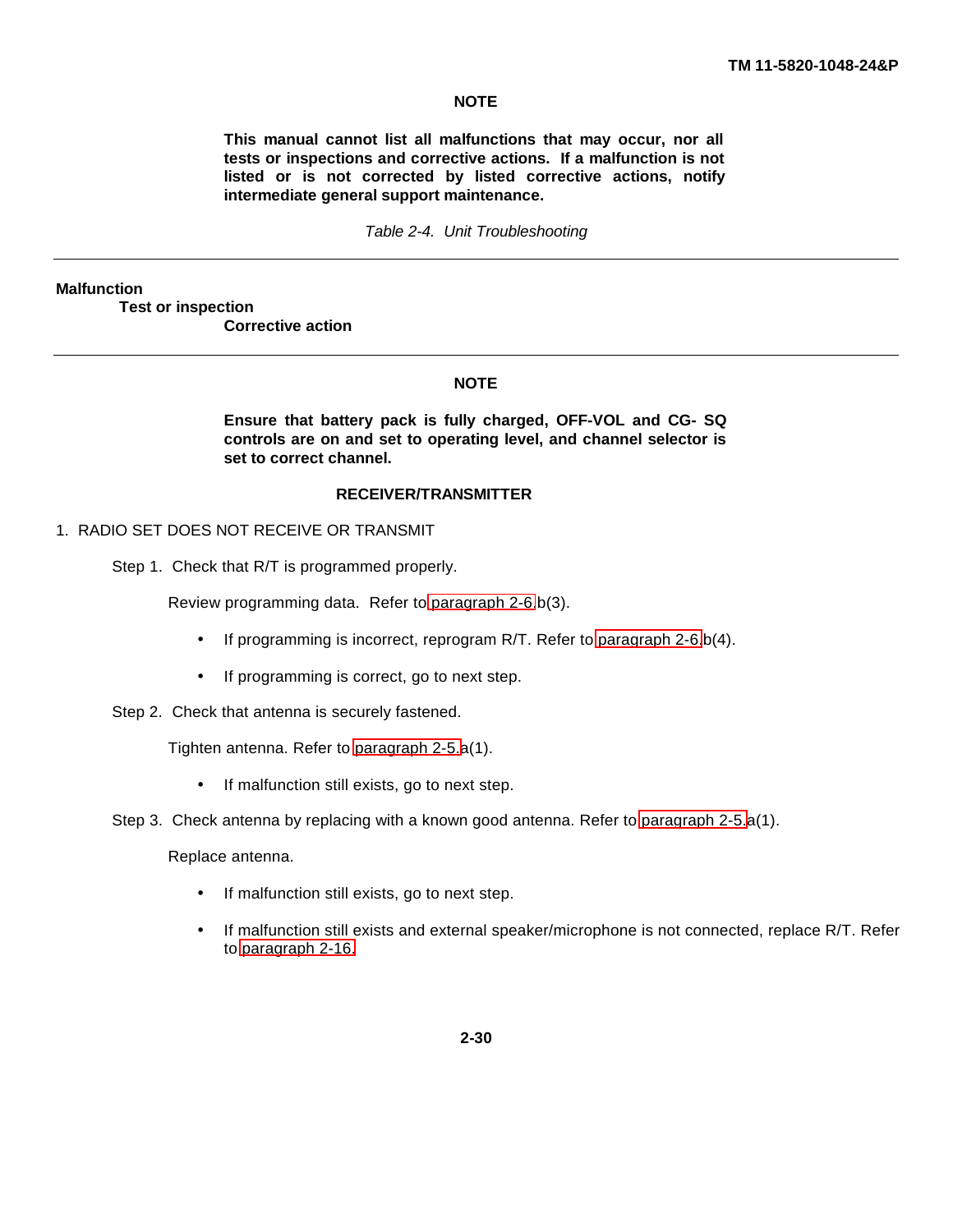#### **Malfunction**

**Test or inspection Corrective action**

## **RECEIVER/TRANSMITTER - Continued**

- 1. RADIO SET DOES NOT RECEIVE OR TRANSMIT Continued
	- If malfunction still exists and external speaker/microphone is connected, go to next step.
	- Step 4. Check that speaker/microphone is securely connected.

Tighten speaker/microphone plug thumbscrew. Refer t[o paragraph 2-5.](#page-16-0)d (l).

- If malfunction still exists, go to next step.
- Step 5. Check that external speaker/microphone is functional.

Using external speaker/microphone, transmit to another radio set to verify transmission and reception.

• If transmit and/or receive not possible, remove external speaker/microphone. Refer to [paragraph 2-](#page-16-1) [5.d\(2\).](#page-16-1)

Use R/T speaker/microphone to transmit to another radio set to verify transmission and reception.

- If transmit and/or receive is possible, replace external speaker/microphone. Refer to [paragraph 2-](#page-16-1) [5.d\(1\).](#page-16-1)
- If transmit and/or receive is not possible, replace R/T. Refer to [paragraph 2-16.](#page-51-0)
- 2. R/T DOES NOT DISPLAY PROGRAMMED DATA

Review programming data. Refer t[o paragraph 2-6.](#page-24-0)ti(2).

- If programming data is incorrect, reprogram R/T. Refer to [paragraph 2-6.](#page-24-0)b(2).
- If programming data is still incorrect, if the radio set cannot be programmed using the instructions given in [paragraph 2-6.](#page-24-0)b(2), replace R/T. Refer R/T to General Support Maintenance.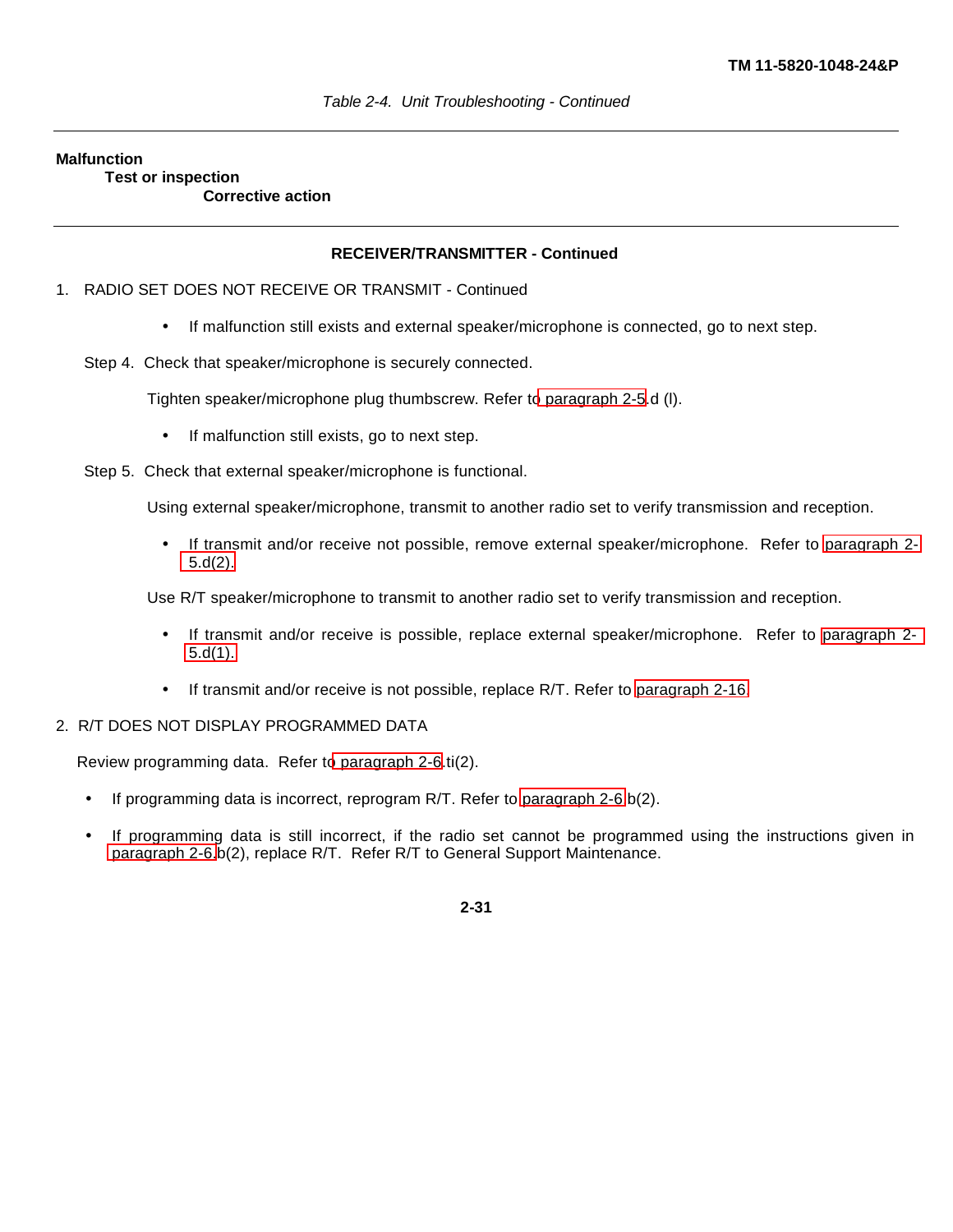#### **Malfunction**

**Test or inspection Corrective action**

#### **RECEIVER/TRANSMITTER - Continued**

#### 3. R/T DISPLAY IS BLANK WHEN RADIO SET IS TURNED ON

Position channel select control to another channel.

- If display functions, enter programming mode. Refer to [paragraph 2-6.b](#page-24-0)(2). Program as required.
- If display does not function, enter blind programming. Refer to [paragraph 2-6.](#page-24-0)b (6).
- If display does not function, replace R/T. Refer to 2-16.
	- **RADIO SET**

#### 1. VOLUME LEVEL IS LOW

•

Step 1. Check that OFF-VOL control volume level is at an audible level.

Increase volume level.

Step 2. Replace battery pack with a known good battery pack. Refer to 2-5.c(1).

- If malfunction still exists, replace R/T. Refer to [paragraph 2-16.](#page-51-0)
- 2. RADIO SET EMITS WARNING TONE WHEN PUSH-TO-TALK CONTROL IS KEYED

Review transmit frequencies.

Position channel select control to channel I and set program mode. Refer to [paragraph 2-6.](#page-24-0)b(2).

Review individual channel transmit frequencies. Refer to [paragraph 2-6.](#page-24-0)b(3)(b).

- If frequencies are invalid, program individual channel frequencies. Refer to [paragraph 2-6.](#page-24-0)b(4)(f).
- If malfunction still exists, replace R/T. Refer to [paragraph 2-16.](#page-51-0)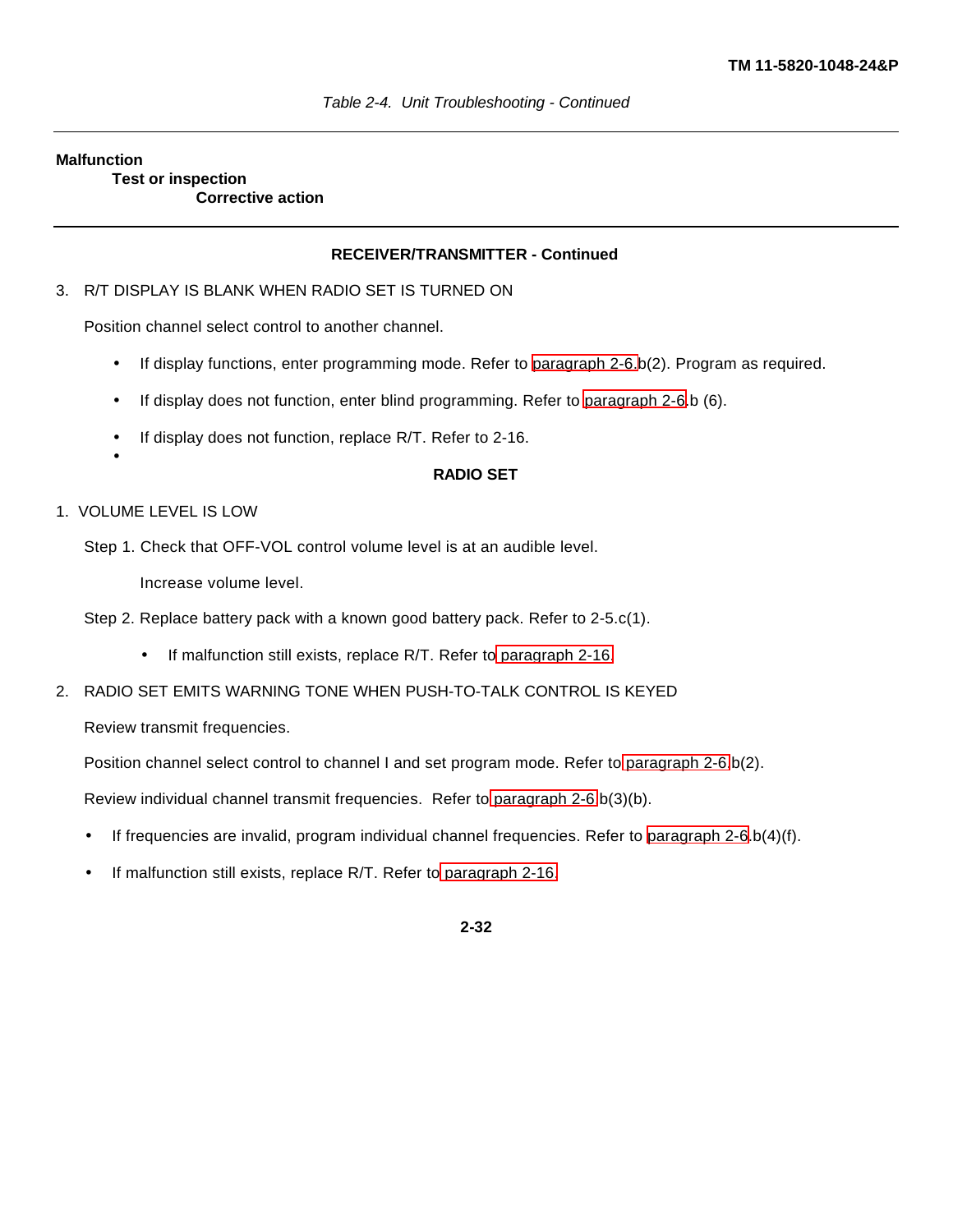#### **Malfunction Test or inspection Corrective action**

# **BATTERY CHARGER**

BATTERY CHARGER DOES NOT OPERATE

# **NOTE**

# **Ensure battery charger is connected to ac outlet.**

Check that battery charger fuse is good. Refer to [paragraph 2-26.](#page-56-0)

- If fuse is bad, repair battery charger fuse. Refer to [paragraph 2-26.](#page-56-0)
- If malfunction still exists, replace battery charger.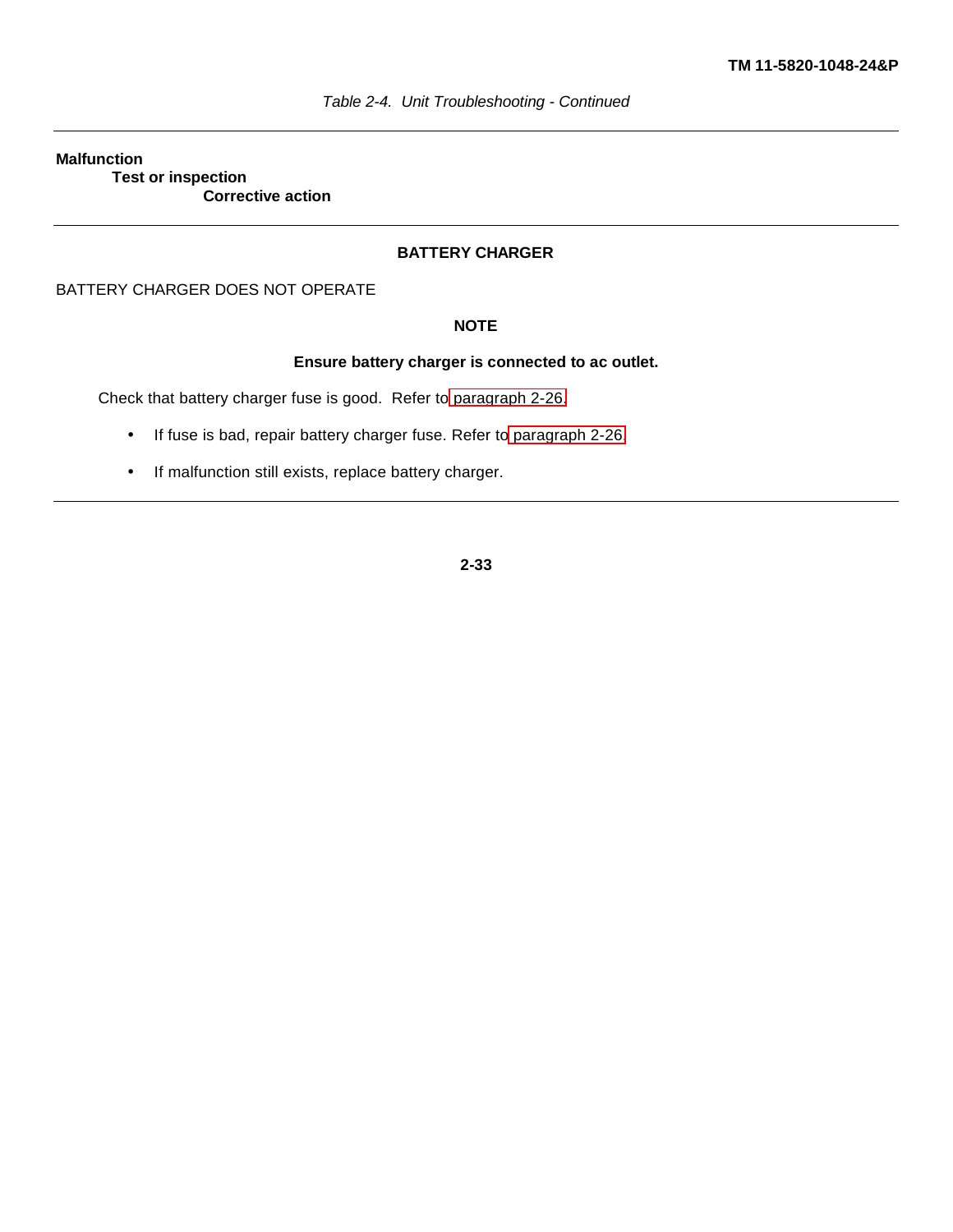#### **Section V. TESTS**

# **2-11. OPERATIONAL (TALK) TEST**

a. Verify that the radio set is programmed with the appropriate settings and authorized frequencies. Refer to [Paragraph 2-6,](#page-24-0) Programming.

#### **NOTE**

**Radio wave propagation will vary greatly with topography. In the steps that follow, select sites as close to 3 kilometers apart as possible that will still allow reliable communication with known good radio sets. This will provide the most useful test results.**

- b. Select two sites, 1 to 3 kilometers apart.
- c. Use two known good radio sets to establish communication between the two sites.
- d. Verify communication between the two sites can be established on all frequencies to be tested using the known good radio sets.
- e. Use radio set under test to communicate with the known good radio at the other site.
- f. Verify radio set under test will communicate on all authorized frequencies for which it is programmed.
- g. Verify radio set under test will communicate in both the squelched and nsquelched mode. (This only needs to be tested at one frequency.)
- h. Install external speaker/microphone on radio set under test.
- i. Verify radio set will still communicate with distant site.
- j. Verify audio signal from external speaker/microphone is intelligible.
- k. Verify that the push-to-talk control on external speaker/microphone works.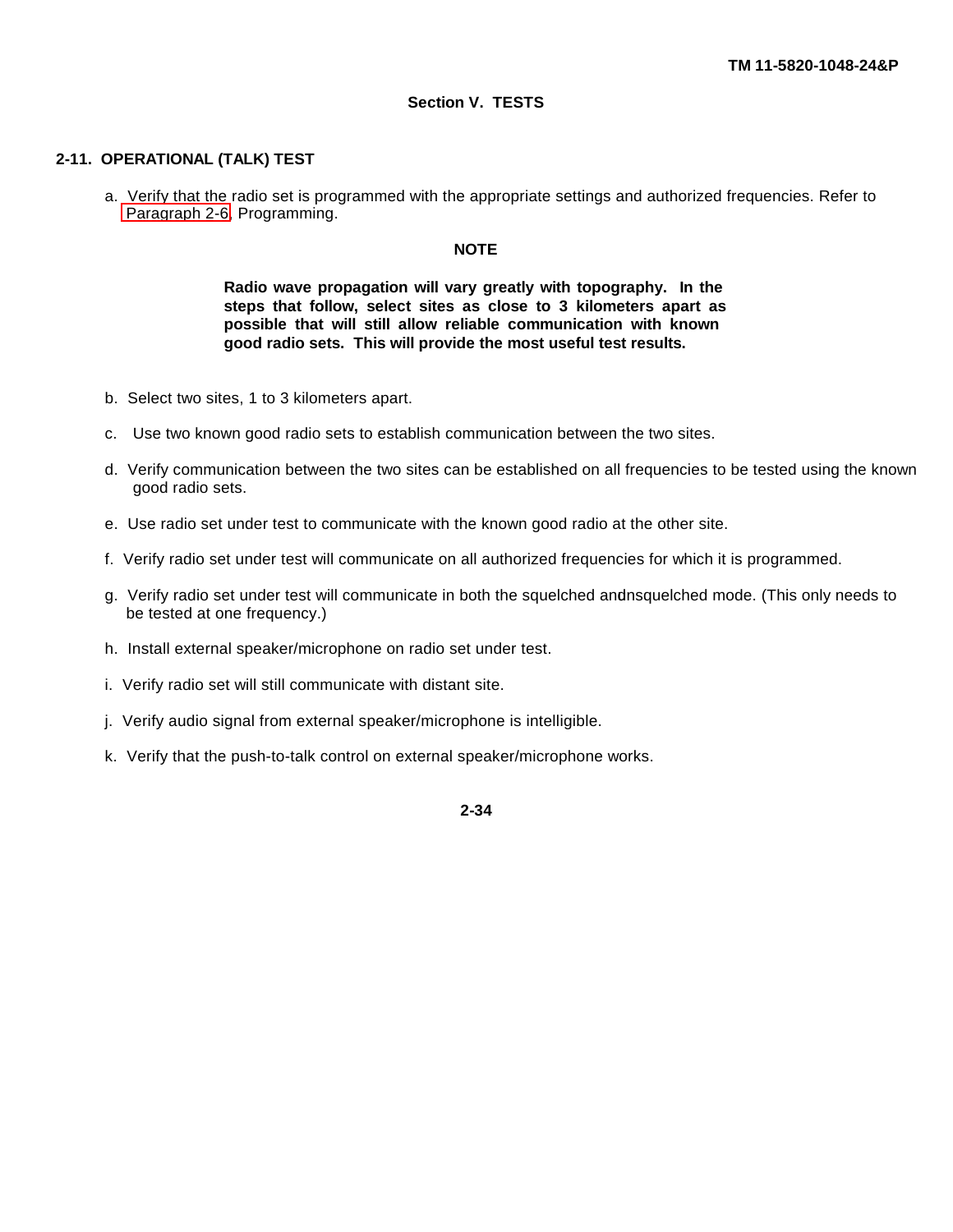# **2-12. BATTERY CHARGER TEST**

This test is to check battery charger output voltage.

#### **Initial Setup**

Test Equipment: Digital multimeter [\(Appx B, Sect III,](#page-92-0) Item 9) or equivalent.

## **CAUTION**

**To prevent damage to battery charger, do not connect battery charger to 230 V ac with 115V/230V switch set to 115V position.**

**Test** 

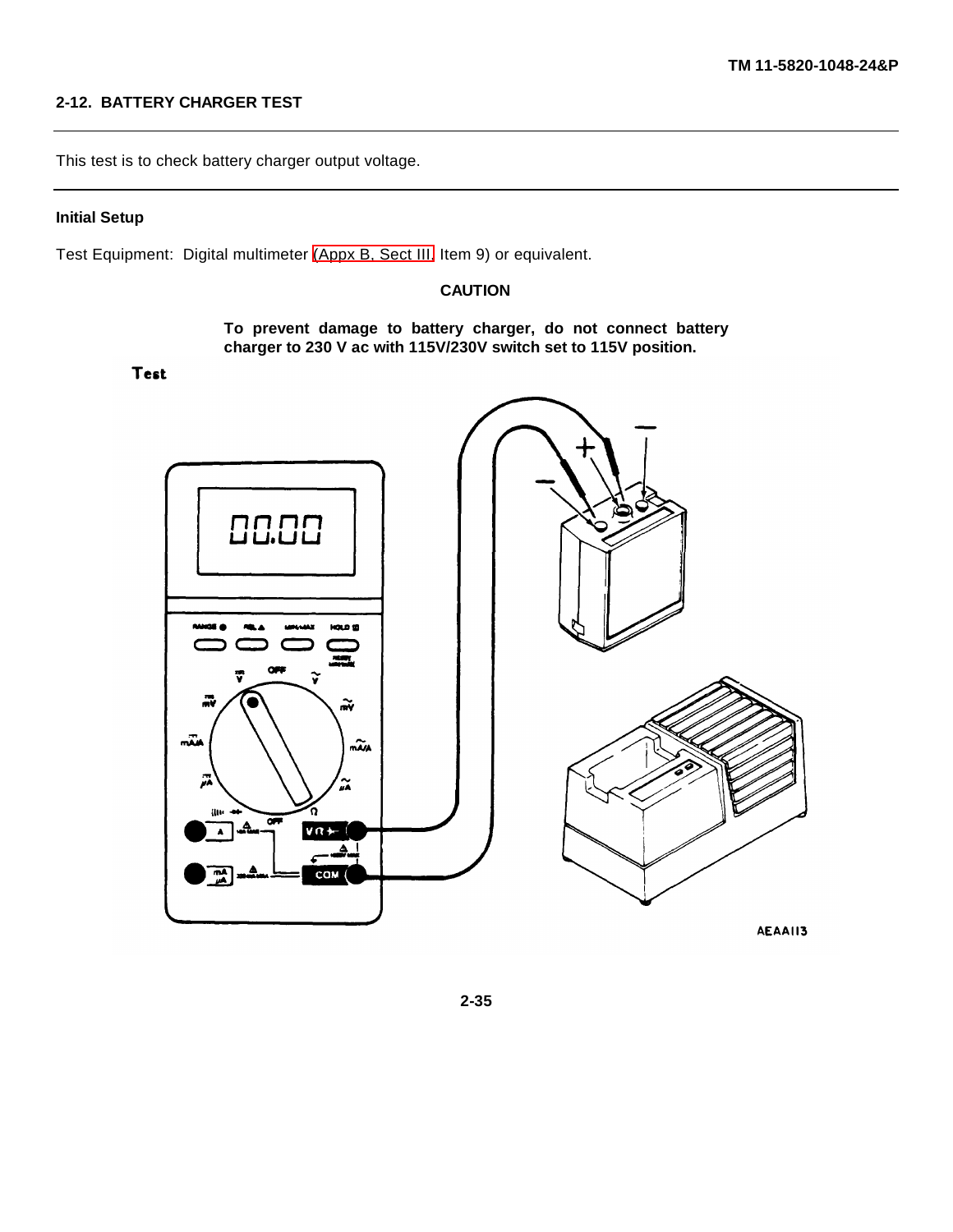# **NOTE**

### **Battery to be used in this test must be room temperature or cooler. Do not use a battery which has been charging within the last several hours.**

- a. Set 115V/230V switch on bottom of battery charger to applicable 115V or 230V position.
- b. Clean battery and battery charger terminals to ensure good connections.
- c. Set DMM to measure 20 Vdc range.
- d. Perform steps e thru g with battery pack out of charger.
- e. Connect DMM positive test lead (+)to positive terminal of battery.
- f. Connect DMM negative test lead (-)to negative terminal of battery.
- g. Measure and record battery voltage.
- h. Place battery in battery charger and verify that the red charge lamp is lit.
- i. Measure and record battery voltage.
- j. Subtract voltage indication recorded in step f from voltage indication recorded in step h.
- k. Difference in voltage indications must be at least 0.10 V dc.

# **END OF TEST**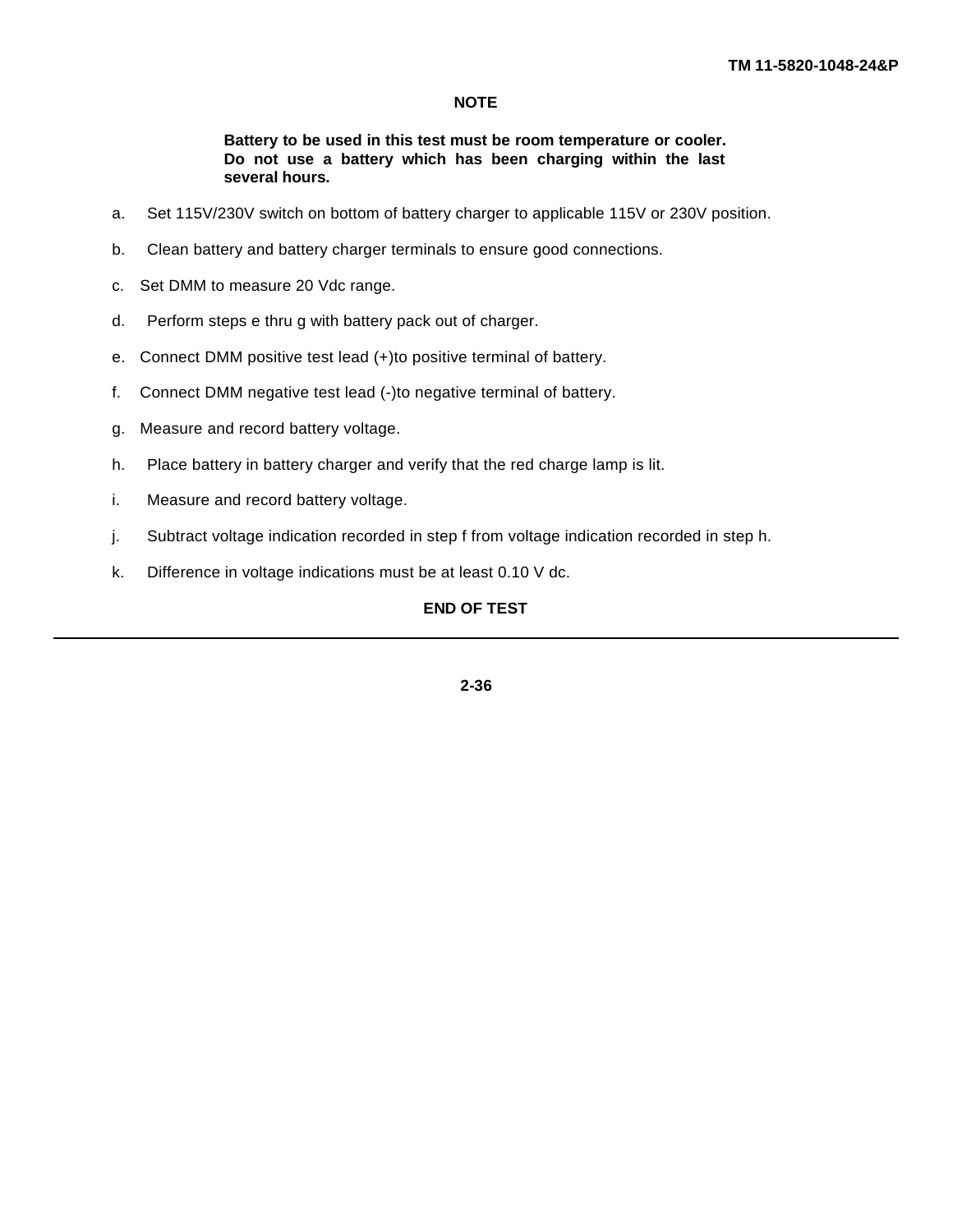#### **Section VI. UNIT MAINTENANCE INSTRUCTIONS**

# Page

Para

<span id="page-51-1"></span><span id="page-51-0"></span>

|       | 2-37     |
|-------|----------|
|       | $2 - 37$ |
|       | $2 - 37$ |
|       | 2-37     |
|       | $2 - 38$ |
|       | $2 - 38$ |
|       | $2 - 38$ |
|       | $2 - 38$ |
|       | $2 - 38$ |
|       | $2 - 38$ |
|       | $2 - 40$ |
|       | $2 - 41$ |
|       | $2 - 42$ |
| -2-26 | $2 - 42$ |
|       |          |

# **2-13. REPAIR RADIO SET**

Repair of the radio set is limited to replacement or repair of components covered in this manual.

# **2-14. REPLACE NYLON HOLSTER (Refer to [paragraph 2-5.](#page-16-0)f)**

## **2-15. REPAIR NYLON HOLSTER**

For procedures to repair and waterproof the nylon holster, refer to FM 43-3.

# **2-16. REPLACE RECEIVER/TRANSMITTER**

This task covers: a. Remove b. Install

#### **Initial Setup**

Equipment Condition: Radio set turned off.

#### a. **Remove**

(1) Remove antenna. Refer to [paragraph 2-5.](#page-16-0)a(2).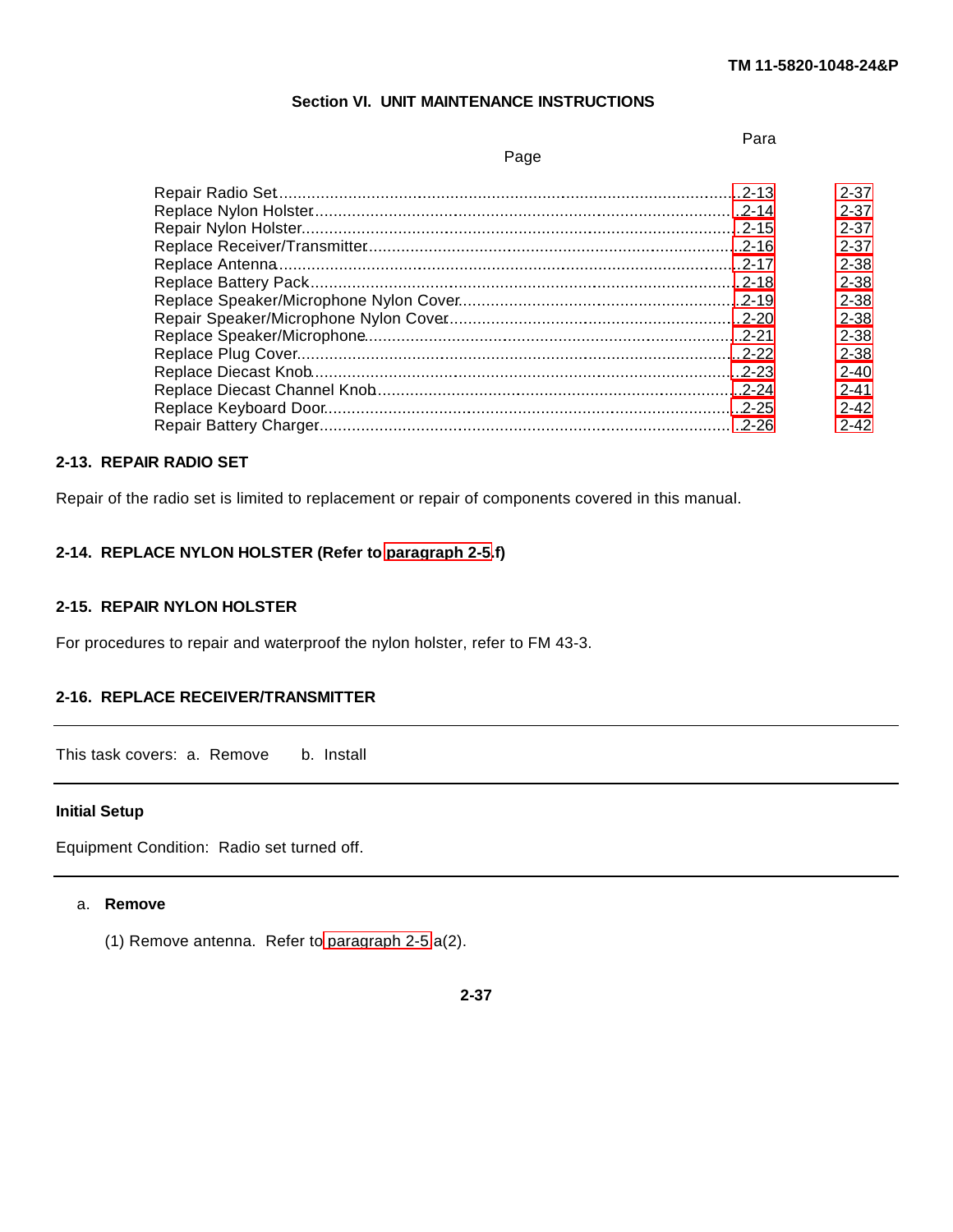- <span id="page-52-1"></span><span id="page-52-0"></span>(2) Remove nylon holster. Refer to [paragraph 2-5.](#page-16-0)f(2).
- (3) Remove battery pack. Refer to [paragraph 2-5.](#page-16-0)c(2).
- (4) Remove speaker/microphone. Refer to [paragraph 2-5.](#page-16-0)d(2).

#### **b. Install**

- (1) Install speaker/microphone. Refer to [paragraph 2-5.](#page-16-0)d(1).
- (2) Install battery pack. Refer to [paragraph 2-5.c](#page-16-0)(1).
- (3) Install nylon holster. Refer to [paragraph 2-5.](#page-16-0)e(1).
- (4) Install antenna. Refer to [paragraph 2-5.](#page-16-0)a(1).

# **END OF TASK**

# **2-17. REPLACE ANTENNA** (Refer to [paragraph 2-5.](#page-16-0)a)

**2-18. REPLACE BATTERY PACK** (Refer to [paragraph 2-5.](#page-16-0)c)

**2-19. REPLACE SPEAKER/MICROPHONE NYLON COVER** (Refer to [paragraph 2-5.e](#page-16-0))

## **2-20. REPAIR SPEAKER/MICROPHONE NYLON COVER**

For procedures to repair and waterproof the speaker/microphone nylon cover, refer to FM 43-3.

#### **2-21. REPLACE SPEAKER/MICROPHONE (Refer to [paragraph 2-5.](#page-16-0)d)**

#### **2-22. REPLACE PLUG COVER**

This task covers: a. Remove b. Install

#### **Initial Setup**

Equipment Condition: Radio set turned off. Nylon holster removed [\(para 2-5.](#page-16-0)e). Antenna removed [\(para 2-5.](#page-16-0)e).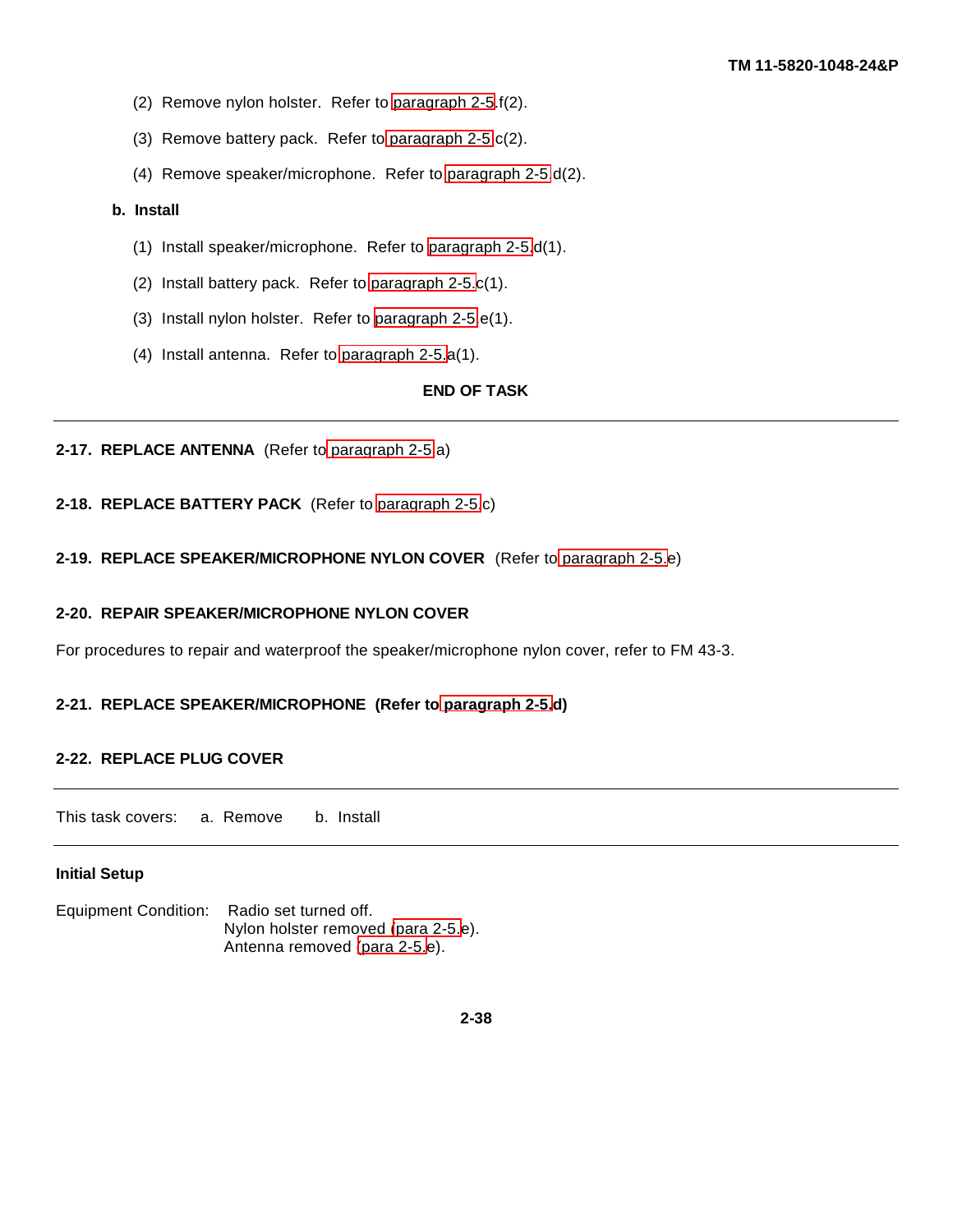

# **Remove**

Slowly lift and remove plug cover (1) from R/T (2).

# **Install**

- a. Moisten rubber tit (3) with water.
- b. Align rubber tit of plug cover (3) with hole in top of R/T (4).
- c. Press down on plug cover and hold in place until rubber tit is secured.

# **END OF TASK**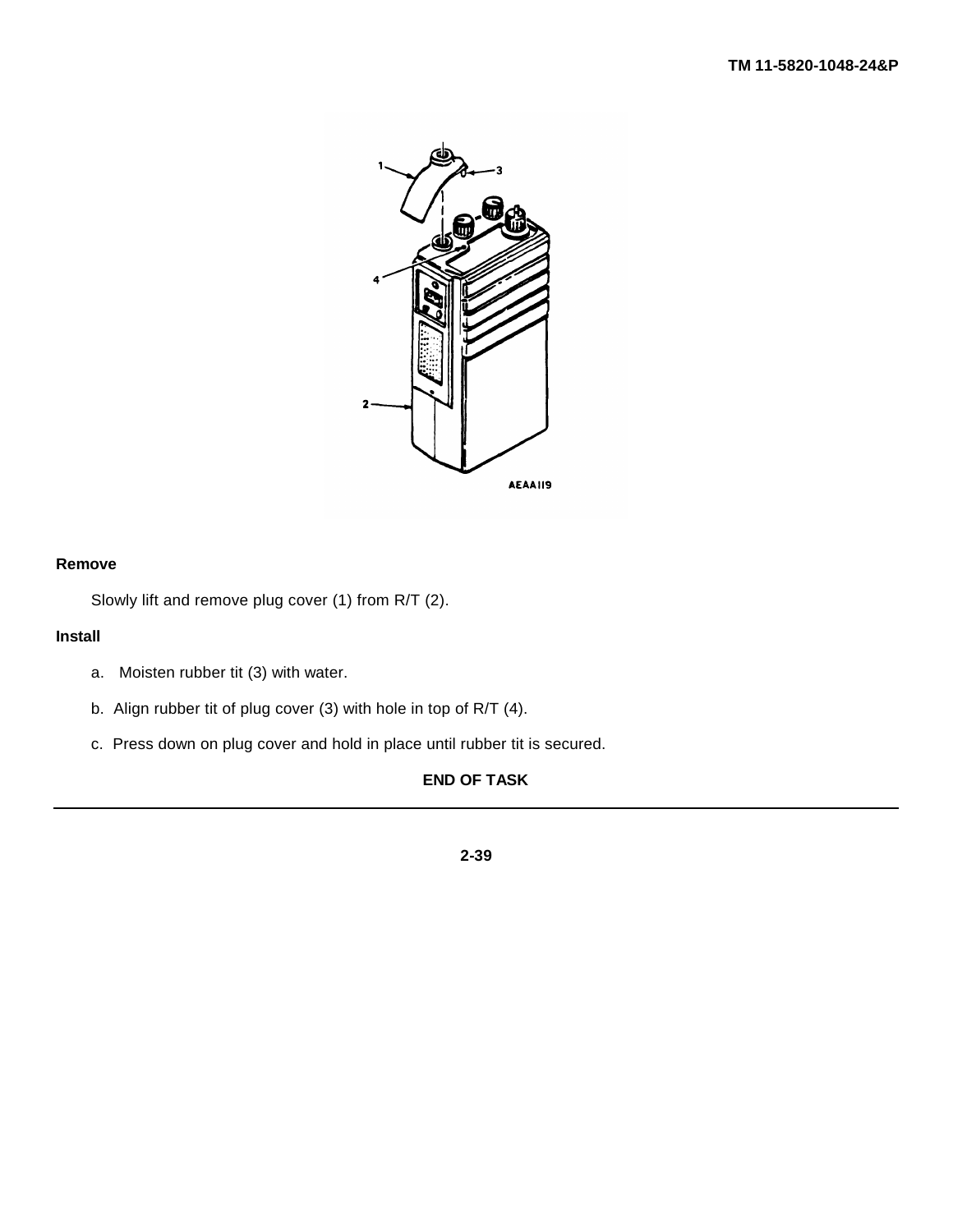# <span id="page-54-0"></span>**2-23. REPLACE DIECAST KNOB**

<span id="page-54-1"></span>This task covers: a. Remove b. Install

#### **Initial Setup**

Tools: Tool Kit [\(Appx B, Sect III,](#page-92-0) Item 2). Equipment Condition: Radio set turned off*.* Nylon holster removed [\(para 2-5.](#page-16-0)e).



## **NOTE**

There are two diecast knobs. Both are removed same way.

#### **Remove**

- a. Loosen setscrew (1).
- b. Remove diecast knob (2).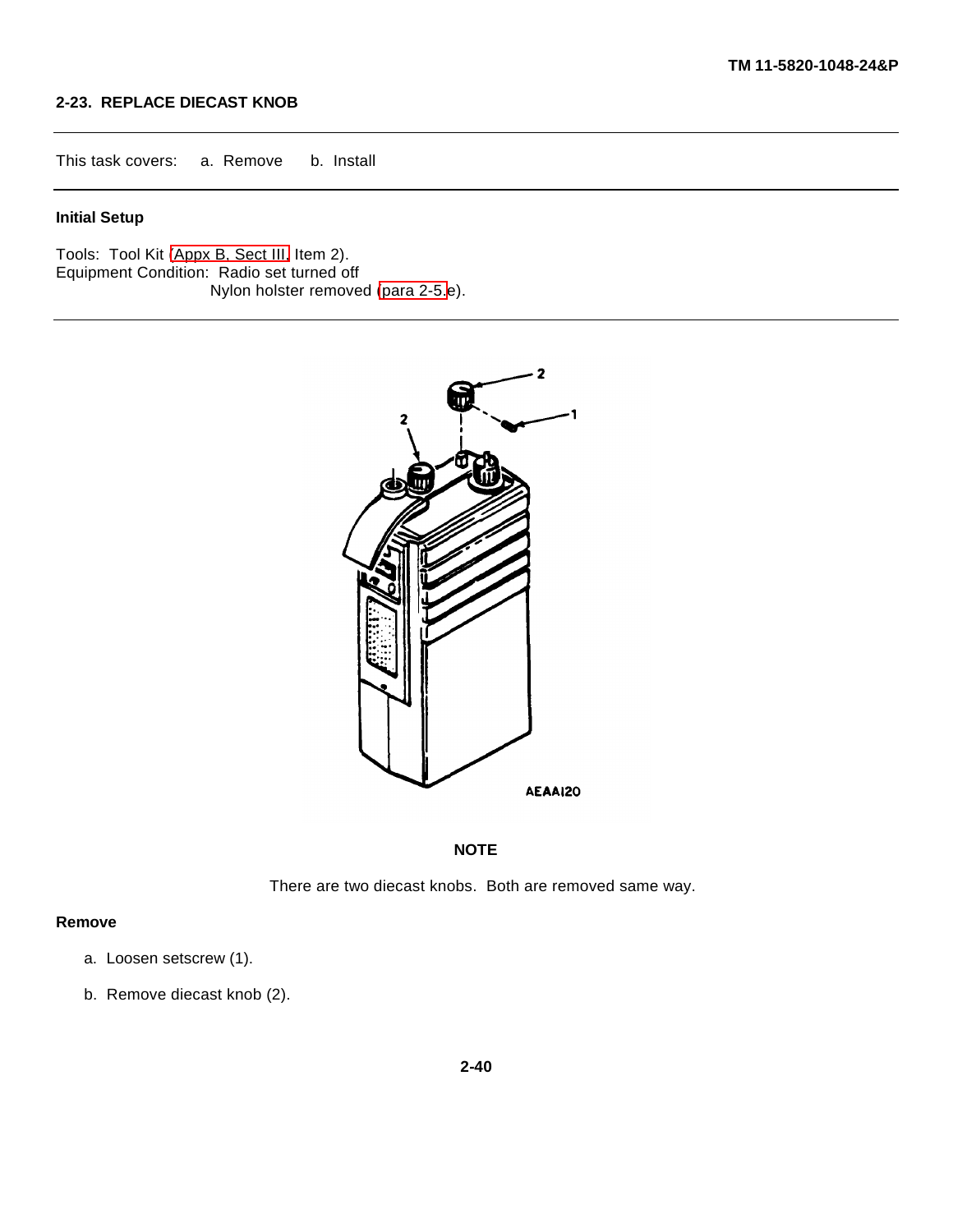### <span id="page-55-1"></span><span id="page-55-0"></span>**Install**

- a. Install diecast knob (2).
- b. Tighten setscrew (I).

**END OF TASK**

# **2-24. REPLACE DIECAST CHANNEL KNOB**

This task covers: a. Remove b. Install

# **Initial Setup**

Tools: Tool Kit [\(AppxB, Sect III,](#page-92-0) Item 2). Equipment Condition: Radio set turned off. Nylon holster removed [\(para 2-5.e](#page-16-0)).

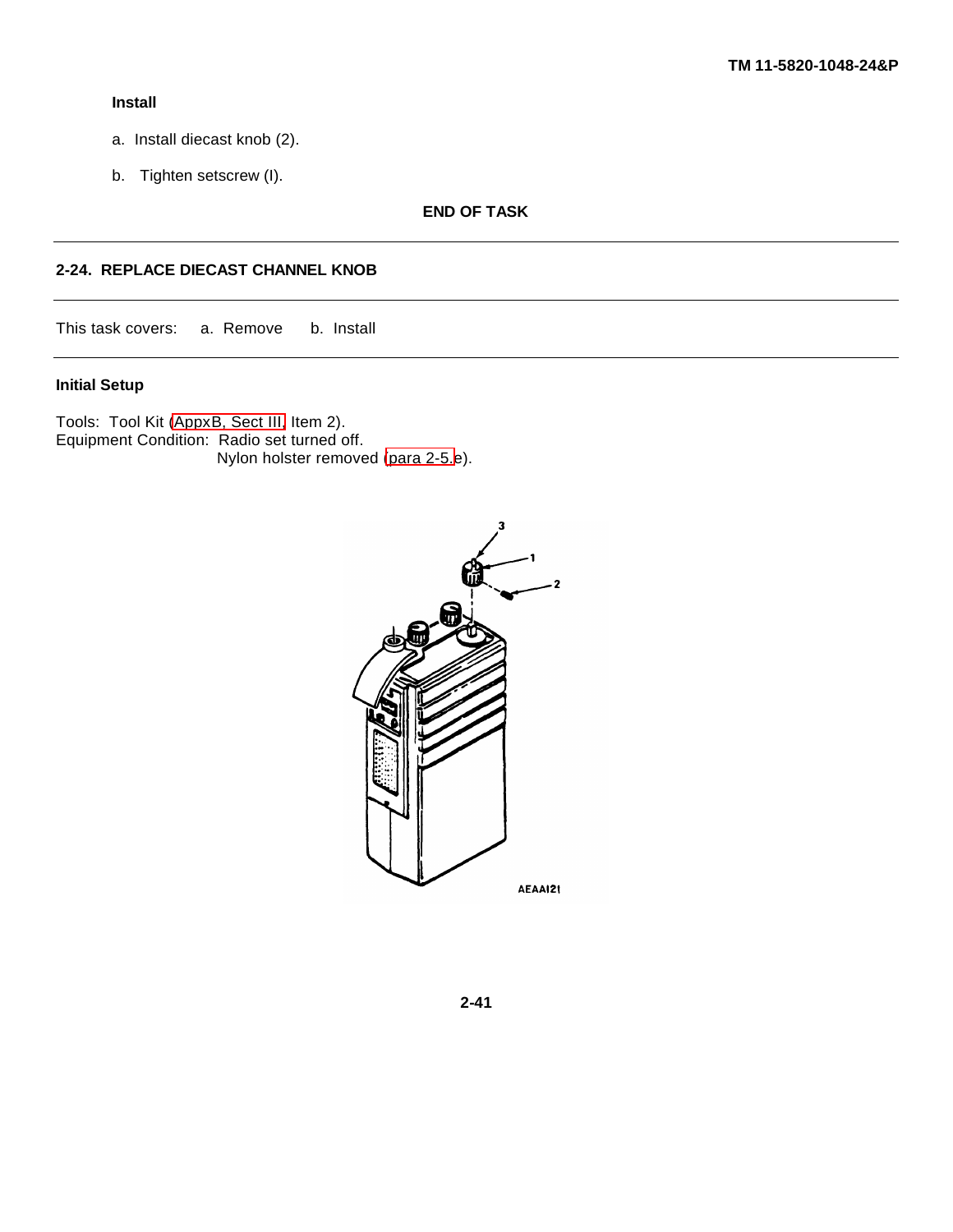#### <span id="page-56-0"></span>**Remove**

- a. Place diecast channel knob (1) in channel 1 detent.
- b. Loosen setscrew (2).
- c. Remove diecast channel knob.

# **Install**

- a. Install diecast channel knob (1).
- b. Align indicator (3) with channel 1 detent.
- c. Tighten setscrew (2).

# **END OF TASK**

# **2-25. REPLACE KEYBOARD DOOR** (Refer to [paragraph 2-5.b](#page-16-0))

# **2-26. REPAIR BATTERY CHARGER**

This task covers: a. Disassemble b. Inspect c. Assemble

#### **Initial Setup**

Tools: Tool Kit [\(Appx B, Sect III,](#page-92-0) Item 2). Equipment Condition: Battery charger power cord disconnected from ac outlet.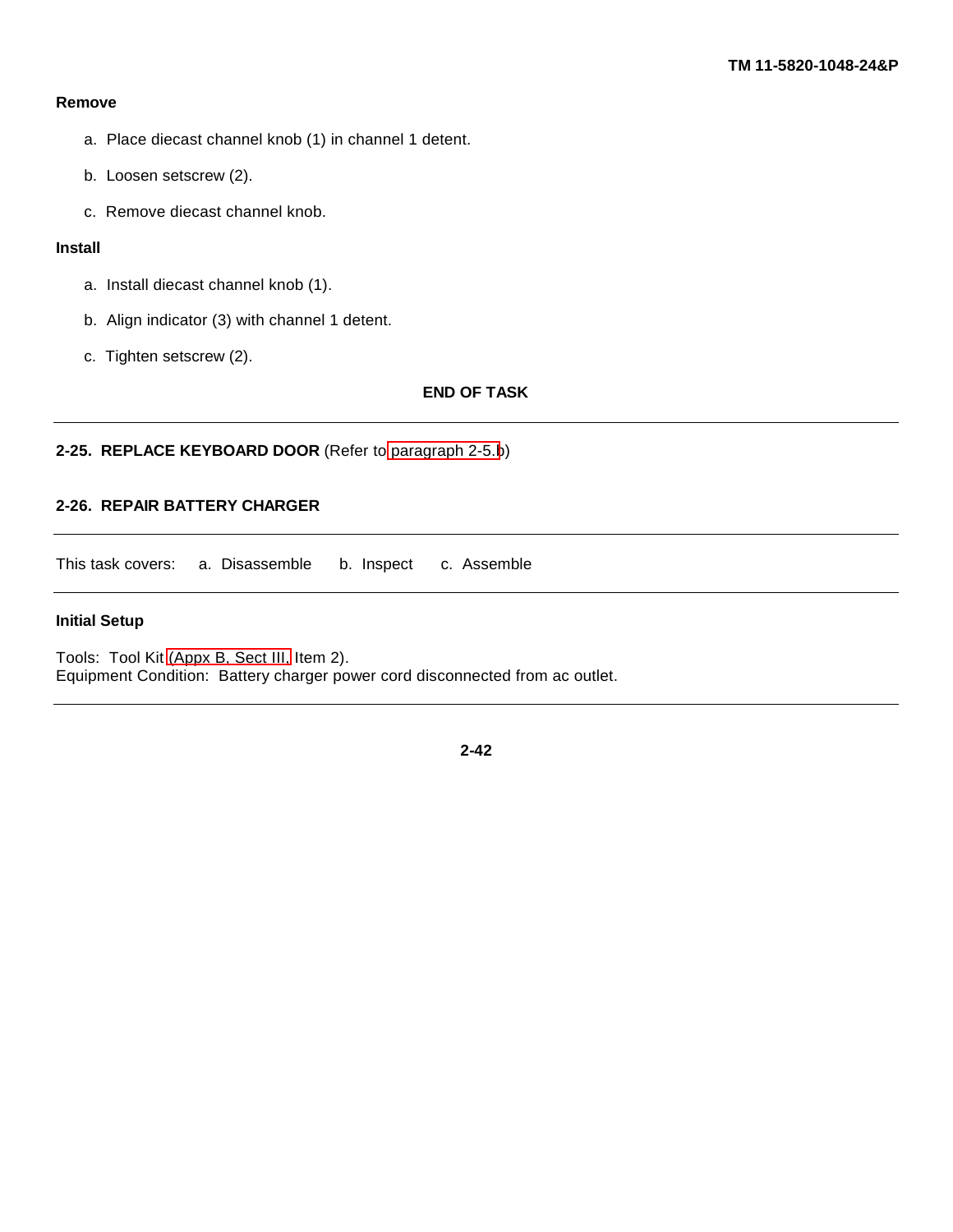

## **Disassemble**

a. Remove two screws (1), two screws (2), and two rubber bumpers (3).

# **CAUTION**

**Damage to 115V/230V switch wiring could occur if bottom plate is not removed carefully. To avoid wire damage, raise bottom plate away from chassis just high enough to replace fuse. Do not bend or place excessive strain on wires.**

- b. Slowly remove bottom plate (4).
- c. Remove fuse (5).

#### **Inspect**

- a. Inspect screws for damaged threads. Replace as required.
- b. Inspect rubber bumpers. Replace as required.
- c. Inspect fuse. Replace as required.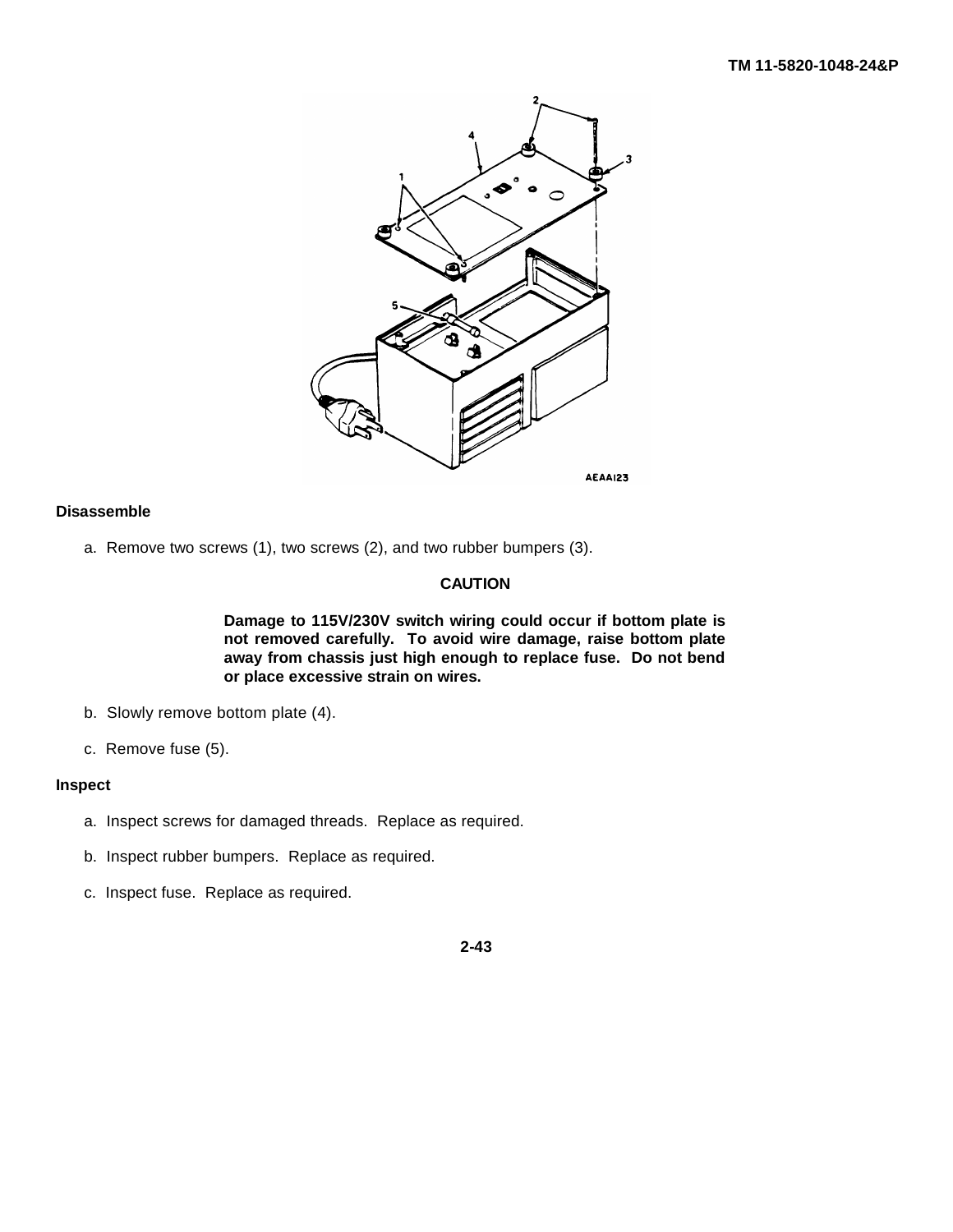#### **Assemble**

- a. Install fuse (5).
- b. Install bottom plate (4).
- c. Install two rubber bumpers (3), two screws(2), and two screws ()

# **END OF TASK**

## **Section VII. PREPARATION FOR STORAGE OR SHIPMENT**

#### **2-27. SECURITY PROCEDURES**

Refer to AR 190-11 or AR 190-13.

## **2-28. PREPARATION FOR STORAGE OR SHIPMENT**

- a. Remove antenna. Refer to [paragraph 2-5.](#page-16-0)a(2).
- b. Remove battery pack. Refer to [paragraph 2-5.](#page-16-0)c(2).
- c. Remove batteries from alkaline battery pack. Refer to TM 11-5820-1048-10.
- d. Remove speaker/microphone. Refer to [paragraph 2-5.](#page-16-0)c(2).
- e. If original shipping containers are available, proceed as follows:
	- (1) Place speaker/microphone, Ni-Cd battery pack, antenna, and R/T in styrofoam pack.
	- (2) Place battery charger in styrofoam pack and then in cardboard box.
	- (3) Place alkaline battery pack in small plastic bag.
	- (4) Place three packages above in large cardboard boxalong with speaker/microphone nylon cover and R/T nylon holster. Fill box with plastic peanuts.
	- (5) Seal cardboard box with filament or other suitable packaging tape.
	- (6) Mark shipping container 'FRAGILE--DELICATE EQUIPMENT" to ensure proper handling.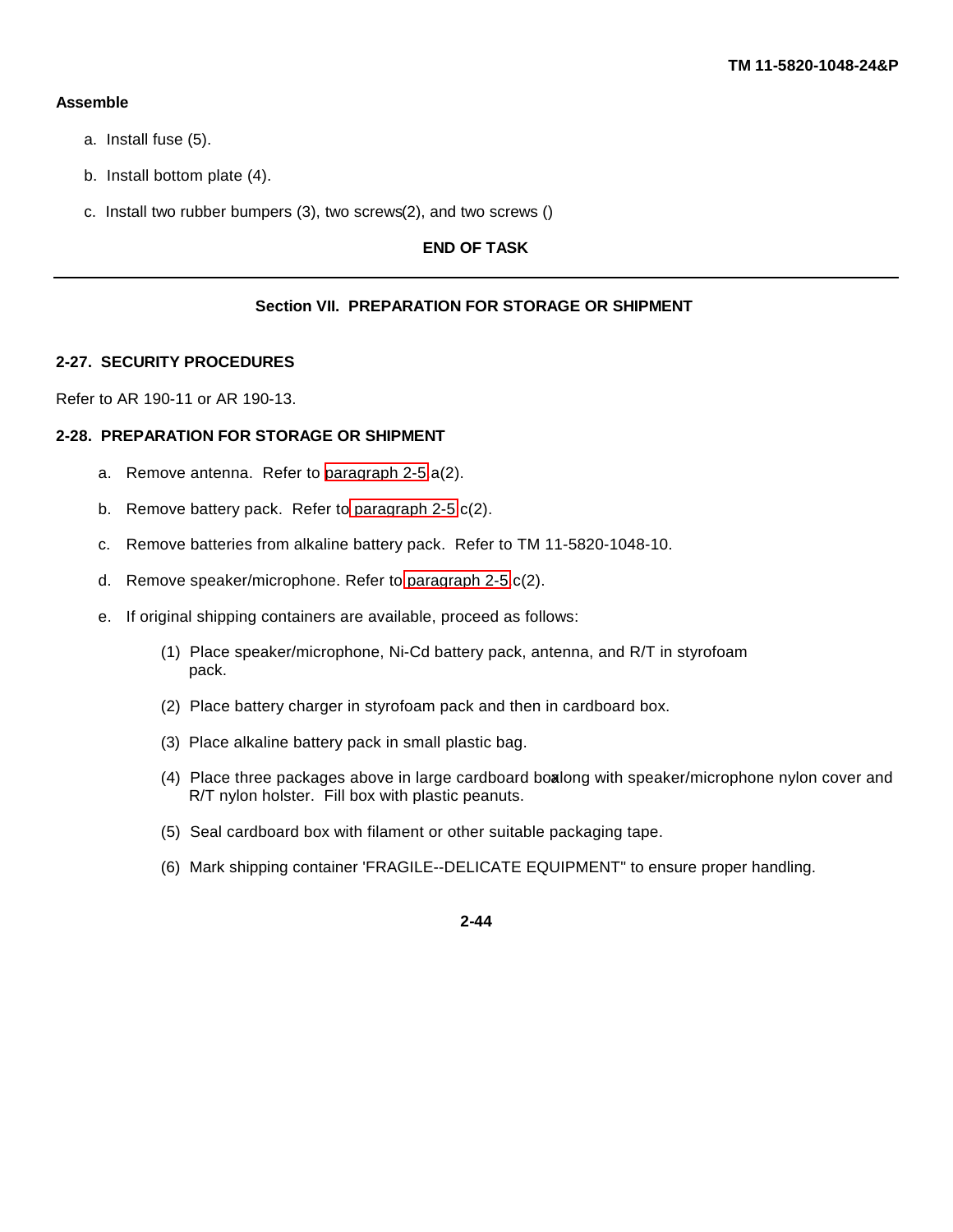# **2-29. TYPES OF STORAGE**

- a. Short-term (administrative) = 1 to 45 days. All equipment in administrative storage must be able to be made ready within 24 hours for use on a mission. Before placing any item in administrative storage, make sure the next scheduled PMCS has been done and any deficiencies have been corrected. The administrative storage site should provide required protection from extreme weather conditions and allow you to reach the equipment for visual inspections or exercises when applicable.
- b. Intermediate  $= 46$  to 180 days.
- c. Long-term = over 180 days.

**2-45/(2-46 blank)**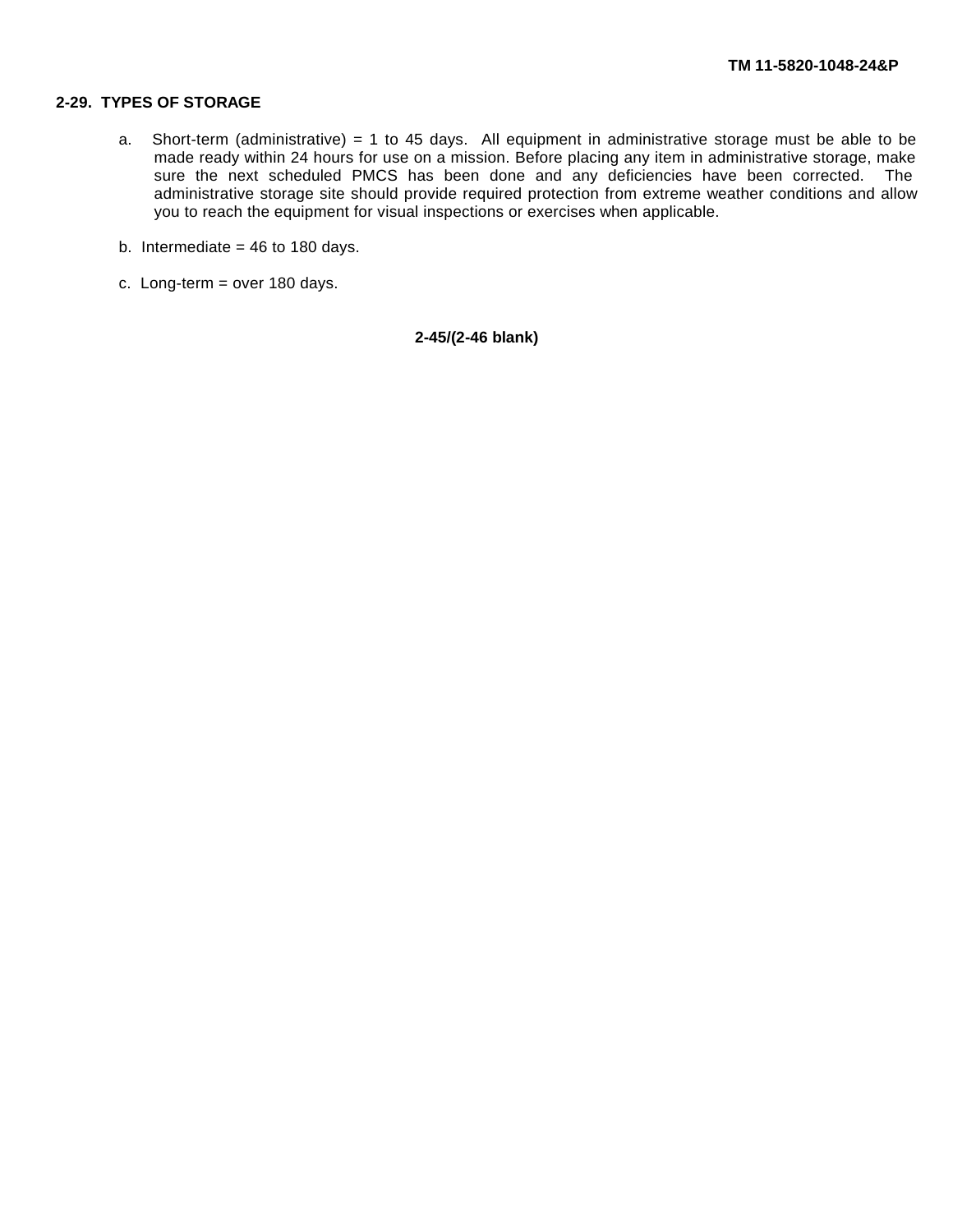### **CHAPTER 4**

# **GENERAL SUPPORT MAINTENANCE INSTRUCTIONS**

<span id="page-60-0"></span>

|                                           | Para | Page     |
|-------------------------------------------|------|----------|
|                                           |      | $4 - 1$  |
|                                           |      | $4 - 1$  |
|                                           |      | $4 - 2$  |
|                                           |      | $4 - 3$  |
|                                           |      | $4 - 4$  |
|                                           |      | $4-6$    |
|                                           |      | $4 - 8$  |
|                                           |      | $4 - 10$ |
|                                           |      | $4 - 13$ |
|                                           |      | $4 - 15$ |
|                                           |      | 4-17     |
| Receive Audio Output Power and Distortion |      |          |
|                                           |      | $4 - 19$ |
|                                           |      | 4-21     |
|                                           |      | $4 - 23$ |
|                                           |      | 4-26     |

# **4-1. INTRODUCTION**

Maintenance instructions at the intermediate general support maintenance level are limited to testing various parameters of the radio set. If the radio set fails any test, notify depot level maintenance. Refer to [Appendix B](#page-88-0) for tools and test equipment required. Refer to [Appendix E](#page-115-0) for fabrication instructions for test cables.

#### **4-2. REVIEW AND RECORD PROGRAMMING**

This procedure is to check for any programming errors which could cause a malfunction or apparent malfunction of the radio set and record frequencies used by the operator for later testing in case there is a problem which only occurs at a specific frequency.

- a. Review any paperwork with the radio set for trouble symptoms which could be caused by programming errors.
- b. Review and record programming settings without altering them. Normal indications are given below. Refer to [Chapter 2,](#page-15-0) [paragraph 2-6,](#page-24-0) for procedures to review data.

CHANNEL 0

ID number - may be any number determined by using unit

TX timeout timer 0-225 SEC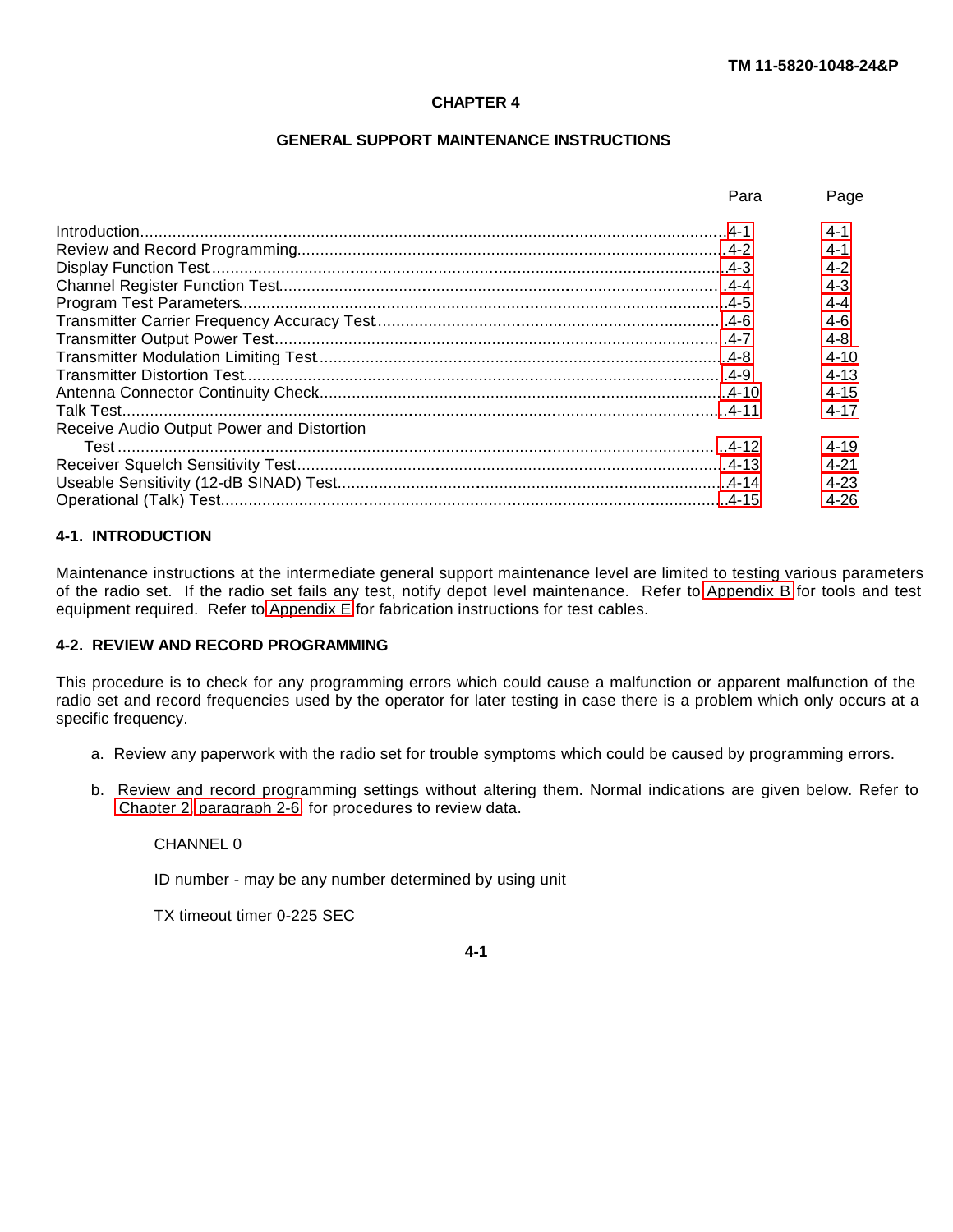<span id="page-61-1"></span><span id="page-61-0"></span>PROG SCAN - 0 - 7.5 SEC. Will not affect unit operation.

GROUP 1 FUNCTIONS Normal setting is 1, 2, and 3 steady and 4 and 5 flashing.

GROUP 2 FUNCTIONS Normal setting is 1, 2, 3, 4, and 5 steady.

CHANNELS 1 thru 14 Normal settings are:

RX frequency - any frequency between 136.0000 and 160.0000 MHz

RX CG - 0.0

TX frequency - same as RX frequency for channels in use, 0.0 for unused channels.

TX CG - 0.0

# **4-3. DISPLAY FUNCTION TEST**

## **NOTE**

**This test verifies the functioning of the Liquid Crystal Display (LCD), the PRI KEY, the individual numbers keys of the keypad, and that the R/T cycles through its programming sequence correctly.**

- a. Remove nylon holster. Refer to [paragraph 2-5](#page-16-0).f(2).
- b. Access keyboard. Refer to [paragraph 2-6.](#page-24-0)b(1).
- c. Set program mode. Refer to [paragraph 2-6.](#page-24-0)b(2).
- d. Press FCN key. Verify display shows PROG ID and up to seven numbers.
- e. Press CLR key. Verify display shows PROG ID and the rest of the display blanks.
- f. Press and release 0 key seven times and verify that display shows all zeros.
- g. Repeat step h for number keys 1-9.
- h. Press and release CLR key.
- i. Press and release PRI key several times and verify that display increments each time.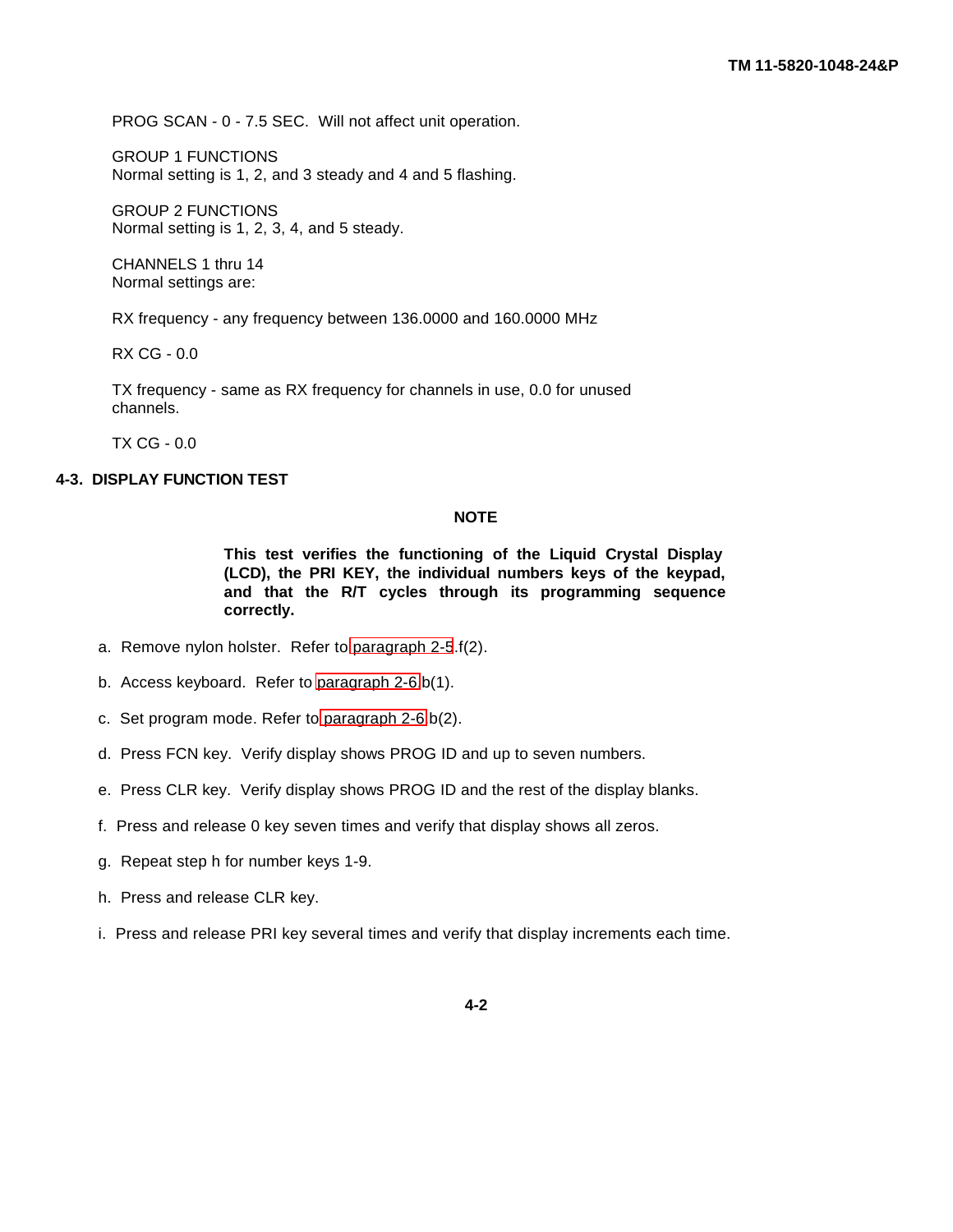- <span id="page-62-0"></span>j. Press FCN key. Verify display shows PROG TX and a value between 0 and 225 SEC.
- k. Press FCN key. Verify display shows PROG SCAN and a value between 0.0 and 7.5 SEC.
- I. Press FCN key. Verify display shows PROG 1- 12345.
- m. Press FCN key. Verify display shows PROG 2- 12345.
- n. Press FCN key. Verify display shows PROG Ch 0.
- o. Press number key 1. Verify display shows PROG Ch 1.
- p. Press FCN key. Verify display shows PROG RX and a frequency value.
- q. Press FCN key. Verify display shows PROG RX CG and a value.
- r. Press FCN key. Verify display shows PROG TX and a frequency value.
- s. Press FCN key. Verify display shows PROG TX CG and a value.
- t. Press FCN key. Verify display loops back to show previous selected channel PROG Ch 1.
- u. Press PRI key. Verify display shows PROG Ch 2.
- v. Press CLR key. Verify display loops back to show PROG Ch 0.
- w. Set OFF-VOL control to OFF (past detent) and channel select control to channel 1.
- x. Set OFF-VOL control to on. Verify display shows  $\Phi$  1.
- y. Rotate channel select control to channels 2 thru 4, verifying display shows corresponding Ch channel number for each channel position.
- *z*. Set OFF-VOL control to OFF (past detent).

#### **4-4. CHANNEL REGISTER FUNCTION TEST**

This test checks the memory locations used to store the transmit and receive frequencies. The test uses a set of numbers that set each applicable bit to a logic 1 and a logic 0.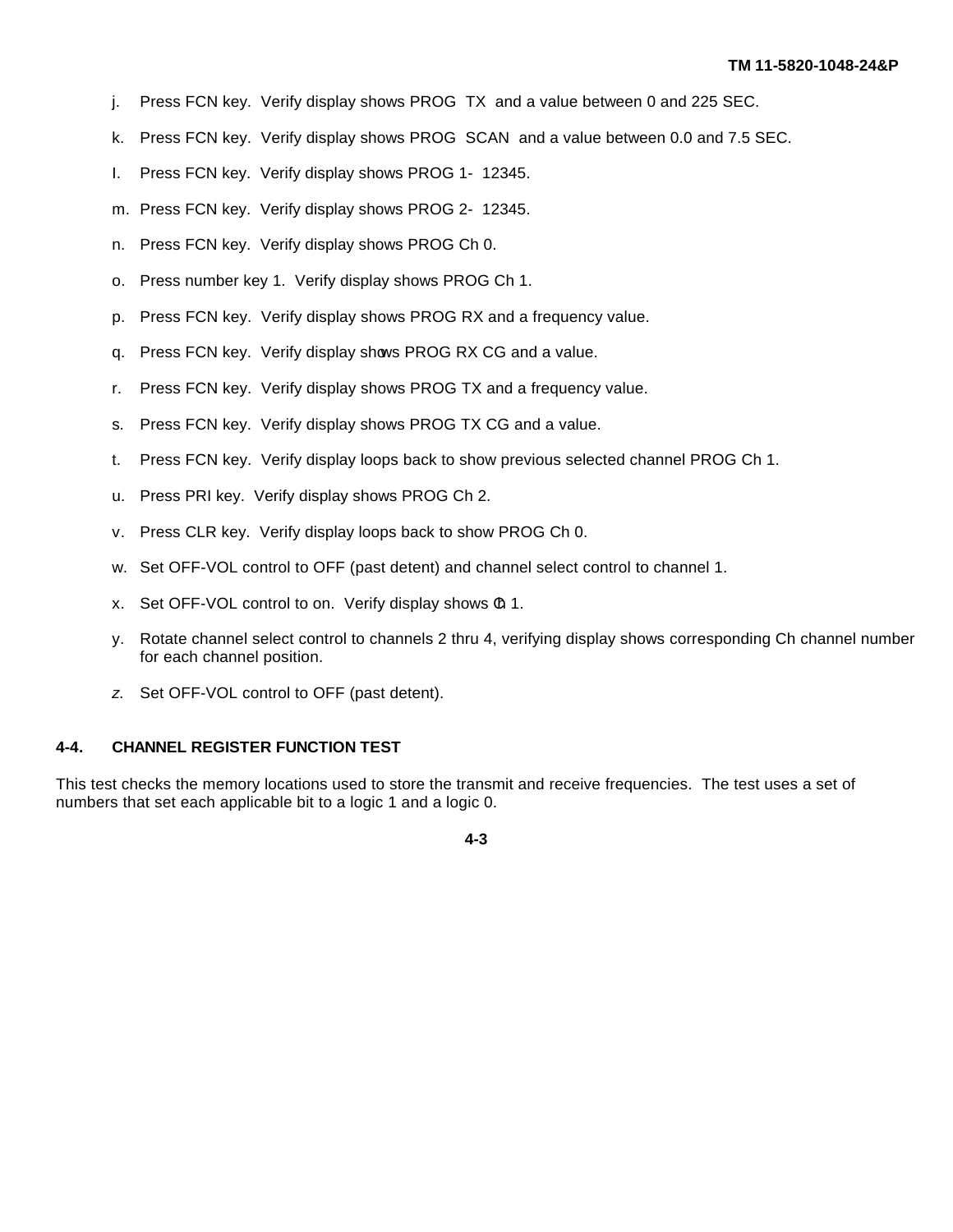## **NOTE**

**The Electrically Erasable Programmable Read Only Memories (programming and testing will not use up an excessive amount EEPROM) used in the radio set have a life expectancy of approximately 10, 000 rewrite cycles. Normal maintenance of this life expectancy. However, repetitious reprogramming for training or other purposes should be kept to a minimum.**

- <span id="page-63-0"></span>a. Refer to [Chapter 2,](#page-15-0) [paragraph 2-6,](#page-24-0) Programming. Place radio set in programming mode and program receive and transmit frequencies of channel 1 to 137.7700 MHz.
- b. Press and release FCN key as many times as necessary to eview all channel I parameters and verify frequencies displayed are as programmed.
- c. Clear receive and transmit frequencies and key in 148887 for both receive and transmit. Display will show 148.8875.
- d. Press and release FCN key as many times as necessary to review all channel I parameters and verify frequencies displayed are as stored.
- e. Repeat steps a thru e for channels 2 thru 14.
- f. Exit programming mode.

# **4-5. PROGRAM TEST PARAMETERS**

This procedure specifies the standard frequencies and values to be programmed into the R/T for the tests that follow. This is not intended to replace testing of the R/T at the frequencies of the using unit if a problem is suspected at any of those frequencies.

- a. Refer to [Chapter 2,](#page-15-0) [paragraph 2-6.](#page-24-0)b(1), Accessing Keyboard, and 2-6.b(2), Setting Programming Mode, and enter programming mode.
- b. Refer to [Chapter 2,](#page-15-0) [paragraph 2-6.](#page-24-0)b(4), Changing Program Data, and store the following values in the memory of the R/T.
	- (1) Verify display shows PROG Ch 0. If not, turn OFF-VOL control to OFF (past detent) and then refer to [paragraph 2-6.](#page-24-0)b(2).
	- (2) Press FCN key. Verify display shows PROG ID and up to seven digits. If no digits, refer to paragraph  $2-6.b(4)(a)$ .
	- (3) Press ENT key. Verify display shows PROG TX and timeout time in seconds. Set timeout time to 0 SEC. Refer to [paragraph 2-6.](#page-24-0)b(4)(b).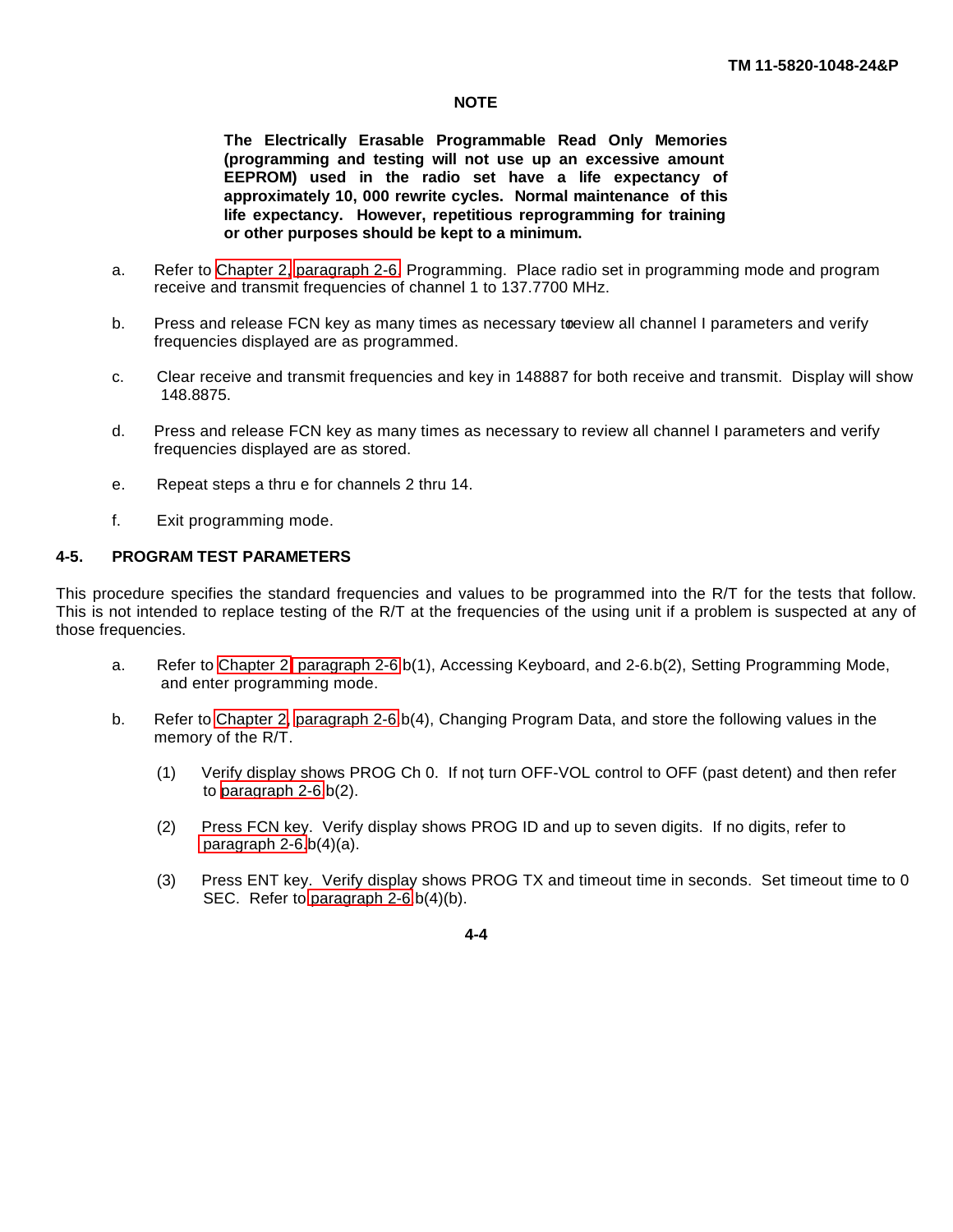- (4) Press ENT key. Verify display shows PROG SCAN and scan delay time in seconds. (Scan delay time will not affect operation) Display may be changed by pressing PRI key.
- (5) Press ENT key. Verify display shows PROG l- 12345, where functions 1, 2, and 3 are steady and 4 and 5 are flashing. If functions are in accordance with specification, press FCN key. If function(s) is/are not according to specification, press the appropriate number key(s) and then press ENT key.
- (6) Verify display shows PROG 2- 12345, where functions 1, 2, 3, 4, and 5 are steady. If functions are in accordance with specification, press FCN key. If function(s) is/are not according to specification, press the appropriate number key(s) and then press ENT key.
- (7) Verify display shows PROG Ch 0. Press number key 1 and then press FCN key. Display shows PROG RX and a receive frequency.
- (8) Press CLR key, press number keys 1, 3, 6, 0, 2, and 5 in sequence, and then press ENT key. Display shows PROG RX CG and a value.
- (9) Press CLR key. Display shows PROC RX CC 0.0. Press ENT key.
- (10) Display shows PROG TX and a transmit frequency. Press CLR key, pres number keys 1, 3, 6, 0, 2, and 5 in sequence, and then press ENT key. Display shows PROC TX CC and a value.
- (11) Press CLR key. Display shows PROC TX CC 0.0.
- (12) Press ENT key. Display shows PROC Ch 1.
- (13) Press PRI key. Display shows PROG Ch 2.
- (14) Press FCN key. Display shows PROC RX and a receive frequency.
- (15) Press CLR key, press number keys 1, 4, 7, 1, 0, and 0 in sequence, and then press ENT key. Display shows PROC RX CG and a value.
- (16) Press CLR key. Display shows PROG RX CC 0.0.
- (17) Press ENT key. Display shows PROG TX and a transmit frequency. Press CLR key, press number keys 1, 4, 7, 1, 0, and 0 in sequence, and then press ENT key. Display shows PROC TX CC and a value.
- (18) Press CLR key. Display shows PROC TX CC 0.0.
- (19) Press ENT key. Display shows PROC Ch 2.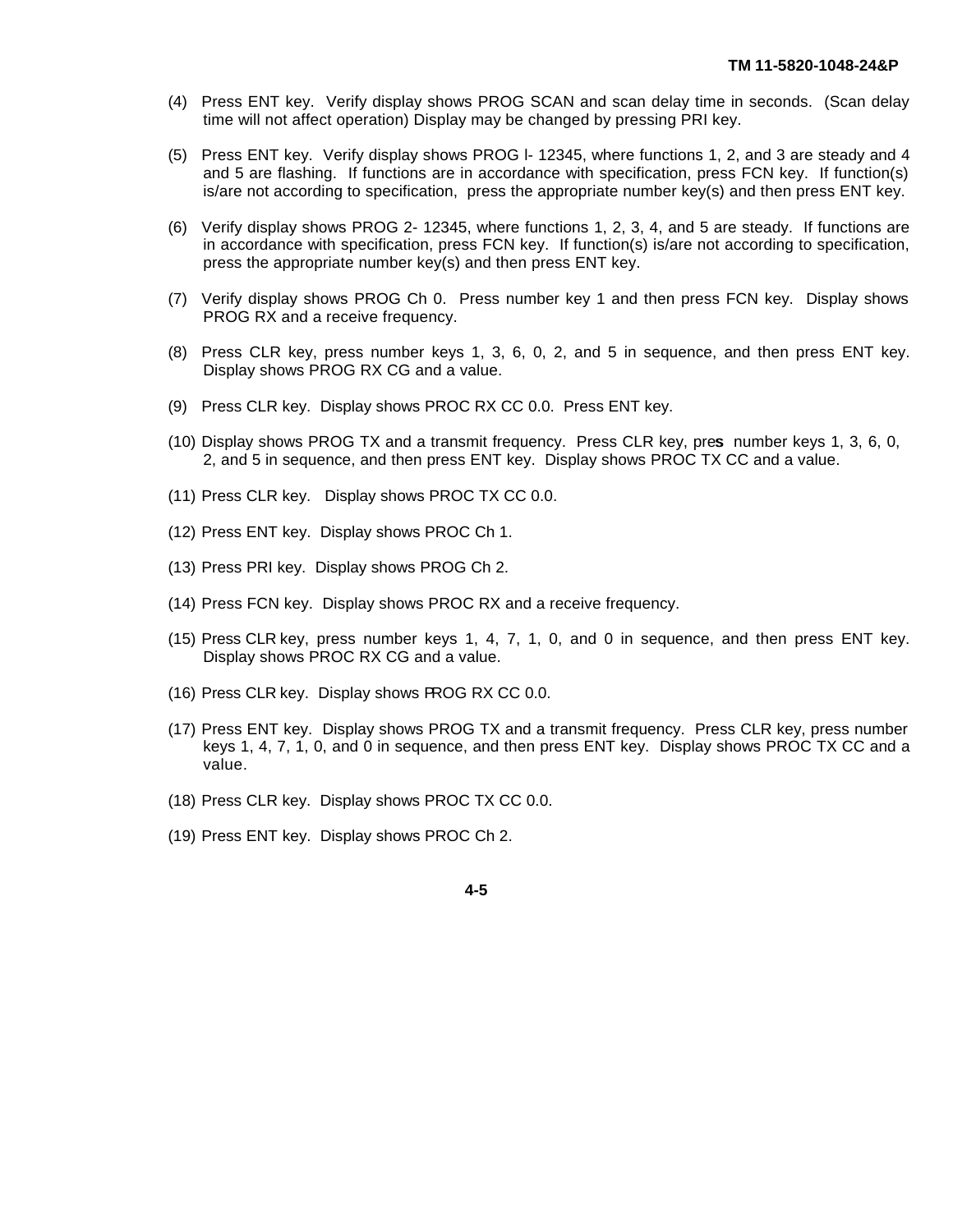- <span id="page-65-0"></span>(20) Press PRI key. Display shows PROG Ch 3.
- (21) Press FCN key. Display shows PROG RX and a receive frequency.
- (22) Press CLR key, press number keys 1, 5,9, 9, 0, and 0 in sequence, and then press ENT key.
- (23) Press CLR key. Display shows PROG RX CG 0.0.
- (24) Press ENT key. Display shows PROG TX and a transmit frequency. Press CLR key, press number keys 1, 5, 9, 9, 0, and 0 in sequence, and then press ENT key.
- (25) Press CLR key. Display shows PROG TX CG 0.0.
- (26) Press ENT key. Display shows PROG Ch 3.
- (27) Set OFF-VOL control to OFF (past detent).

# **4-6. TRANSMITTER CARRIER FREQUENCY ACCURACY TEST**

This test verifies that the R/T is transmitting at a frequency close enough to its programmed frequency to provide reliable communications.

a. Set controls as follows:

| AN/GRM-114A                 |                         |
|-----------------------------|-------------------------|
| HI LVL/uV x100/NORM         | <b>NORM</b>             |
| <b>AUTO ZERO/OFF/BATT</b>   | <b>AUTO ZERO</b>        |
| PWR/OFF/BATT                | PWR or BATT             |
| <b>RCVR WIDE/MID/NARROW</b> | <b>NARROW</b>           |
| <b>GEN/RCVR</b>             | <b>RCVR</b>             |
| <b>SQUELCH</b>              | fully ccw detent OFF    |
| INT MOD/RCVR/RCVR (DET OFF) | <b>RCVR</b>             |
| <b>VOLUME</b>               | fully ccw               |
| <b>BFO/OFF</b>              | <b>OFF</b>              |
| AM/FM                       | FM                      |
| 1KHz/OFF                    | fully ccw detent OFF    |
| AC/OFF/DC                   | OFF                     |
| RF FREQUENCY MHz            | 159,900 MHz             |
| <b>FREQ ERROR</b>           | $1.5$ KHz               |
| <b>DEV/POWER</b>            | x1 WATTS                |
| VAR/OFF                     | fully ccw detent OFF    |
| Radio Set R/T               |                         |
| CG-SQ                       | any position but CG     |
| OFF-VOL                     | on                      |
| channel select              | channel 3 (159.900 MHz) |
|                             |                         |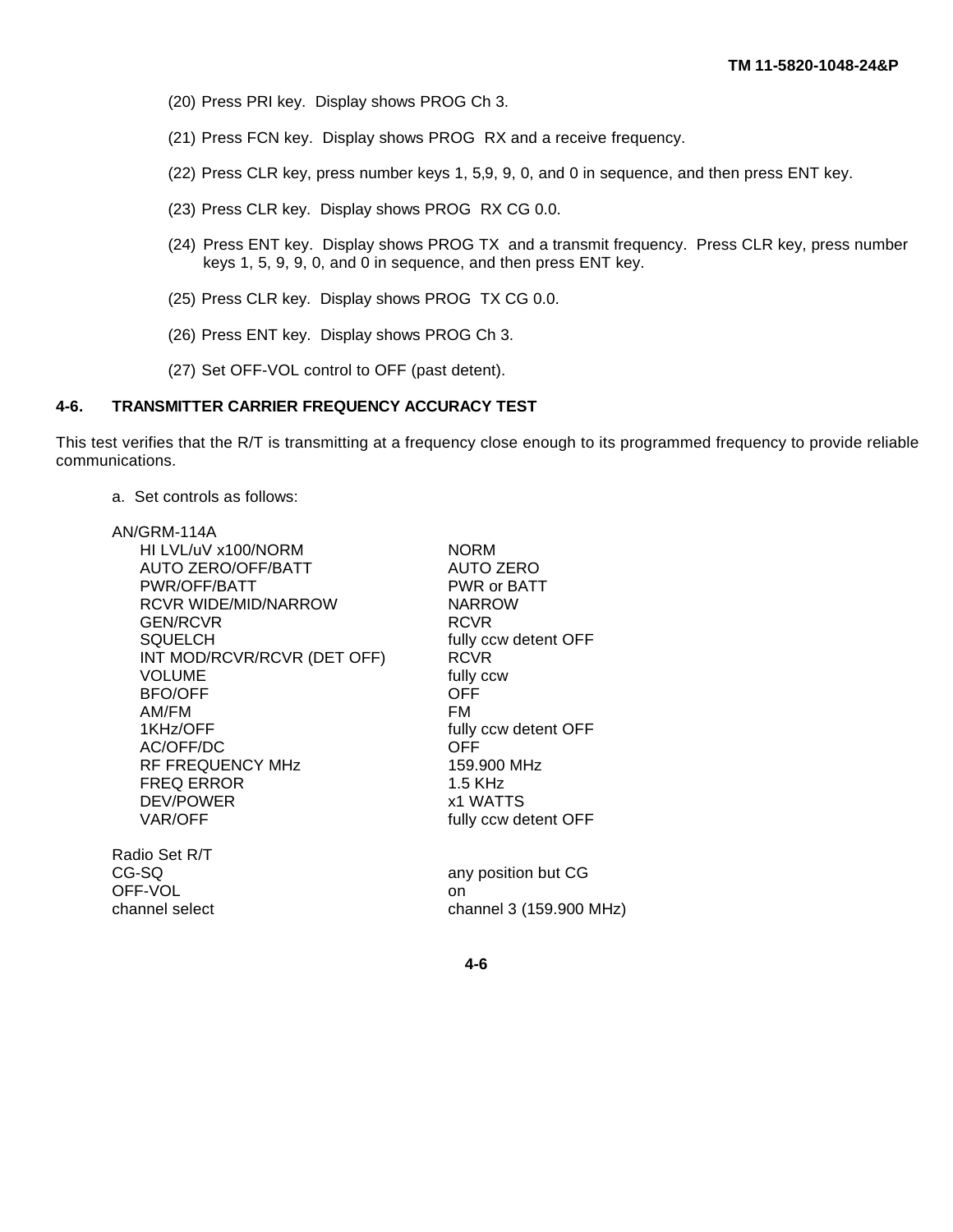# **SETTINGS OF OTHER CONTROLS ARE NOT APPLICABLE AT THIS TIME.**

b. Connect equipment as shown.



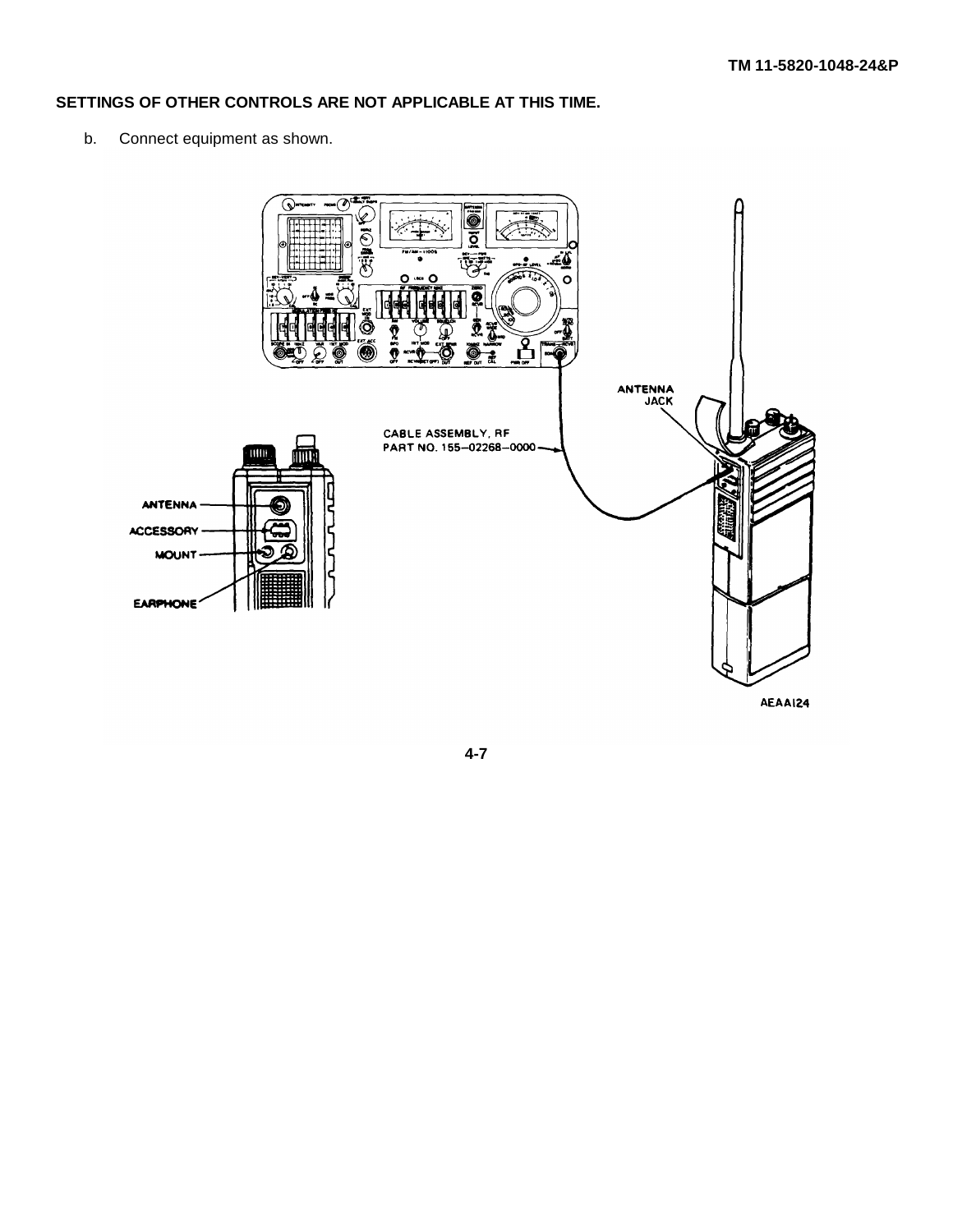# **NOTE**

#### **Transmitter should be keyed at least 5 seconds prior to reading FREQ ERROR meter.**

- <span id="page-67-0"></span>c. Press push-to-talk control. Observe AN/GRM-114A FREQ ERROR meter wile switch is keyed. Indication must be no greater than ±900 Hz.
- d. Release push-to-talk control.
- e. Set R/T OFF-VOL control to OFF.

### **4-7***.* **TRANSMITTER OUTPUT POWER TEST**

This test verifies that the R/T is generating sufficient RF output power.

a. Set controls as follows:

| AN/GRM-114A<br>AUTO ZERO/OFF/BATT<br>PWR/OFF/BATT<br><b>RCVR WIDE/MID/NARROW</b><br><b>GEN/RCVR</b><br><b>SQUELCH</b><br>INT MOD/RCVR/RCVR (DET OFF)<br><b>BFO/OFF</b><br>AM/FM<br>AC/OFF/DC<br><b>FREQ ERROR</b><br>DEV/POWER | AUTO ZERO<br>PWR or BATT<br><b>NARROW</b><br><b>RCVR</b><br>on<br><b>RCVR</b><br>OFF<br>FM<br>OFF<br>$1.5$ KHz<br>x1 WATTS |
|--------------------------------------------------------------------------------------------------------------------------------------------------------------------------------------------------------------------------------|----------------------------------------------------------------------------------------------------------------------------|
| Radio Set R/T                                                                                                                                                                                                                  |                                                                                                                            |
| CG-SQ                                                                                                                                                                                                                          | any position but CG                                                                                                        |
| OFF-VOL                                                                                                                                                                                                                        | on                                                                                                                         |
| channel select                                                                                                                                                                                                                 | channel 3 (159.900 MHz)                                                                                                    |

SETTINGS OF OTHER CONTROLS ARE NOT APPLICABLE AT THIS TIME.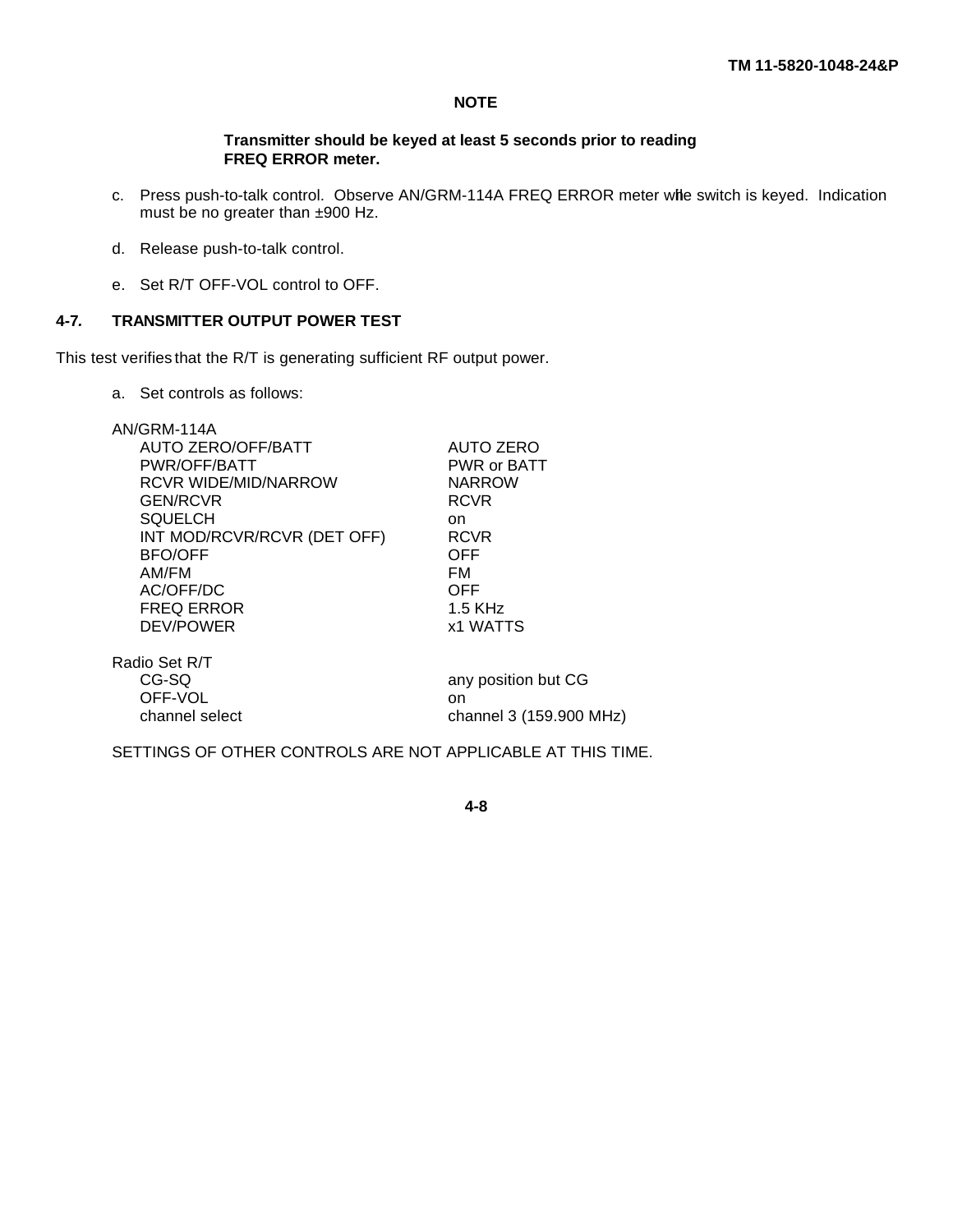b. Connect equipment as shown.



AEAA125

- c. Press push-to-talk control. Power meter must indicate 1.4 watts minimum.
- d. Release push-to-talk control.
- e. Set R/T channel select control to channel 2 (147.100 MHz).
- f. Press push-to-talk control. Power meter must indicate 1.4 watts minimum.
- g. Release push-to-talk control.
- h. Set channel select control to channel 1 (136.025 MHz).
- i. Press push-to-talk control. Power meter must indicate 1.4 watts minimum.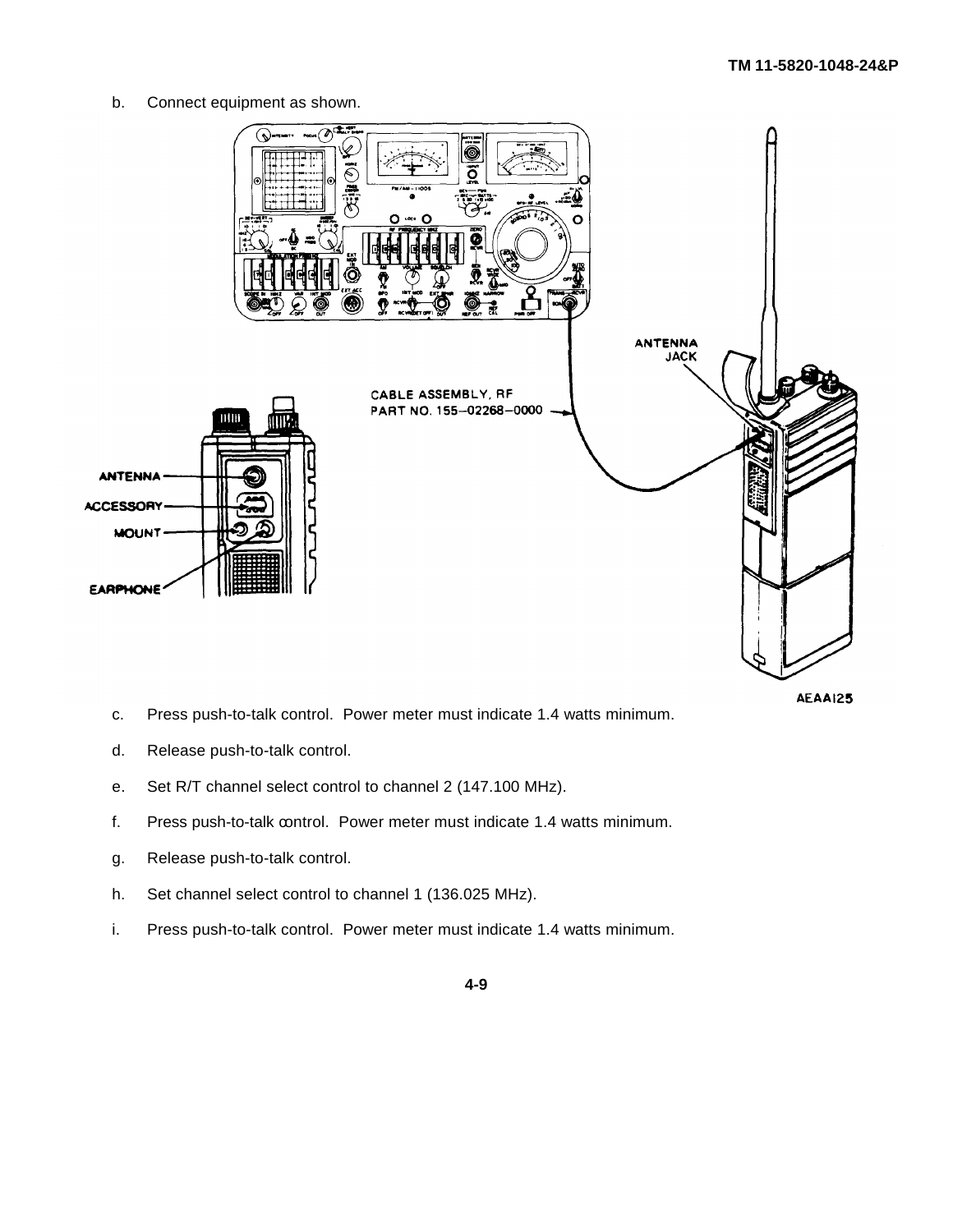- j. Release push-to-talk control.
- k. Set OFF-VOL control to OFF.
- I. Disconnect test equipment from Radio Set.

# <span id="page-69-0"></span>**4-8. TRANSMITTER MODULATION LIMITING TEST**

This test verifies that:

- The R/T is adequately sensitive to the normal signal level provided by the ternal speaker/microphone.
- Large increases in input signal level will not cause the R/T frequency deviation to exceed the allowable channel width and cause interference with adjacent channels.
- Modulation (deviation) will stay within acceptable limits for voice band frequencies between 300 and 3000 Hz.
- a. Set controls as follows:

# AN/GRM-114A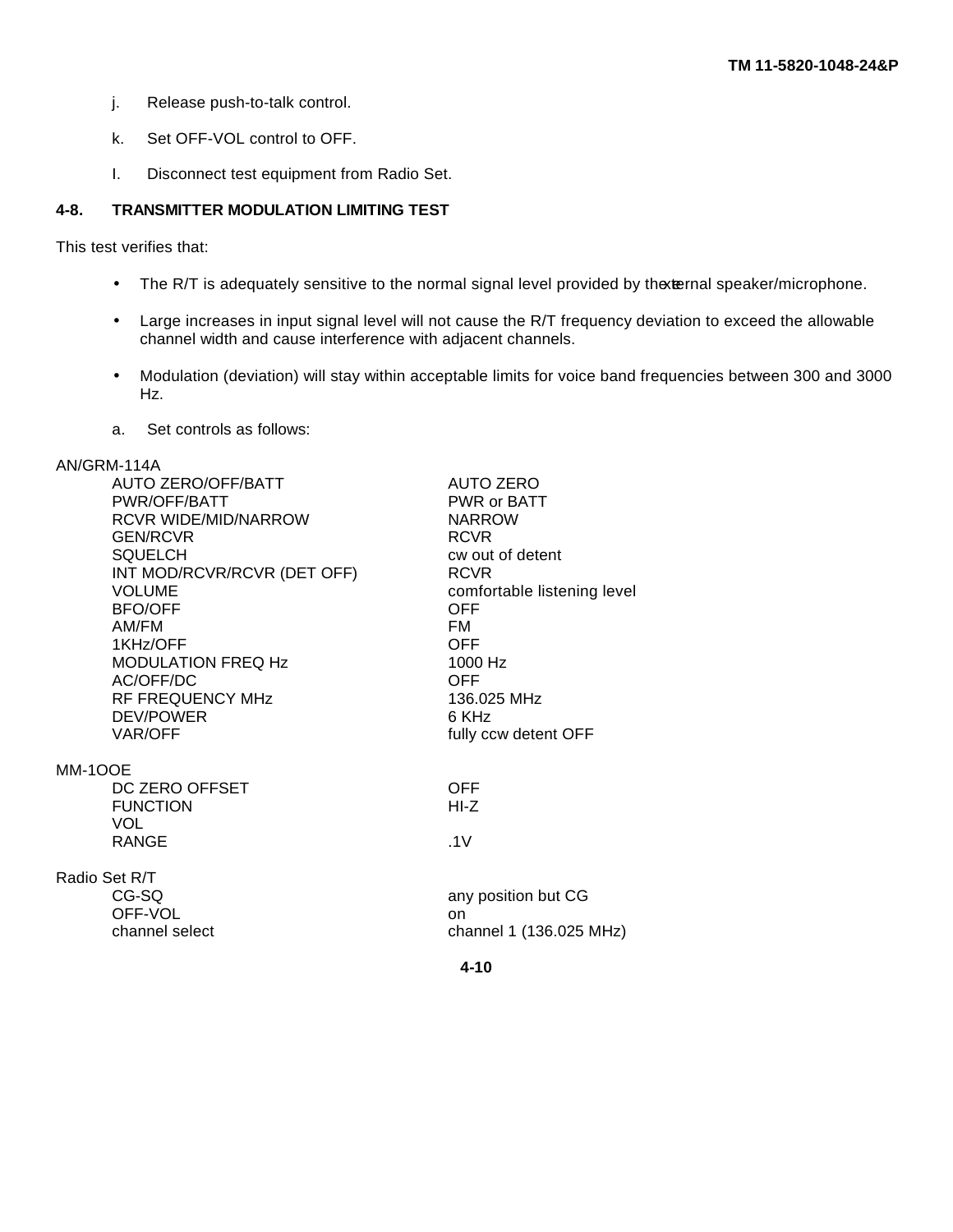## **SETTINGS OF OTHER CONTROLS ARE NOT APPLICABLE AT THIS TIME.**

# **CAUTION**

**In step b. below, cable assembly, RF part no. 155-02268-0000 should be plugged into the R/T first, and then cable assembly, Audio microphone part no. 155-02644- 0000 due to the cramped space between the connectors. Failure to follow this caution may cause damage to the equipment.**

b. Connect equipment as shown.



- c. Press push-to-talk control and adjust VAR/OFF control to produce an indication of 2.4 kHz on DEVIATION/WATTS meter.
- d. Release push-to-talk control.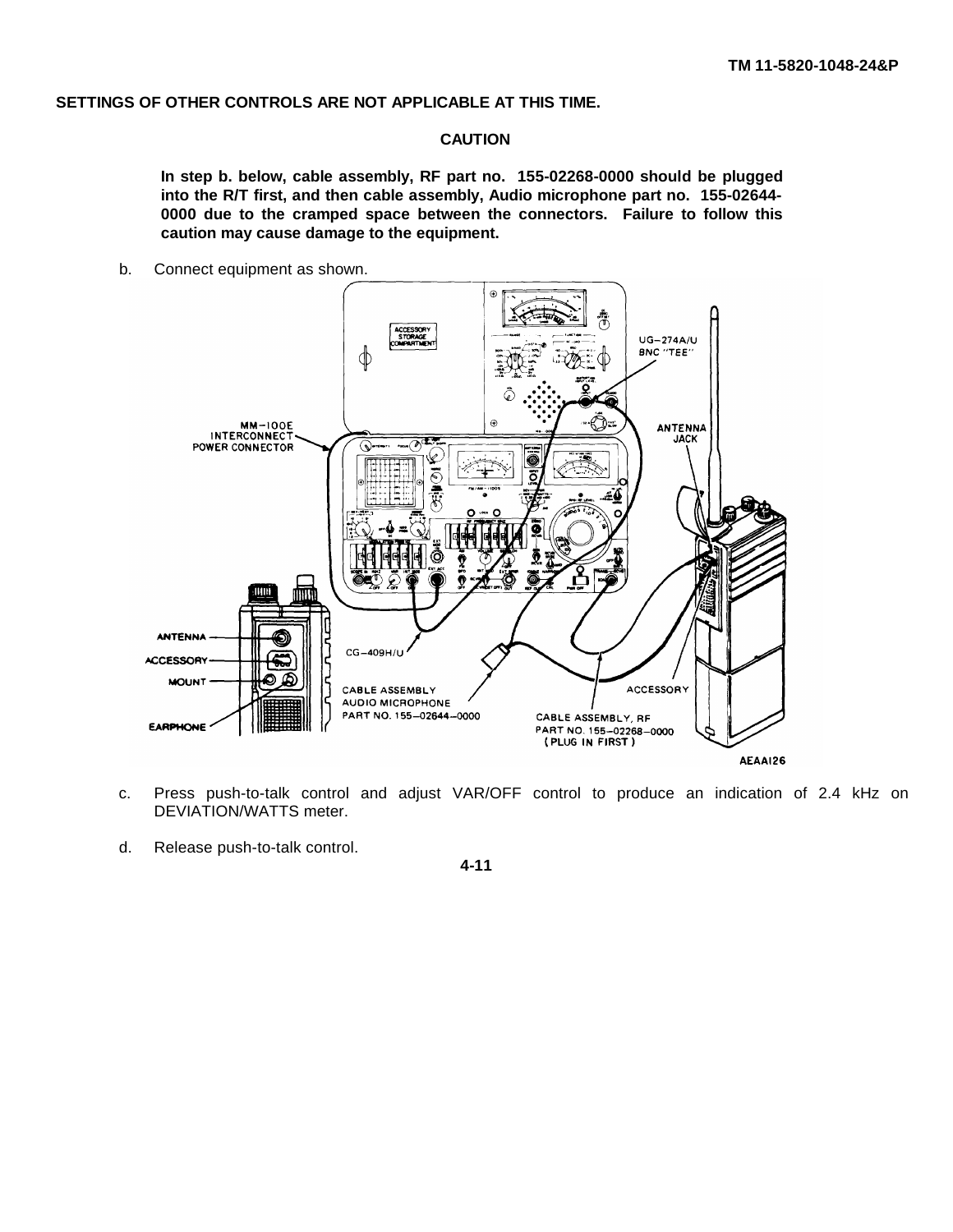- e. Record input signal level on METER display. Voltage must between 0.01 and 0.02 V rms.
- f. Multiply voltage recorded in step e above by 10.
- g. Set RANGE control to 0.3V.
- h. Press push-to-talk control.
- i. Observe DEVIATION/WATTS meter while adjusting VAR/OFF control to increase input signal level to voltage calculated in step f. Deviation must not exceed 5.4 kHz.
- j. Release push-to-talk control.
- k. Set MODULATION FREQ Hz thumbwheel switches to 300 Hz.
- l. Press push-to-talk control. Deviation must ot exceed 5.4 kHz.
- m. Release push-to-talk control.
- n. Set MODULATION FREQ Hz thumbwheel switches to 3000 Hz.
- o. Press push-to-talk control. Deviation must not exceed 5.4 kHz.
- p. Release push-to-talk control.
- q. Set MODULATION FREQ Hz thumbwheel switches to 1000 Hz.
- r. Set channel select control to channel 2 (147.100 MHz).
- s. Set RF FREQUENCY MHz thumbwheel switches to 147.100 MHz.
- t. Set VAR/OFF control fully ccw out of detent.
- u. Set RANGE control to 0.1V.
- v. Repeat steps c thru j.
- w. Set channel select control to channel 3 (159.900 MHz).
- x. Set RF FREQUENCY MHz thumbwheel switches to 159.900 MHz.
- y. Set VAR/OFF control fully ccw out of detent.
- z. Set RANGE control to 0.IV.
- aa. Repeat steps c thru j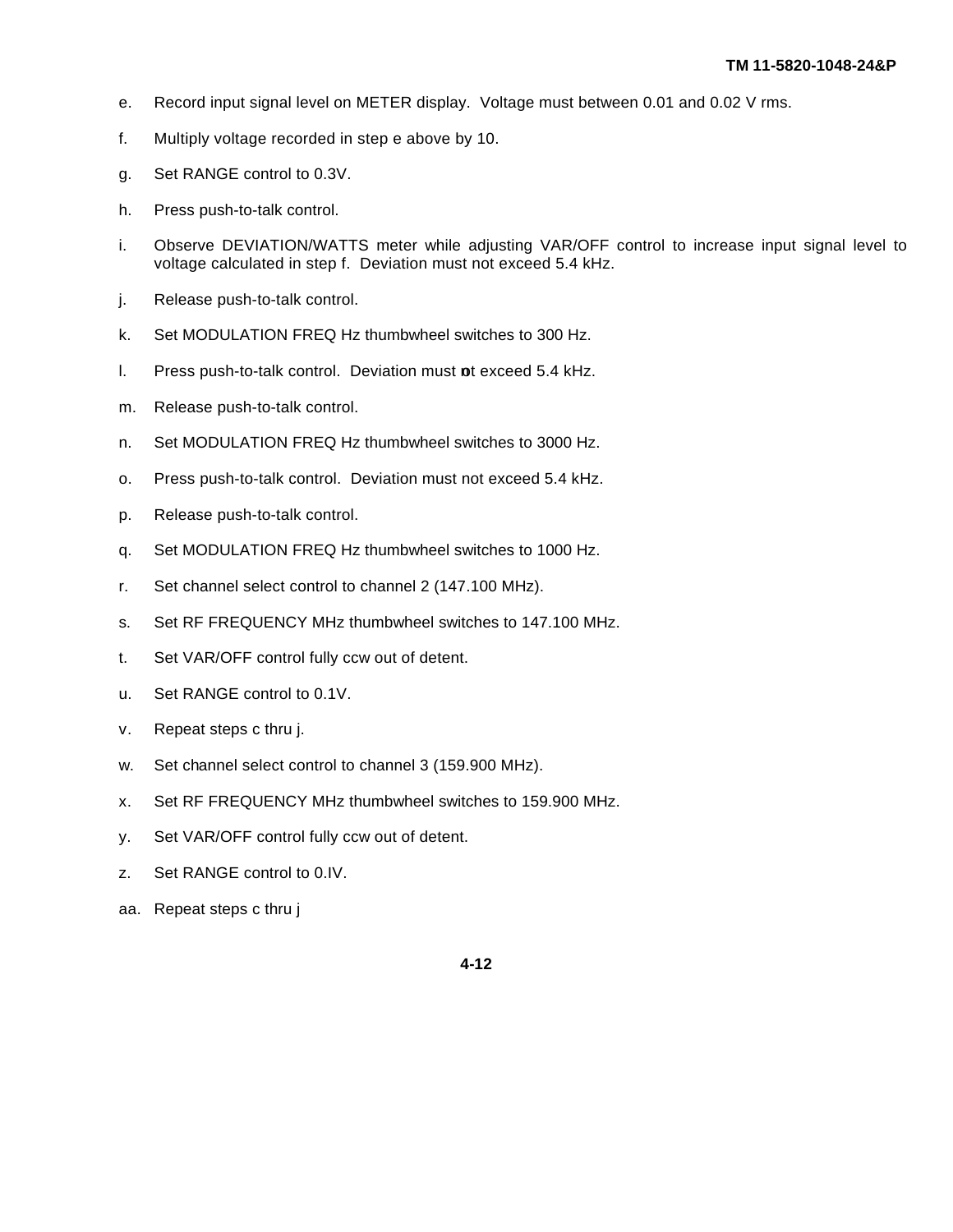#### **TM 11-5820-1048-24&P**

| ab                 |  |
|--------------------|--|
| VOL control to OFF |  |
|                    |  |

ac...........................................................................................................................................Disconnect test equipment from Radio Set.

#### <span id="page-72-0"></span>**4-9. TRANSMITTER DISTORTION TEST**

This test verifies that the modulator circuits of the R/T do not distort the audio signal beyond the limits required for acceptable communication.

a. Set controls as follows:

# AN/GRM-114A

|                | <b>AUTO ZERO/OFF/BATT</b>   | OFF                         |
|----------------|-----------------------------|-----------------------------|
|                | PWR/OFF/BATT                | PWR or BATT                 |
|                | <b>RCVR WIDE/MID/NARROW</b> | <b>NARROW</b>               |
|                | <b>GEN/RCVR</b>             | <b>RCVR</b>                 |
|                | <b>SQUELCH</b>              | ccw out of detent           |
|                | INT MOD/RCVR/RCVR (DET OFF) | <b>RCVR</b>                 |
|                | <b>VOLUME</b>               | comfortable listening level |
|                | <b>BFO/OFF</b>              | <b>OFF</b>                  |
|                | AM/FM                       | FM                          |
|                | 1KHz/OFF                    | <b>OFF</b>                  |
|                | MODULATION FREQ Hz          | 1000 HZ                     |
|                | AC/OFF/DC                   | <b>OFF</b>                  |
|                | RF FREQUENCY MHz            | 136.025 MHz                 |
|                | <b>FREQ ERROR</b>           | $1.5$ KHz                   |
|                | DEV/POWER                   | 6 KHz                       |
|                | <b>VAR/OFF</b>              | fully ccw detent OFF        |
| <b>MM-100E</b> |                             |                             |
|                | DC ZERO OFFSET              | fully ccw detent            |
|                | <b>FUNCTION</b>             | HI-Z                        |
|                | <b>VOL</b>                  | fully ccw                   |
|                | <b>RANGE</b>                | <b>DISTN 0-10%</b>          |
|                | Radio Set R/T               |                             |
|                | CG-SQ                       | any position but CG         |
|                | OFF-VOL                     | on                          |
|                | channel select              | channel 1 (136.025 MHz)     |
|                |                             |                             |

SETTINGS OF OTHER CONTROLS ARE NOT APPLICABLE AT THIS TIME.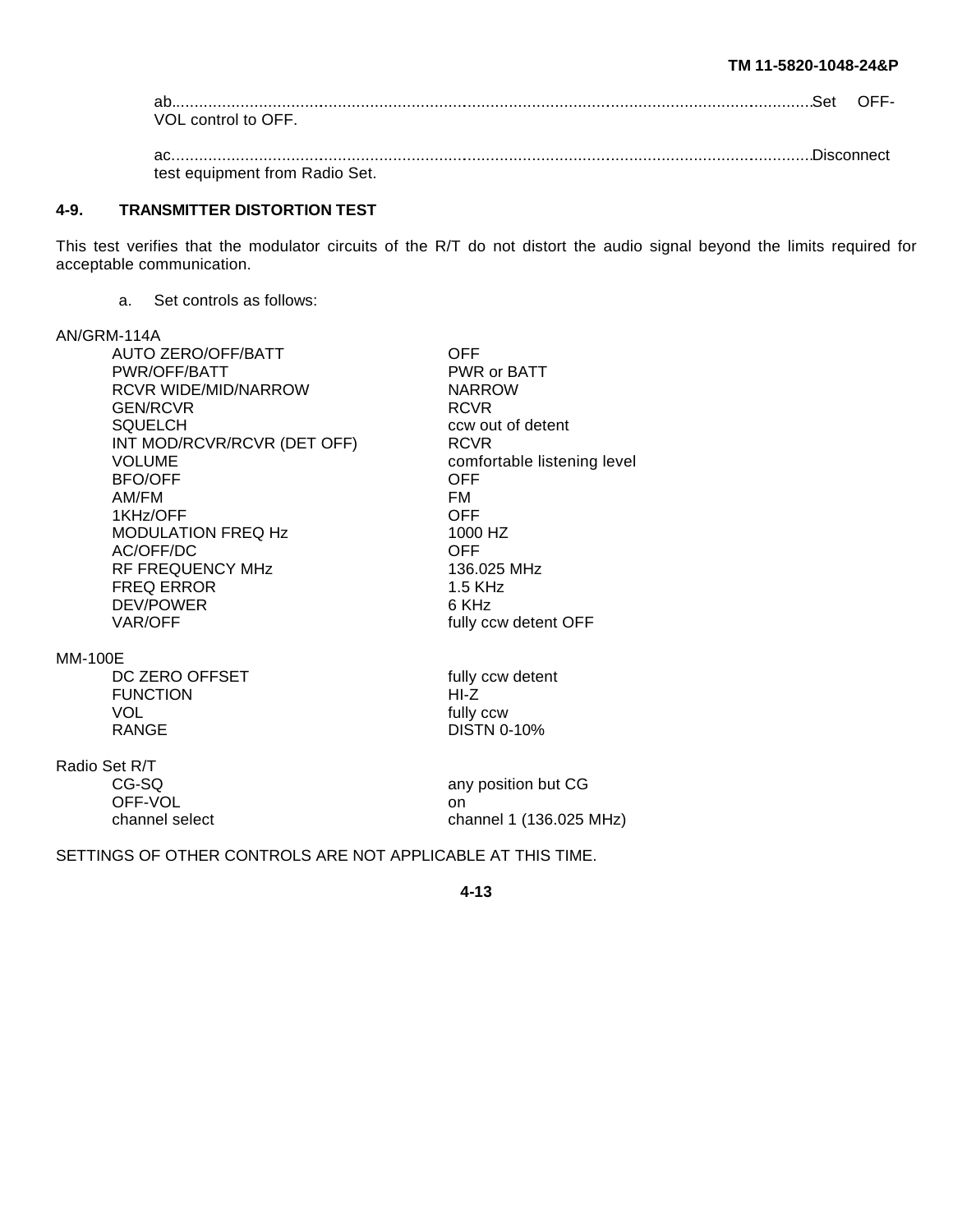#### **CAUTION**

**In step b. below, cable assembly, RF part no. 155-02268-0000 should be plugged into the R/T first, and then cable assembly, Audio microphone part no. 155-02644-0000 due to the cramped space between the connectors. Failure to follow this caution may cause damage to the equipment.**

b. Connect equipment as shown.



- c. Press push-to-talk control and adjust VAR/OFF control to produce an indication of 2.4 kHz on DEVIATION/WATTS meter.
- d. Observe distortion on METER display. Distortion must be less than 8%.
- e. Release push-to-talk control.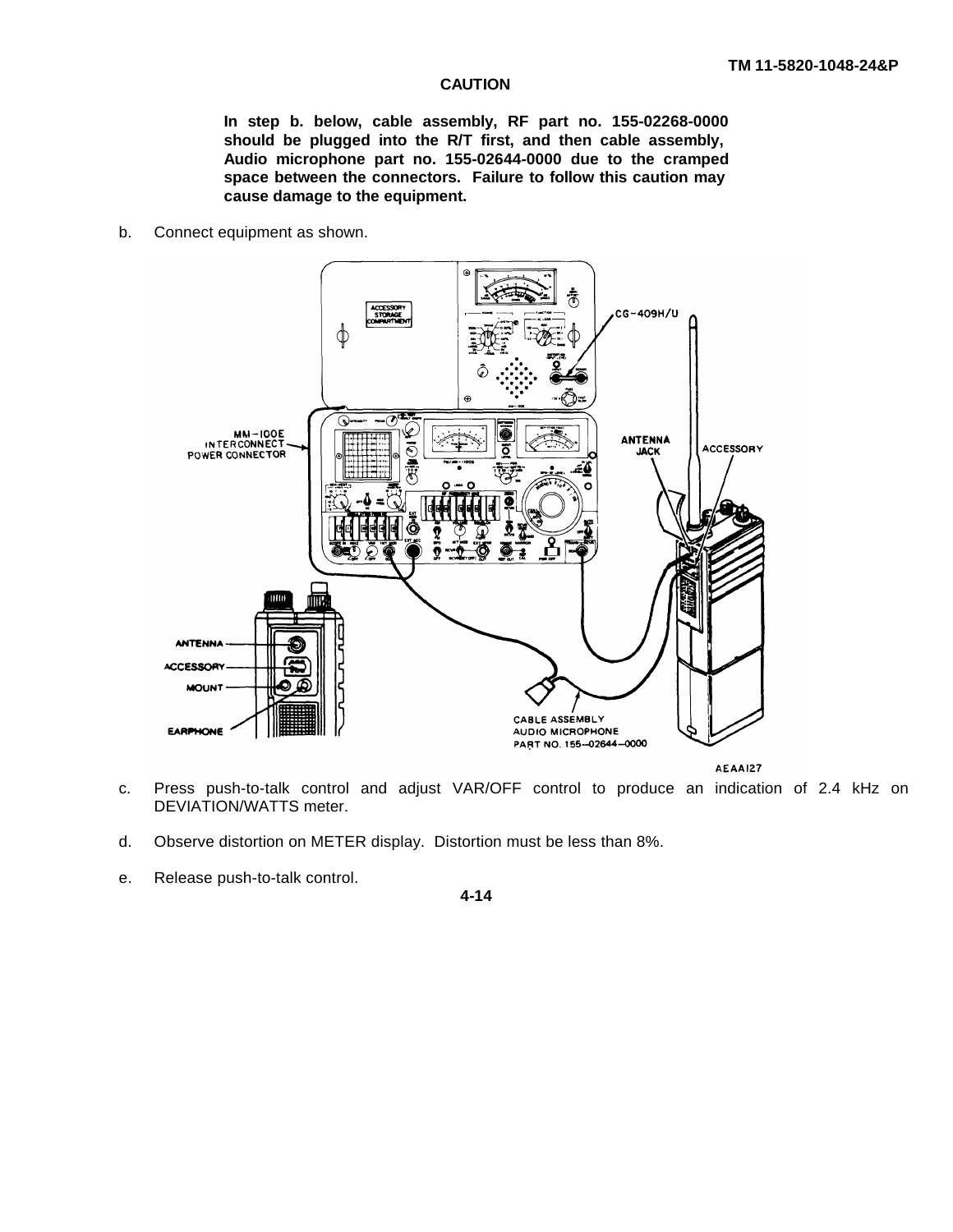- f. Set RF FREQUENCY MHz thumbwheel switches to 147.100 MHz.
- g. Set channel select control to channel 2 (147.100 MHz).
- h. Repeat steps c thru e.
- i. Set RF FREQUENCY MHz thumbwheel switches to 159.900 MHz.
- j. Set channel select control to channel 3 (159.900 MHz).
- k. Repeat steps c thru e.
- I. Set OFF-VOL control to OFF.
- m. Disconnect test equipment from Radio Set.

## **4-10. ANTENNA CONNECTOR CONTINUITY CHECK**

This test verifies the quality of the connection between the antenna jack and the screw-in antenna connector. It is used to indirectly verify that transmitter output power measured in [paragraph 4-7](#page-67-0) is available at the screw-in antenna connector. This indirect method is used because the screw-in antenna connector does not provide a practical test point for connecting test equipment for a direct measurement.

a. Set controls as follows:

AN/GRM-114A AUTO ZERO/OFF/BATT AUTO ZERO or OFF PWR/OFF/BATT PWR or BATT

M M-1OOE

DC ZERO OFFSET fully ccw detent<br>FUNCTION CHMS FUNCTION DHMS<br>RANGE XI Ohm RANGE

Radio Set R/T

# OFF-VOL OFF

# SETTINGS OF OTHER CONTROLS ARE NOT APPLICABLE AT THIS TIME.

b. Connect equipment as shown.

# **NOTE**

**• In steps that follow, do not let ground connection(s) of probe come in contact with outside of coaxial connector(s) or metallic portions of radio set. If you do, it could cause incorrect indications.**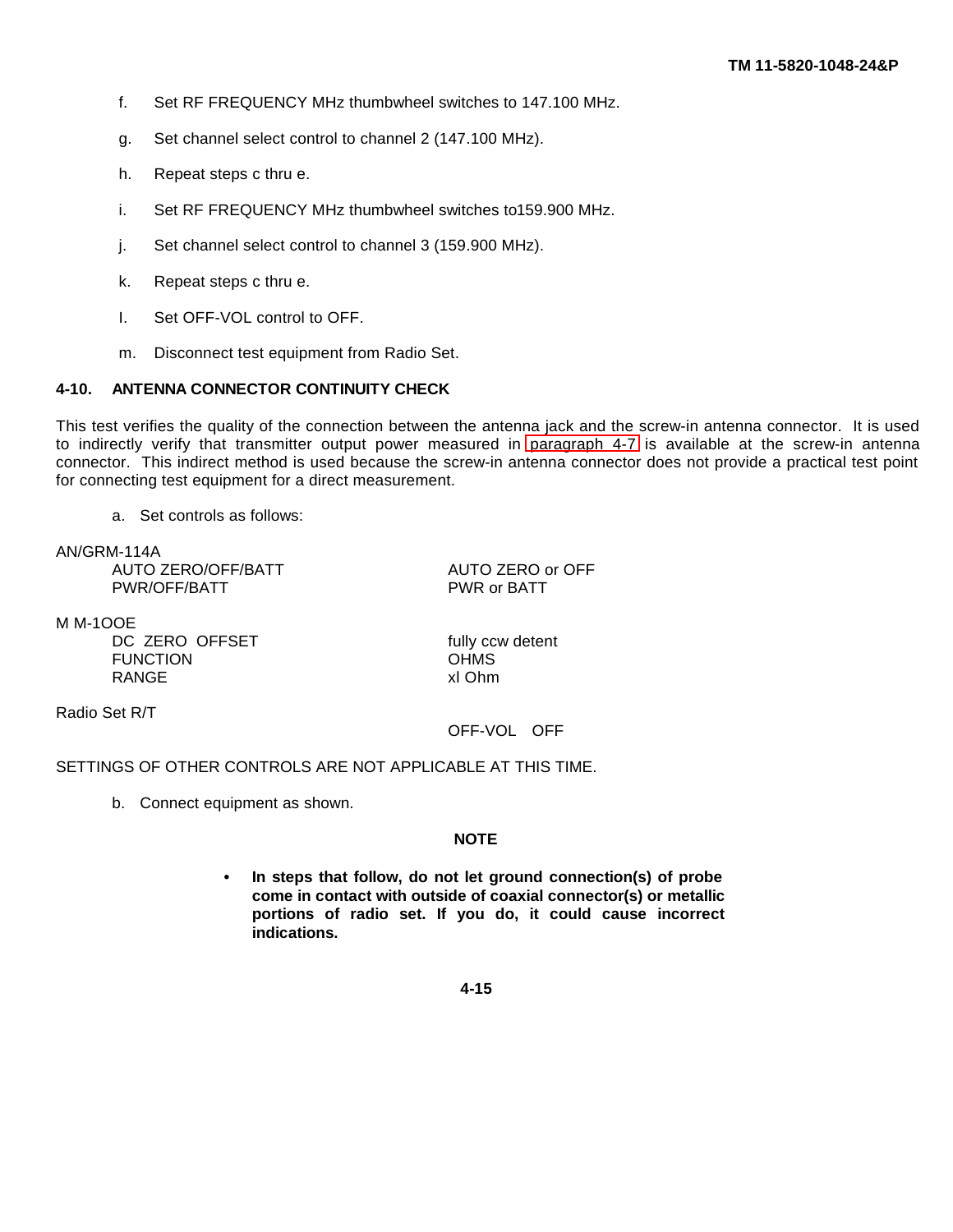

c. Hold probe tip to tip of phone plug on rf cable assembly. Record ohms indication on METER display for future reference.

# **NOTE**

#### **In step that follows, if you insert plug too far into antenna jack, a switch will disconnect the screw-in antenna connector.**

- d. Leave rubber plug cover attached to R/T, but move it out of the way so that it will not interfere with measurements.
- e. Hold tip of probe to screw-in antenna connector. At the same time, insert phone plug part way into R/T antenna jack until you just start to feel resistance. Record ohms indication of METER display.
- f. Subtract indication in step c from indication in step d. Result must be no more than 1 ohm.
- g. Disconnect test equipment from Radio Set.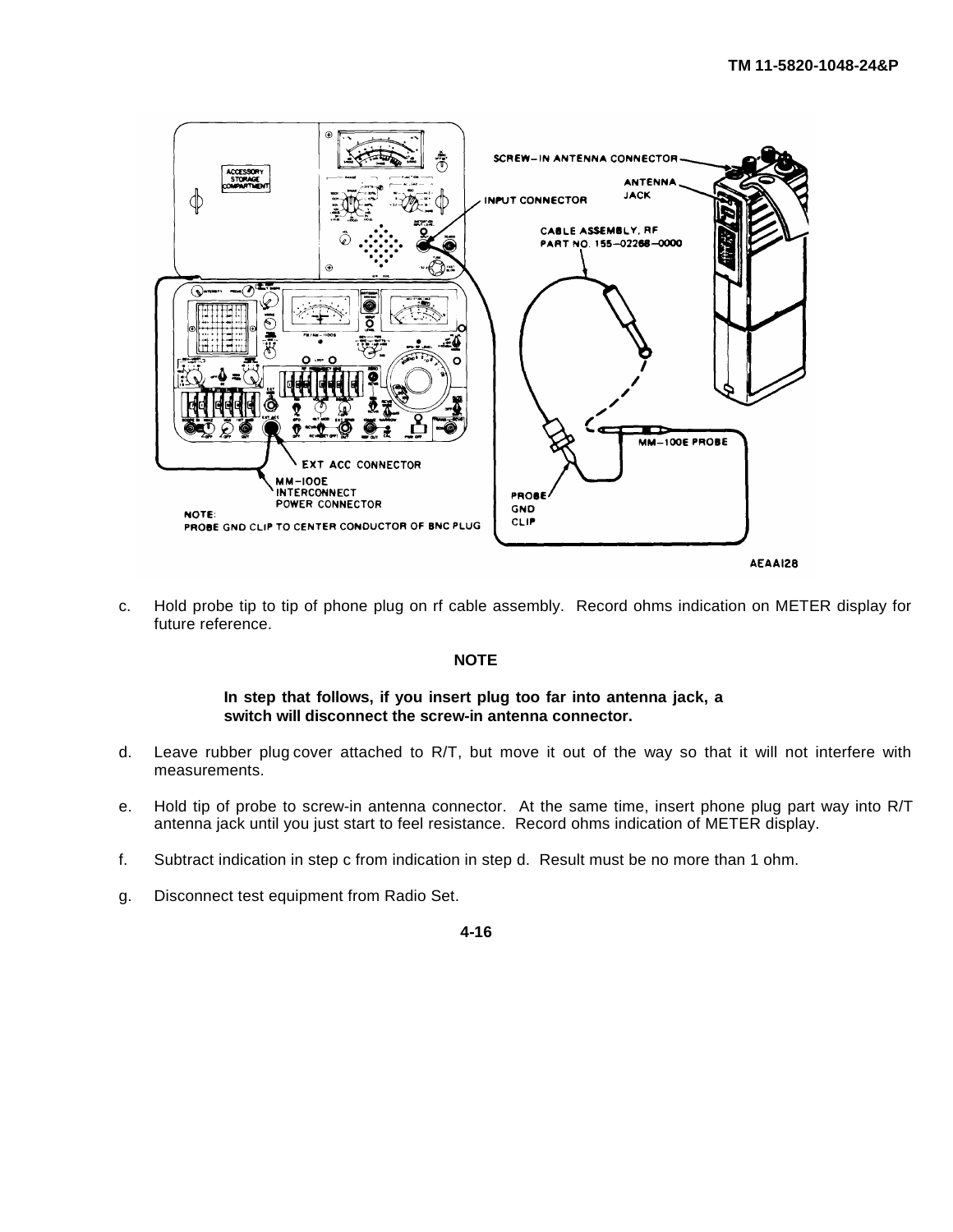# **4-11. TALK TEST**

This test verifies that the microphone portion of the internal speaker/microphone is working, and that the R/T can be keyed by the push-to-talk control of the external speaker/microphone.

a. Set controls as follows:

# AN/GRM-114A

| PWR (<br><b>NARR</b><br>RCVR |
|------------------------------|
|                              |
|                              |
|                              |
| CCW OI                       |
| <b>RCVR</b>                  |
| comfo                        |
| OFF.                         |
| FM                           |
| <b>OFF</b>                   |
| <b>OFF</b>                   |
| to autl                      |
| $1.5$ K <sub>h</sub>         |
|                              |
| 6 KHz                        |
|                              |

AUTO ZERO PWR or BATT **NARROW RCVR** ccw out of detent<br>RCVR comfortable listening level<br>OFF to authorized transmit frequency for your unit  $1.5$  KHz 6 KHz fully ccw detent OFF

Radio Set R/T CG-SQ any position but CG OFF-VOL on

channel select except 1, 2, 3 any channel programmed for authorized transmit frequency of your unit

SETTINGS OF OTHER CONTROLS ARE NOT APPLICABLE AT THIS TIME.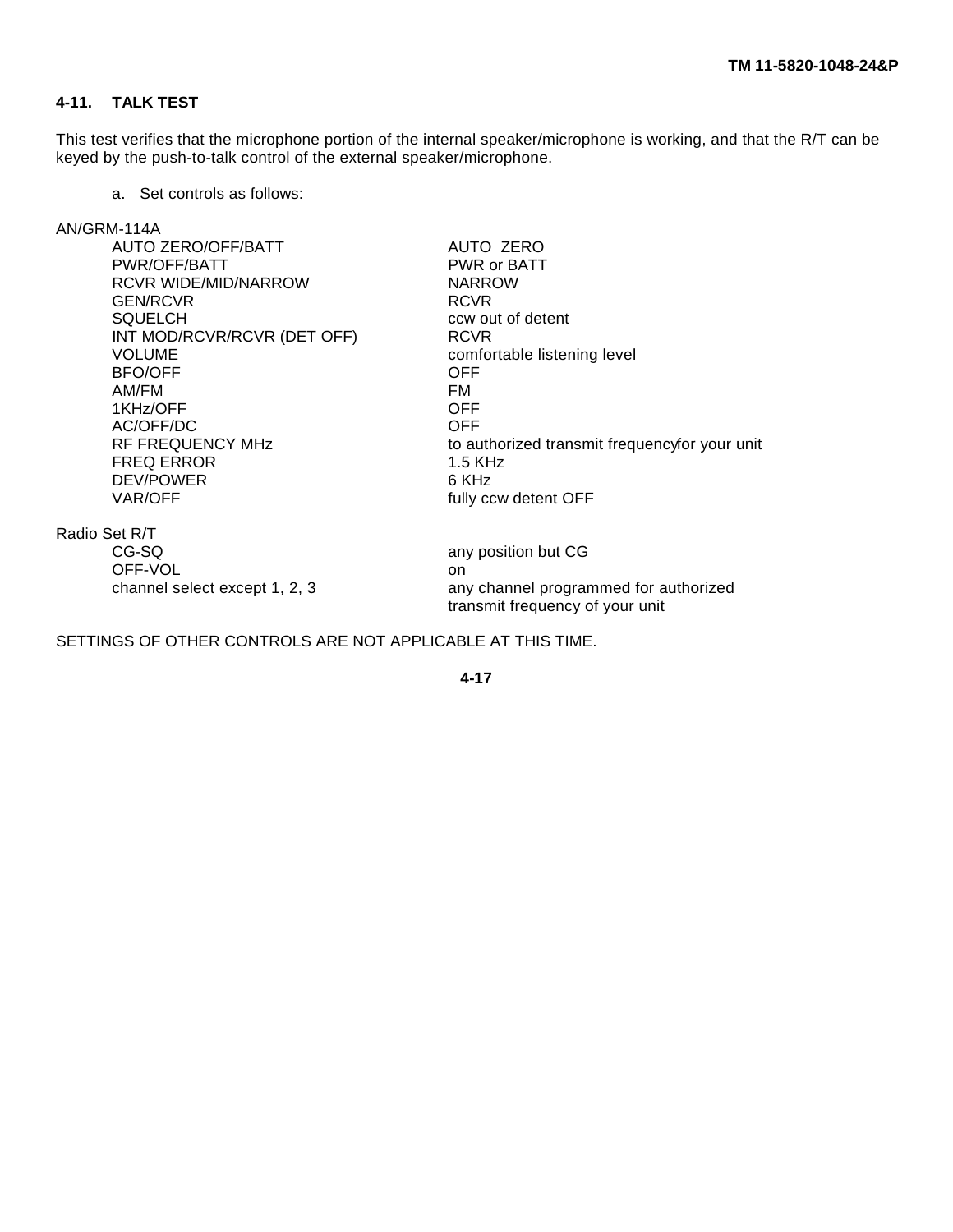b. Connect equipment as shown.





#### **NOTE**

**In steps that follow, INPUT LEVEL indicator must light during testing, indicating that the AN/GRM-114A is receiving enough power to make accurate measurements. If it does not, move the radio set until it does or use a smaller attenuator with the AN/GRM-114A antenna.**

- c. Press push-to-talk control and speak into microphone at a normal speaking volume. Peak indication on DEVIATION/WATTS meter must be between 2.4 and 5.4 kHz.
- d. Release push-to-talk control.
- e. Connect external speaker/microphone to radio set. Refer to [paragraph 2-5.](#page-16-0)d.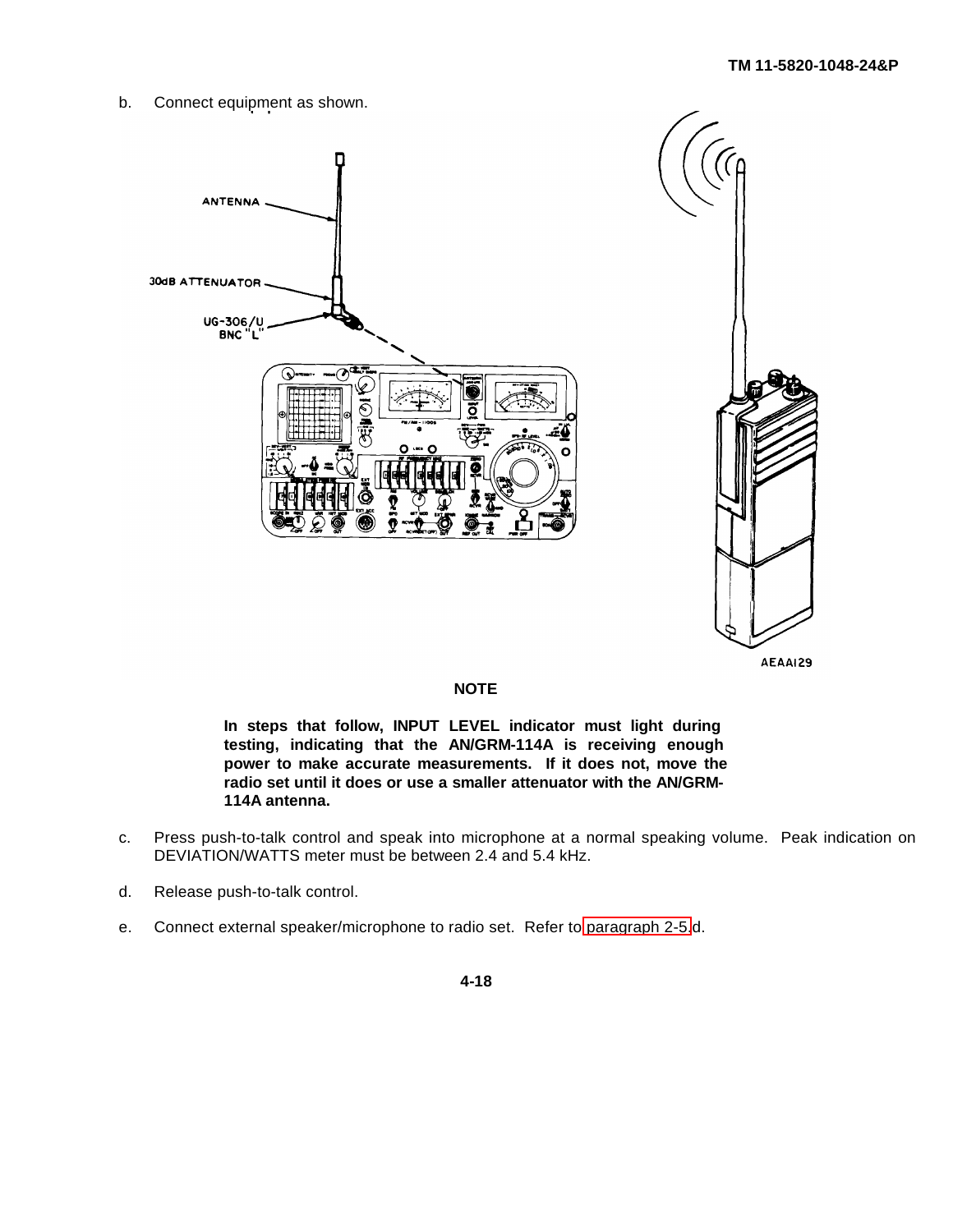- <span id="page-78-0"></span>f. Press push-to-talk control and speak into microphone at a normal speaking volume. Peak indication on DEVIATION/WATTS meter must be between 2.4 and 5.4 kHz.
- g. Release push-to-talk control.
- h. Set OFF-VOL control to OFF.
- i. Disconnect microphone. Refer to [paragraph 2-21.](#page-52-0)
- j. Disconnect test equipment from Radio Set.

#### **4-12. RECEIVE AUDIO OUTPUT POWER AND DISTORTION TEST**

This test verifies that the radio set will produce full rated audio output power and stay within acceptable distortion limits under conditions of both high and moderate input signal level.

a. Set controls as follows:

AN/GRM-1 14A

#### **NOTE**

**Initial settings of HI LVL/uV x100/NORM switch and BFO- RF LEVEL control taken together produce an output signal level of 1000 uV rms (-46.5 dBm).**

| HI LVL/uV x100/NORM         | UV x100                                  |
|-----------------------------|------------------------------------------|
| <b>BFO-RF LEVEL</b>         | 10 uV (-86.5 dBm)                        |
| AUTO ZERO/OFF/BATT          | AUTO ZERO                                |
| PWR/OFF/BATT                | PWR or BATT                              |
| RCVR WIDE/MID/NARROW        | <b>NARROW</b>                            |
| GEN/RCVR                    | <b>GEN</b>                               |
| INT MOD/RCVR/RCVR (DET OFF) | <b>INT MOD</b>                           |
| VOLUME                      | fully ccw                                |
| BFO/OFF                     | OFF.                                     |
| AM/FM                       | FM                                       |
| 1KHz/OFF                    | <b>OFF</b>                               |
| MODULATION FREQ Hz          | 1000 HZ                                  |
| AC/OFF/DC                   | <b>OFF</b>                               |
| RF FREQUENCY MHz            | 147.100 MHz                              |
| D EV/POWER                  | 6 KHz                                    |
| VAR/OFF                     | adjust to produce indication of 3 kHz on |
|                             | <b>DEVIATION/WATTS meter</b>             |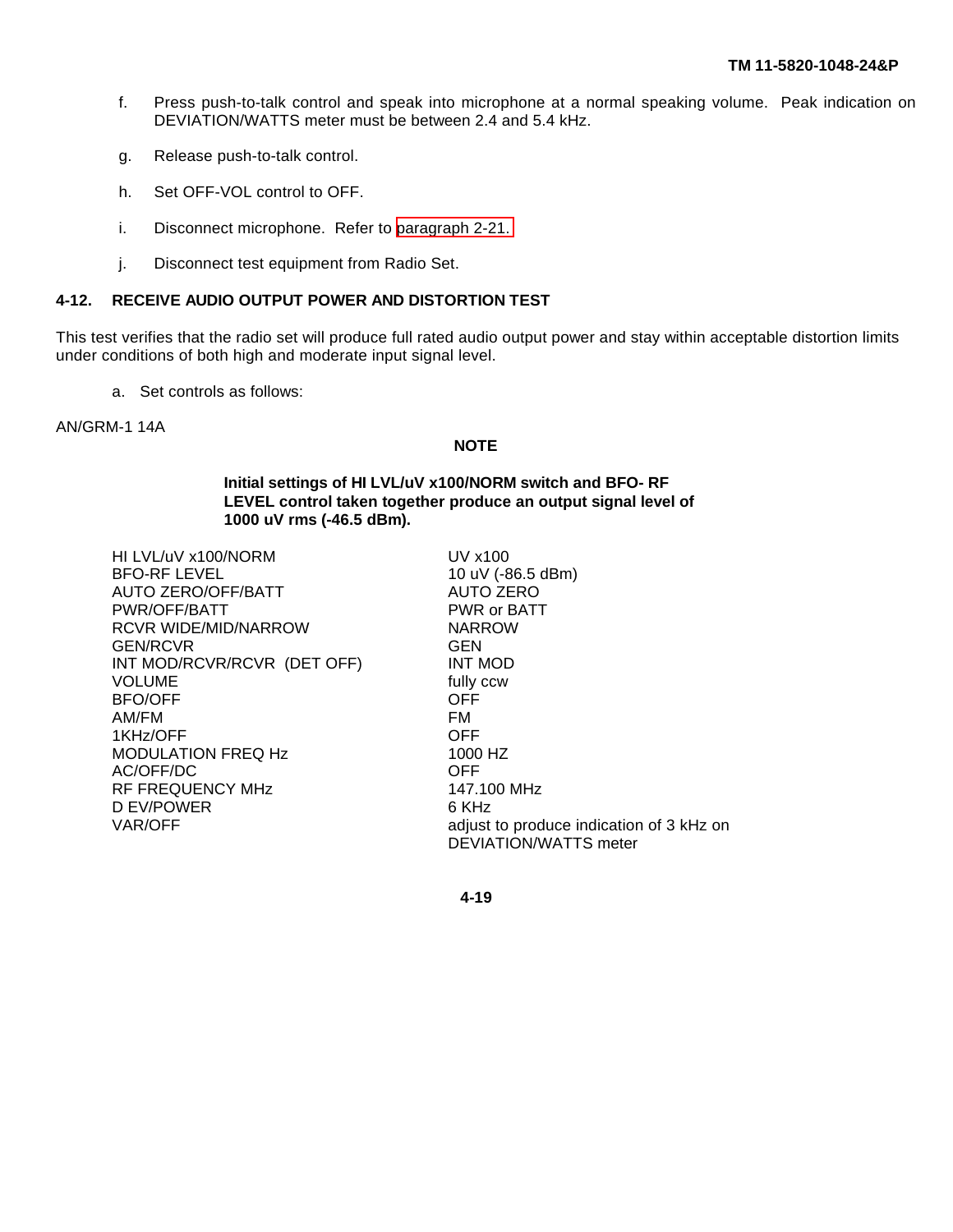| fully |
|-------|
|       |
| con   |
| 3V    |
|       |

fully ccw comfortable listening level<br>3 V

Radio Set R/T

OFF-VOL

fully cw<br>OFF channel select channel 2 (147.100 MHz)

# SETTINGS OF OTHER CONTROLS ARE NOT APPLICABLE AT THIS TIME.

b. ...........................................................................................................................................Connect equipment as shown.



AEAAI30

- c. Set OFF-VOL control fully cw.
- d. Observe voltage on METER display. Voltage must be at least 1.85 V rms.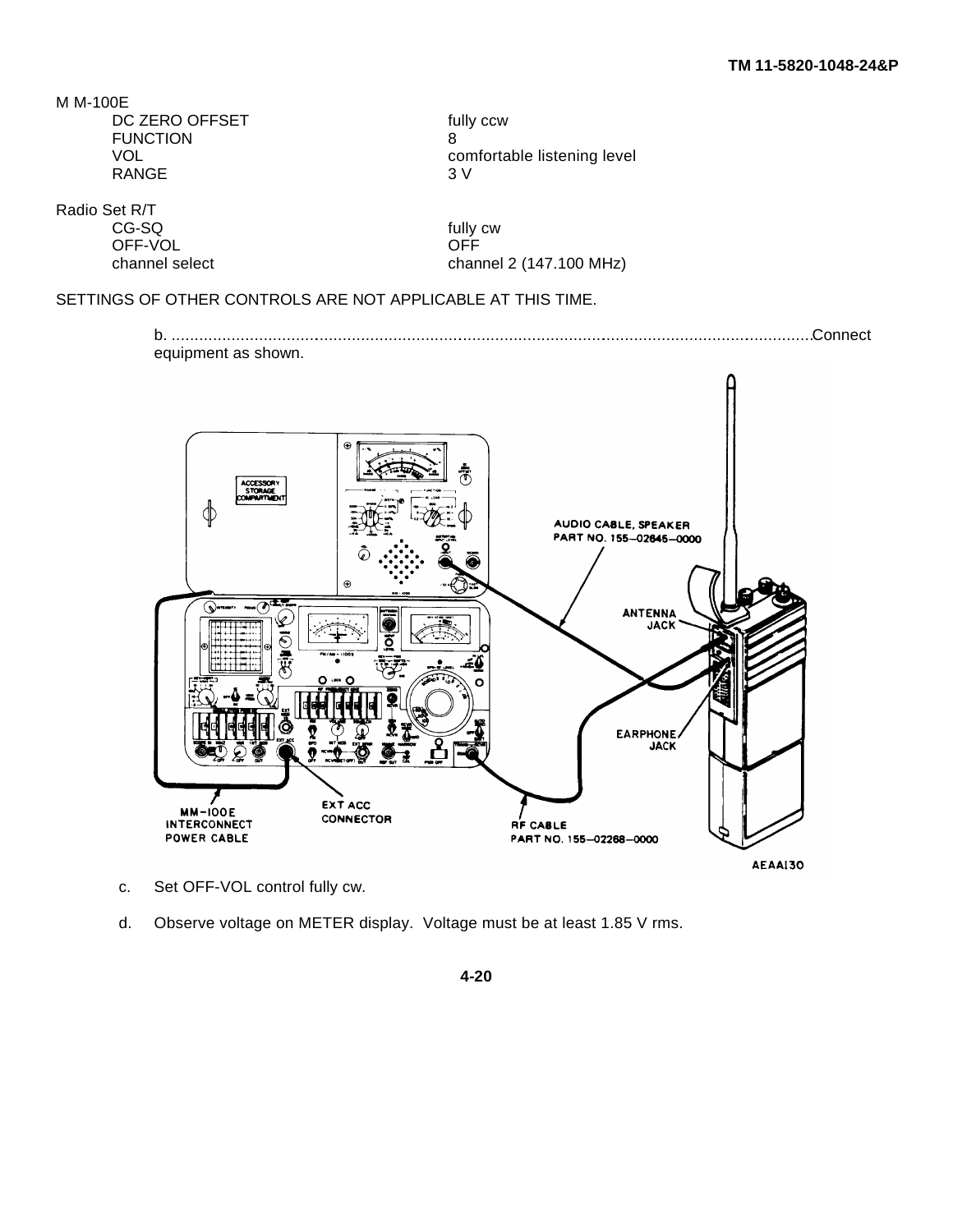- e. Adjust OFF-VOL control to obtain an indication of exactly 1.85 V rms.
- f. Set RANGE control to DISTN 0-10% scale.
- g. Observe distortion on METER display. Distortion must be less than 8%.
- h. Set HI LVL/uV xlOO/NORM switch to NORM.
- i. Set BFO-RF LEVEL control to -80 dBm.
- j. Set RANGE control to 3V.
- k. Repeat steps c thru g.

I. Set RANGE control to 300V (to avoid pegging METER display while equipment is being disconnected).

- m. Set OFF-VOL control to OFF.
- n. Disconnect test equipment from Radio Set.

# **4-13. RECEIVER SQUELCH SENSITIVITY TEST**

This test verifies that squelch circuits will quiet the audio output in the absence of an incoming signal and that an incoming signal above the specified minimum level will cause the radio to 'break squelch".

a. Set controls as follows:

AN/GRM-114A

## **NOTE**

## **Initial settings of HI LVL/uV x100/NORM sw itch and BFO- RF LEVEL control taken together produce an output signal level of 1000 uV rms (-46.5 dBm).**

| HI LVL/uV x100/NORM         | UV x100           |
|-----------------------------|-------------------|
| <b>BFO-RF LEVEL</b>         | 10 uV (-86.5 dBm) |
| <b>AUTO ZERO/OFF/BATT</b>   | <b>AUTO ZERO</b>  |
| PWR/OFF/BATT                | PWR or BATT       |
| <b>RCVR WIDE/MID/NARROW</b> | <b>NARROW</b>     |
| <b>GEN/RCVR</b>             | GEN               |
| INT MOD/RCVR/RCVR (DET OFF) | INT MOD           |
| <b>VOLUME</b>               | fully ccw         |
| <b>BFO/OFF</b>              | OFF               |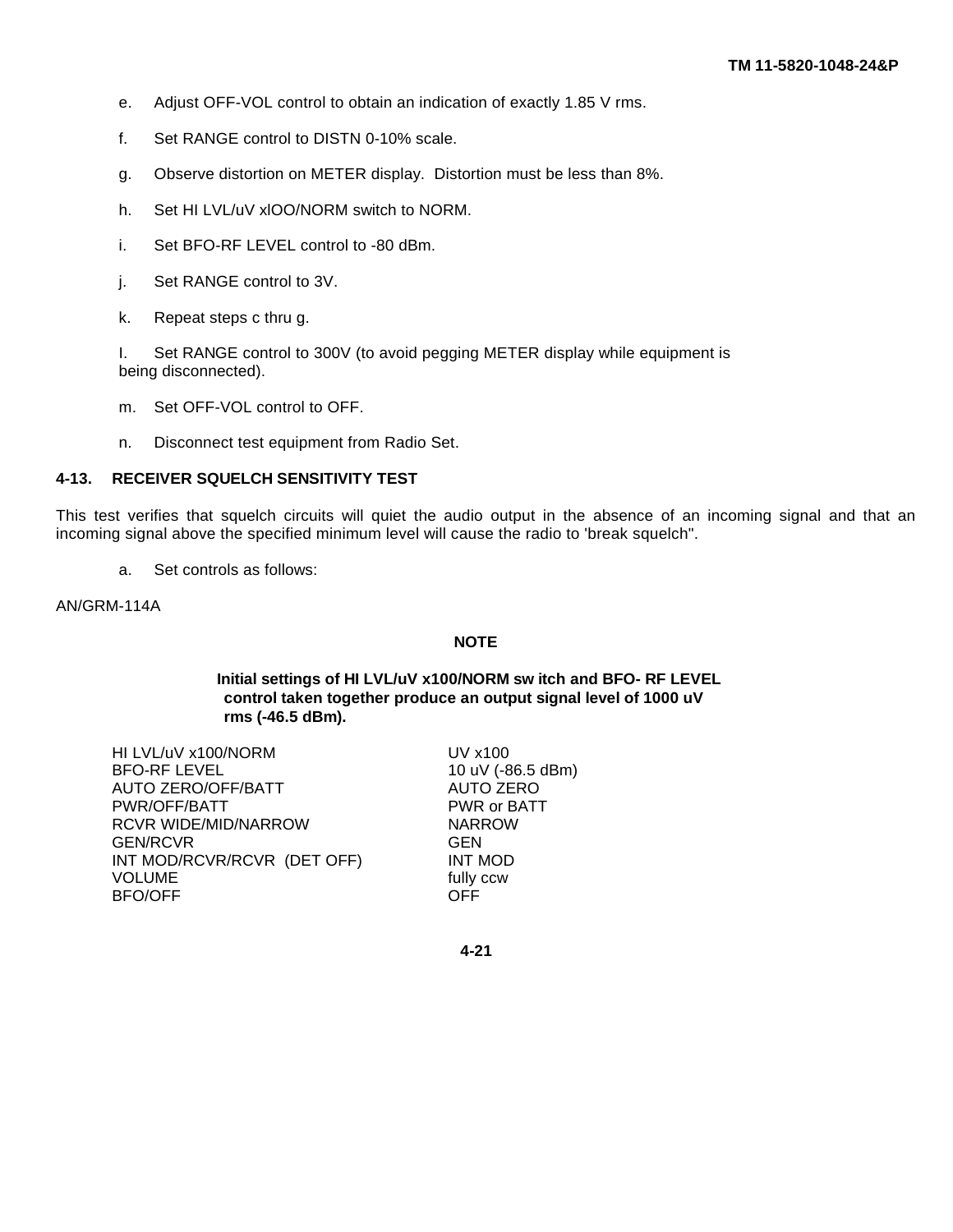AM/FM FM FM FM FM FM FM FM FM P 1KHz/OFF OFF MODULATION FREQ Hz AC/OFF/DC OFF RF FREQUENCY MHz DEV/POWER 6 KHz

MM-100E

DC ZERO OFFSET fully ccw FUNCTION 8 RANGE

Radio Set R/T

OFF-VOL OFF

VAR/OFF and adjust to produce indication of 3 kHz on DEVIATION/WATTS meter

VOL VOL COMPOSE COMPORATION COMPOSE COMPOSE COMPOSE COMPOSE OF RANGE COMPOSE OF SAMPLE COMPOSE OF SAMPLE COMPOSE OF SAMPLE COMPOSE OF SAMPLE COMPOSE OF SAMPLE COMPOSE OF SAMPLE COMPOSE OF SAMPLE COMPOSE OF SAMPLE COMPOSE O

fully cw channel select channel 2 (147.100 MHz)

# SETTINGS OF OTHER CONTROLS ARE NOT APPLICABLE AT THIS TIME.

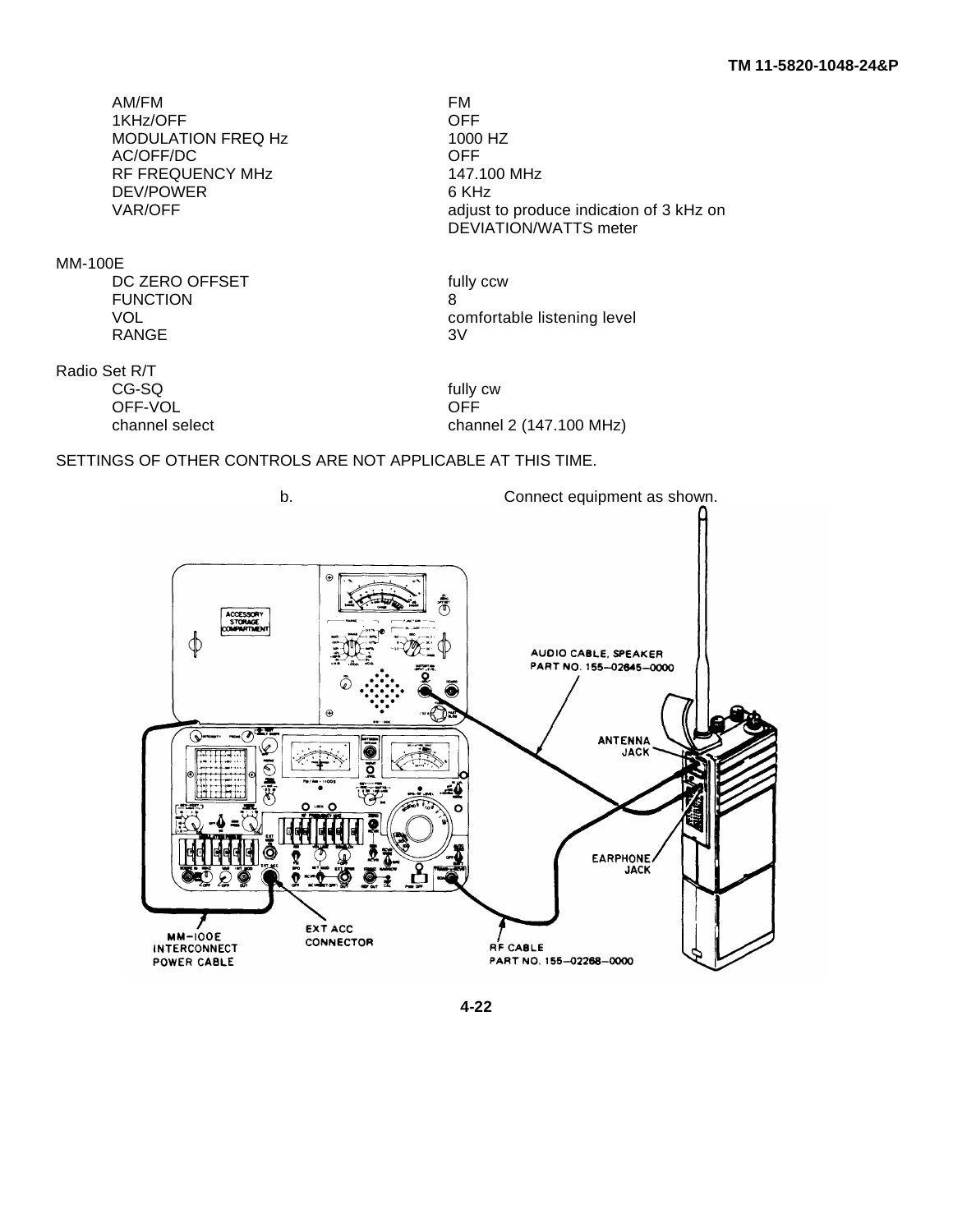- c. Adjust OFF-VOL control to produce an indication of 1.85 V rms on METER display.
- d. Set HI LVL/uV xlOO/NORM switch to NORM.
- e. Set BFO-RF LEVEL control fully ccw (output level less than -128 dBm).
- f. Adjust CG-SQ control ccw just past point where receiver mutes.
- g. Slowly adjust BFO-RF LEVEL control cw until receiver "breaks squelch" and stays open.
- h. Observe RF signal level from BFO-RF LEVEL control. This level must be no greater than -119 dBm.

#### **NOTE**

#### **If receiver does not mute in following step, readjust CC-SQ control slightly further ccw and repeat steps g thru i.**

i. Set BFO-RF LEVEL control fully ccw (less than -128 dBm). Receiver must again mute.

- j. Set OFF-VOL control to OFF.
- k. Disconnect test equipment from Radio Set.

#### **4-14. USABLE SENSITIVITY (12-dB SINAD) TEST**

This test measures minimum input RF signal level required to produce a signal plus noise and distortion over noise and distortion (sinad) ratio of 12 dB at the audio output.

a. Set controls as follows:

AN/GRM-114A

#### **NOTE**

**Initial settings of HI LVL/uV x100/NORM switch and BFO-RF LEVEL control taken together produce an output signal level of 1000 uV rms (-46.5 dBm).**

HI LVL/uV x100/NORM UV x100 BFO-RF LEVEL 10 uV (-86.5 dBm) AUTO ZERO/OFF/BATT OFF PWR/OFF/BATT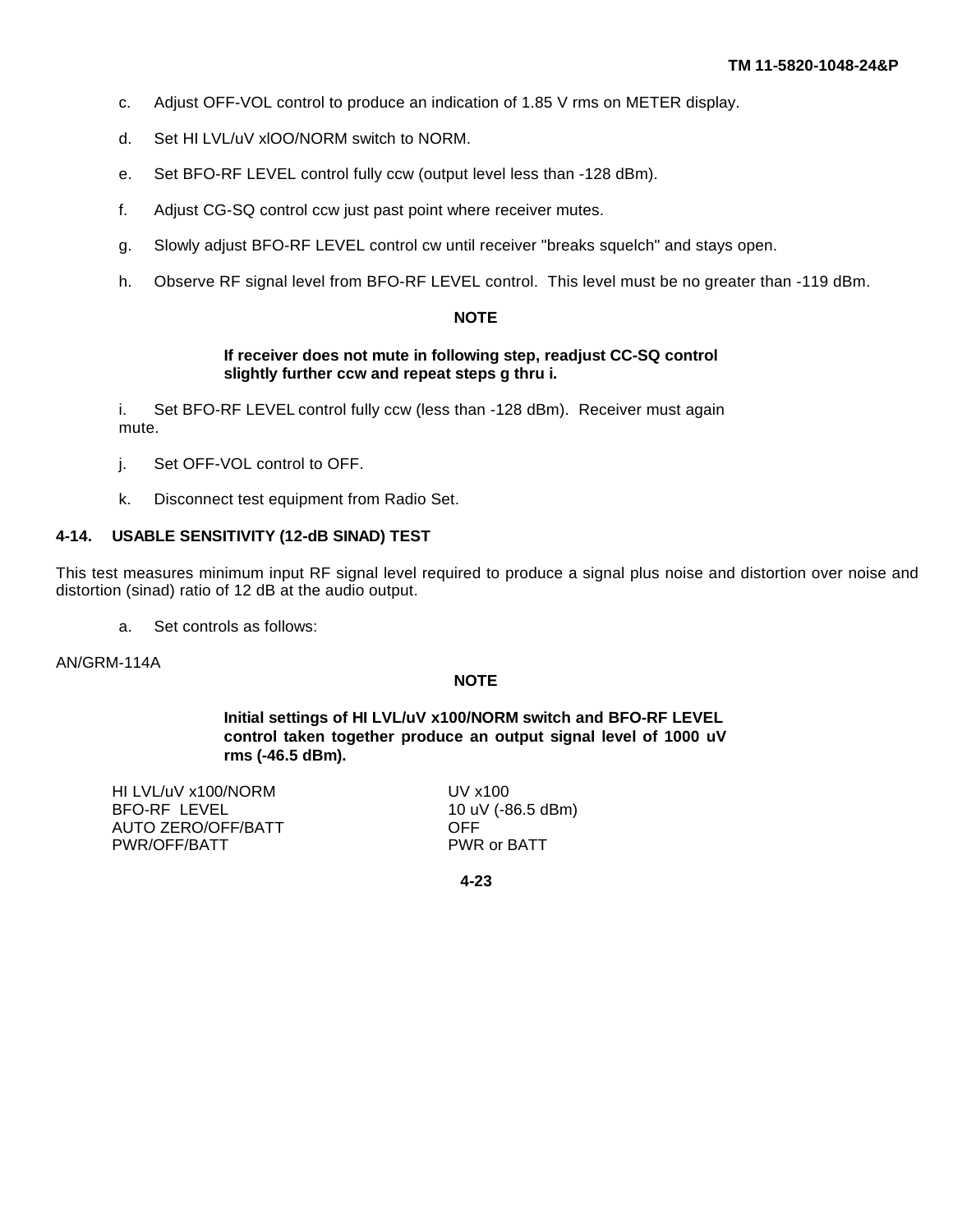RCVR WIDE/MID/NARROW NARROW NARROW GEN/RCVR GEN/RCVR<br>INT MOD/RCVR/RCVR (DET OFF) INT MOD INT MOD/RCVR/RCVR (DET OFF) VOLUME fully ccw<br>BFO/OFF **fully ccw** BFO/OFF OFF AM/FM 1KHz/OFF OFF MODULATION FREQ Hz 1000<br>AC/OFF/DC 1000 HZ AC/OFF/DC RF FREQUENCY MHz<br>DEV/POWER 136.025 MHz DEV/POWER<br>VAR/OFF

M M-100E

DC ZERO OFFSET fully ccw FUNCTION 8 RANGE 3V

Radio Set R/T

OFF-VOL

adjust to produce indication of 3 kHz on DEVIATION/WATTS meter

VOL VOL **COMPUTE 2018** Comfortable listening level

fully cw<br>OFF channel select channel 1 (136.025 MHz)

SETTINGS OF OTHER CONTROLS ARE NOT APPLICABLE AT THIS TIME.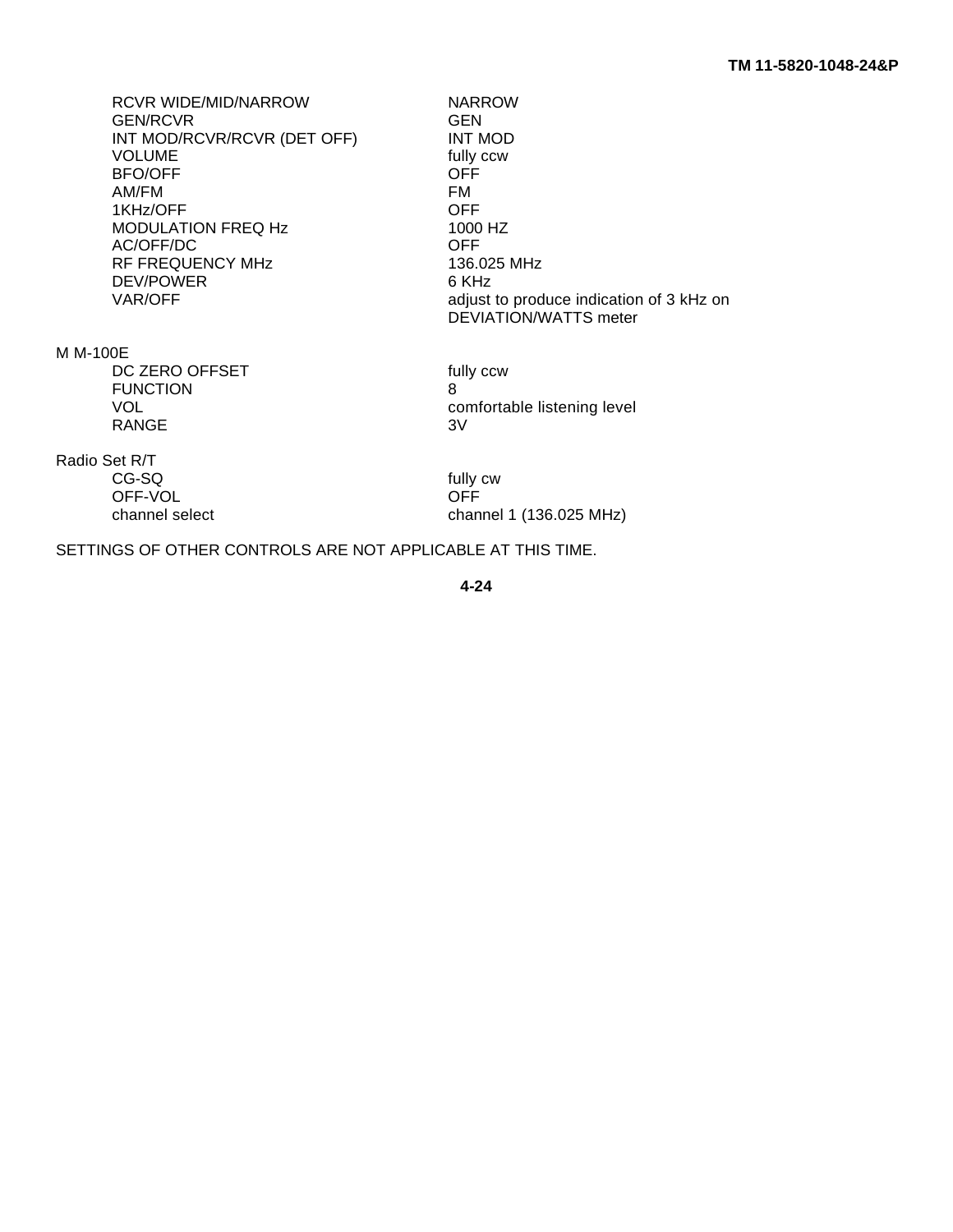b. Connect equipment as shown.



- c. Adjust R/T OFF-VOL control to produce an indication of 1.85 V rms on METER display.
- d. Set HI LVL/uv x100/NORM switch to NORM.
- e. Set RANGE control to SINAD.
- f. Adjust BFO-RF LEVEL control to produce an indication of 12 dB on SINAD scale of METER display.
- g. Observe rf signal level from BFO-RF LEVEL control. This level must be no greater than -114 dBm.
- h. Set HI LVL/uV x100/NORM switch to uV x100.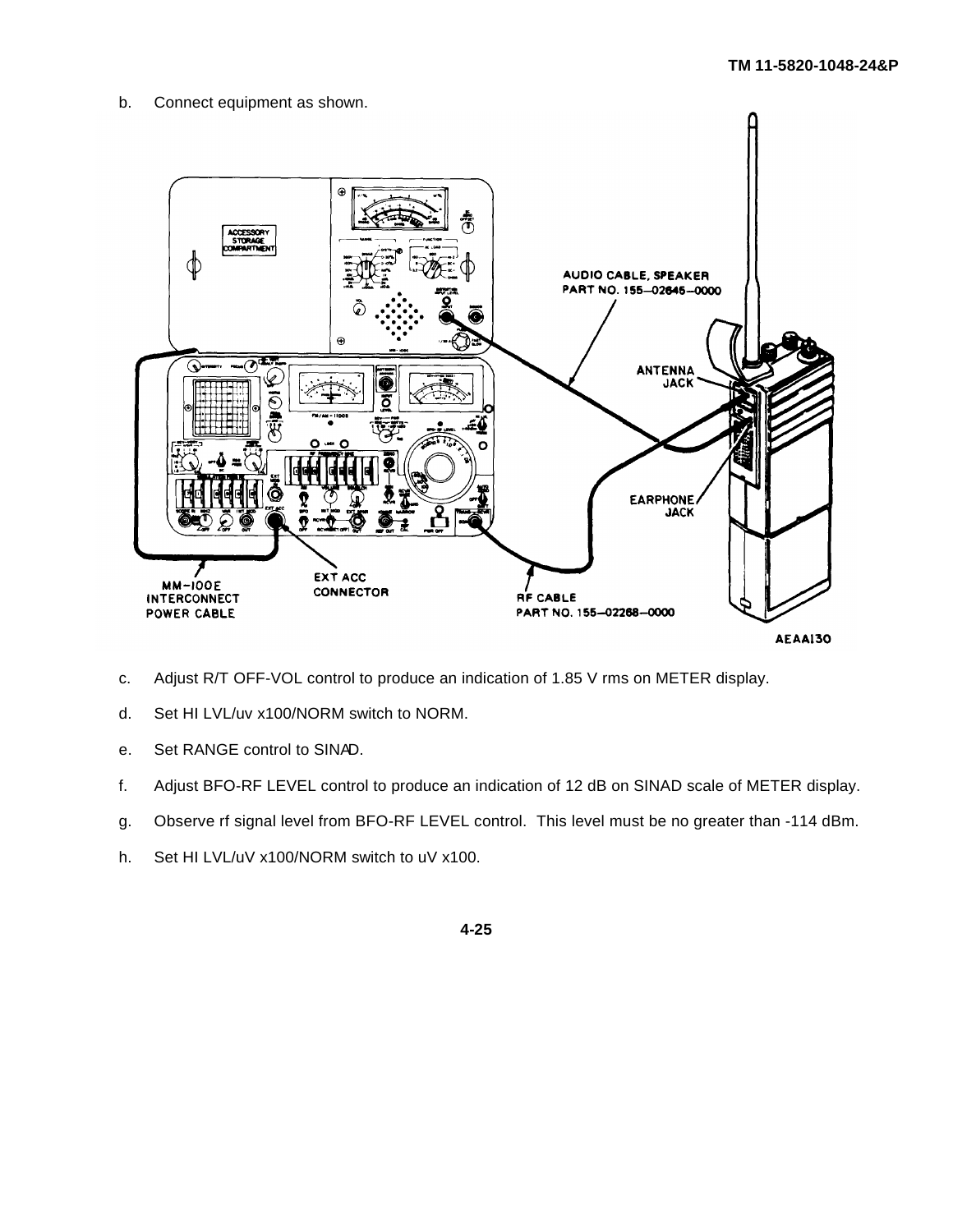- i. Set BFO-RF LEVEL control to 10 uV (-86.5 dBm).
- j. Set RANGE control to 3V.
- k. Set RF FREQUENCY MHz thumbwheel switches to 147.100 MHz.
- I. Set channel select control to channel 2 (147.100 MHz).
- m. Repeat steps c thru j.
- n. Set RF FREQUENCY MHz thumbwheel switches to 159.900 MHz.
- o. Set channel select control to channel 3 (159.900 MHz).
- p. Repeat steps c thru g.
- q. Set RANGE control to 300V (to avoid pegging METER display).
- r. Disconnect audio cable from R/T. A 1-kHz tone must be clearly audible from speaker.
- s. Increase BFO-RF LEVEL control setting to -80 dBm.

#### **NOTE**

**In following step, some distortion may be noticed at high volume. This is normal. GO/NO GO criteria for distortion is contained in other tests.**

- t. Adjust OFF-VOL control from fully ccw short of detent to fully cw and back. Volume must vary smoothly.
- u. Set OFF-VOL control to OFF.
- v. Disconnect test equipment from Radio Set.

#### **4-15. OPERATIONAL (TALK) TEST**

The purpose of this test is to insure that the GS maintenance technician looks at the radio set from the same point of view as the user and organizational maintenance. It is required only at GS level when a no-go indication is obtained for Transmitter Distortion Test [\(para 4-9\)](#page-72-0) or Receiver Audio Output Power and Distortion Test [\(para 4-12\)](#page-78-0).

> a. ...........................................................................................................................................Refer to [paragraph 2-11](#page-48-0) and proceed as indicated.

b. ...........................................................................................................................................After

completion of test, set OFF-VOL control to OFF and prepare radio set for return to using unit/return to stock.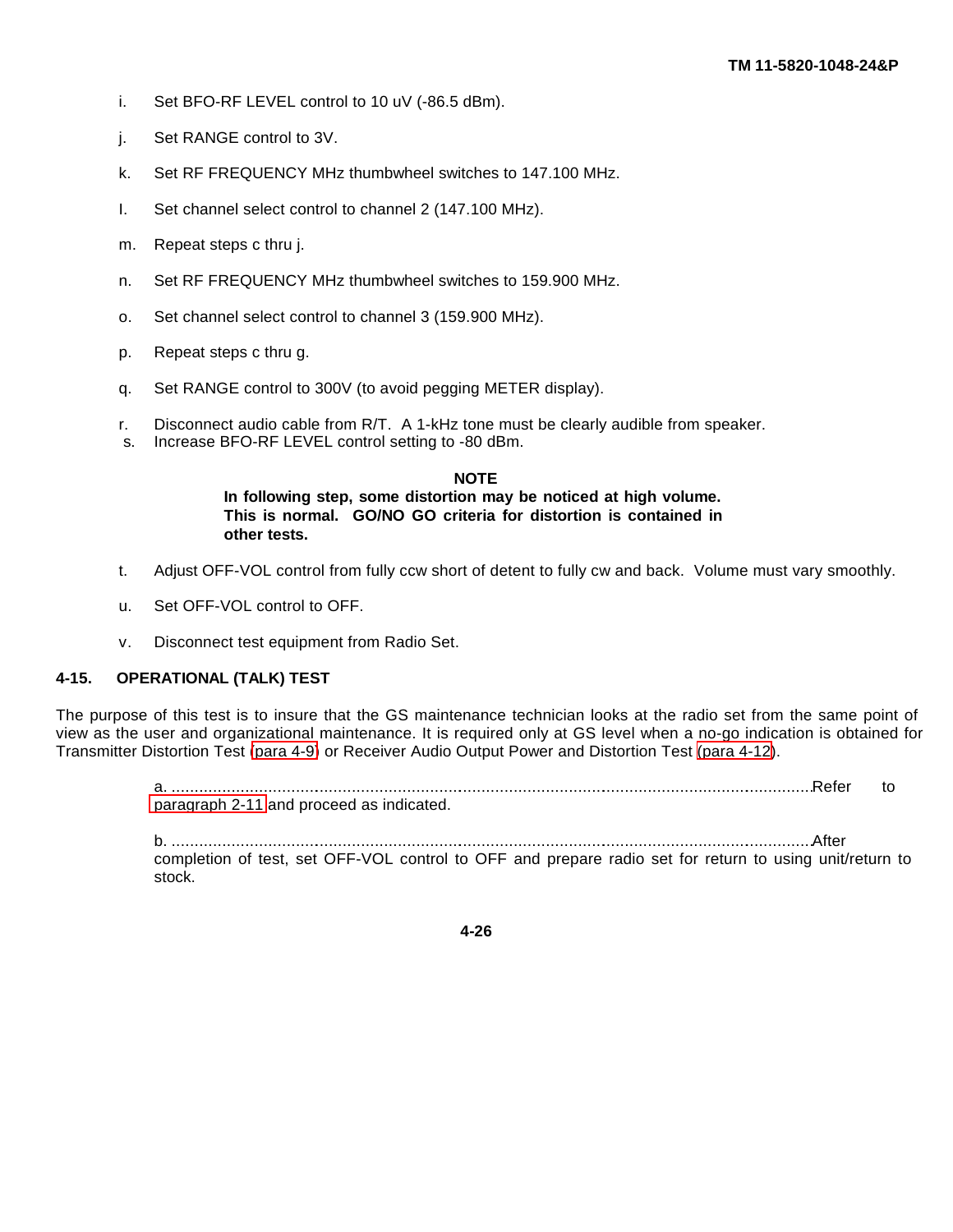# **APPENDIX A**

#### **REFERENCES**

# **A-1. SCOPE**

This appendix lists all forms, field manuals, service bulletins, technical manuals, and miscellaneous publications referenced in this manual.

# **A-2. FORMS**

# **A-3. FIELD MANUALS**

| A-4. TECHNICAL MANUALS                                      |  |
|-------------------------------------------------------------|--|
|                                                             |  |
| Procedure for Destruction of Electronic Materiel to Prevent |  |

**A-1**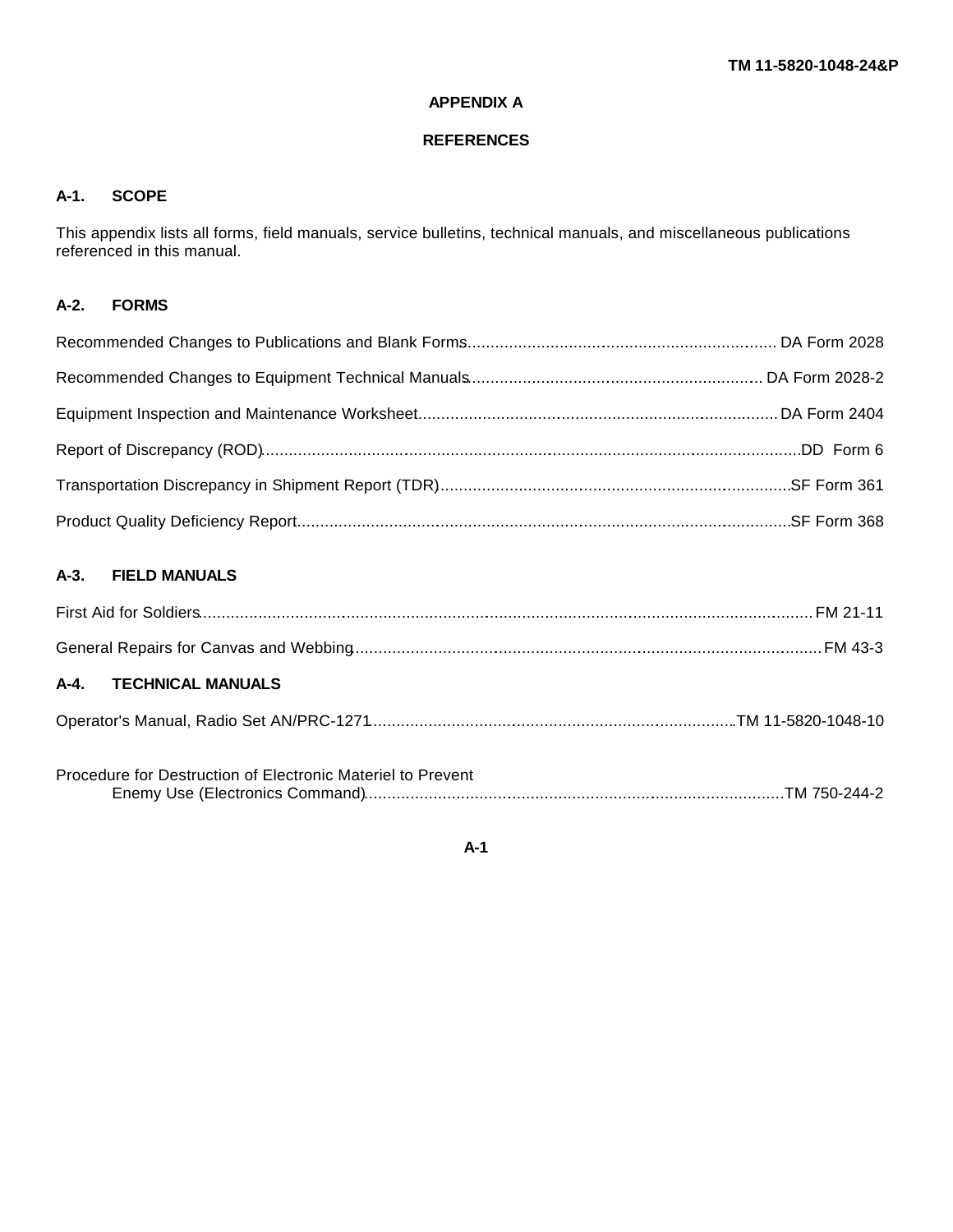# **A-5. MISCELLANEOUS**

# **A-2**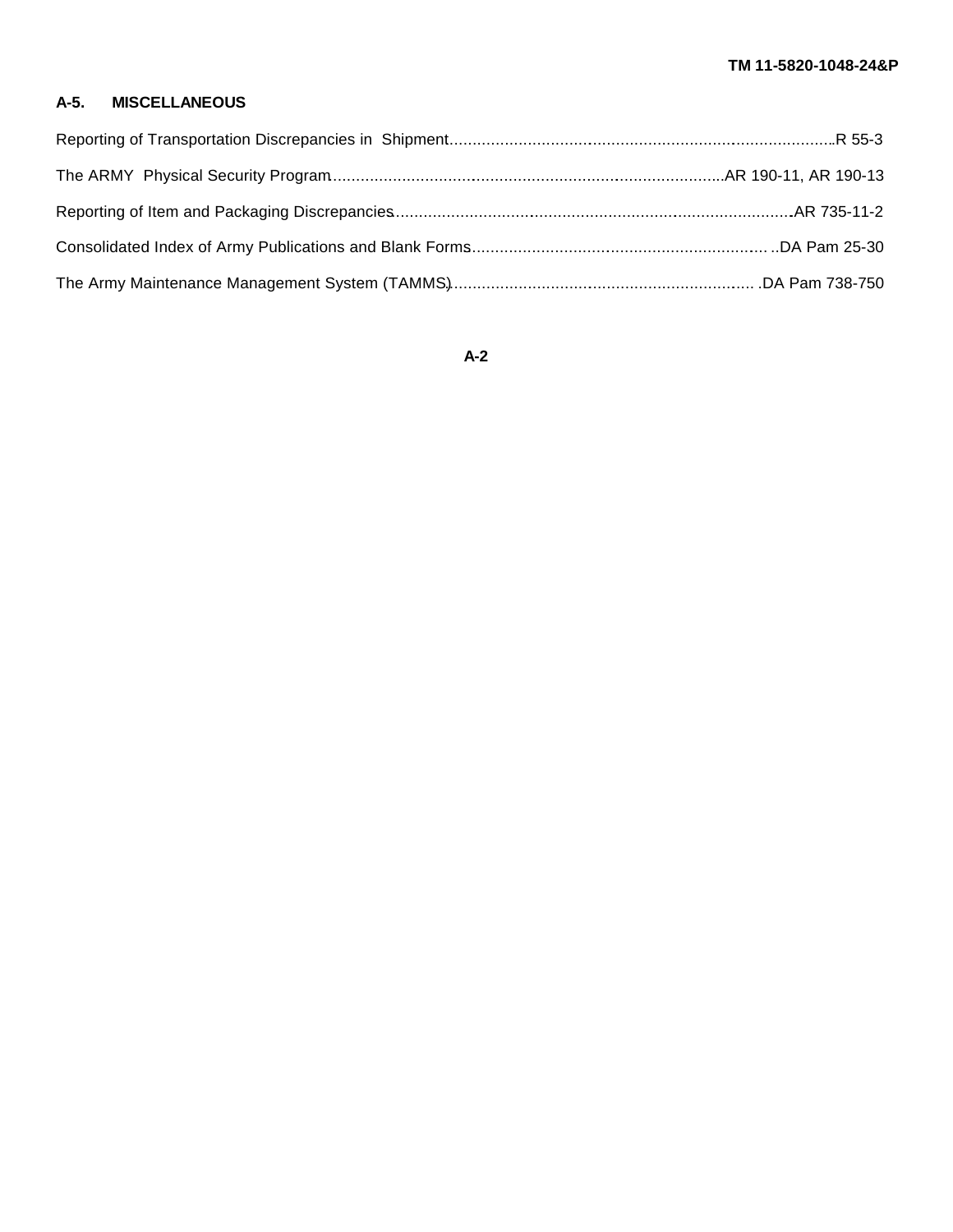#### **APPENDIX B**

#### **MAINTENANCE ALLOCATION CHART**

#### **Section I. INTRODUCTION**

#### <span id="page-88-0"></span>**B-1. GENERAL.**

a. ...........................................................................................................................................This section provides a general explanation of all maintenance and repair functions authorized at various maintenance categories.

b. ...........................................................................................................................................The Maintenance Allocation Chart (MAC) in [Section II](#page-91-0) designates overall authority and responsibility for the performance of maintenance functions on the identified end item or component. The application of the maintenance functions to the end item or component will be consistent with the capacities and capabilities of the designated maintenance categories.

c...........................................................................................................................................[..Section III](#page-92-0) lists the tools and test equipment (both special tools and common tool sets) required for each maintenance function as referenced from [Section II](#page-91-0)

d. .........................................................................................................................................[..Section IV](#page-93-0) contains supplemental instructions and explanatory notes for a particular maintenance function.

**B-2. MAINTENANCE FUNCTIONS.** Maintenance functions will be limited to and defined as follows:

a. ...........................................................................................................................................Inspect. To determine the serviceability of an item by comparing its physical, mechanical, and/or electrical characteristics with established standards through examination; e.g., by sight, sound, or feel.

b. ...........................................................................................................................................Test. To verify serviceability by measuring the mechanical, pneumatic, hydraulic, of electrical characteristics of an item and comparing those characteristics with prescribed standards.

c.............................................................................................................................................Service. Operations required periodically to keep an item in proper operating condition; i.e., to clean (includes decontaminate, when required), to preserve, to drain, to paint, or to replenish fuel, lubricants, chemical fluids, or gases.

d. ...........................................................................................................................................Adjust. To maintain or regulate, within prescribed limits, by bringing into proper or exact position, or by setting the operating characteristics to specified parameters.

e. ...........................................................................................................................................Align. To adjust specified variable elements of an item to bring about optimum or desired performance.

f. ............................................................................................................................................Calibrate. To determine and cause corrections to be made or to be adjusted on instruments or test, measuring, and diagnostic equipments used in precision measurement. Consists of comparisons of two instruments, one of which is a certified standard of known accuracy, to detect and adjust any discrepancy in the accuracy of the instrument being compared.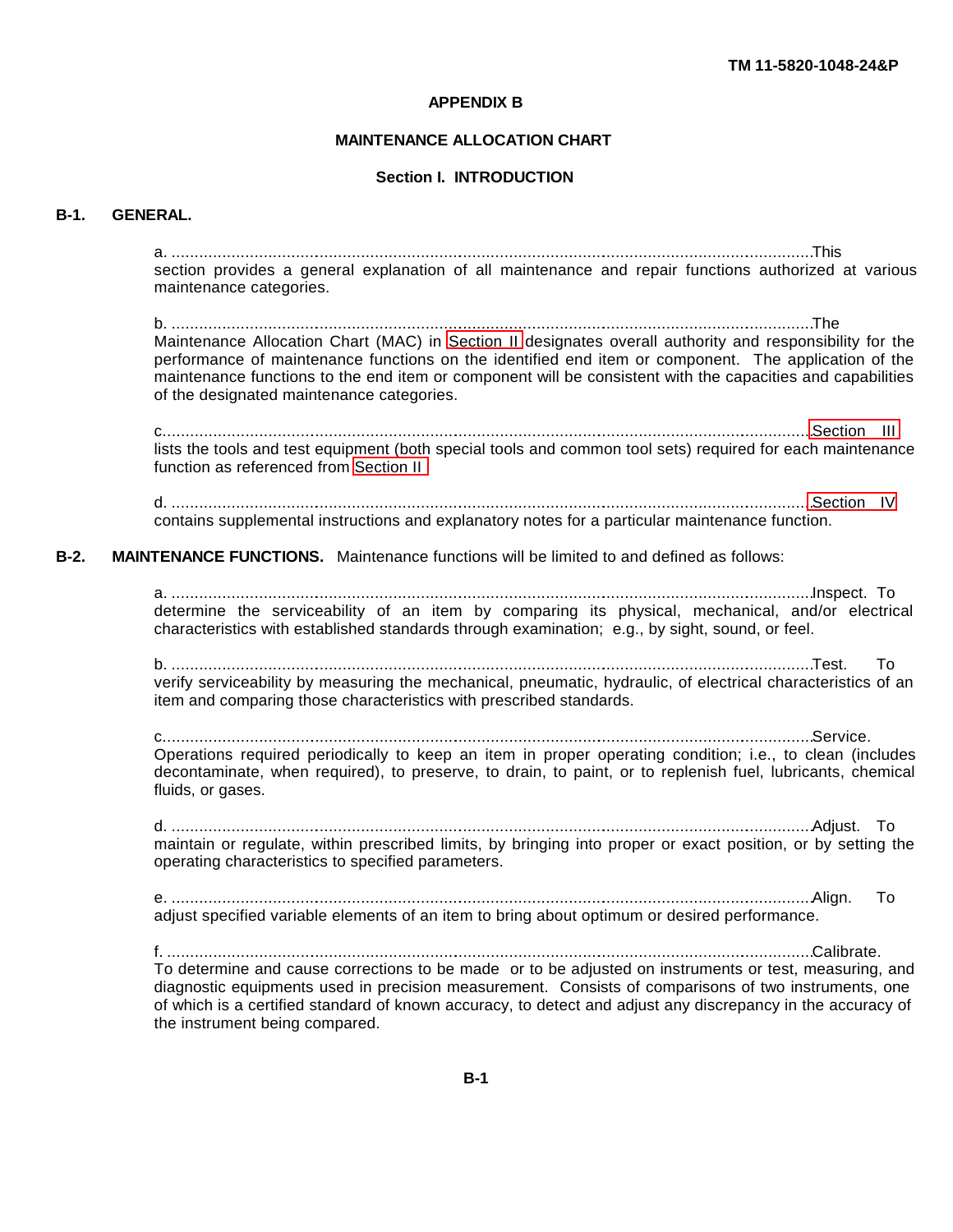g. ..............................................................................................................................................*Remove/In*

*stall*. To remove and install the same item when required to perform service or other maintenance functions. Install may be the act of emplacing, seating, or fixing into position a spare, repair part, or module (component or assembly) in a manner to allow the proper functioning of an equipment or system.

h. *...............................................................................................................................................Replace*. To remove an unserviceable item and install a serviceable counterpart in its place. Replace' is authorized by the MAC and is shown as the third position code of the SMR code.

i..............................................................................................................................................*Repair.* The application of maintenance services, including fault location/troubleshooting, removal/installation, and disassembly/assembly procedures, and maintenance actions to identify troubles and restore serviceability to an item by correcting specific damage, fault, malfunction, or failure in a part, subassembly, module (component or assembly), end item, or system.

j..............................................................................................................................................*Overhaul* That maintenance effort (service/action) prescribed to restore an item to a completely serviceable/operational condition as required by maintenance standards in appropriate technical publications; i.e., DMWR. Overhaul is normally the highest degree of maintenance performed by the Army. Overhaul does not normally return an item to like new condition.

k.............................................................................................................................................*Rebuild*. Consists of those services/actions necessary for the restoration of unserviceable equipment to a like new condition in accordance with original manufacturing equipment. The rebuild operation includes the act of returning to zero those age measurements (hours/miles, etc.) considered in classifying Army equipment/components.

# **B-3. EXPLANATION OF COLUMNS IN THE MAC, [SECTION II.](#page-91-1)**

*a. ...............................................................................................................................................Column 1. Group Number. Column* 1 lists functional group code numbers, the purpose of which is to identify maintenance significant components, assemblies, subassemblies, and modules with the next higher assembly. End item group number shall be "00."

*b. ...............................................................................................................................................Column 2. Component/Assembly.* Column 2 contains the names of components, assemblies, subassemblies, and modules for which maintenance is authorized.

*c.................................................................................................................................................Column 3. Maintenance Function.* Column 3 lists the functions to be performed on the item listed in Column 2. (For detailed explanation of these functions, see [paragraph B-2.](#page-88-0))

**B-2**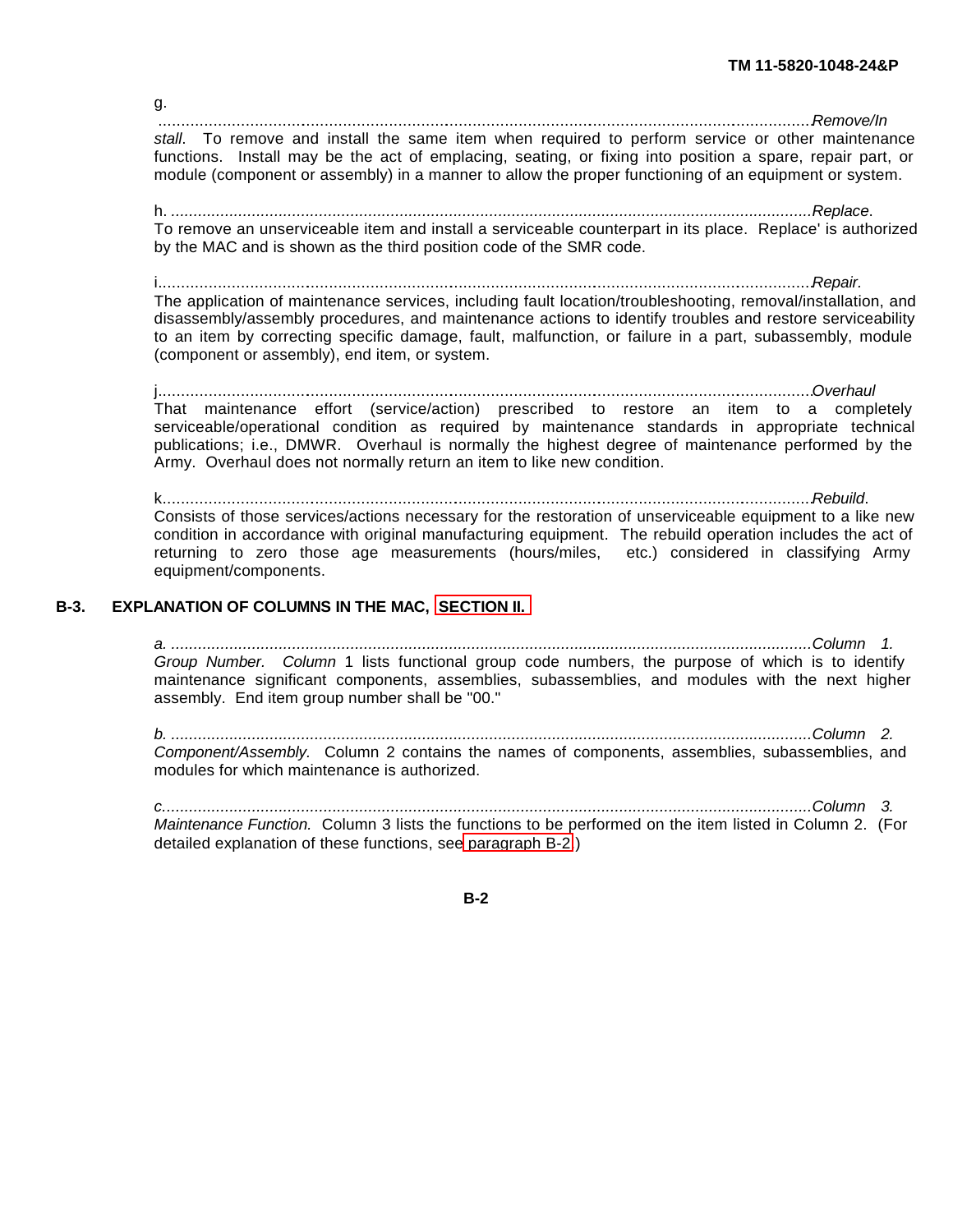- *d. Column 4. Maintenance Category.* Column 4 specifies, by the listing of a work time figure in the appropriate subcolumn(s), the category of maintenance authorized to perform the function listed in Column 3. This figure represents the active time required to perform that maintenance function at the indicated category of maintenance. If the number or complexity of the tasks within maintenance function varies at different maintenance categories, appropriate work time figures will be shown for each category. The work time figure represents the average time required to restore an item (assembly, subassembly, component, module, end item, or system) to a serviceable condition under typical field operating conditions. This time includes preparation time (including any necessary disassembly/assembly time), troubleshooting/fault location time, and quality assurance/quality control time in addition to the time required to perform the specific tasks identified for the maintenance functions authorized in the maintenance allocation chart. The symbol designations for the various maintenance categories are as follows:
	- C -Operator or crew
	- 0 -Unit maintenance
	- F -Direct support maintenance
	- H -General support maintenance
	- D -Depot maintenance

*e. ...............................................................................................................................................Column 5, Tools and Equipment.* Column 5 specifies, by code, those common tool sets (not individual tools) and special tools, TMDE, and support equipment required to perform the designated function.

*f. ................................................................................................................................................Column 6, Remarks.* This column shall, when applicable, contain a letter code, in alphabetic order, which shall be keyed to the remarks contained in [Section IV.](#page-93-0)

#### **B-4. EXPLANATION OF COLUMNS IN TOOL AND TEST EQUIPMENT REQUIREMENTS, [SECTION III.](#page-92-1)**

*a. ...............................................................................................................................................Column 1, Reference Code.* The tool and test equipment reference code correlates with a code used in the MAC, [Section II,](#page-91-0) Column 5.

*b. ...............................................................................................................................................Column 2, Maintenance Category.* The lowest category of maintenance authorized to use the tool or test equipment.

*c.................................................................................................................................................Column 3, Nomenclature.* Name or identification of the tool or test equipment.

*d. ...............................................................................................................................................*Column 4, National Stock Number. The National stock number of the tool or test equipment.

*e. ...............................................................................................................................................Column 5, Tool Number.* The manufacturer's part number.

#### **B-5. EXPLANATION OF COLUMNS IN REMARKS, [SECTION IV.](#page-93-1)**

*a. ...............................................................................................................................................Column 1, Reference Code.* The code recorded in Column 6, [Section II.](#page-91-0)

*b. ...............................................................................................................................................Column 2, Remarks.* This column lists information pertinent to the maintenance function being performed as indicated in the MAC[, Section II.](#page-91-0)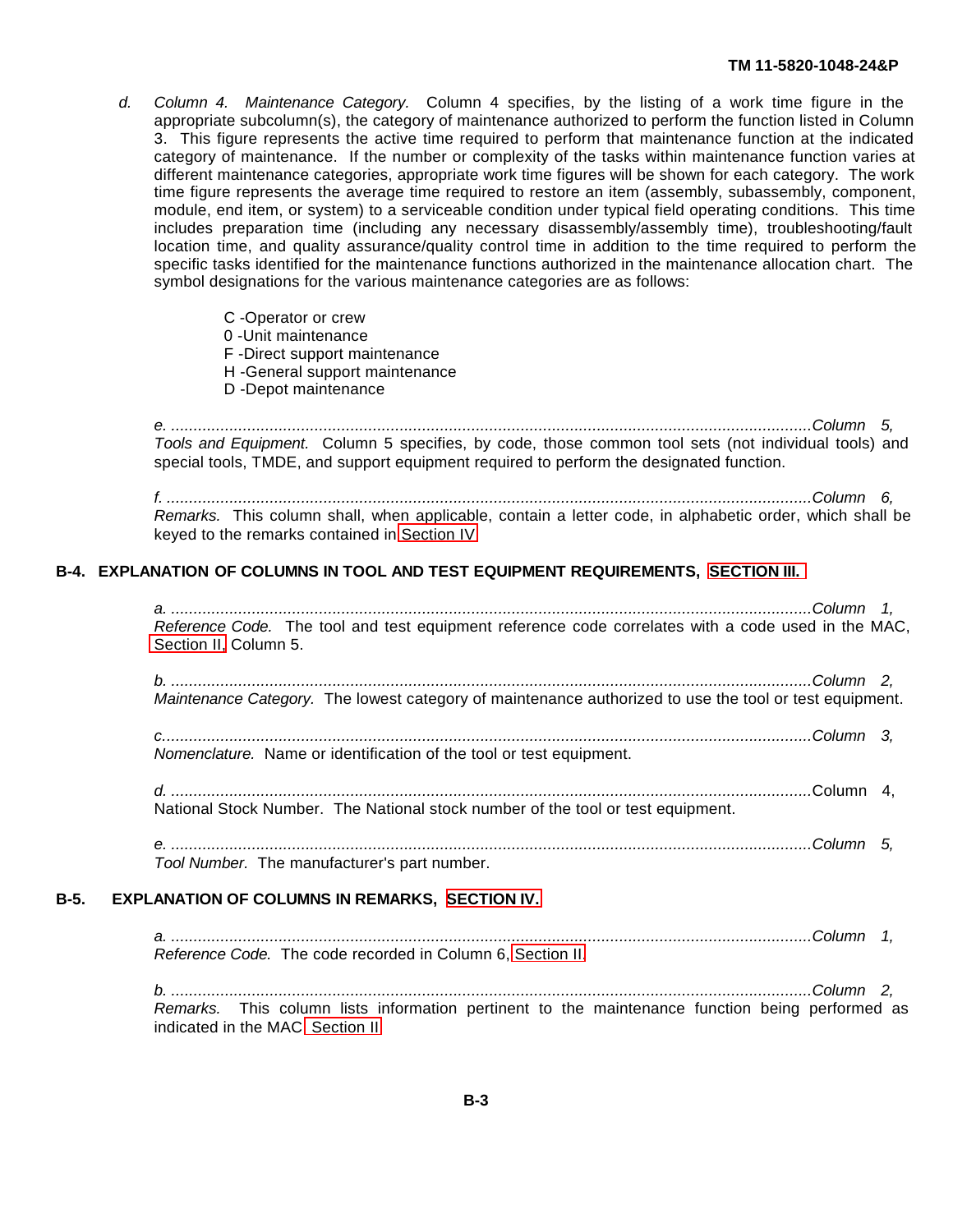# **Section II. MANTENANCE ALLOCATION CHART FOR RADIO SET AN/PRC-127**

<span id="page-91-1"></span><span id="page-91-0"></span>

| (1)<br>Group<br><b>Number</b> | (2)<br>Component/<br><b>Assembly</b>                    | (3)<br><b>Maintenance</b><br><b>Function</b> | (4)<br><b>Maintenance Level</b> |                       |   | (5)<br><b>Tools</b><br>and<br>Eqpt | (6)<br><b>Remarks</b> |                  |             |
|-------------------------------|---------------------------------------------------------|----------------------------------------------|---------------------------------|-----------------------|---|------------------------------------|-----------------------|------------------|-------------|
|                               |                                                         |                                              | $\mathbf C$                     | $\mathbf O$           | F | н                                  | D                     |                  |             |
| $00\,$                        | RADIO SET<br>AN/PRC-127                                 | <b>INSPECT</b>                               |                                 | 0.1<br>$\mathbf 0$    |   |                                    |                       |                  |             |
|                               |                                                         | <b>TEST</b>                                  |                                 |                       |   |                                    |                       |                  | A           |
|                               |                                                         | <b>SERVICE</b>                               | 0.05                            |                       |   |                                    |                       |                  | B           |
|                               |                                                         | <b>ADJUST</b>                                |                                 | 0.3                   |   |                                    |                       |                  | $\mathbf C$ |
|                               |                                                         | <b>REPLACE</b>                               |                                 | $\mathbf 0$           |   |                                    |                       |                  |             |
|                               |                                                         | <b>REPAIR</b>                                |                                 | 0.1<br>$\mathbf 0$    |   |                                    |                       | 2                | D           |
| 01                            | RECEIVER/<br><b>XMTR</b><br>RT-15494/<br><b>PRC-127</b> | <b>INSPECT</b>                               |                                 | 0.2<br>$\mathbf 0$    |   | 0.10                               |                       |                  |             |
|                               |                                                         | <b>TEST</b>                                  |                                 |                       |   | 0.40                               |                       | $1, 3-8$         | E, F        |
|                               |                                                         | <b>REPLACE</b>                               |                                 |                       |   |                                    |                       |                  |             |
|                               | <b>BATTERY</b>                                          | <b>TEST</b>                                  |                                 | 0.0                   |   |                                    |                       | $\boldsymbol{9}$ |             |
| 02                            | <b>CHARGER</b>                                          | <b>REPLACE</b>                               |                                 | 5                     |   |                                    |                       |                  |             |
|                               |                                                         | <b>REPAIR</b>                                |                                 |                       |   |                                    |                       | $\overline{2}$   | G           |
|                               |                                                         |                                              |                                 | 0.1<br>0              |   |                                    |                       |                  |             |
|                               |                                                         |                                              |                                 | $0.0\,$<br>$\sqrt{5}$ |   |                                    |                       |                  |             |
|                               |                                                         |                                              |                                 | $0.1\,$<br>$\pmb{0}$  |   |                                    |                       |                  |             |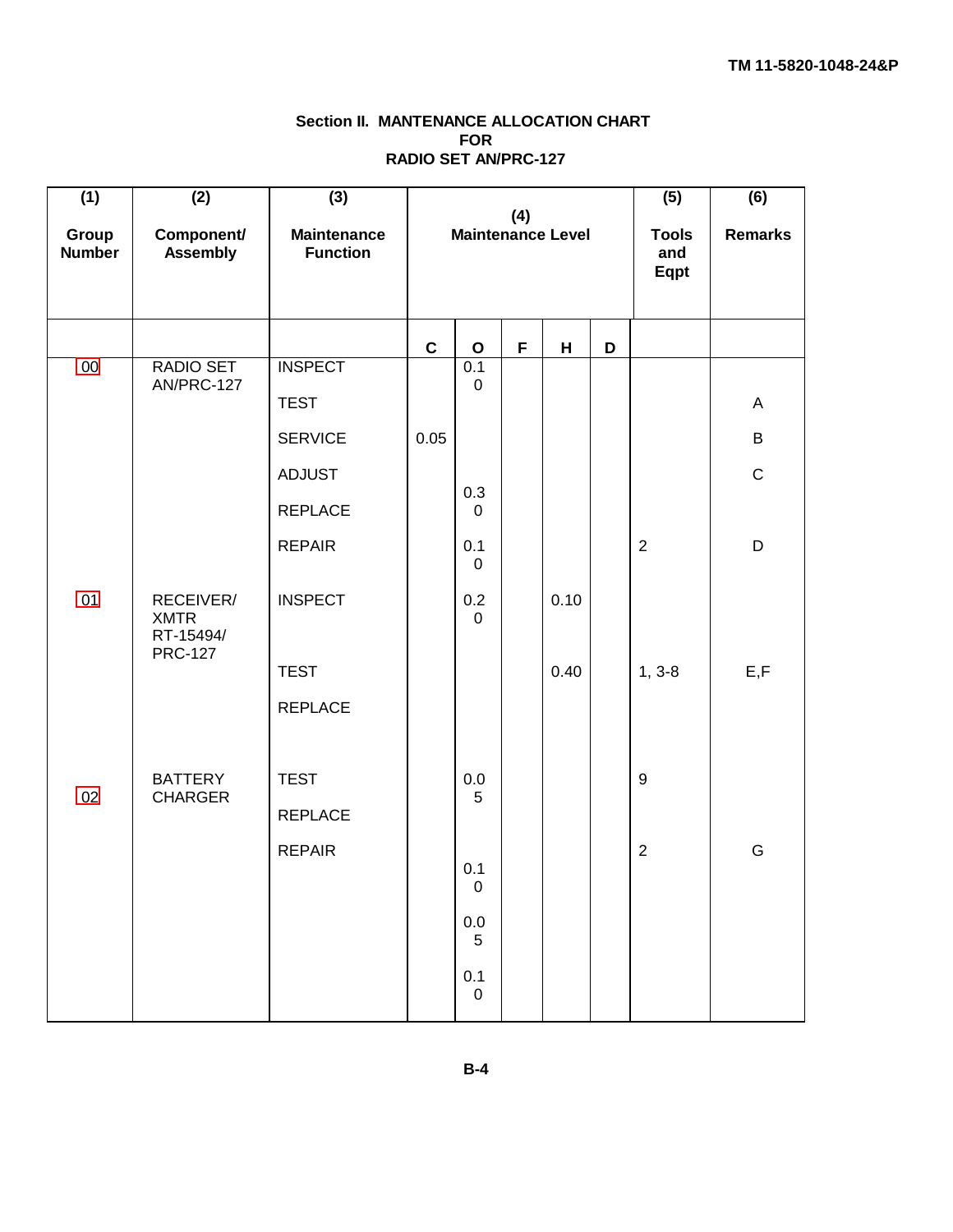<span id="page-92-1"></span><span id="page-92-0"></span>

| <b>TOOL OR TEST</b><br><b>EQUIPMENT</b><br><b>REF CODE</b> | <b>MAINTENANCE</b><br><b>CATEGORY</b>                       | <b>NOMENCLATURE</b>                               | <b>NATIONAL/</b><br><b>NATO STOCK</b><br><b>NUMBER</b> | <b>TOOL</b><br><b>NUMBER</b> |
|------------------------------------------------------------|-------------------------------------------------------------|---------------------------------------------------|--------------------------------------------------------|------------------------------|
| $\mathbf{1}$                                               | H                                                           | RADIO TEST SET<br>AN/GRM-114A                     | 6625-01-144-4481                                       |                              |
| $\overline{2}$                                             | O                                                           | TOOL KIT,<br>TK-101/G                             | 5180-00-064-7178                                       |                              |
| 3                                                          | H                                                           | RF CABLE (Local<br>Fabrication)                   |                                                        | 155-02268-000                |
| 4                                                          | н                                                           | AUDIO CABLE,<br>SPEAKER (Local<br>Fabrication)    |                                                        | 155-02645-0000               |
| 5                                                          | H                                                           | CABLE ASSY,<br>CG-409H/U                          | 5999-00-052-5841                                       |                              |
| 6                                                          | н                                                           | TOOL KIT,<br>TK-105/G                             | 5180-00-610-8177                                       |                              |
| $\boldsymbol{7}$                                           | $\boldsymbol{\mathsf{H}}$                                   | AUDIO CABLE,<br>MICROPHONE (Local<br>Fabrication) |                                                        | 155-02644-0000               |
| 8                                                          | $\mathsf{H}% _{\mathbb{R}}^{1}\left( \mathbb{R}^{2}\right)$ | <b>ADAPTER</b><br>CONNECTOR,<br>UG-274A/ U        | 5935-00-201-2411                                       |                              |
| $\boldsymbol{9}$                                           | $\mathsf O$                                                 | MULTIMETER,<br><b>DIGITAL</b><br>AN/PSM-45A       | 6625-01-139-2512                                       |                              |

# **SECTION III. TOOL AND TEST EQUIPMENT REQUIREMENTS FOR RADIO SET AN/PRC-127**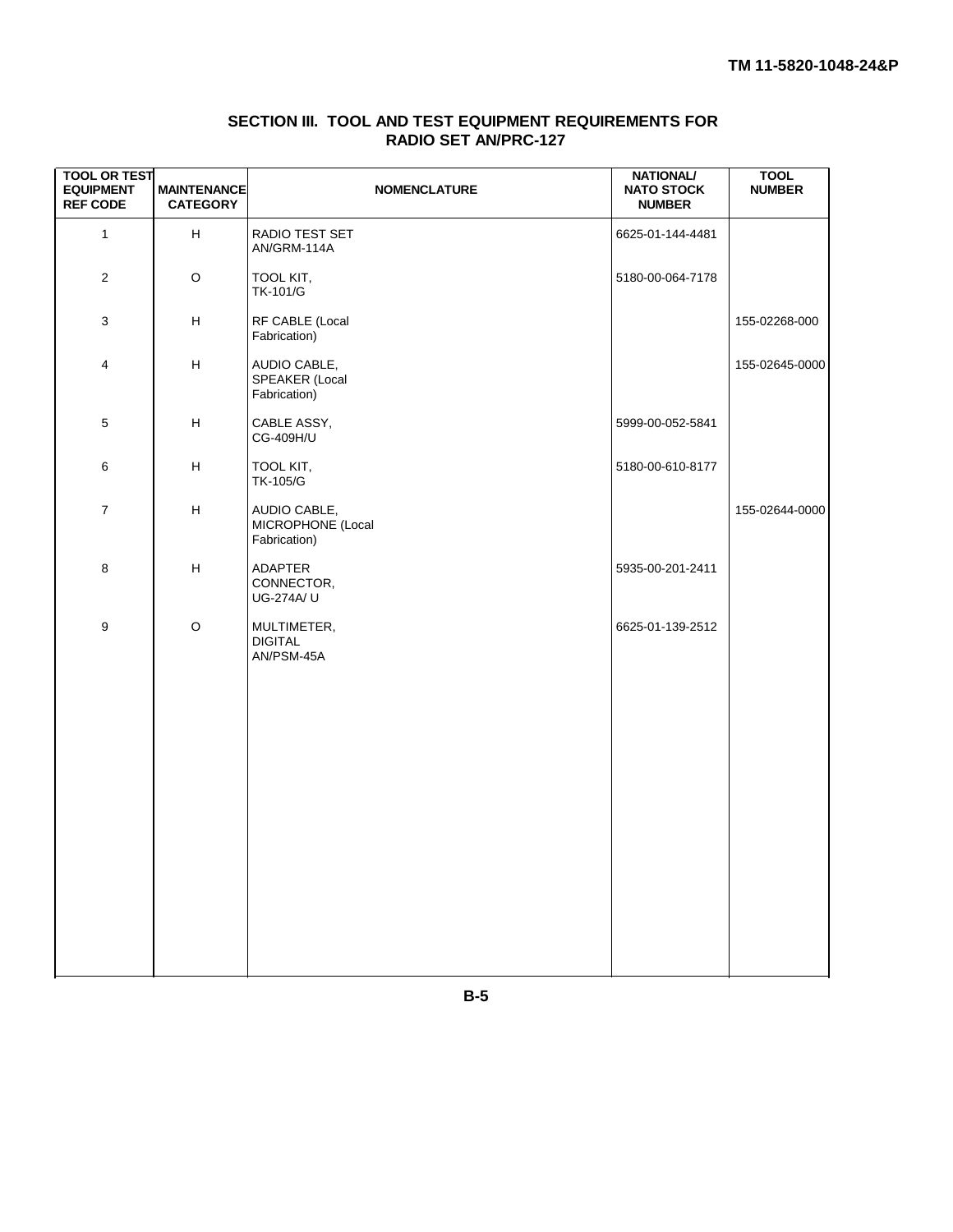# **SECTION IV. REMARKS FOR RADIO SET AN/GRC-240**

<span id="page-93-1"></span><span id="page-93-0"></span>

| <b>REFERENCE</b><br><b>CODE</b> | <b>REMARKS</b>                                                                                                                                                      |
|---------------------------------|---------------------------------------------------------------------------------------------------------------------------------------------------------------------|
| A                               | Operational test                                                                                                                                                    |
| B                               | Service radio set by recharging battery pack or by replacing battery pack.                                                                                          |
| ${\bf C}$                       | Adjust radio set by programming/reprogramming channels 1-14.                                                                                                        |
| D                               | Repair of the radioconsists of tightening/replacing the control knobs,<br>replacing the antenna, speaker/microphone, carrying case, door cover, side plug<br>cover. |
| $\mathsf E$                     | Perform operational tests and receiver/transmitter power, frequency,                                                                                                |
|                                 | modulation, squelch, and sensitivity tests to determine serviceability.                                                                                             |
| $\mathsf F$                     | Send faulty receiver/transmitters to depot for final disposition.                                                                                                   |
| G                               | Repair battery charger by replacing fuse, rubber bumpers, and screws.                                                                                               |
|                                 |                                                                                                                                                                     |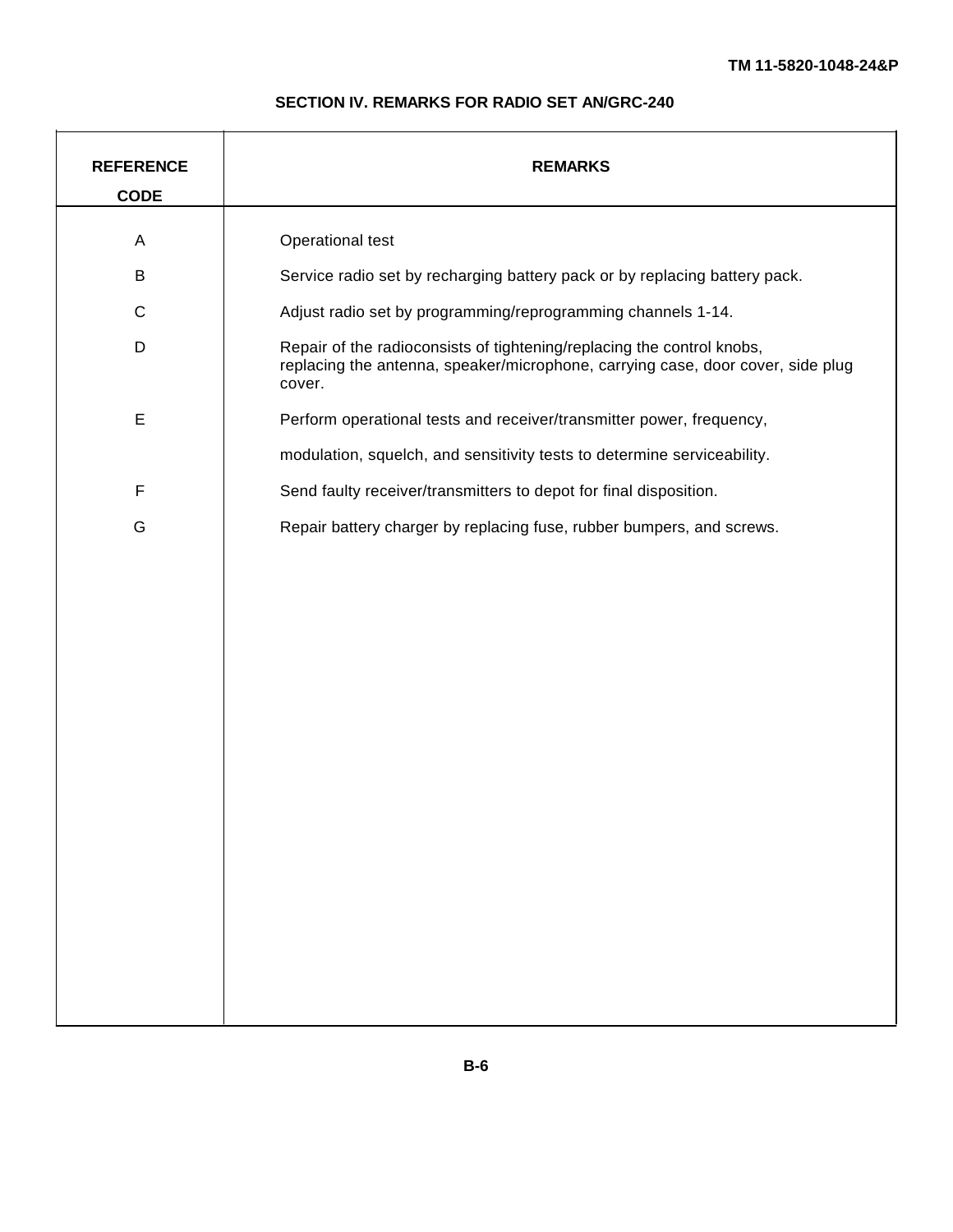#### **APPENDIX C**

#### **UNIT, DIRECT SUPPORT, AND GENERAL SUPPORT MAINTENANCE REPAIR PARTS AND SPECIAL TOOLS LIST**

#### **Section I. INTRODUCTION**

#### **C-1. Scope**

This appendix lists and authorizes spares and repair parts; special tools; special test, measurement, and diagnostic equipment (TMDE); and other special support equipment required for perrormance of organizational, direct support, and general support maintenance of theAN/PRC-127.Itauthorizes the requisitioning, issue, and disposition of spares, repair parts and special tools as indicated by the source, maintenance and recoverability (SMR) codes.

#### **C-2. General**

This Repair Parts and Special Tools List is divided into the following sections.:

a. [Section II.](#page-102-0) Repair Parts List. A list of spares and repair parts authorized by this RPSTL for use in the performance of maintenance. The list also includes parts which must be removed for replacement of the authorized parts. Parts lists are composed of functional groups in ascending numeric sequence, with the parts in each group listed in ascending item number sequence. Figure numbers are listed directly beneath the group header.

b. [Section III.](#page-108-0) Special Tools List. A list of special tools, special TMDE, and other special support equipment authorized by this RPSTL (as indicated by Basis of Issue (BOI) information in (column 5)) for the performance of maintenance.

c. [Section IV.](#page-110-0) Cross-Reference Indexes. A list, in National item identification number (NIIN) sequence, of all National stock numbered items appearing in the listing, followed by a list in alphameric sequence of all part numbers appearing in the listings. National stock numbers and part numbers are cross-referenced to each illustration figure and item number appearance. The figure number and item number index lists figure and item numbers in numeric sequence and cross-references National stock number, Federal Supply Code for Manufacturer and part numbers.

#### **C-3. Explanation of Columns [\(Section II a](#page-102-0)nd [III\)](#page-108-0)**

a. Item No. (Column (1)). Indicates the number used to identify items called out in the illustration.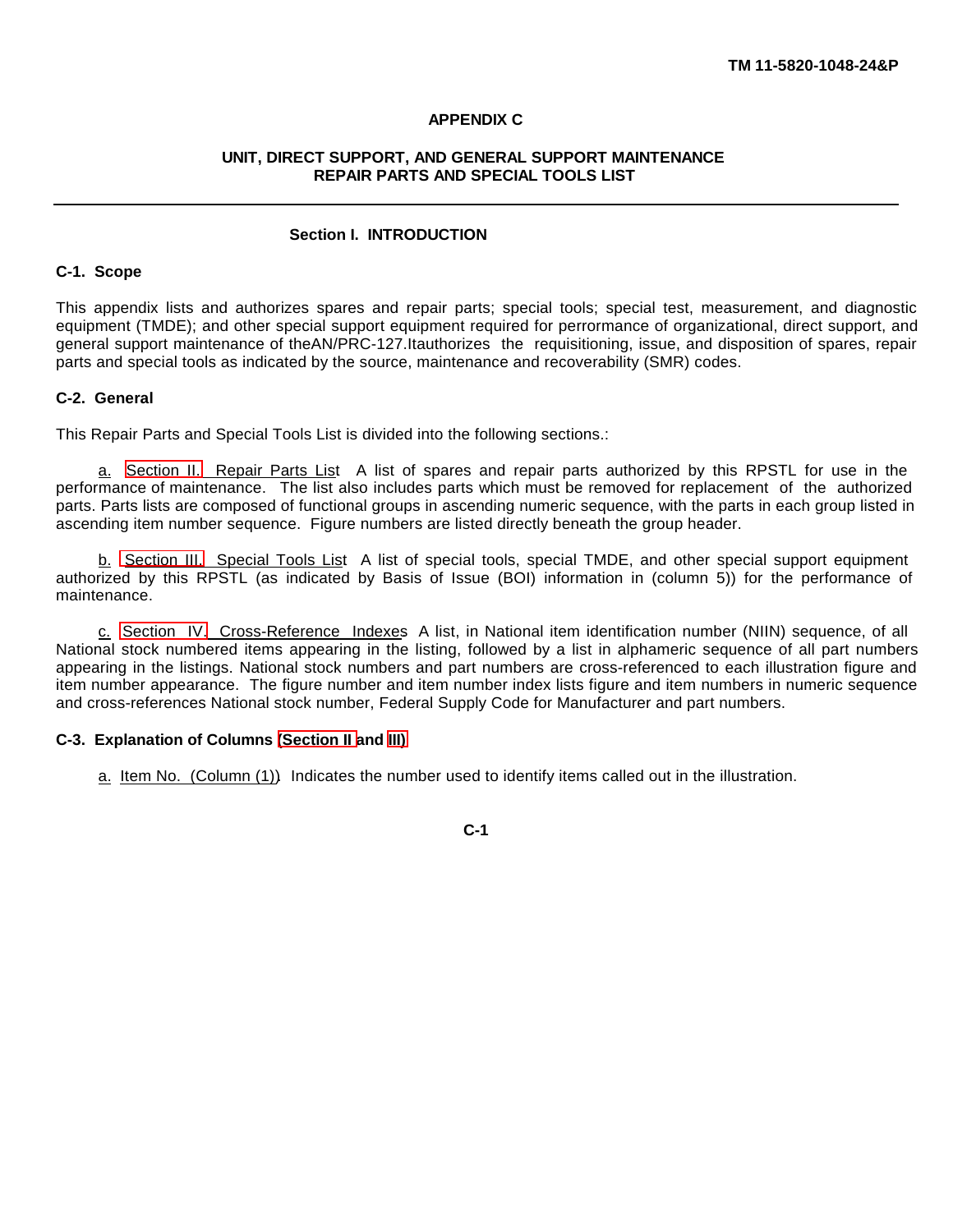b. SMR Code(Column (2)). The source, maintenance, and recoverability(SMR)code is a five-position code containing supply/requisitioning information, maintenance category authorization criteria, and disposition instruction, as shown in the following breakout:



#### **NOTE**

#### **Complete repair: Maintenance capacity, capability, and authority to perform all corrective maintenance tasks of the "repair" function in a use/user environment in order to restore serviceability to a failed item.**

(1) Source code. The source code tells you how to get an item needed for maintenance, repair, or overhaul of an end item/equipment. Explanations of source codes follows:

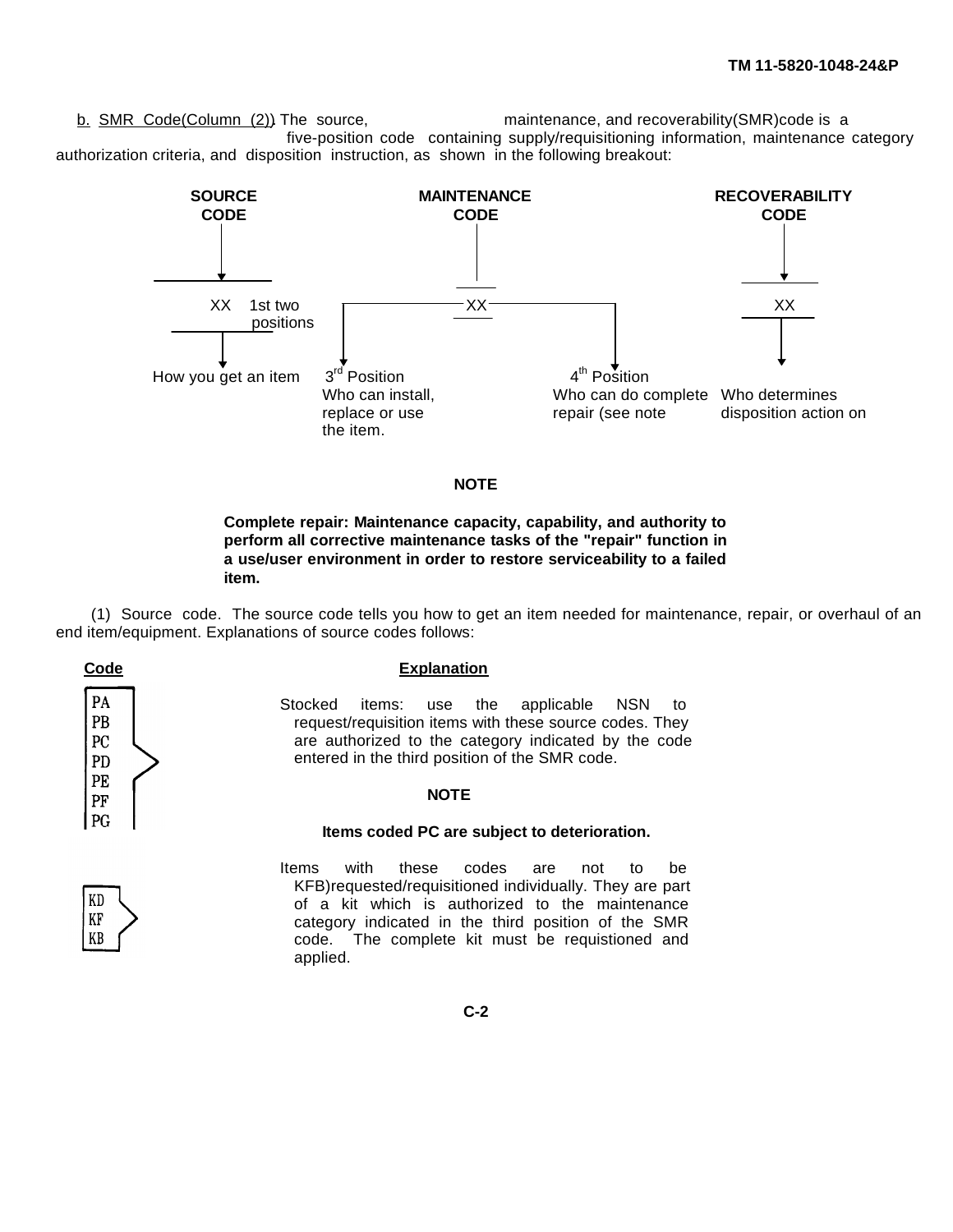

AL -Assembled by **SRA** AD-Assembled by

# **Code Explanation**

Items with these codes are not to be requested/requisitioned individually. They must be made from bulk material which is identified by the part number in the description and usable on code (UOC) column and listed in the Bulk Material group of the repair parts list. If the item is authorized to you by the third position code of the SMR code, but the source code indicates it is made at a higher category, .order the item from the higher category of maintenance.

Items with these codes are not to be requested/requisitioned individually. The parts that make up the assembled item must be requisitioned or fabricated and assembled at the category of maintenance indicated by the source code. If the third position code of the SMR code authorizes you to replace the item, but the source code indicates the item is assembled at a higher category, order the item from the higher category of maintenance.

# **Conduction Conduction Explanation**

| XA -   | Do not requisition an "XA" codeditem. Order its next higher<br>assembly.                                                         |
|--------|----------------------------------------------------------------------------------------------------------------------------------|
| $XB -$ | If an "XB" item is not available from salvage, order it using<br>the FCSM and part number given.                                 |
| $XC -$ | Installation drawing, diagram, instruction sheet, field<br>service drawing, that is identified by manufacturer's part<br>number. |
| XD -   | Item is not stocked. Order an "XD" coded item through normal<br>supply channels using the FSCM and part number given, if no      |
|        |                                                                                                                                  |

NSN is available.

#### **NOTE**

**Cannibalization or controlled exchange, when authorized, may be used as a source of supply for items with the above source codes, except for those source coded "XA" or those aircraft support items restricted by requirements of AR 750-1.**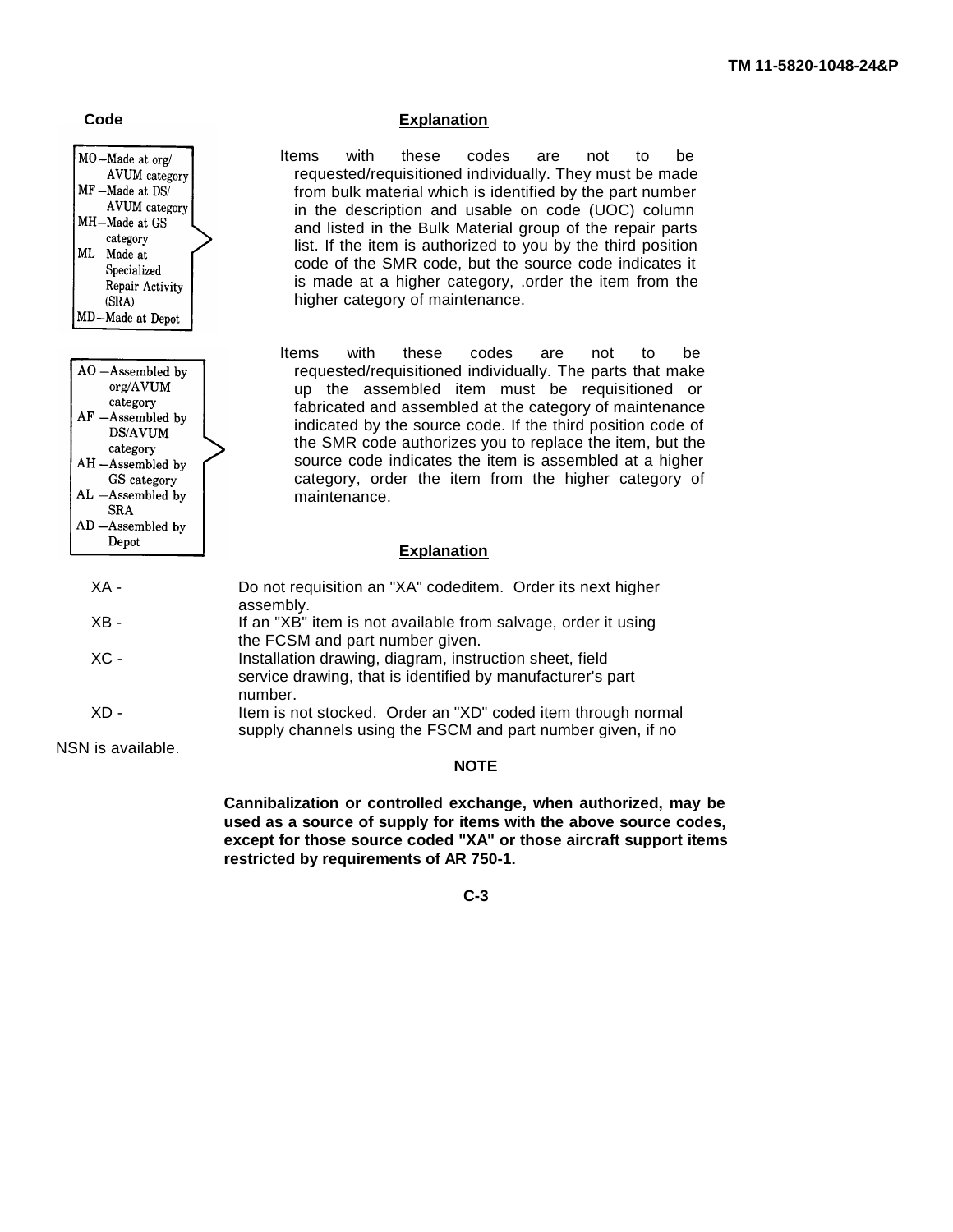(2) Maintenance code. Maintenance codes tell you the category of maintenance authorized to USE and REPAIR support items. The maintenance codes are entered in the third and fourth positions of the SMR code as follows:

(a)The maintenance code entered in the third position tells you the lowest maintenance categor authorized to remove, replace, and use an item. The maintenance code entered in the third position will indicate authorization to one of the following categories of maintenance.

#### Code **Application**/Explanation

- C Crew or operator maintenance done within organizational or aviation maintenance.
- O Organizational or aviation unit category can remove, replace, and use the item.<br>F Direct support or aviation intermediate category can remove, replace, and use the
- Direct support or aviation intermediate category can remove, replace, and use the item.
- H General support category can remove, replace, and use the item.
- L Specialized repair activity can remove, replace, and use the item.
- D Depot category can remove, replace, and use the item.

(b) The maintenance code entered in the fourth position tells whether or not the item is to be repaired and identifies the lowest maintenance category with the capability to do complete repair (i.e., perform all authorized repair functions). This position will contain one of the following maintenance codes.

#### **NOTE**

#### **Some limited repair may be done on the item at a lower category of maintenance, if authorized by the Maintenance Allocation Chart (MAC) and SMR codes.**

#### **Code Application/Explanation**

- O Organizational or aviation unit is the lowest category that can do complete repair of the item.<br>F Direct support or aviation intermediate is the lowest category that can do complete repair of
- Direct support or aviation intermediate is the lowest category that can do complete repair of the item.
- H General support is the lowest category that can do complete repair of the item.
- L Specialized repair activity ( $\phi$ signate the specialized repair activity) is the lowest category that can do complete repair of the item.
- D Depot is the lowest category that can do complete repair of the item.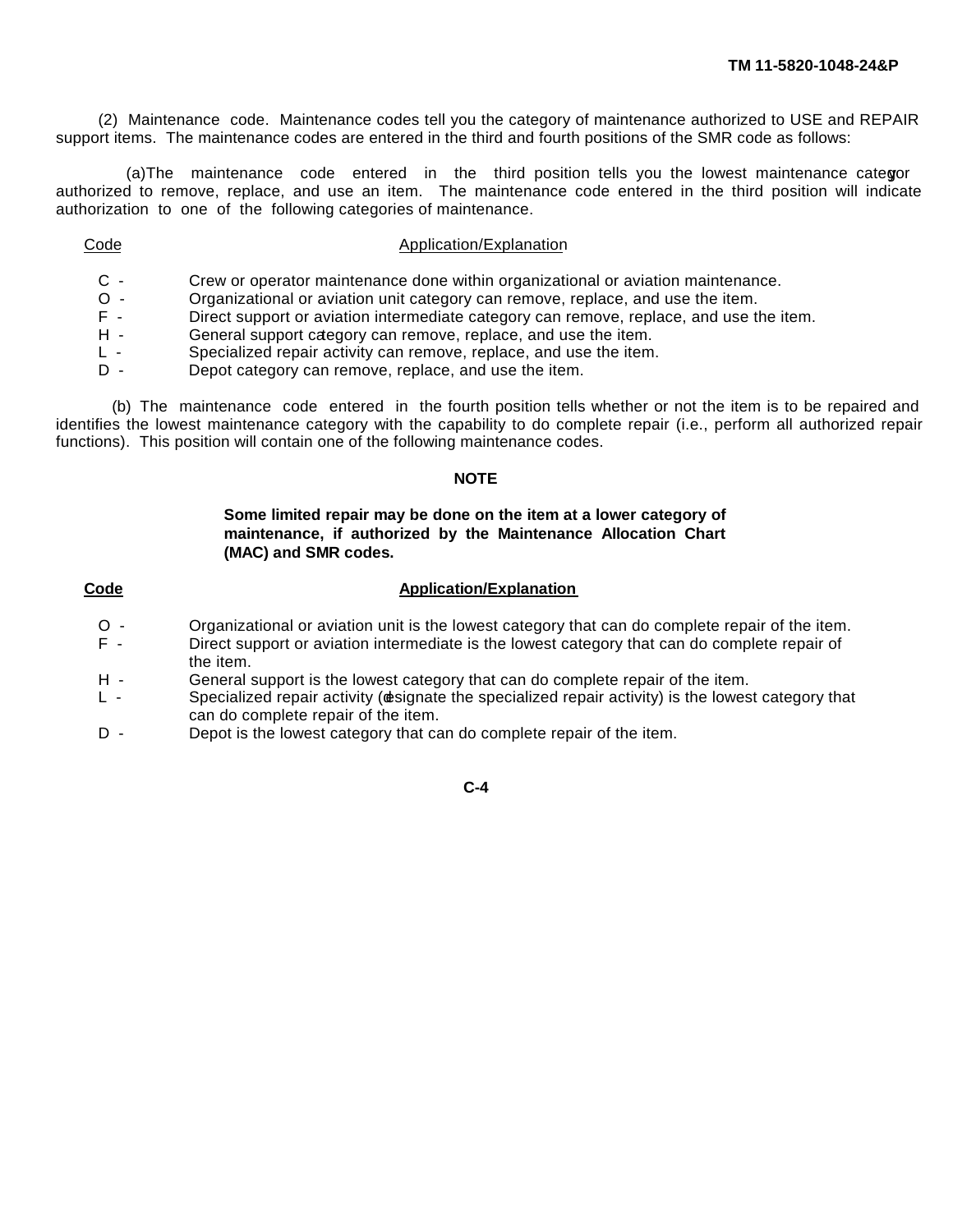| Code         | <b>Application/Explanation</b>                                                                                                                                                                                                                             |
|--------------|------------------------------------------------------------------------------------------------------------------------------------------------------------------------------------------------------------------------------------------------------------|
| . Z -<br>B - | Nonreparable. No repair is authorized.<br>No repair is authorized. (No parts or special tools are authorized for the<br>maintenance of a "B" coded item.) However, the item may be reconditioned by<br>adjusting, lubricating, etc., at the user category. |

(3) Recoverability code. Recoverability codes are assigned to items to indicate the disposition action on unserviceable items. The recoverability code is entered in the fifth position of the SMR Code as follows:

| <b>Recoverability</b><br>codes | <b>Application/Explanation</b>                                                                                                                                                                                                                           |
|--------------------------------|----------------------------------------------------------------------------------------------------------------------------------------------------------------------------------------------------------------------------------------------------------|
| $Z -$                          | Nonreparable item. When unserviceable, condemn and dispose of the item at the<br>category of maintenance shown in the third position of SMR code.                                                                                                        |
| $O -$                          | Reparable item. When uneconomically reparable, condemn and dispose of the<br>item at organizational or aviation unit category.                                                                                                                           |
| $F -$                          | Reparable item. When uneconomically reparable, condemn and<br>dispose of the item at direct support or aviation<br>intermediate category.                                                                                                                |
| $H -$                          | Reparable item. When uneconomically reparable, condemn and<br>dispose of the item at general support category.                                                                                                                                           |
| $D -$                          | Reparable item. When beyond lower category repair capability, return to depot.<br>Condemnation and disposal of item not authorized below depot category.                                                                                                 |
| $L -$                          | Reparable item. Condemnation and disposal not authorized below spotialized<br>repair activity (SRA).                                                                                                                                                     |
| $A -$                          | Item requires special handling or condemnation procedures because of specific<br>reasons (e.g., precious metal content, high dollar value, critical material, or<br>hazardous material). Refer appropriate manuals/directives for specific instructions. |

c. FSCM (Column (3)). The Federal Supply Code for Manufacturer (FSCM) is a 5-digit numeric code which is used to identify the manufacturer, distributor, or Government agency, etc., that supplies the item.

d. Part Number (Column (4)). Indicates the primary number used by the manufacturer (individual, company, firm, corporation, or Government activity), which controls the design and characteristics of the item. by means of its engineering drawings, specifications, standards, and inspection requirements to identify an item or range of items.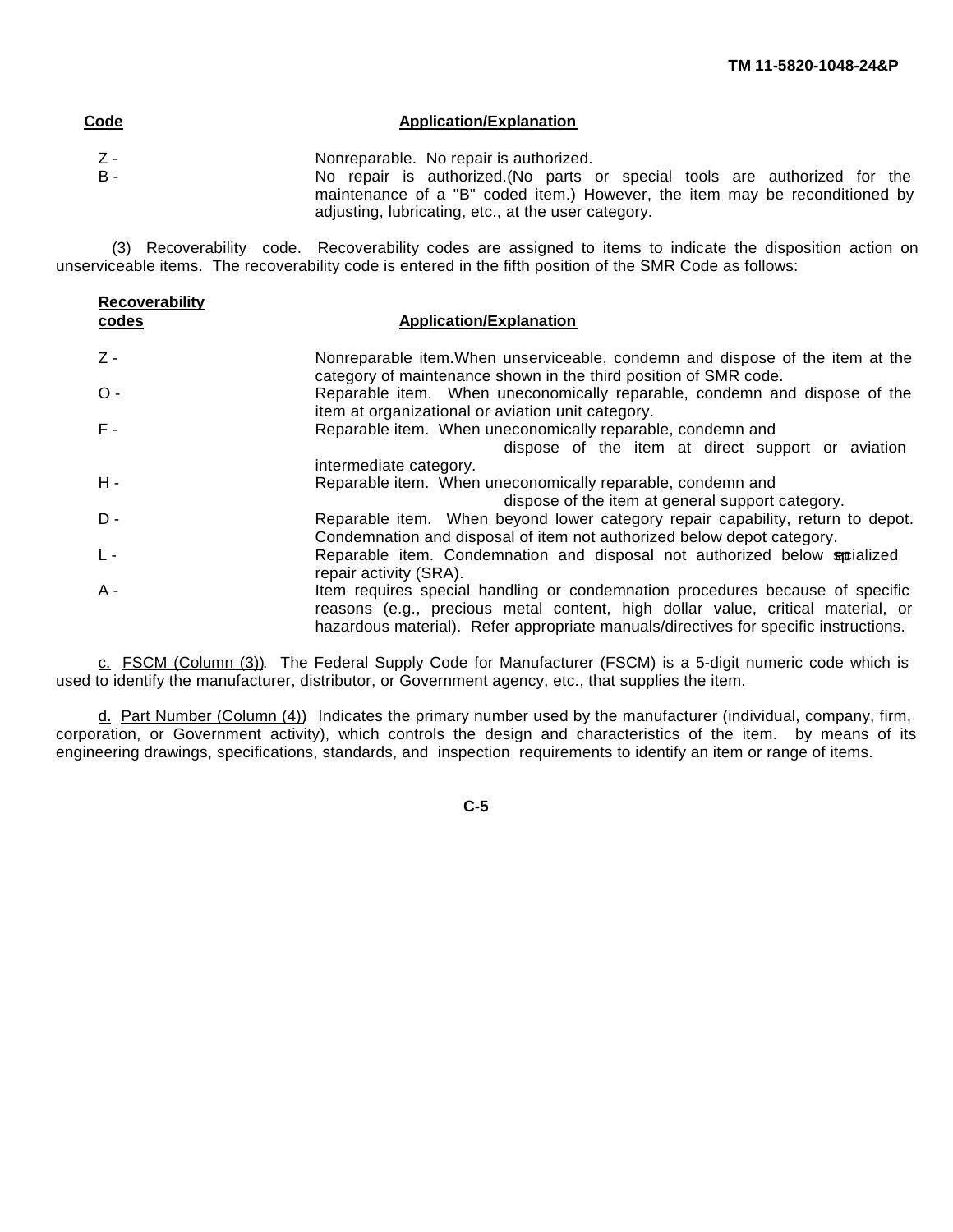### **NOTE**

#### **When you use an NSN to requisition an item, the item you receive may have a different part number from the part ordered.**

e. Description and Usable on Code (UOC) (Column (5)). This column includes the following information.

(1) The Federal item name and, when required, a minimum description to identify the item.

(2) In the Special Tools section, the basis of issue (BOI) appears as the last line in the entry for each special tool, special TMDE, and other special support equipment. When density of equipments supported exceeds density spread indicated in the basis of issue, the total authorization is increased proportionately.

(3) The statement "END OF FIGURE" appears just below the last item description in Column (5) for a given figure in both [section II](#page-102-0) and [section III.](#page-108-0)

f. Qty (Column (6)). Indicates the quantity of the item used in the breakout shown on the illustration figure, which is prepared for a functional group, subfunctional group, or an assembly. A "V" appearing in this column in lieu of a quantity indicates that the quantity is variable and the quantity may vary from application to application.

#### **C-4. Explanation of Columns [\(Section IV\)](#page-110-0)**

#### a. National Stock Number (NSN) Index.

(1) Stock number column. This column lists the NSN by National item identification number (NIIN) sequence. The NIIN consists of the last nine digits of the NSN. When using this column to locate an item, ignore the first four digits of the NSN. When requisitioning items use the complete NSN (13 digits).

(2) Fig. column. This column lists the number of the figure where the item is identified/located.The illustrations are in numerical sequence in [sections II](#page-102-0) and [III.](#page-108-0)

(3) Item column. The item number identifies the item associated with the figure listed in the adjacent Fig. column. This item is also identified by the NSN listed on the same line.

b. Part Number Index. Part numbers in this index are listed by part number in ascending alphameric sequence.

(1) FSCM column. This column lists the Federal supply code for manufacturer (FSCM)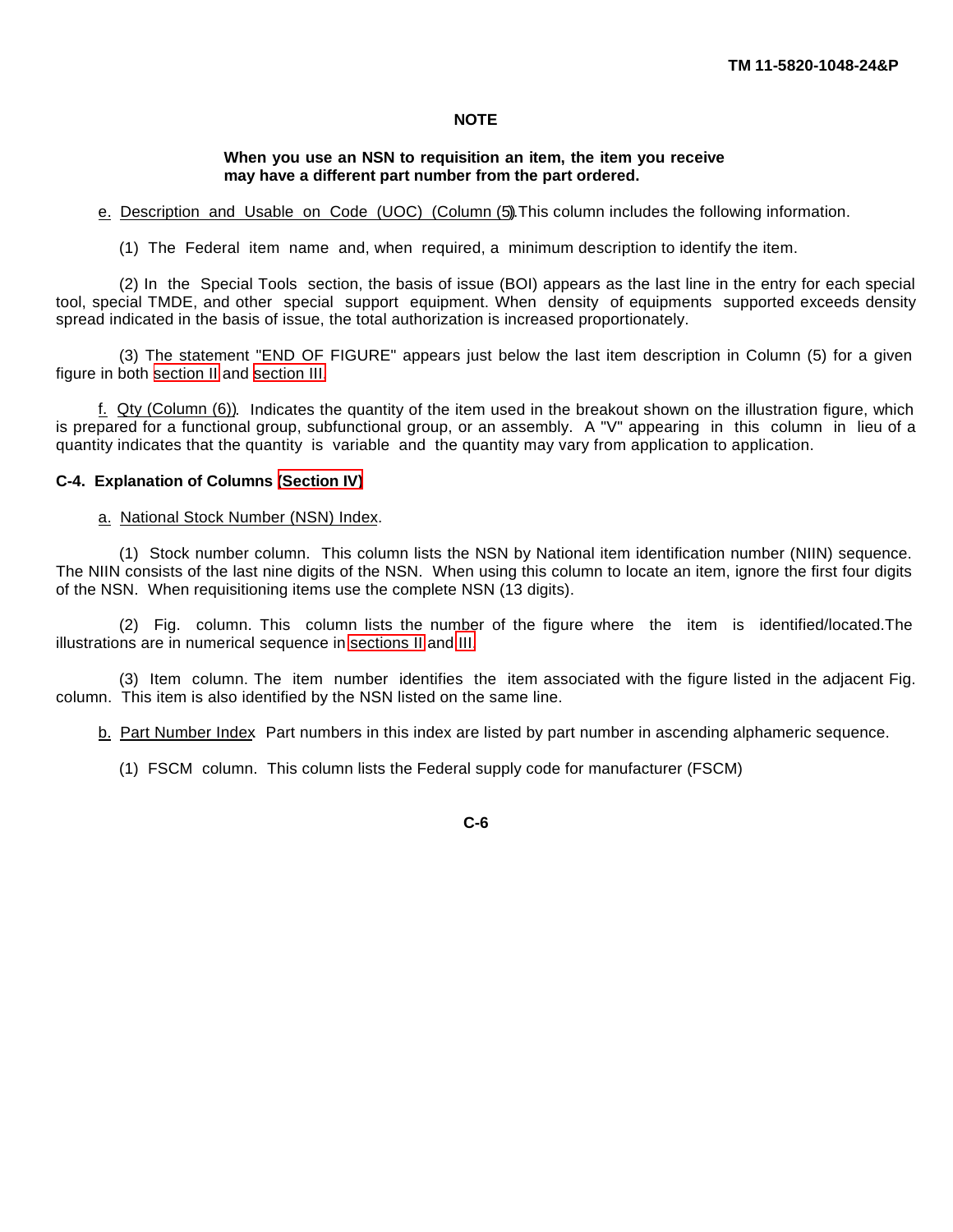(2) Part number column. This column indicates the part number assigned to the item.

(3) Stock number column. This column lists the National stock number for the associated part number and manufacturer identified in the part number and FSCM columns to the left.

(4) Fig. column. This column lists the number of the figure where the item is identified/located in [sections II](#page-102-0) and [III.](#page-108-0)

(5) Item column. The item number is that number assigned to the item as it appears in the figure referenced in the adjacent figure number column.

#### c. Figure and Item Number Index.

(1) Fig. column. This column lists the number of the figure where the item is identified/located in [sections II](#page-102-0) and [III.](#page-108-0)

(2) Item column. The item number is that number assigned to the item as it appears in the figure referenced in the adjacent figure number column.

(3) Stock number column. This column lists the National stock number for the item.

(4) FSCM column. The Federal supply code for manufacturer (FSCM) is a 5-digit numeric code used to identify the manufacturer, distributor, or Government agency, etc., that supplies the item.

(5) Part number column. Indicates the primary number used by the manufacturer(individual, firm, corporation, or Government activity), which controls the design and characteristics of the item by means of its engineering drawings, specifications, standards, and inspection requirements to identify an item or range of item.

#### **C-5. Special Information**

National stock numbers (NSN's) that are missing from P source coded items have been applied for and will be added to this TM by future change/revision when they are entered in the Army Master Data File (AMDF). Until the SN's are established and published, submit exception requisitions to: Commander, US Army Communications- Electronics Command and Fort Monmouth, ATTN: AMSEL-LC-MM, Fort Monmouth, NJ07703-5000 for the part required to support your equipment.

#### **C-6. How to Locate Repair Parts**

#### a. When National stock number or part number is not known.

(1) First. Using the table of contents, determine the assembly group or subassembly group to which the item belongs. This is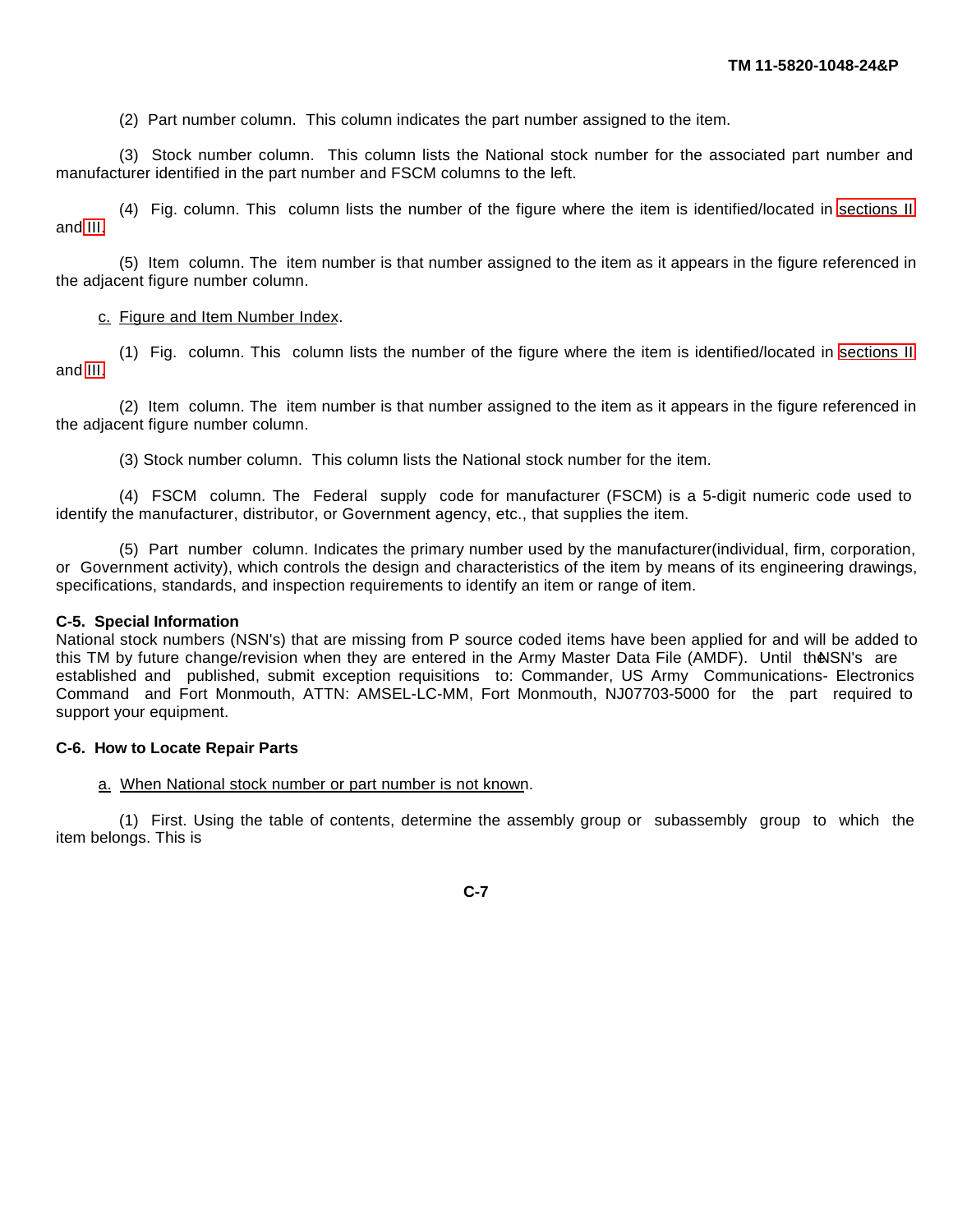necessary since figures are prepared for assembly groups and subassembly groups, and listings are divided into the same groups.

(2) Second. Find the figure covering the assembly group or subassembly group to which the item belongs.

(3) Third. Identify the item on the figure and note the item number.

(4) Fourth. Refer to the Repair Parts List for the figure to find the part number for the item number noted on the figure.

(5) Fifth. Refer to the Part Number Index to find the NSN, if assigned.

b. When National stock number or part number is known.

(1) First. Using the index of National stock numbers and part numbers, find the pertinent National stock number or part number. The NSN index is in National item identification number (NIIN) sequence (para 4a(l)). The part numbers in the part number index are listed in ascending alphameric sequence (para 4b). Both indexes cross-reference you to the illustration figure and item number of the item you are looking for.

(2) Second. After finding the figure and item number, verify that the item is the one you're looking for, then locate the item number in the repair parts list for the figure.

#### **C-7. Abbreviations**

Not applicable.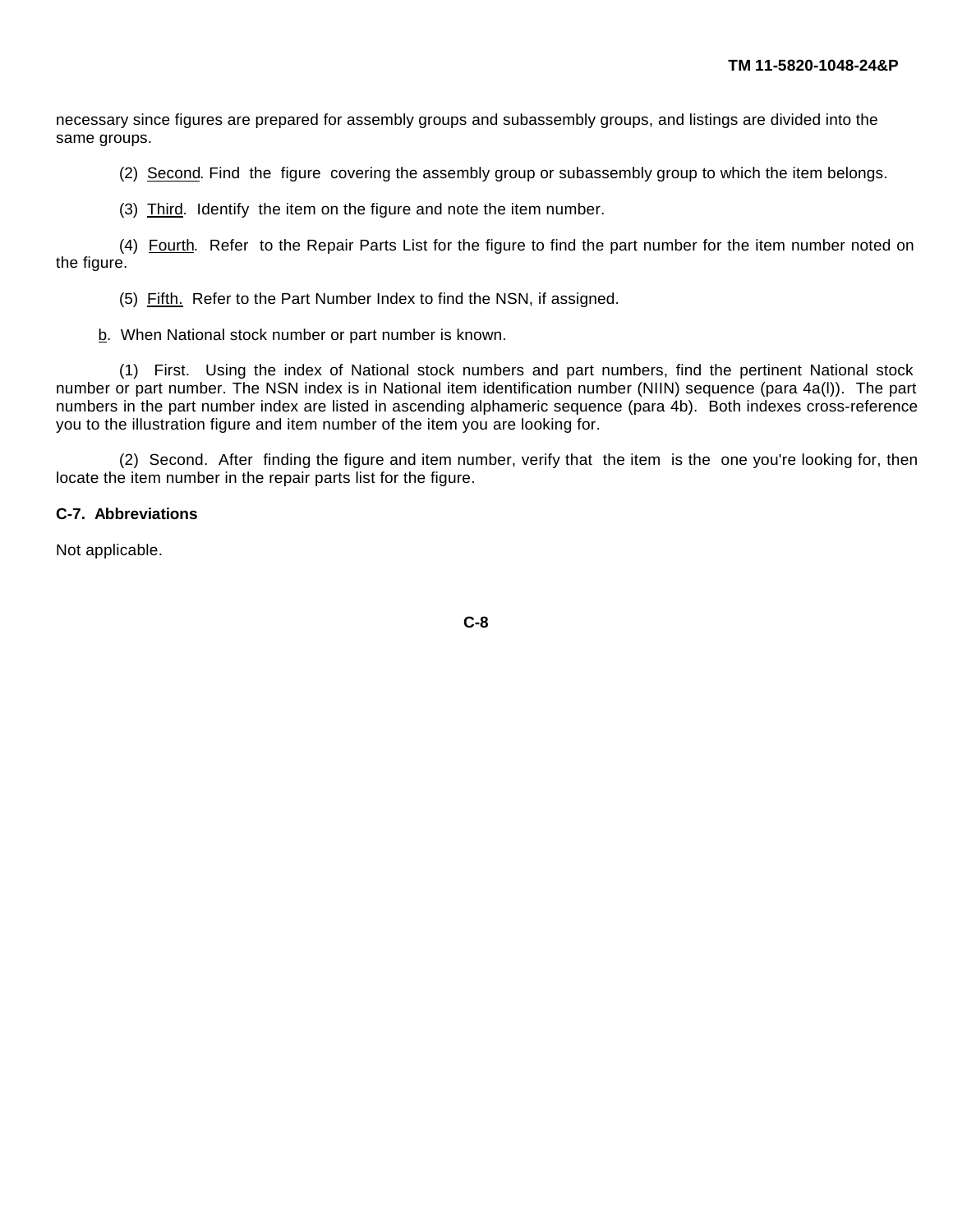

<span id="page-102-0"></span>

*Figure C-1. Radio Set AN/PRC-127*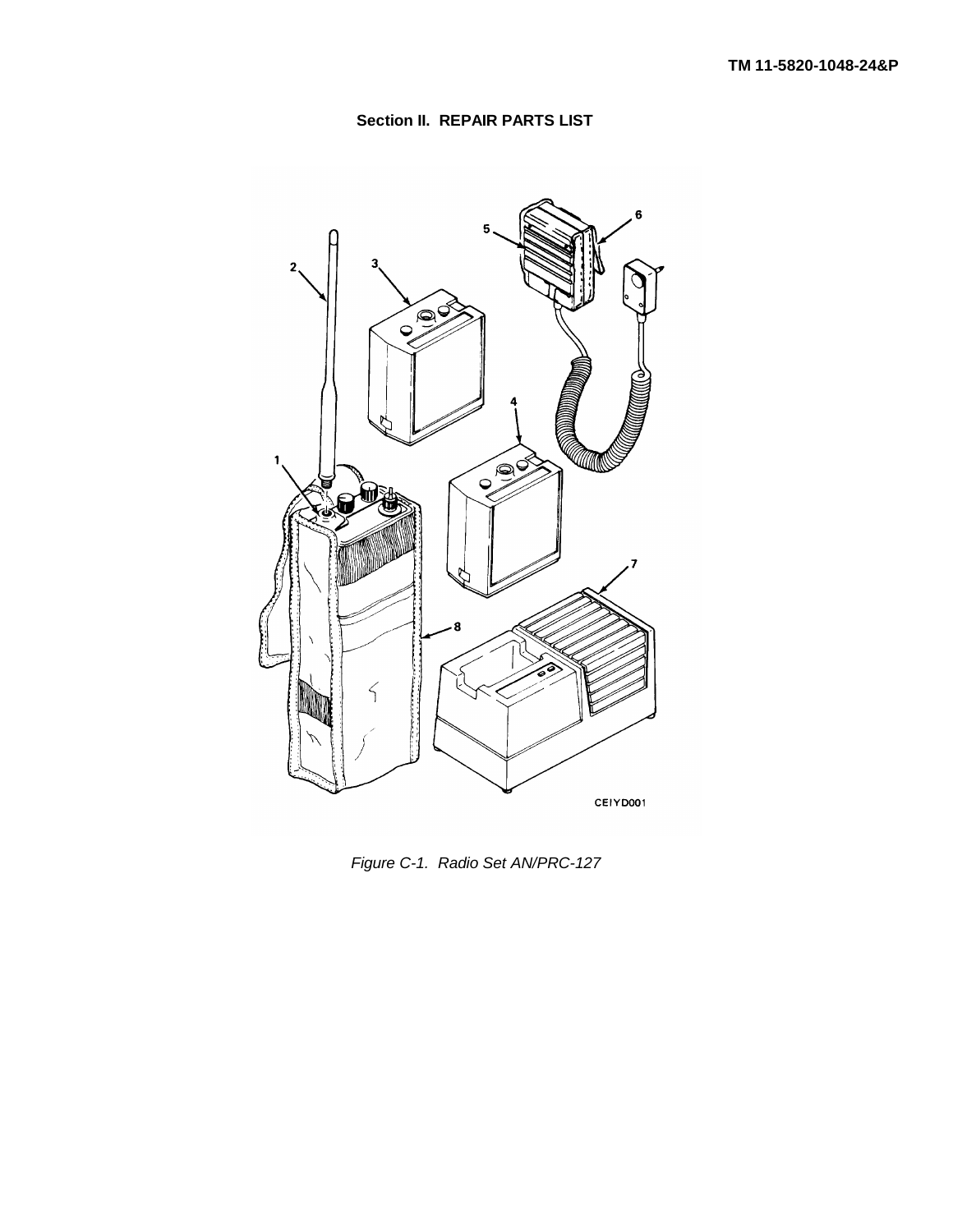<span id="page-103-0"></span>

| (1)<br>ITEM | (2)<br><b>SMR</b>            | (3)              | (4)<br><b>PART</b> | (5)                                              | (6)        |
|-------------|------------------------------|------------------|--------------------|--------------------------------------------------|------------|
| <b>NO</b>   |                              | <b>CODE FSCM</b> | <b>NUMBER</b>      | <b>DESCRIPTION AND USABLE ON CODES (UOC)</b>     | <b>QTY</b> |
|             |                              |                  |                    | GROUP 00 RADIO SET AN/PRC-127                    |            |
|             |                              |                  |                    | $FIG. C-1$                                       |            |
|             | PAODD 80058<br>2 PAOZZ 80058 |                  |                    | AS-3960/PRC-127 ANTENNA KR-5/16-32X3/8, PORTABLE |            |
|             | 3 PAOZZ 22373                |                  | 200-3224-07        | BATTERY ASSEMBLY BATTERY PACK,                   | 1          |
|             | PAOZZ 22373                  |                  | 071-0056-02        | BATTERY ASSEMBLY BATTERY PACK,                   |            |
| 5.          | PAOZZ 22373                  |                  | 071-3012-10        |                                                  |            |
| 6           | PAOZZ 22373                  |                  | 071-0060-00        |                                                  |            |
|             | PAOOO 22373                  |                  | 062-0103-05        |                                                  |            |
| 8           | PAOZZ 22373                  |                  | 071-0059-00        |                                                  |            |

# END OF FIGURE

# **C-1-1**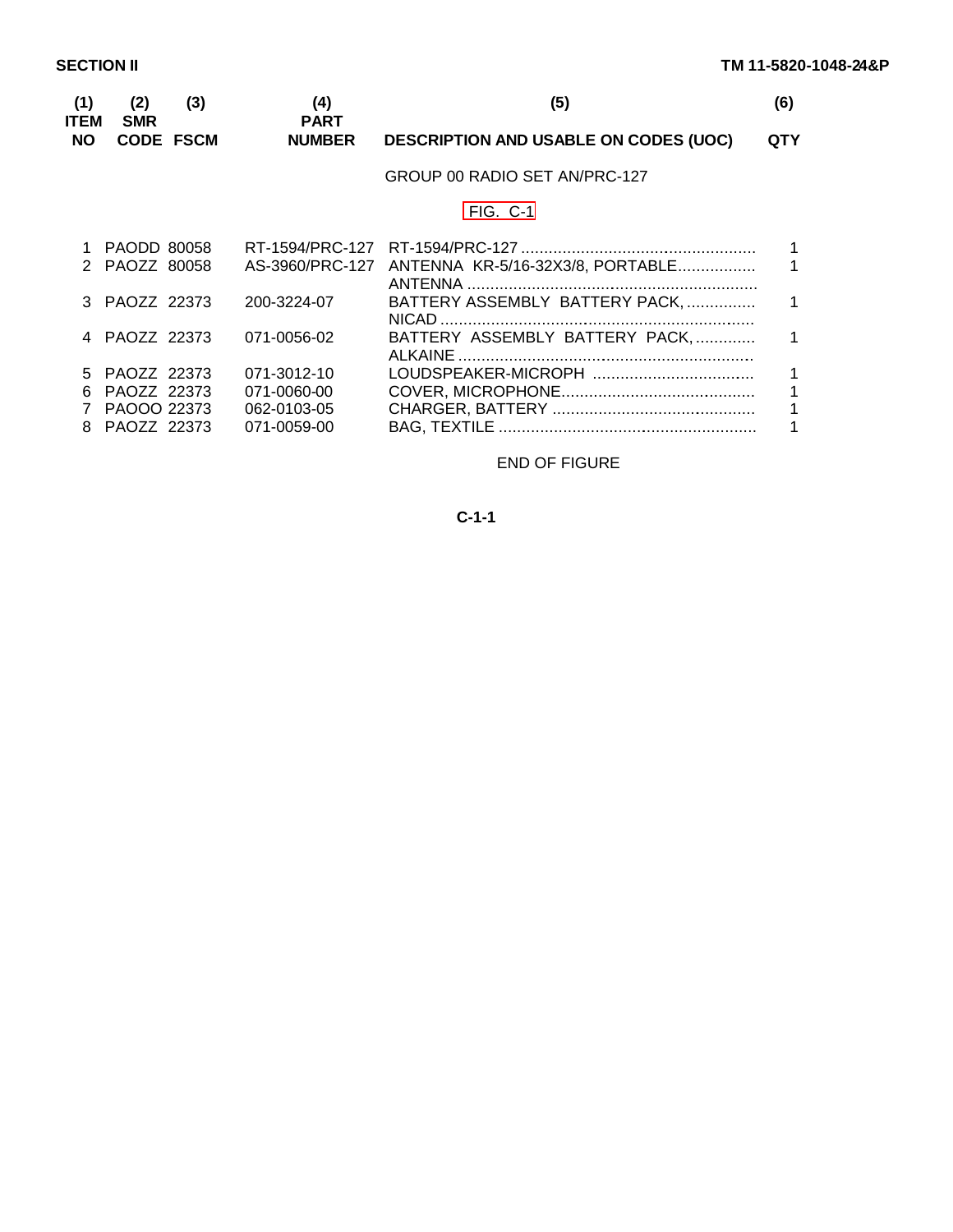<span id="page-104-0"></span>

*Figure C-2. Receiver/Transmitter RT-1594/PRC-127*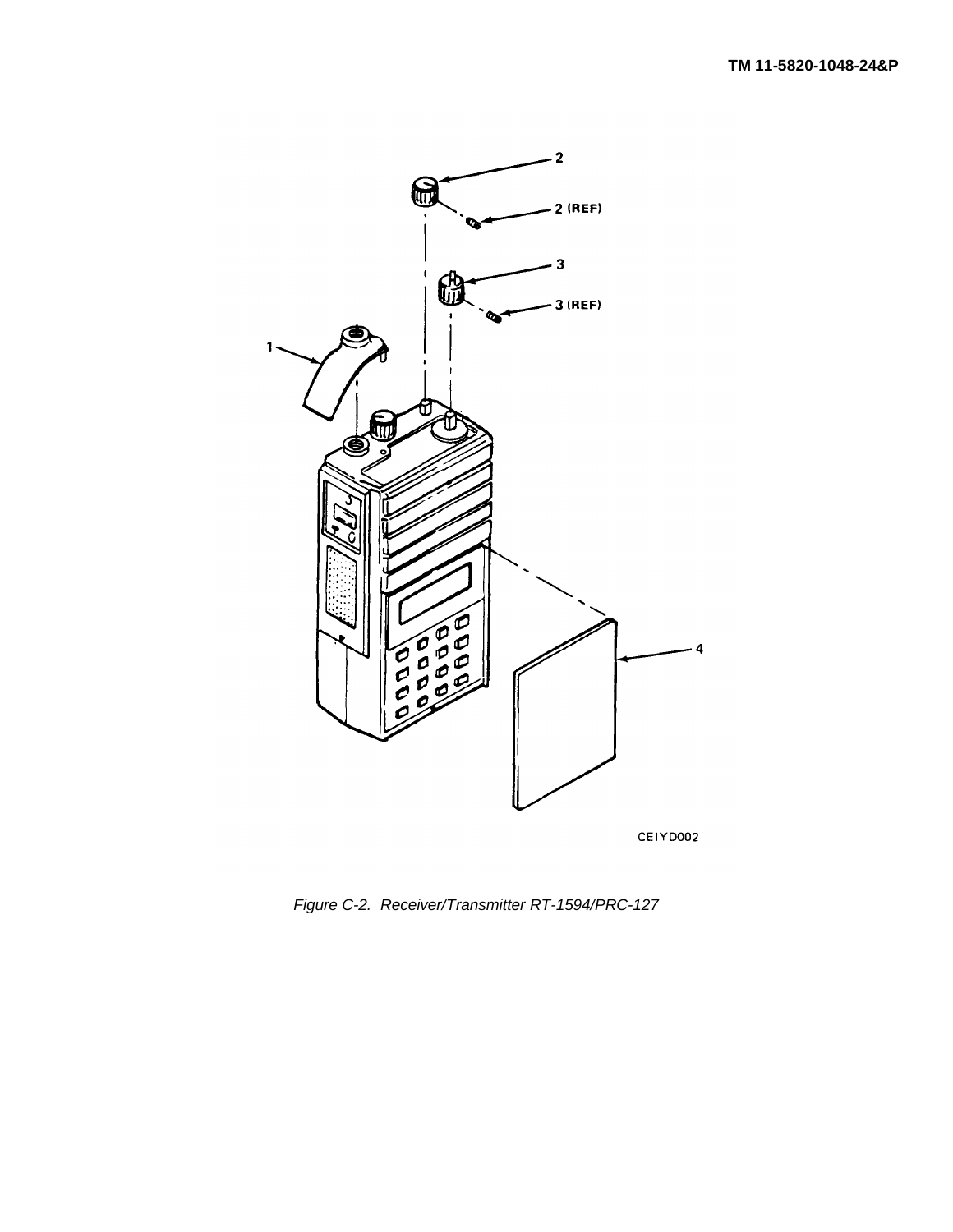<span id="page-105-0"></span>

| (1)<br><b>ITEM</b> | (2)<br><b>SMR</b> | (3)              | (4)<br><b>PART</b> | (5)                                                                   | (6) |
|--------------------|-------------------|------------------|--------------------|-----------------------------------------------------------------------|-----|
| <b>NO</b>          |                   | <b>CODE FSCM</b> | <b>NUMBER</b>      | <b>DESCRIPTION AND USABLE ON CODES (UOC)</b>                          | QTY |
|                    |                   |                  |                    | <b>GROUP 01 RECEIVER/TRANSMITTER</b><br>RT-1594/PRC-127<br>$FIG. C-2$ |     |
|                    | PAOZZ 22373       |                  | 088-2076-00        |                                                                       |     |
|                    | PAOZZ 22373       |                  | 073-0602-05        |                                                                       |     |
|                    | PAOZZ 22373       |                  | 073-0601-05        | <b>KNOB</b>                                                           |     |
|                    | PAOZZ 22373       |                  | 088-1306-00        |                                                                       |     |

END OF FIGURE

**C-2-1**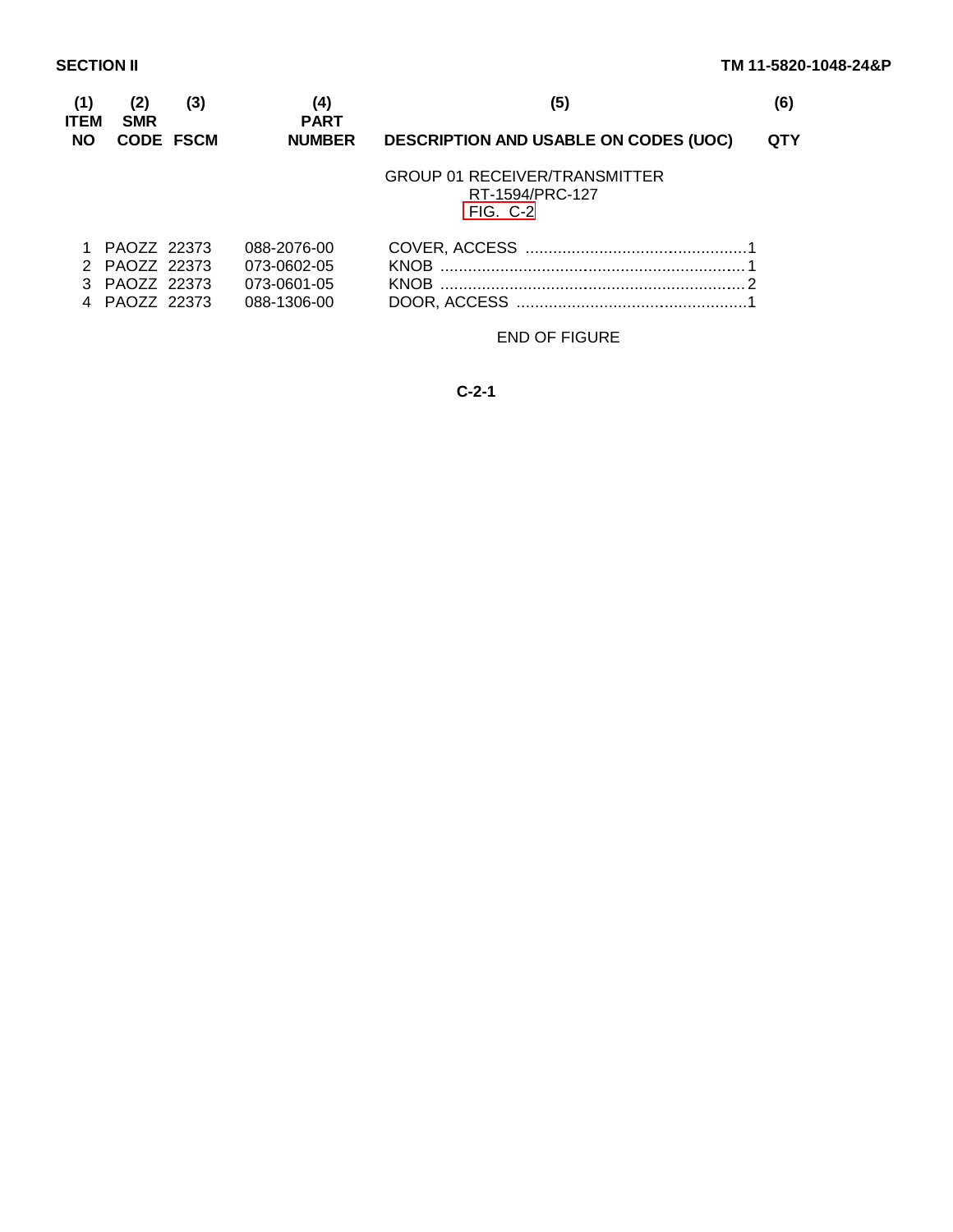<span id="page-106-0"></span>

*Figure C-3. Battery Charger*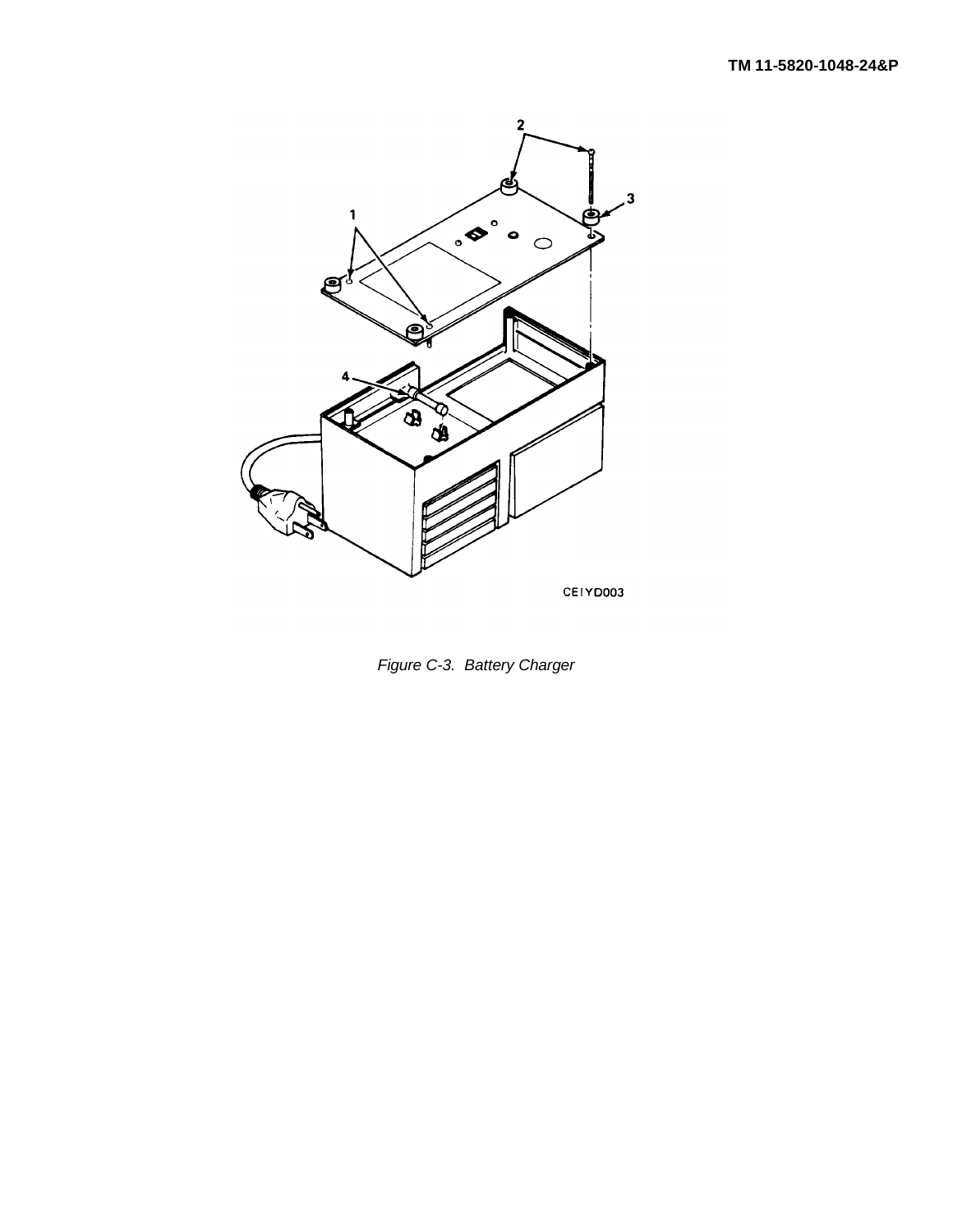<span id="page-107-0"></span>

| (1)<br>ITEM<br><b>NO</b> | (2)<br><b>SMR</b><br><b>CODE FSCM</b> | (3)<br>(4) | <b>PART</b>   | (5)<br><b>DESCRIPTION AND USABLE ON CODES (UOC)</b> |  |
|--------------------------|---------------------------------------|------------|---------------|-----------------------------------------------------|--|
|                          |                                       |            | <b>NUMBER</b> |                                                     |  |
|                          |                                       |            |               | GROUP 02 BATTERY CHARGER                            |  |
|                          |                                       |            |               | $FIG. C-3$                                          |  |
|                          | PAOZZ 22373                           |            | 089-6294-12   | SCREW, MACHINE SCR PTC 4-40X3/4 2                   |  |

| $\overline{1}$ $\overline{1}$ $\overline{1}$ $\overline{2}$ $\overline{2}$ $\overline{2}$ $\overline{2}$ $\overline{2}$ $\overline{2}$ $\overline{2}$ $\overline{2}$ $\overline{2}$ $\overline{2}$ $\overline{2}$ $\overline{2}$ $\overline{2}$ $\overline{2}$ $\overline{2}$ $\overline{2}$ $\overline{2}$ $\overline{2}$ $\overline{2}$ $\overline{2}$ $\overline{2}$ $\overline{$ |               | UUJ ULJT IL | <u> סטונבנייה דושטע די טון ווער</u> די דער דור ווער |  |
|--------------------------------------------------------------------------------------------------------------------------------------------------------------------------------------------------------------------------------------------------------------------------------------------------------------------------------------------------------------------------------------|---------------|-------------|-----------------------------------------------------|--|
|                                                                                                                                                                                                                                                                                                                                                                                      | 2 PAOZZ 22373 | 089-7255-28 |                                                     |  |
| 3 PAOZZ 77969                                                                                                                                                                                                                                                                                                                                                                        |               | 9102-A      |                                                     |  |
| 4 PAOZZ 81349                                                                                                                                                                                                                                                                                                                                                                        |               | FM04A125V4A |                                                     |  |

# END OF FIGURE

**C-3-1**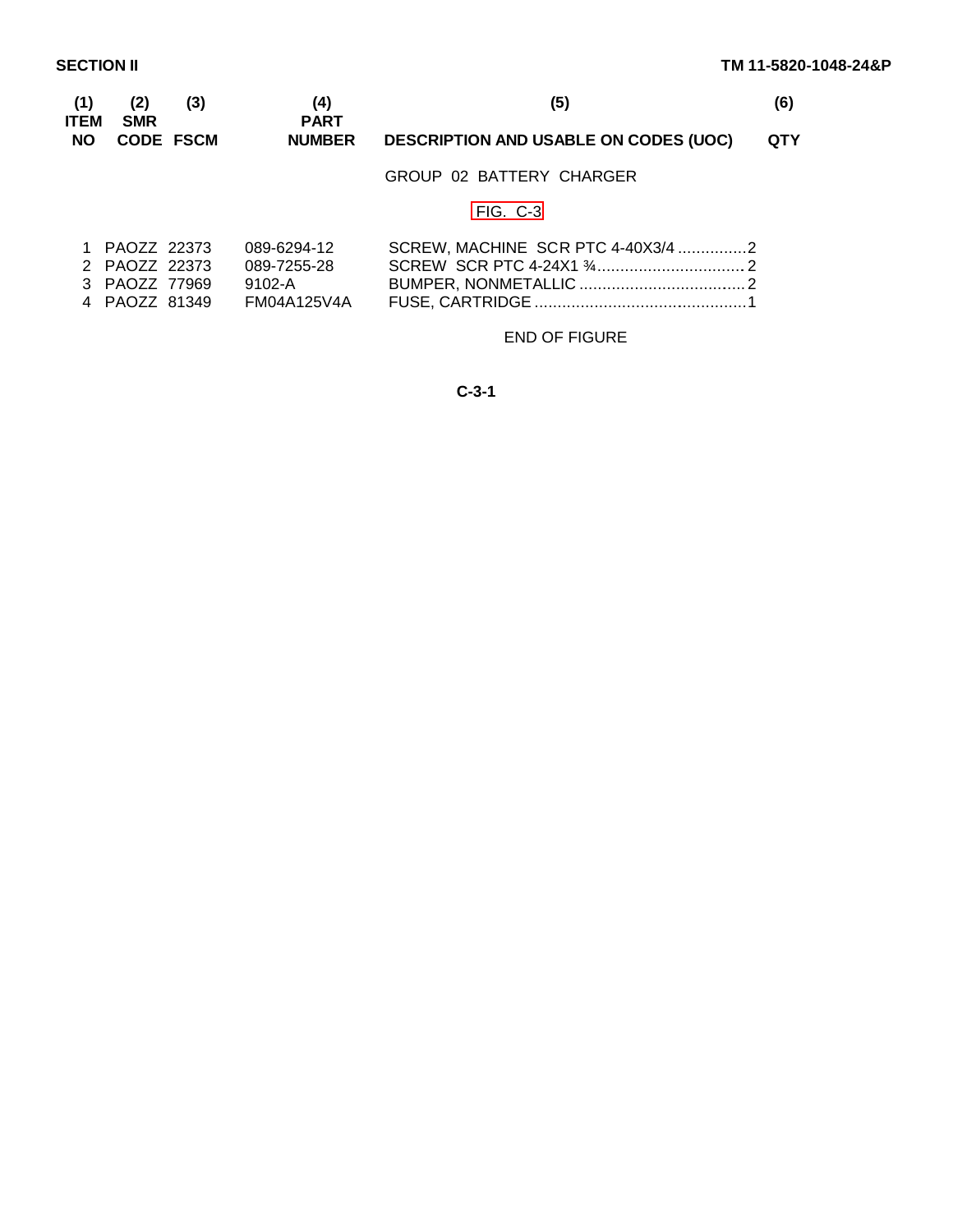

<span id="page-108-0"></span>

*Figure C-4. Special Tools*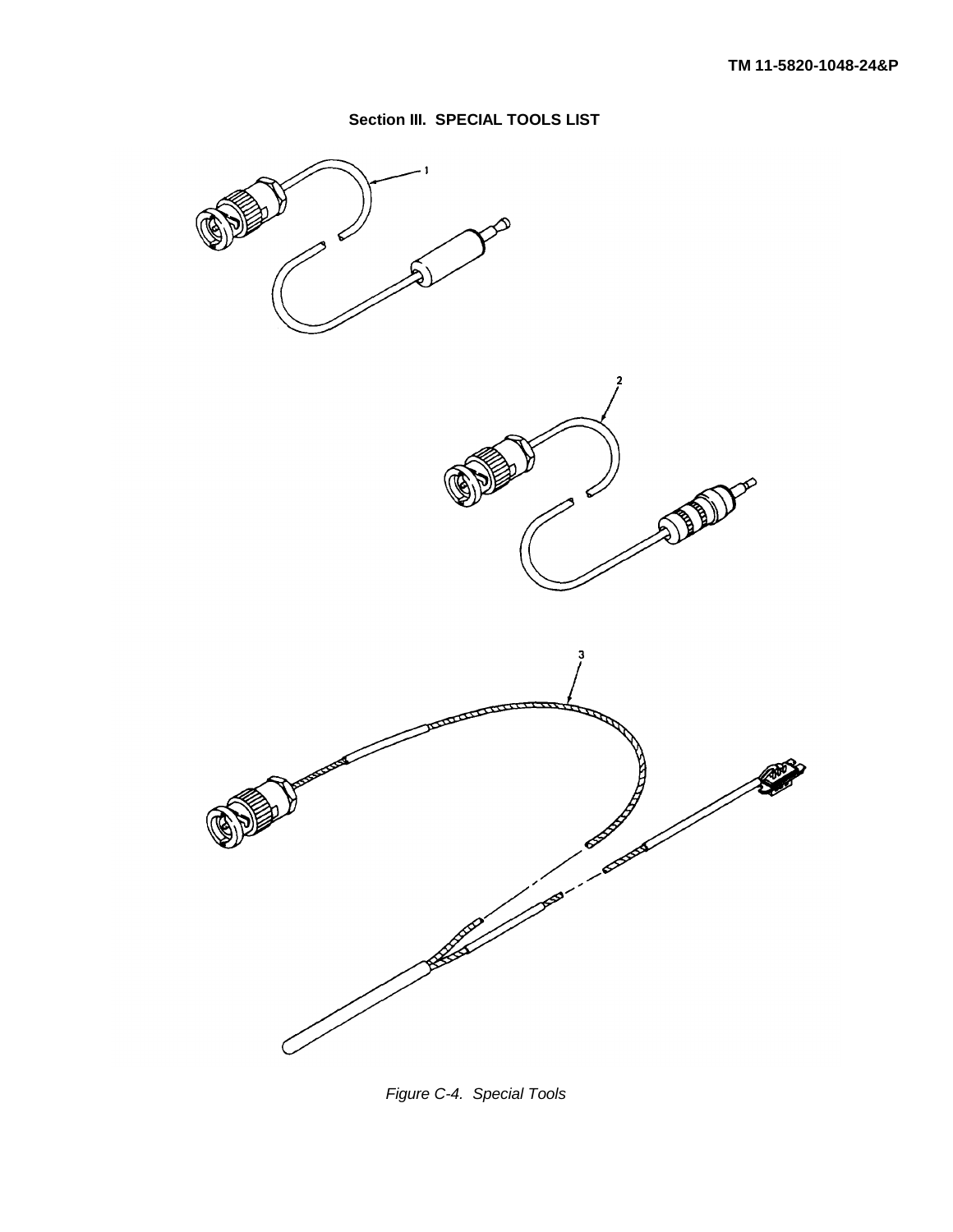| (1)<br>ITEM | (2)<br><b>SMR</b> | (3)              | (4)<br><b>PART</b> | (5)                                              | (6)        |
|-------------|-------------------|------------------|--------------------|--------------------------------------------------|------------|
| <b>NO</b>   |                   | <b>CODE FSCM</b> | <b>NUMBER</b>      | <b>DESCRIPTION AND USABLE ON CODES (UOC)</b>     | <b>QTY</b> |
|             |                   |                  |                    | GROUP 20 SPECIAL TOOLS                           |            |
|             |                   |                  |                    | $FIG. C-4$                                       |            |
|             | PAOZZ 22373       |                  | 155-02268-0000     | CABLE ASSEMBLY, RF BOI:1 PER 1-5                 |            |
|             | 2 PAOZZ 22373     |                  | 155-02645-0000     | CABLE ASSEMBLY BOI:1 PER 1-5 END                 |            |
|             | 3 PAOZZ 22372     |                  | 155-02644-0000     | CABLE ASSEMBLY BOI:1 PER 1-5 END<br><b>ITFMS</b> |            |

END OF FIGURE

## **C-4-1**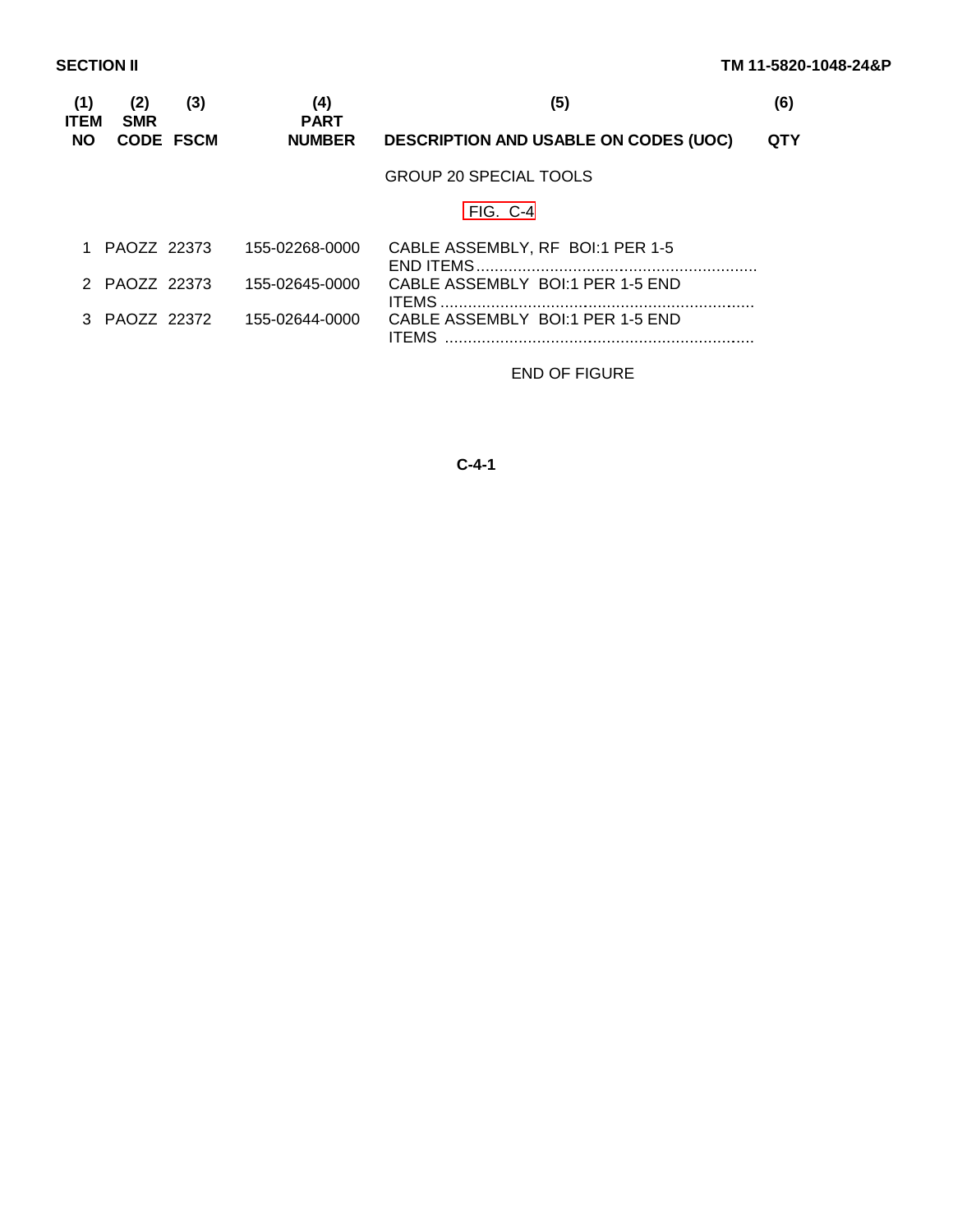## **CROSS- REFERENCE-INDEXES NATIONAL STOCK NUMBER INDEX STOCK NUMBER FIG. ITEM STOCK NUMBER FIG. ITEM**

| <b>SIULA NUMBER</b> | гіч.  | 1 I C.W |
|---------------------|-------|---------|
|                     |       |         |
| 5920-00-471-2548    | C-3   | 4       |
| 5340-00-805-6790    | C-3   | 3       |
| 6140-01-274-0835    | C-1   | 3       |
| 6130-01-274-0839    | C-1   | 7       |
| 5355-01-274-0840    | C-2   | 2       |
| 5355-01-274-0841    | $C-2$ | 3       |
| 5340-01-274-0856    | C-2   | 4       |
| 6135-01-274-5015    | C-1   | 4       |
| 5965-01-274-5016    | C-1   | 5       |
| 5985-01-274-5051    | C-1   | 2       |
| 5820-01-274-5063    | $C-1$ | 1       |
| 5340-01-274-5069    | C-2   | 1       |
| 8105-01-276-4810    | C-1   | 8       |
| 5965-01-292-8307    | C-1   | 6       |
| 5305-01-293-7870    | C-3   | 1       |
| 5305-01-298-7236    | C-3   | 2       |
|                     |       |         |

**C-I-1**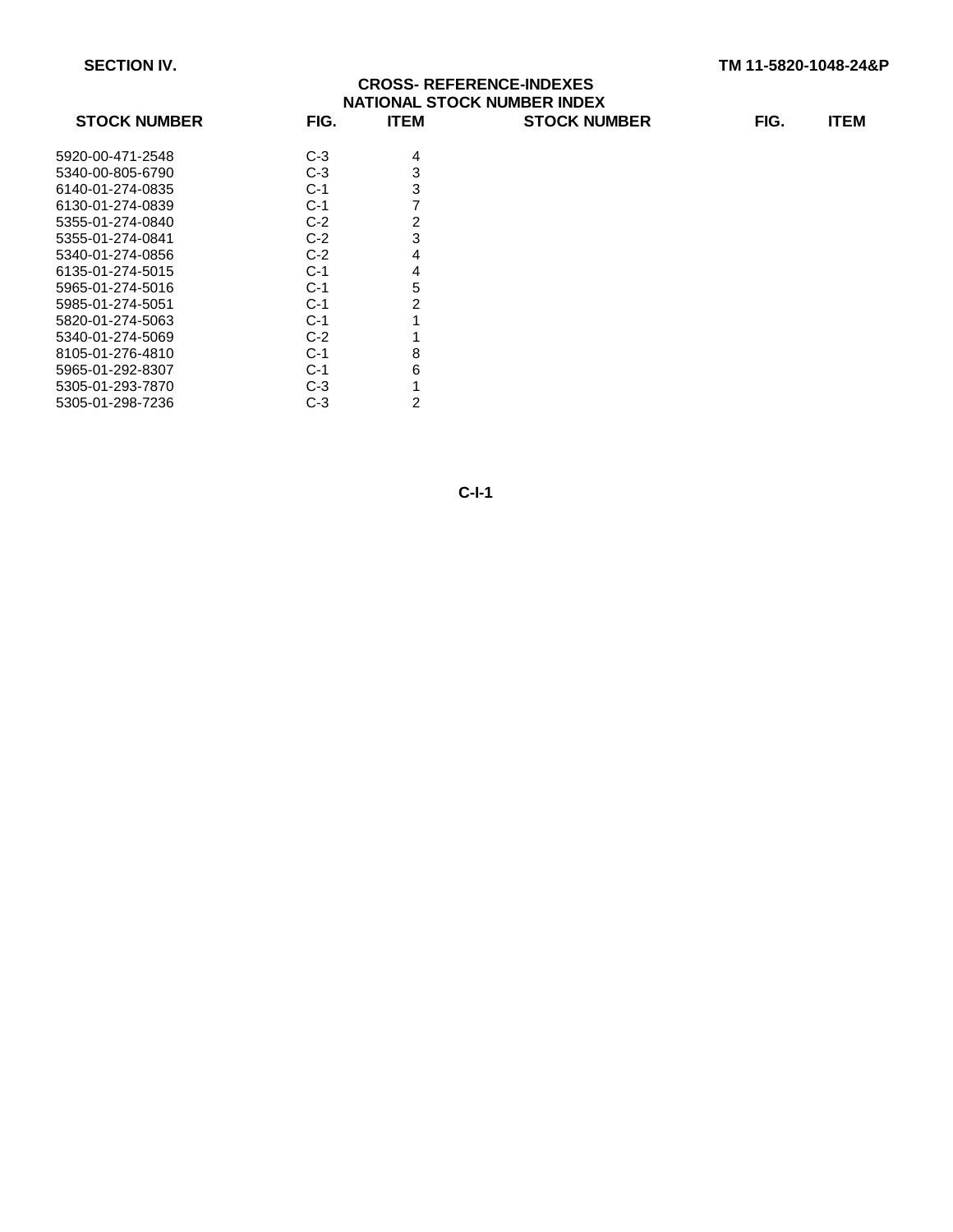## **CROSS-REFERENCE INDEXES PART NUMBER INDEX**

| <b>FSCM</b> | <b>PART NUMBER</b> | <b>STOCK NUMBER</b> | FIG.  | <b>ITEM</b> |
|-------------|--------------------|---------------------|-------|-------------|
| 80058       | AS-3960/PRC-127    | 5985-01-274-5051    | $C-1$ | 2           |
| 81349       | FM04A125V4A        | 5920-00-471-2548    | $C-3$ | 4           |
| 80058       | RT-1594/PRC-127    | 5820-01-274-5063    | $C-1$ |             |
| 22373       | 062-0103-05        | 6130-01-274-0839    | $C-1$ |             |
| 22373       | 071-0056-02        | 6135-01-274-5015    | $C-1$ | 4           |
| 22373       | 071-0059-00        | 8105-01-276-4810    | $C-1$ | 8           |
| 22373       | 071-0060-00        | 5965-01-292-8307    | $C-1$ | 6           |
| 22373       | 071-3012-10        | 5965-01-274-5016    | $C-1$ | 5           |
| 22373       | 073-0601-05        | 5355-01-274-0841    | $C-2$ | 3           |
| 22373       | 073-0602-05        | 5355-01-274-0840    | $C-2$ | 2           |
| 22373       | 088-1306-00        | 5340-01-274-0856    | $C-2$ | 4           |
| 22373       | 088-2076-00        | 5340-01-274-5069    | $C-2$ |             |
| 22373       | 089-6294-12        | 5305-01-293-7870    | $C-3$ |             |
| 22373       | 089-7255-28        | 5305-01-298-7236    | $C-3$ | 2           |
| 22373       | 155-02268-0000     |                     | $C-4$ |             |
| 22372       | 155-02644-0000     |                     | C-4   | 3           |
| 22373       | 155-02645-0000     |                     | $C-4$ | 2           |
| 22373       | 200-3224-07        | 6140-01-274-0835    | $C-1$ | 3           |
| 77969       | 9102-A             | 5340-00-805-6790    | $C-3$ | 3           |

**C-I-2**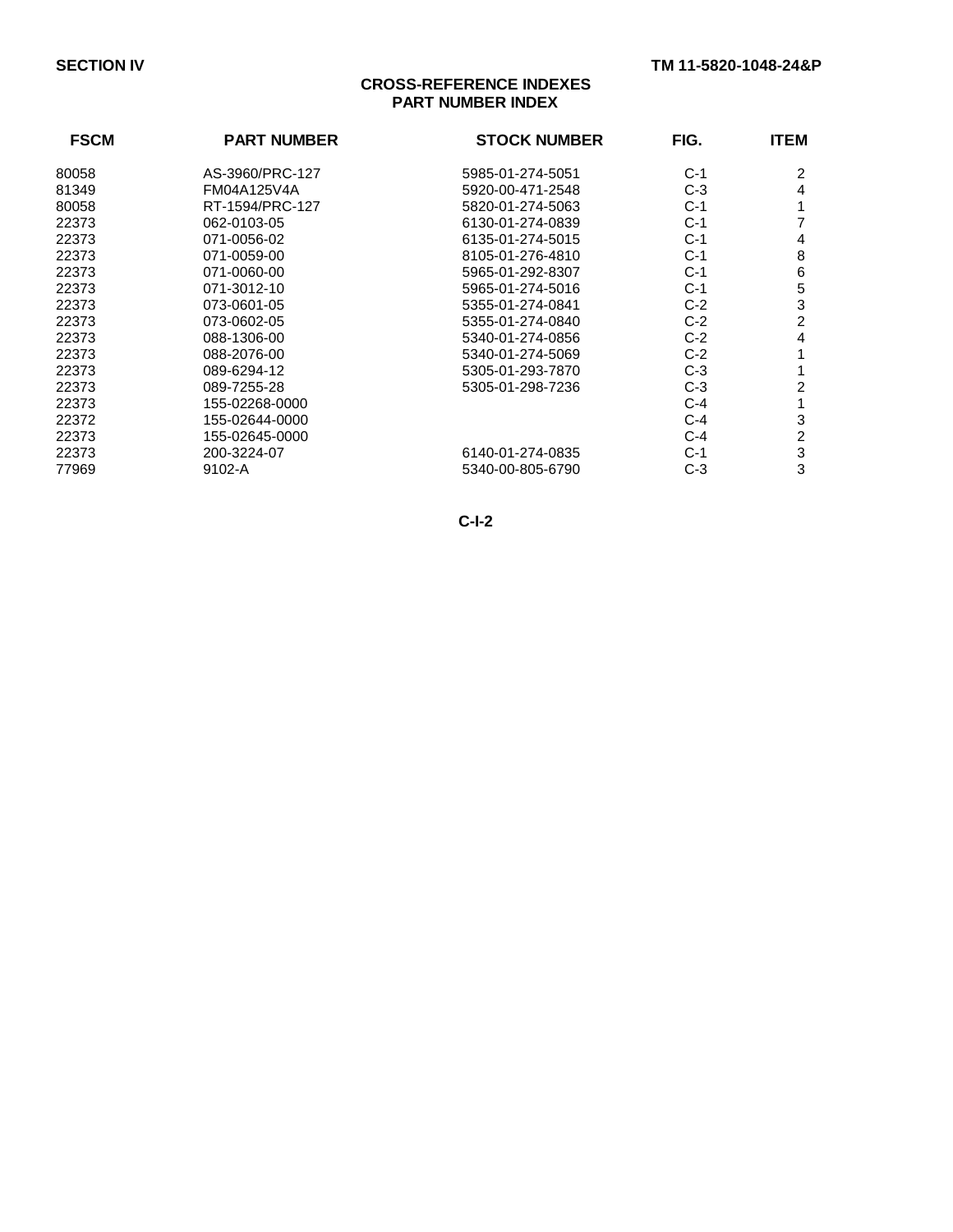## **CROSS-REFERENCE INDEXES FIGURE AND ITEM NUMBER INDEX**

| FIG.  | <b>ITEM</b> | <b>STOCK NUMBER</b> | <b>FSCM</b> | <b>PART NUMBER</b> |
|-------|-------------|---------------------|-------------|--------------------|
| $C-1$ |             | 5820-01-274-5063    | 80058       | RT-1594/PRC-127    |
| $C-1$ |             | 5985-01-274-5051    | 80058       | AS-3960/PRC-127    |
| $C-1$ | 3           | 6140-01-274-0835    | 22373       | 200-3224-07        |
| $C-1$ | 4           | 6135-01-274-5015    | 22373       | 071-0056-02        |
| $C-1$ | 5           | 5965-01-274-5016    | 22373       | 071-3012-10        |
| $C-1$ | 6           | 5965-01-292-8307    | 22373       | 071-0060-00        |
| $C-1$ |             | 6130-01-274-0839    | 22373       | 062-0103-05        |
| $C-1$ | 8           | 8105-01-276-4810    | 22373       | 071-0059-00        |
| $C-2$ |             | 5340-01-274-5069    | 22373       | 088-2076-00        |
| $C-2$ |             | 5355-01-274-0840    | 22373       | 073-0602-05        |
| $C-2$ | 3           | 5355-01-274-0841    | 22373       | 073-0601-05        |
| $C-2$ | 4           | 5340-01-274-0856    | 22373       | 088-1306-00        |
| $C-3$ |             | 5305-01-293-7870    | 22373       | 089-6294-12        |
| $C-3$ |             | 5305-01-298-7236    | 22373       | 089-7255-28        |
| $C-3$ | 3           | 5340-00-805-6790    | 77969       | 9102-A             |
| $C-3$ | 4           | 5920-00-471-2548    | 81349       | FM04A125V4A        |
| $C-4$ |             |                     | 22373       | 155-02268-0000     |
| $C-4$ |             |                     | 22373       | 155-02645-0000     |
| $C-4$ | 3           |                     | 22372       | 155-02644-0000     |

**C-I-3**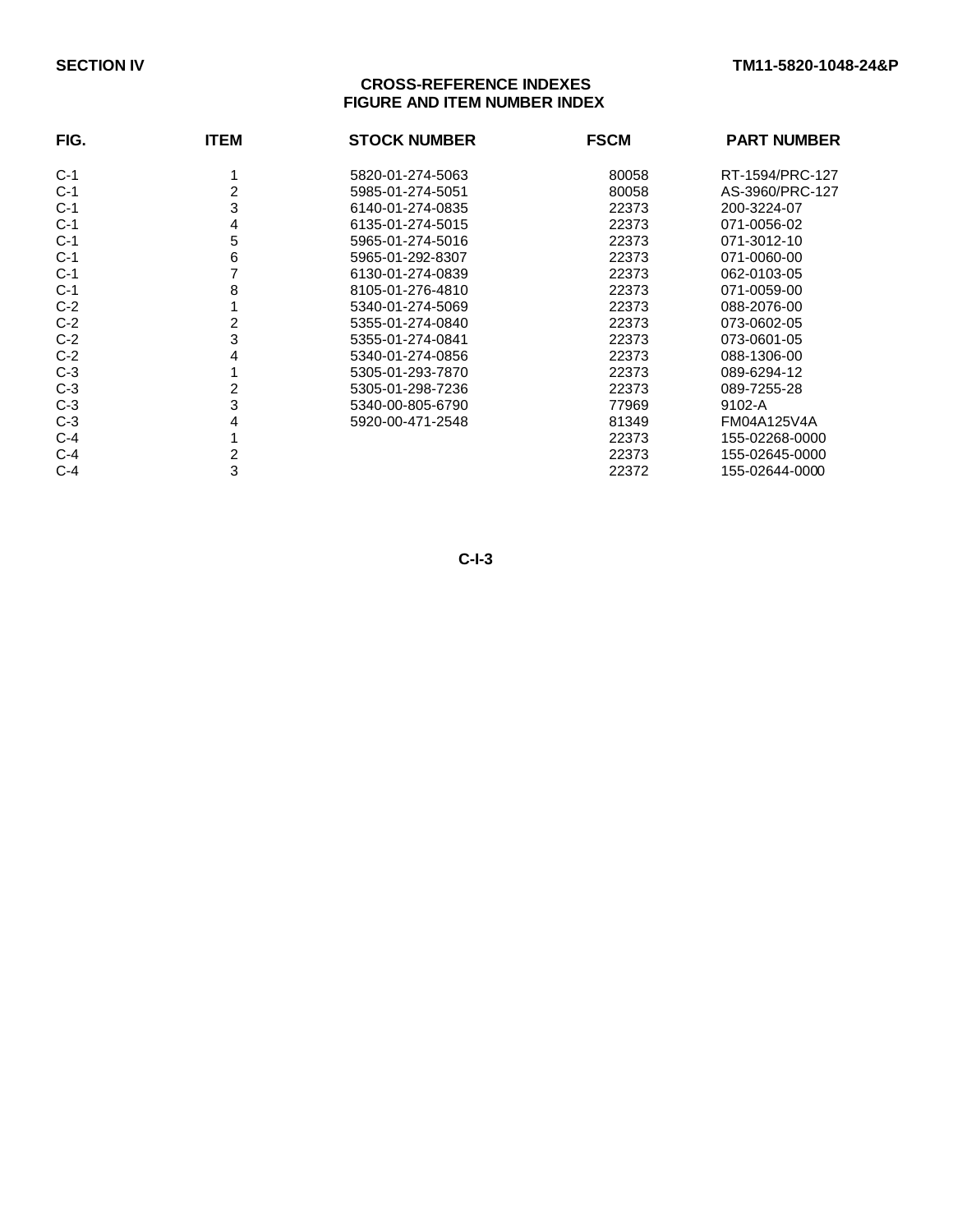#### **APPENDIX D**

#### **EXPENDABLE/DURABLE SUPPLIES AND MATERIALS LIST**

#### **Section I. INTRODUCTION**

#### <span id="page-113-0"></span>**D-1. SCOPE**

This appendix lists expendable supplies and materials you will need to operate and maintain the radio set. These items are authorized to you by CTA 50-970, Expendable Items (except Medical, Class V, Repair Parts, and Heraldic Items).

#### **D-2. EXPLANATION OF COLUMNS**

- a. Column (1) Item Number. This number is assigned to the entry in the listing and is referenced in the native instructions to identify the materials; e.g., "Use lint-free cloth, item 3, [Appx D.](#page-113-0)"
- b. Column (2) Level. This column identifies the lowest level of maintenance that requires the listed item.
	- C Operator/Crew
	- O Unit Maintenance
	- F Direct Support Maintenance
	- H General Support Maintenance
	- c. Column (3) National Stock Number. This is the National stock number assigned to the item; use it to request or requisition the item.
- d. Column (4) Description. Indicates the Federal itemame and, if required, a description to identify the item. The last line for each item indicates the Commercial and Government Entity (CAGE) code in parentheses followed by the part number.
- e. Column (5) U/M (Unit of Measure). Indicates the measure used in performing the actual maintenance function. This measure is expressed by a two-character alphabetical abbreviation; e.gea, in., pr. If the unit of measure differs from the unit of issue, requisition the lowest unit of issue that will satisfy your requirements.

**D-1**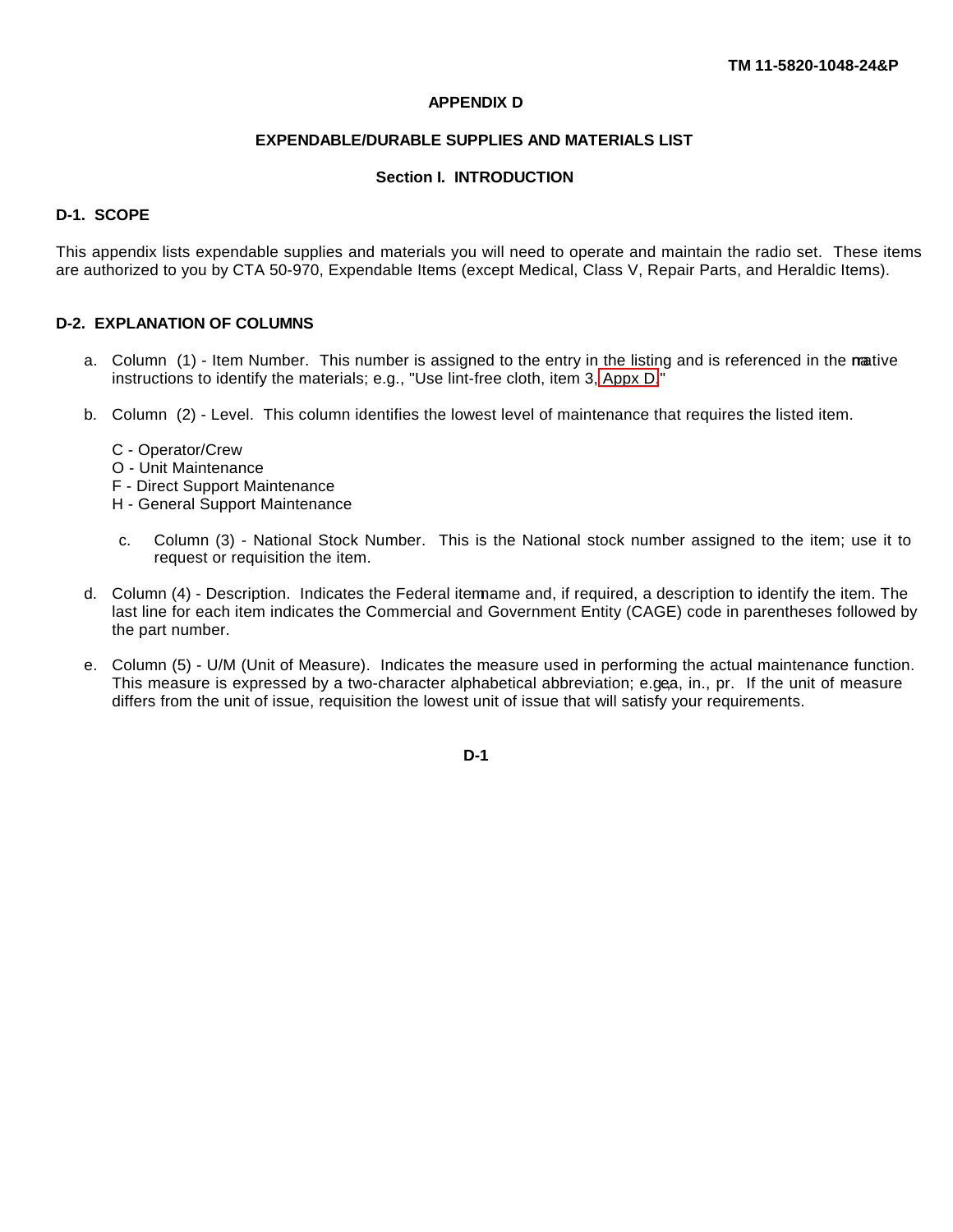| (1)                          | (2)          | <del>(3)</del>                                   | $\left( 4\right)$                                         | <del>(5)</del> |
|------------------------------|--------------|--------------------------------------------------|-----------------------------------------------------------|----------------|
| <b>ITEM</b><br><b>NUMBER</b> | <b>LEVEL</b> | <b>NATIONAL</b><br><b>STOCK</b><br><b>NUMBER</b> | <b>DESCRIPTION</b>                                        | U/M            |
|                              | O            | 6135-01-274-5015                                 | Battery Pack, Alkaline<br>(22373) 071-0056-02             | EA             |
| $\overline{2}$               | O            | 6135-01-274-0835                                 | Battery Pack, Ni-Cd<br>(22373) 200-3224-07                | EA             |
| 3                            | O            | 7920-00-965-4960                                 | Cloth, Lint-Free<br>(81348) CCC-C-444                     | YD             |
| 4                            | H.           | 5985-01-274-5051                                 | ANTENNA AS-3960/<br><b>PRC-127</b><br>(80058) 071-1299-30 | EA             |
| 5                            | H            | 6130-01-274-0839                                 | <b>BATTERY CHARGER</b><br>(22373) 062-0103-05             | EA             |
| 6                            | H            | 5965-01-274-5016                                 | SPEAKER/MICROPHONE<br>(22373) 071-3012-10                 | EA             |

## **Section II. EXPENDABLE/DURABLE SUPPLIES AND MATERIALS LIST**

**D-2**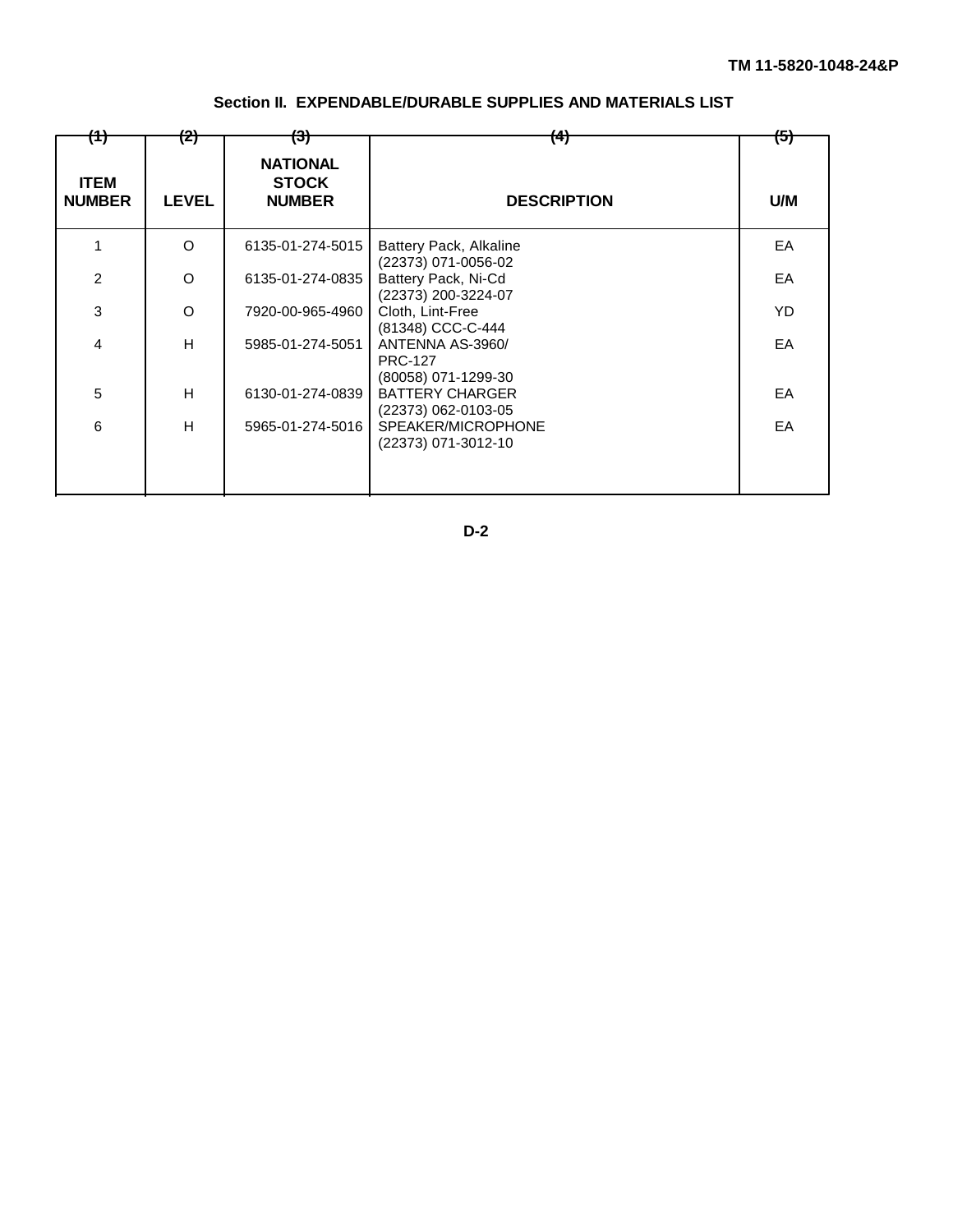### **APPENDIX E**

#### **ILLUSTRATED LIST OF MANUFACTURED ITEMS**

## **E-1. INTRODUCTION**

This appendix includes complete instructions for making items authorized to be manufactured or fabricated at intermediate general support maintenance. A part number index in alphanumeric order is provided for cross-referencing the part number of the item to be manufactured to the figure which covers fabrication criteria. All bulk materials needed for manufacture of an item are listed by part number on the illustration.

|  | <b>E-2. MANUFACTURED ITEMS PART NUMBER INDEX</b> |  |  |
|--|--------------------------------------------------|--|--|
|--|--------------------------------------------------|--|--|

| <b>Part number/NSN</b>                                                     | <b>CAGE</b>                      | <b>Description</b>                                                                    | Fig.  |
|----------------------------------------------------------------------------|----------------------------------|---------------------------------------------------------------------------------------|-------|
| 155-02268-0000<br>6145-00-918-9484<br>5935-00-768-3417<br>5935-00-502-7096 | 22373<br>80058<br>02660<br>82389 | CABLE ASSEMBLY, RF, consisting of:<br>CABLE, COAXIAL<br>CONNECTOR, BNC<br>PLUG, PHONE | $E-1$ |
| 155-02644-0000                                                             | 22373                            | CABLE ASSEMBLY, AUDIO, MICROPHONE,<br>consisting of:                                  | $E-3$ |
| 6145-00-918-9484                                                           | 80058                            | CABLE, COAXIAL                                                                        |       |
| 5935-00-768-3417                                                           | 02660                            | CONNECTOR, BNC                                                                        |       |
| 030-02531-0000                                                             | 22373                            | CONNECTOR, PLUG (Alternate source:<br>Tajimi Electronics Part No. 1206-6 MB)          |       |
| 5910-00-812-2752                                                           | 56289                            | CAPACITOR, 10 uF $\pm$ 10%, 20 V dc                                                   |       |
| 5970-00-740-2972                                                           | 06090                            | TUBING, HEAT SHRINKABLE                                                               |       |
| 5970-00-819-9569                                                           | 06090                            | TUBING, HEAT SHRINKABLE                                                               |       |
| 5970-00-823-3942                                                           | 06090                            | TUBING, HEAT SHRINKABLE                                                               |       |
| 5970-00-814-2878<br><b>ASTM A228/</b>                                      | 06090                            | TUBING, HEAT SHRINKABLE                                                               |       |
| A228M-83                                                                   | 81346                            | WIRE, 16 GAGE, STEEL (Paper clip is<br>acceptable field expedient.)                   |       |
| M16878/21                                                                  | 81346                            | WIRE, 22 AWG, STRANDED,<br><b>INSULATED</b>                                           |       |
| 155-02645-0000                                                             | 22373                            | CABLE ASSEMBLY, AUDIO, SPEAKER,<br>consisting of:                                     | $E-2$ |
| 6145-00-918-9484                                                           | 80058                            | CABLE, COAXIAL                                                                        |       |
| 5935-00-768-3417                                                           | 02660                            | CONNECTOR, BNC                                                                        |       |
| 5935-00-931-4000                                                           | 82389                            | PLUG, PHONE                                                                           |       |
|                                                                            |                                  |                                                                                       |       |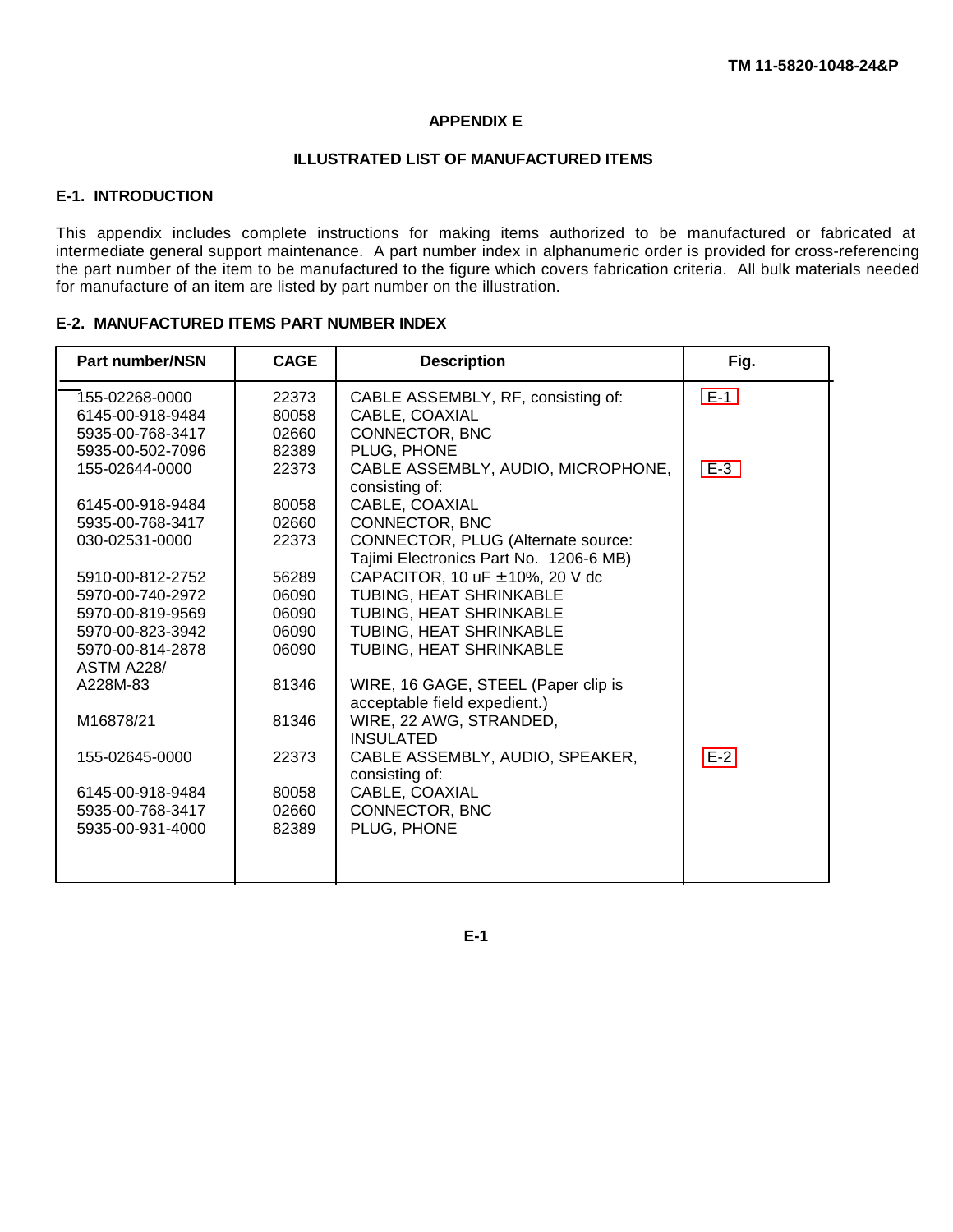<span id="page-116-0"></span>

**NOTES:**

- **1. ONE END OF CABLE (6145-00-918-9484) TO HAVE BNC CONNECTOR (5935-00-768-3417) INSTALLED.**
- **2. OTHER END OF CABLE TO BE INSTALLED ONTO PHONE PLUG (5935-00- 502-7096). CABLE CENTER CONDUCTOR TO BE SOLDERED TO PLUG TIP TERMINAL, SHIELD SOLDERED TO SLEEVE TERMINAL, AND OUTER JACKET OF CABLE CRIMPED TO SLEEVE TERMINAL CRIMP AREA.**

*Figure E-1. Cable Assembly, RF* (PN 155-02268-0000)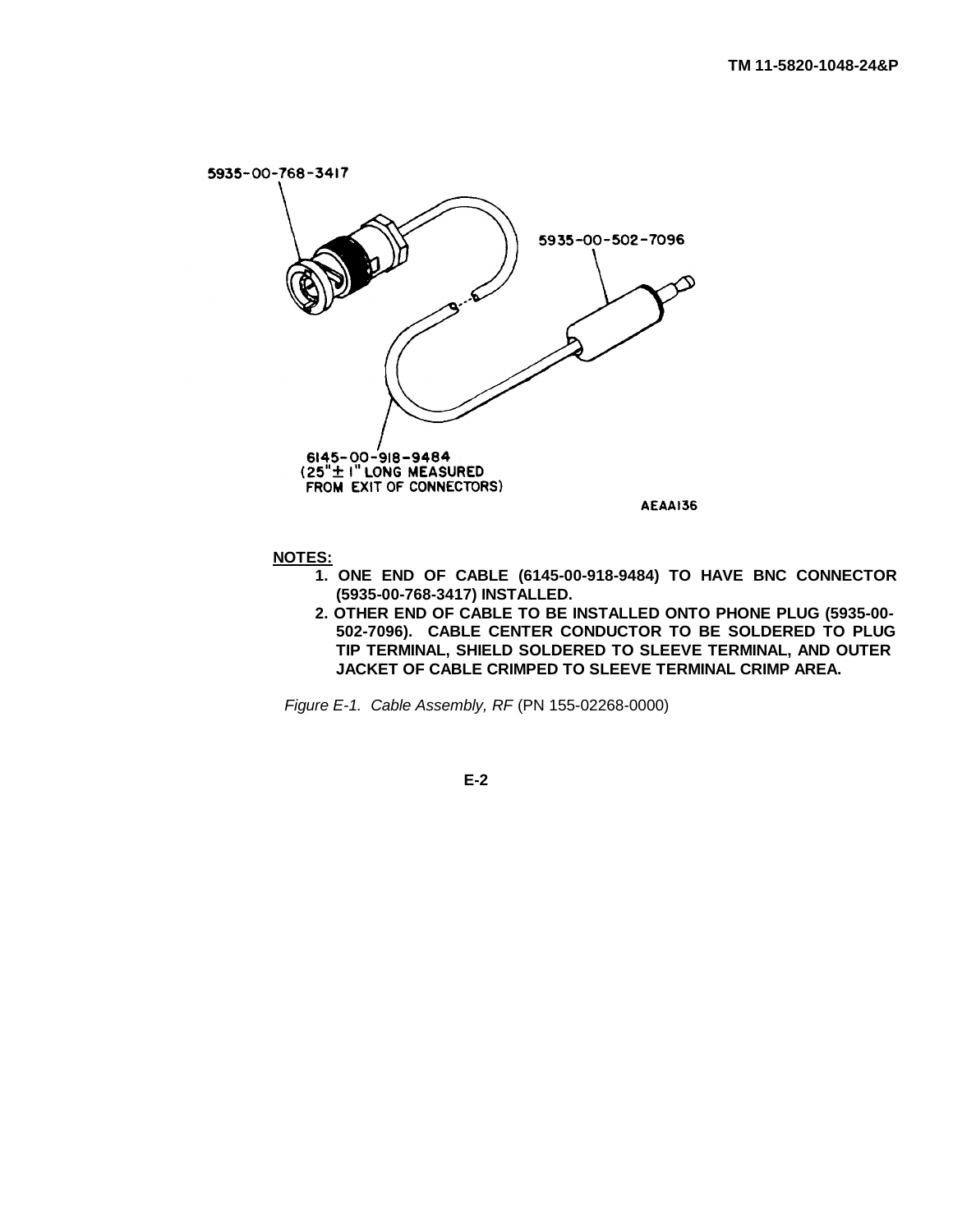<span id="page-117-0"></span>

**NOTES:**

- **1. ONE END OF CABLE (6145-00-918-9484) TO HAVE BNC CONNECTOR (5935- 00-768-3417) INSTALLED.**
- **2. OTHER END OF CABLE TO BE INSTALLED ON TO PHONE PLUG (5935-00- 931-4000). CABLE CENTER CONDUCTOR TO BE SOLDERED TO PLUG TIP TERMINAL, SHIELD SOLDERED TO SLEEVE TERMINAL, AND OUTER JACKET OF CABLE CRIMPED TO SLEEVE TERMINAL CRIMP AREA.**

*Figure E-2. Cable Assembly, Audio, Speaker assembly (PN 155-02645-0000)*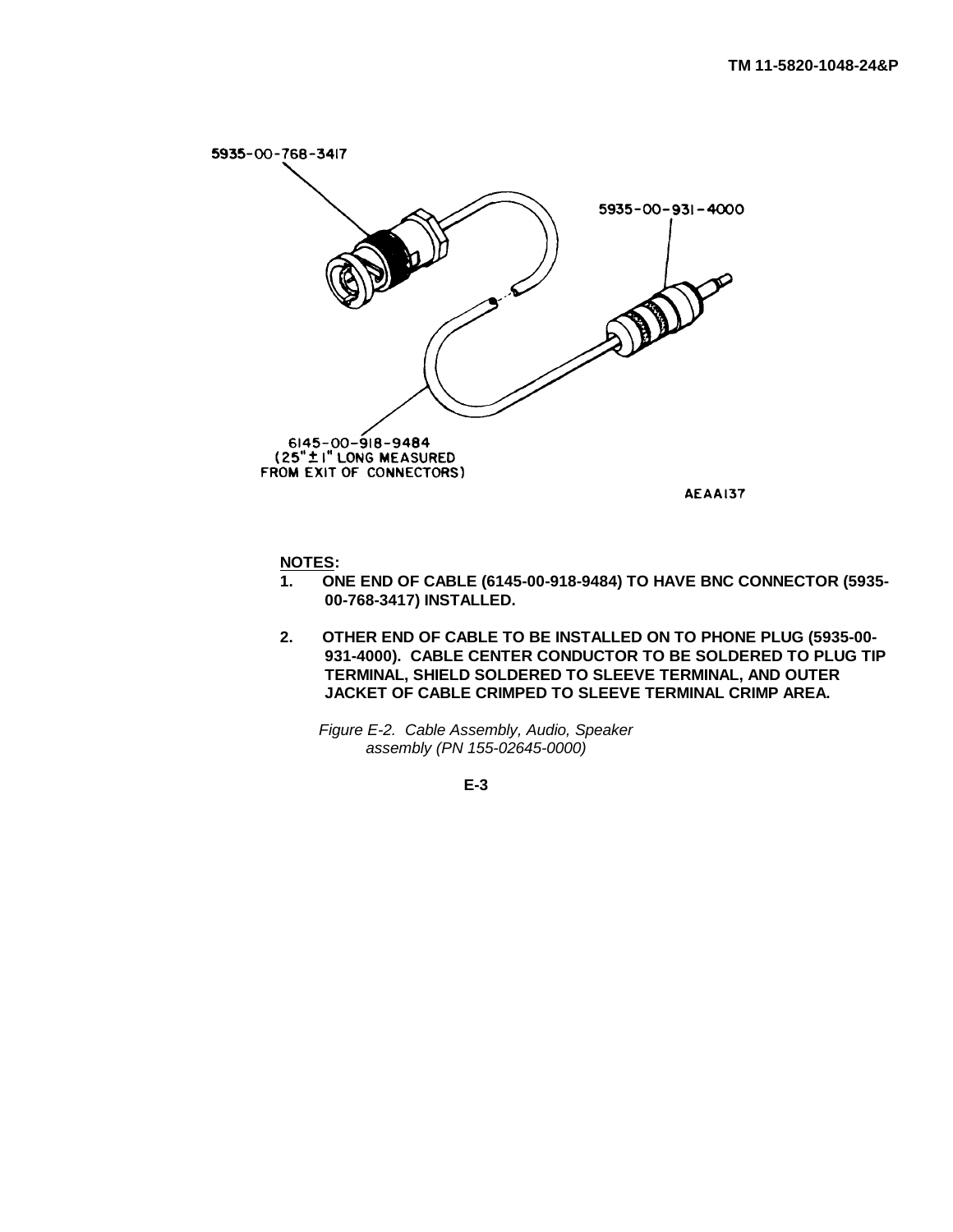<span id="page-118-0"></span>

*Figure E-3. Cable Assembly, Audio, Microphone Assembly (PN 155-02644-0000) (Sheet 1 of 2)*

**E--4**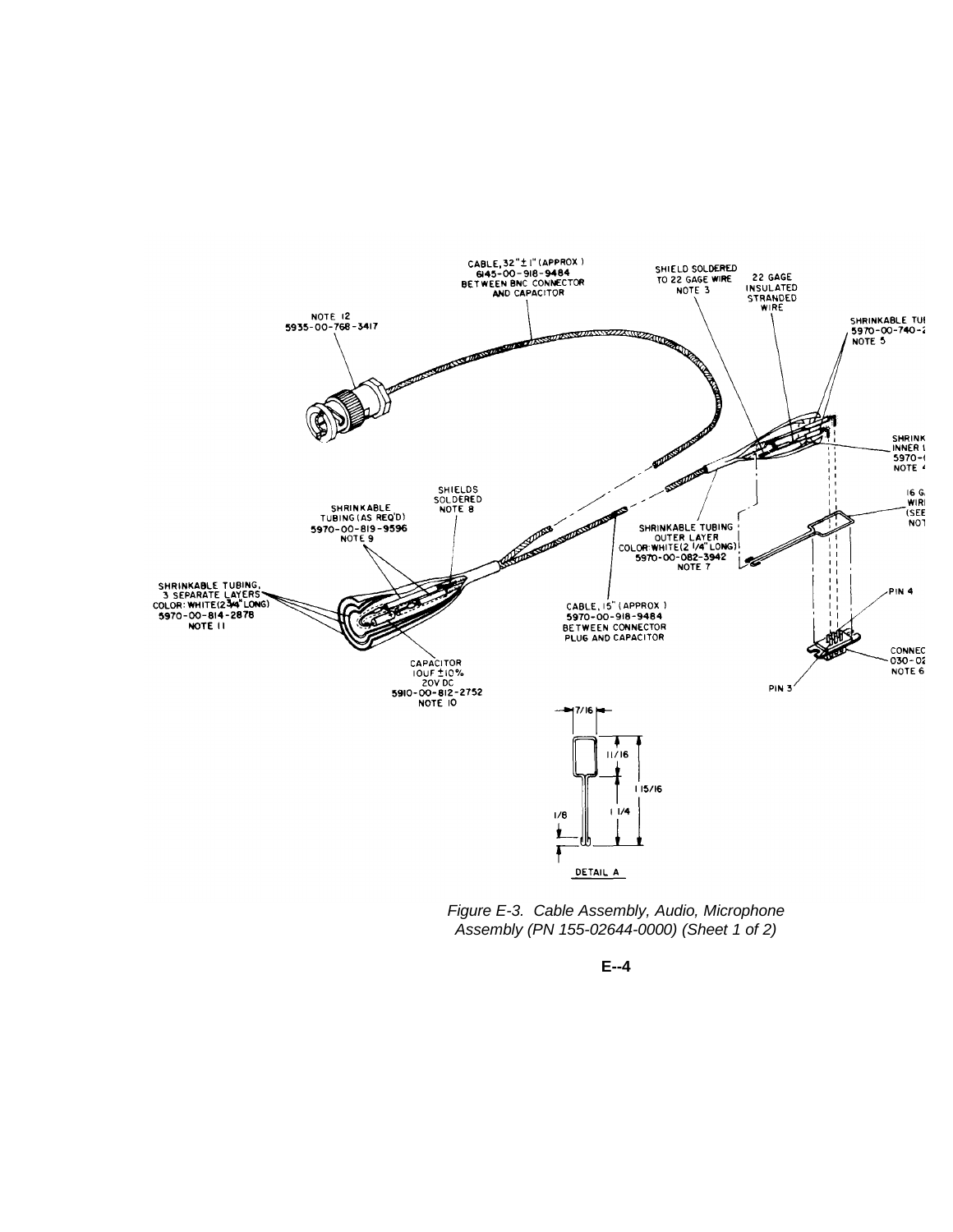#### NOTES:

- 1. FORM WIRE CLIP WITH 16 GAGE MUSIC WIRE PER DETAIL A (A LARGE PAPER CLIP IS ACCEPTABLE FI
- 2. SOLDER 16 GAGE WIRE CLIP TO CONNECTOR PLUG (030-02531-0000).
- 3. SOLDER 22 GAGE WIRE PIGTAIL TO COAX SHIELD.
- 4. COVER SOLDER JOINT WITH SHRINK TUBING (5970-00-082-3942) APPLY HEAT WITH HEAT GUN TO SHI
- 5. SLIDE SHRINK TUBING (5970-00-740-2972) ONTO 22 GAGE PIGTAIL AND CENTER CONDUCTOR RESPE(
- 6. SOLDER 22 GAGE PIGTAIL TO PIN 3 OF CONNECTOR PLUG (030-02531-0000). SOLDER CENT CONNECTOR PLUG (030-02531-0000) AND SLIDE SHRINK TUBING TO COVER TERMINALS. APPLY HE TUBING UNTIL SNUG.
- 7. SLIDE SHRINK TUBING (5970-00-082-3942) ONTO COAX AND SHANK OF STEEL WIRE CLIP AND AF SHRINK TUBING UNTIL SNUG.
- 8. SOLDER COAX CABLE SHIELDS TOGETHER.
- 9. SLIDE SHRINK TUBING OVER CENTER CONDUCTORS OF BOTH COAX CABLES.
- 10. SOLDER CENTER CONDUCTORS TO CAPACITOR, + SIDE TOWARD CONNECTOR, (030-02531-0000) CO WITH SHRINK TUBING AND APPLY HEAT GUN TO SHRINK TUBING UNTIL SNUG.
- 11. APPLY 3 SEPARATE LAYERS OF SHRINK TUBING (5970-00-814-2878) ONTO CAPACITOR CONNECTIO TO EACH LAYER OF SHRINK TUBING INDIVIDUALLY UNTIL SNUG.
- 12. INSTALL BNC CONNECTOR (5935-00-768-3417).
- 13. COVER PINS 1, 2, 5, AND 6 OF CONNECTOR (030-02531-0000) WITH SHRINK TUBING AND APPLY HE TUBING UNTIL SNUG.

*Figure E-3. Cable Assembly, Audio, Microphone Assembly (PN 155-02644-0000) (Sheet 2 of 20)*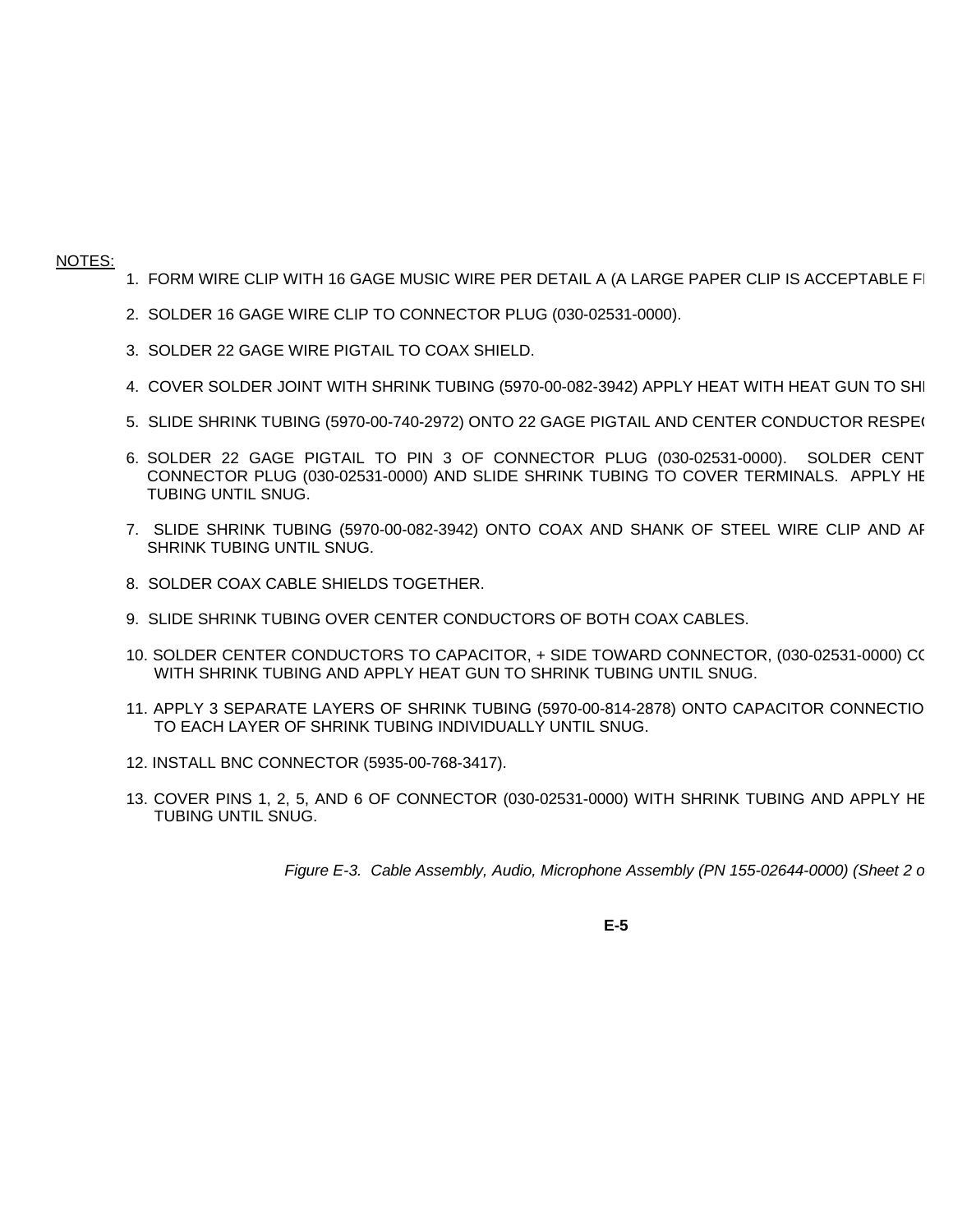# **ALPHABETICAL INDEX**

| <b>Subject</b>                                | Paragraph, Figure,<br><b>Table Number</b> |
|-----------------------------------------------|-------------------------------------------|
|                                               | A                                         |
|                                               | B.                                        |
| <b>Battery Charger</b><br><b>Battery Pack</b> | $\mathbf{C}$                              |
|                                               | D                                         |
|                                               | F                                         |
|                                               |                                           |
|                                               | $F =$<br>G                                |
|                                               |                                           |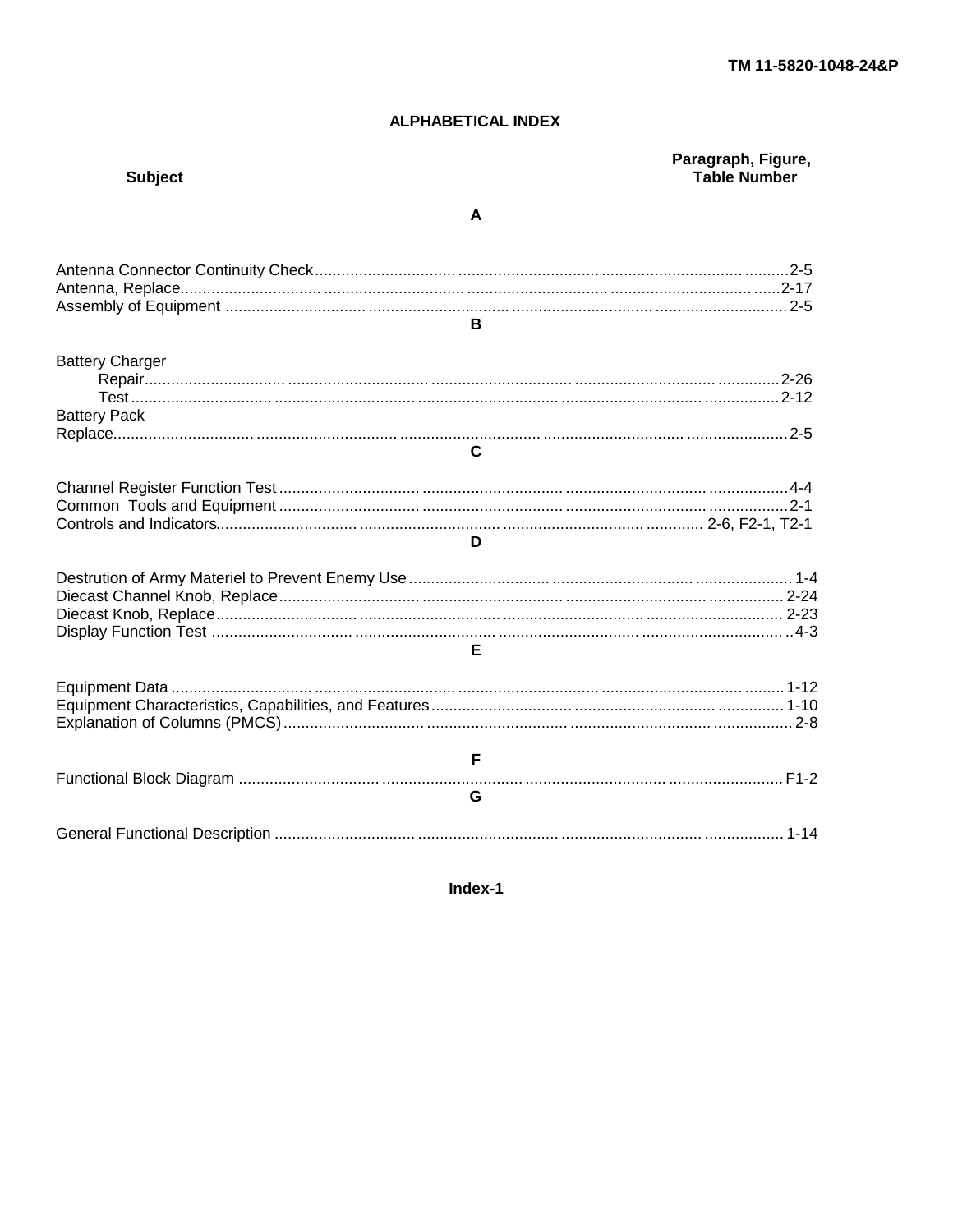# **ALPHABETICAL INDEX (Cont)**

| <b>Subject</b> | Paragraph, Figure,<br><b>Table Number</b> |
|----------------|-------------------------------------------|
|                | K                                         |
|                |                                           |
|                | $\mathbf{L}$                              |
|                |                                           |
|                | м                                         |
|                |                                           |
|                | N                                         |
| Nylon Holster  |                                           |
|                |                                           |
|                |                                           |
|                | P                                         |
|                |                                           |
|                |                                           |
|                |                                           |
|                |                                           |
|                |                                           |
|                | Q                                         |
|                |                                           |
|                | $\mathsf{R}$                              |
|                |                                           |
|                |                                           |
|                |                                           |
|                |                                           |
| Repair         |                                           |
|                |                                           |
|                |                                           |
|                |                                           |
|                |                                           |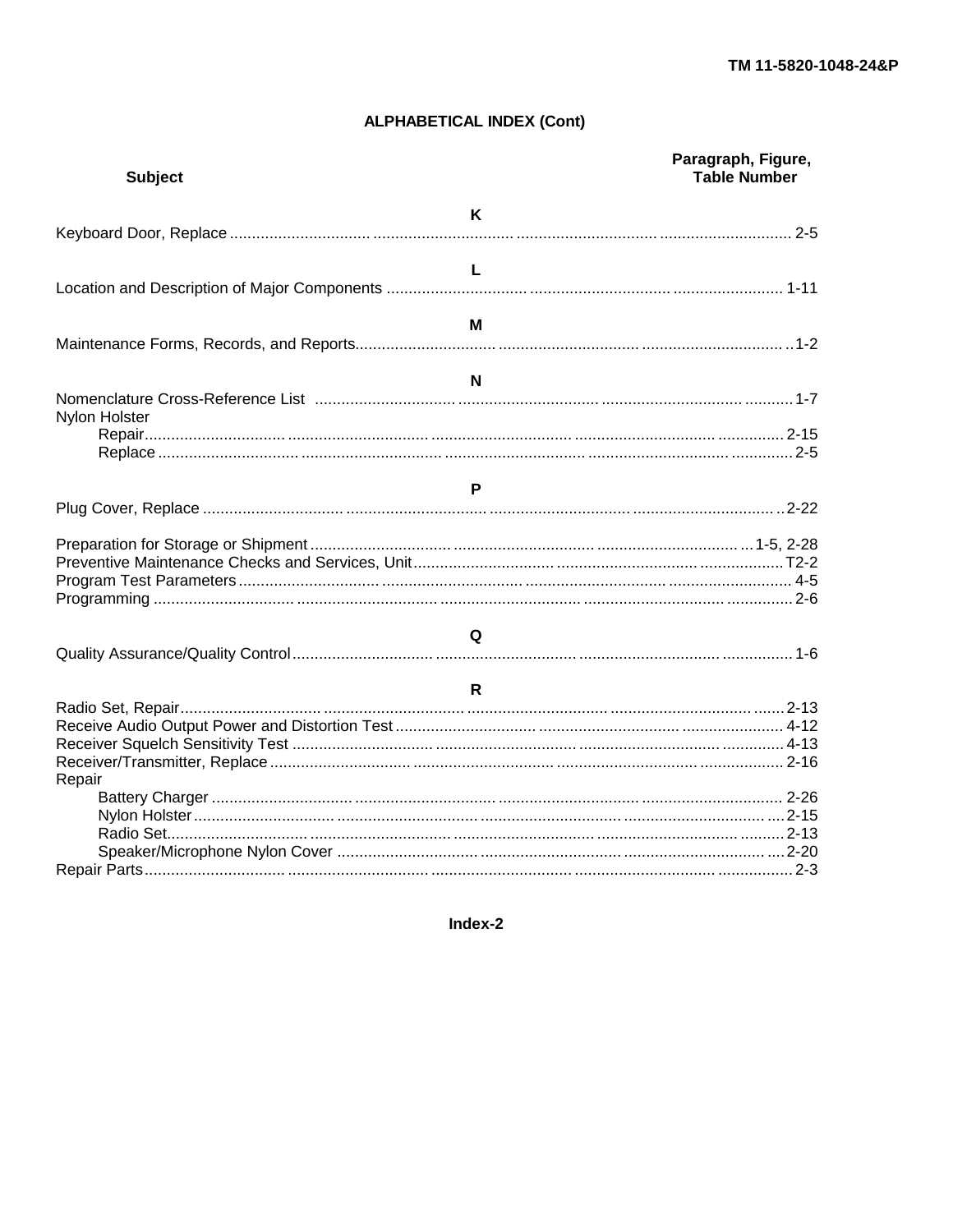# **ALPHABETICAL INDEX (Cont)**

# **Subject**

# Paragraph, Figure,<br>Table Number

# Replace

## $\mathbf{s}$

| Speaker/Microphone Nylon Cover |  |
|--------------------------------|--|
|                                |  |
|                                |  |
|                                |  |
|                                |  |

# $\mathbf T$

| Test |  |
|------|--|
|      |  |
|      |  |
|      |  |
|      |  |
|      |  |
|      |  |
|      |  |
|      |  |
|      |  |
|      |  |
|      |  |
|      |  |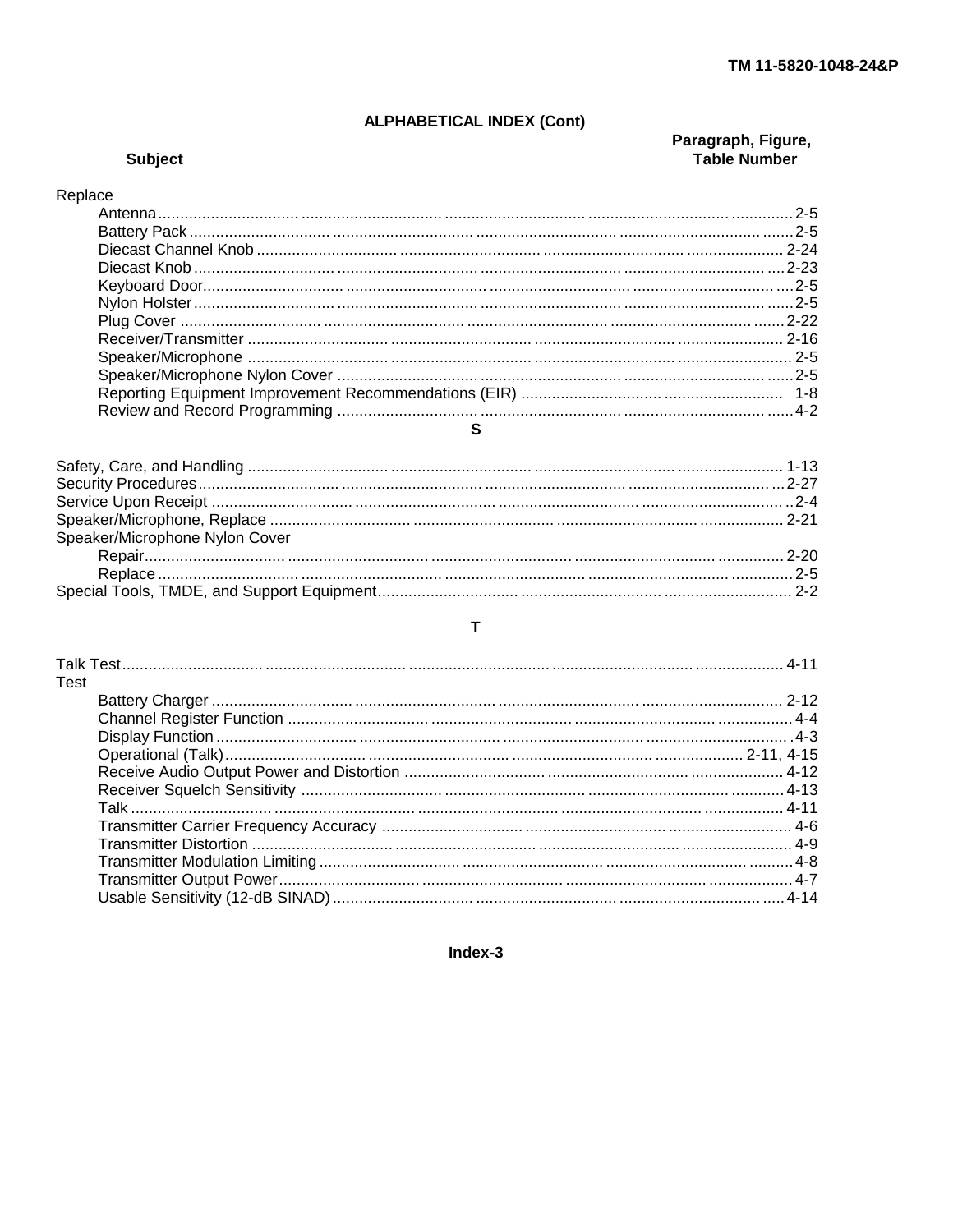# **ALPHABETICAL INDEX (Cont)**

| <b>Subject</b> | Paragraph, Figure,<br><b>Table Number</b> |
|----------------|-------------------------------------------|
|                |                                           |
|                |                                           |
|                |                                           |
| U              |                                           |
|                |                                           |
| W              |                                           |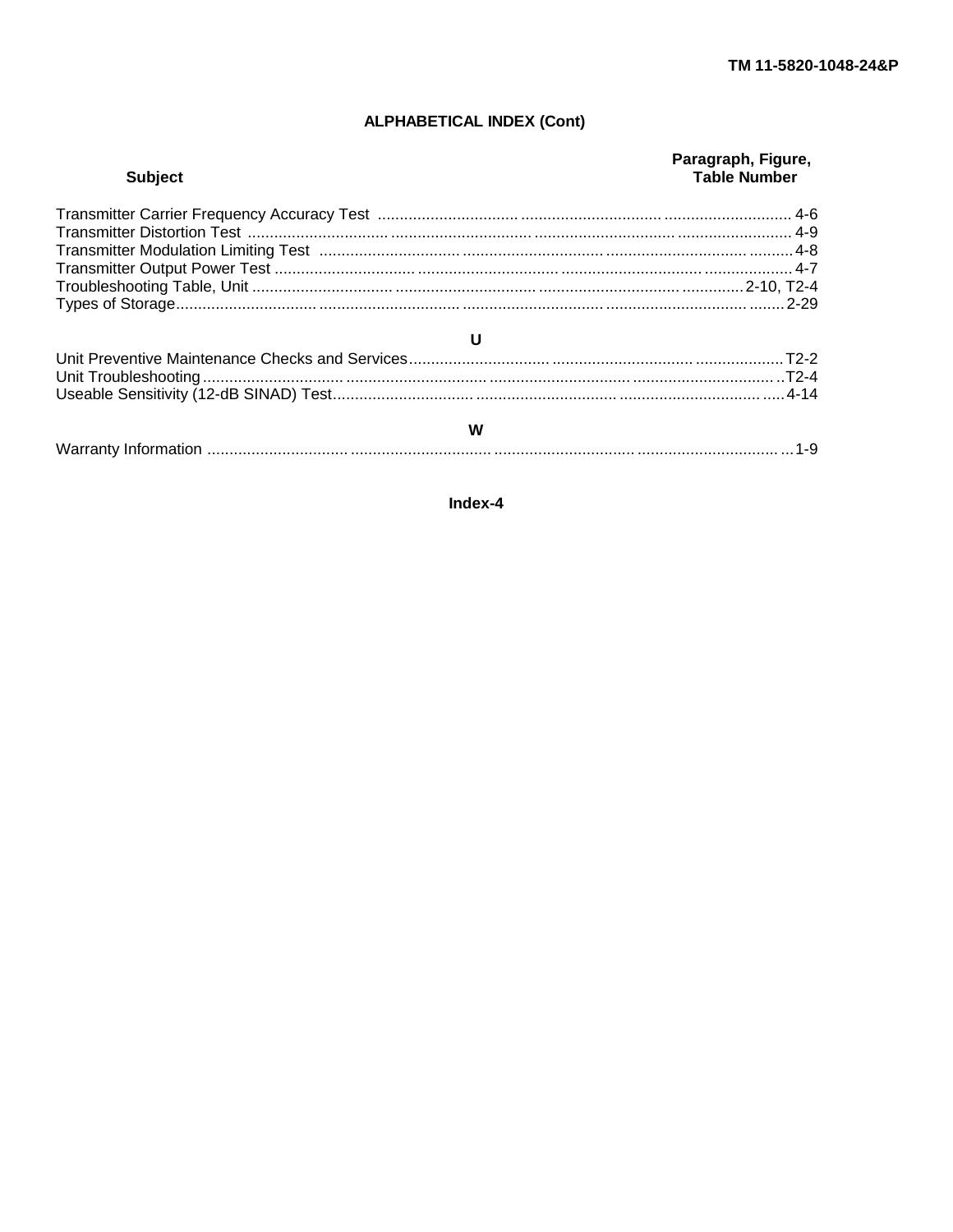By Order of the Secretary of the Army:

CARL E. VUONO *General, United States Army Official: Chief of Staff*

WILLIAM J. MEEHAN II *Brigadier General, United States Army The Adjutant General*

Distribution:

To be distributed in accordance with special list.

**PU.S. Government Printing Office: 1996 - 406-421/51202**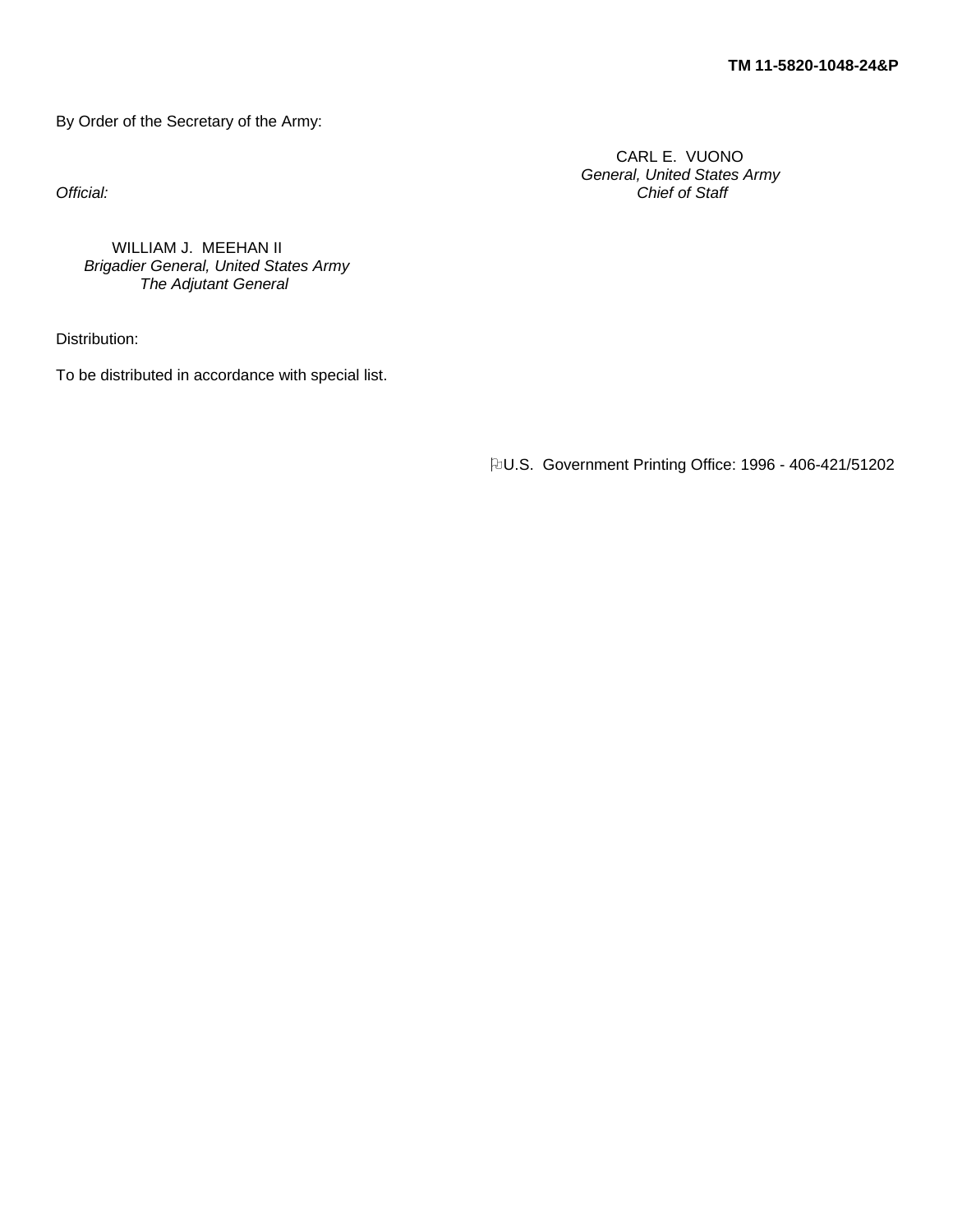Distribution authorized to the Department of Defense and DOD contractors only for official use or for administrative or operational purposes. This determination was made on 10 April 1989. Other requests for this document will be referred to Commander, US Army Communications-Electronics Command and Fort Monmouth, ATTN: AMSEL-LC-ME-P, Fort Monmouth, NJ 07703-5000.

DESTRUCTION NOTICE-Destroy by any method that will prevent disclosure of contents or reconstruction purposes of the document.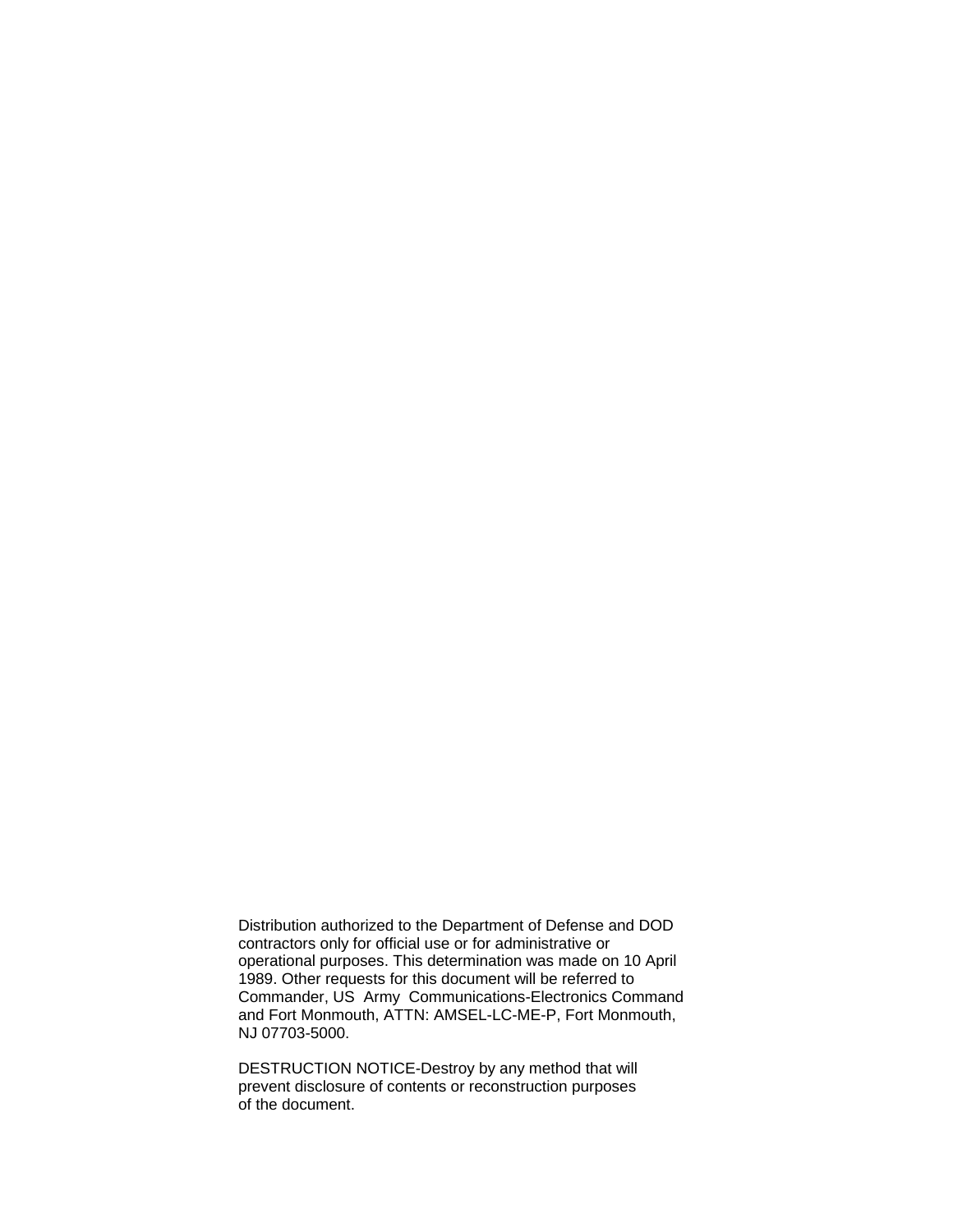|                                                                                                                               |                                                                          |                        | RECOMMENDED CHANGES TO EQUIPMENT TECHNICAL PUBLICATIONS                                                                        |
|-------------------------------------------------------------------------------------------------------------------------------|--------------------------------------------------------------------------|------------------------|--------------------------------------------------------------------------------------------------------------------------------|
|                                                                                                                               |                                                                          | <b>SOMETHING WRONG</b> | <b>WITH THIS PUBLICATION?</b><br>FROM: (PRINT YOUR UNIT'S COMPLETE ADDRESS)                                                    |
|                                                                                                                               | THEN. . JOT DOWN THE<br>DOPE ABOUT IT ON THIS<br>FORM, CAREFULLY TEAR IT |                        |                                                                                                                                |
| IN THE MAIL!                                                                                                                  | OUT, FOLD IT AND DROP IT                                                 | DATE SENT              |                                                                                                                                |
| <b>PUBLICATION NUMBER</b>                                                                                                     | <b>PUBLICATION DATE</b>                                                  | PUBLICATION TITLE      |                                                                                                                                |
| BE EXACT. PIN-POINT WHERE IT IS<br><b>FIGURE</b><br><b>PAGE</b><br>PARA-<br><b>TABLE</b><br><b>GRAPH</b><br>NO.<br>NO.<br>NO. | IN THIS SPACE TELL WHAT IS WRONG<br>AND WHAT SHOULD BE DONE ABOUT IT:    |                        |                                                                                                                                |
|                                                                                                                               |                                                                          |                        |                                                                                                                                |
|                                                                                                                               |                                                                          |                        |                                                                                                                                |
|                                                                                                                               |                                                                          |                        |                                                                                                                                |
|                                                                                                                               |                                                                          |                        |                                                                                                                                |
|                                                                                                                               |                                                                          |                        |                                                                                                                                |
|                                                                                                                               |                                                                          |                        |                                                                                                                                |
|                                                                                                                               |                                                                          |                        |                                                                                                                                |
|                                                                                                                               |                                                                          |                        |                                                                                                                                |
|                                                                                                                               |                                                                          |                        |                                                                                                                                |
|                                                                                                                               |                                                                          |                        |                                                                                                                                |
|                                                                                                                               |                                                                          |                        |                                                                                                                                |
| PRINTED NAME, GRADE OR TITLE, AND TELEPHONE NUMBER                                                                            |                                                                          | <b>SIGN HERE:</b>      |                                                                                                                                |
|                                                                                                                               |                                                                          |                        |                                                                                                                                |
| DA . FORM, 2028-2                                                                                                             | <b>PREVIOUS EDITIONS</b><br><b>+ ARE OBSOLETE.</b>                       |                        | P.S.-IF YOUR OUTFIT WANTS TO KNOW ABOUT YOUR<br>RECOMMENDATION MAKE A CARBON COPY OF THIS<br>AND GIVE IT TO YOUR HEADQUARTERS. |